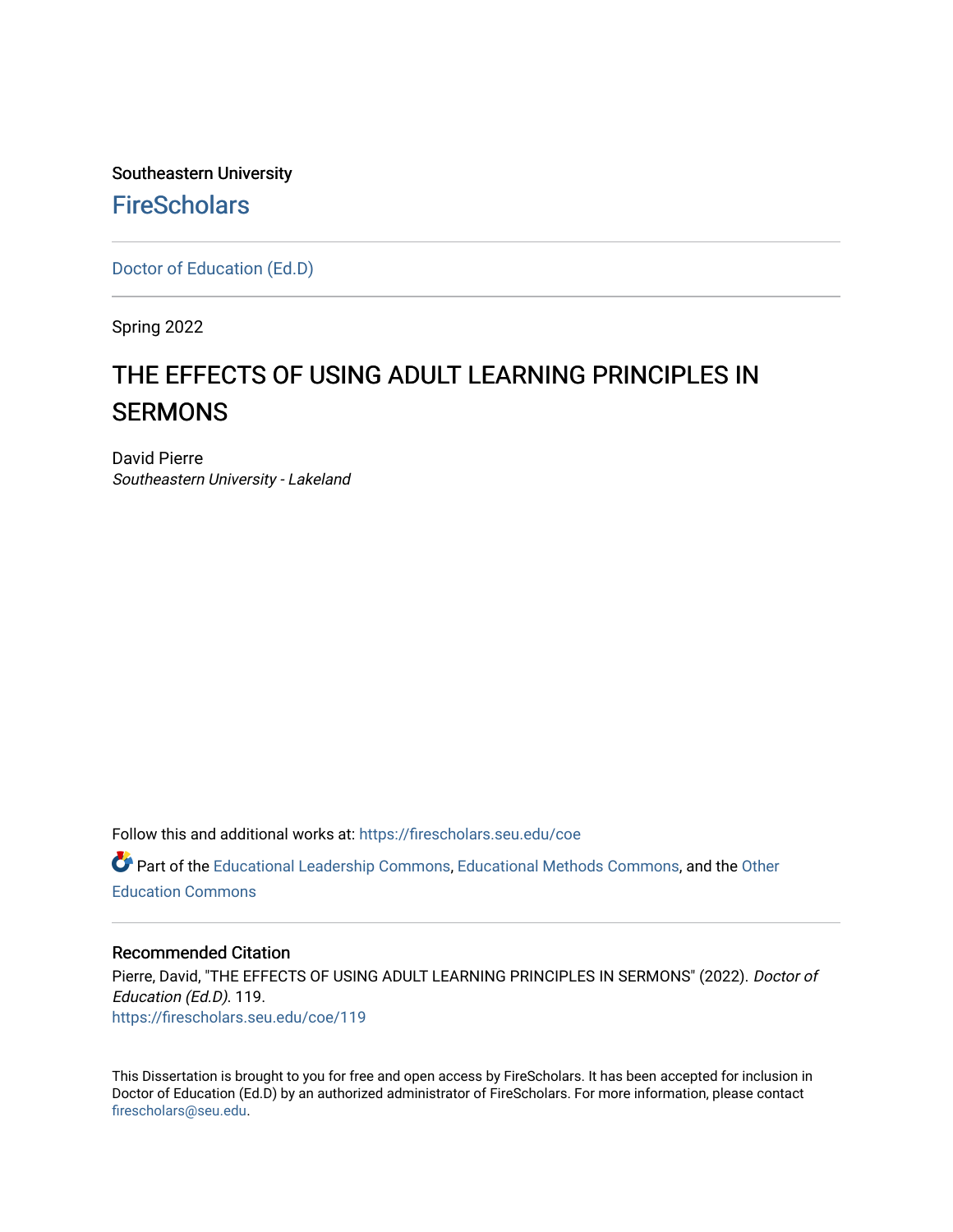# THE EFFECTS OF USING ADULT LEARNING PRINCIPLES IN SERMONS

By

# DAVID PIERRE

A doctoral dissertation submitted to the College of Education in partial fulfillment of the requirements for the degree Doctor of Education in Organizational Leadership

> Southeastern University April, 2022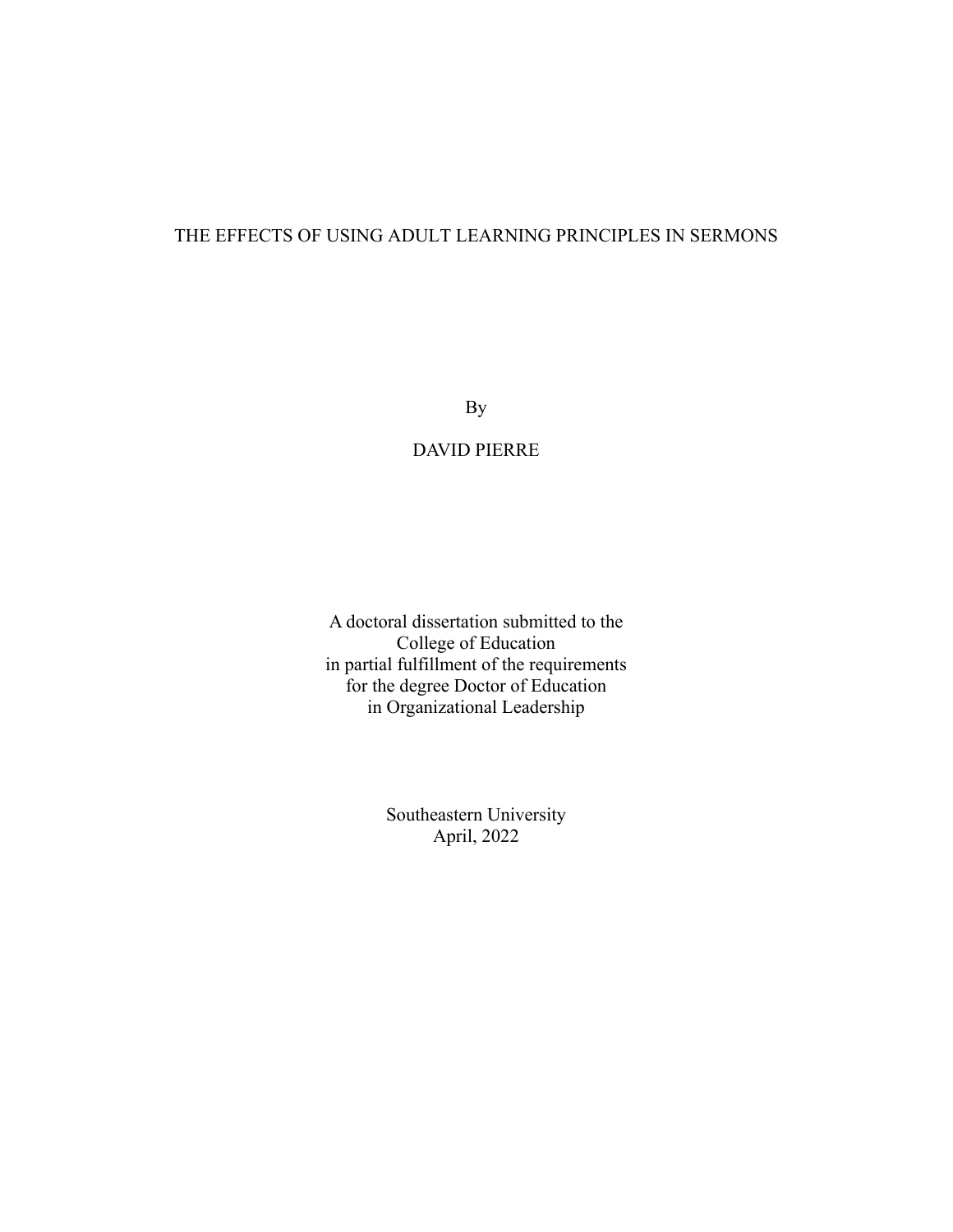# THE EFFECTS OF USING ADULT LEARNING PRINCIPLES IN SERMONS

by

**DAVID PIERRE** 

Dissertation Approved:

William C. Hackett, Jr., DMin. & Ed.D., Dissertation Chair

omas

Thomas Gollery, Ed.D., Committee Member

Amy Bratten, Ed.D., Committee Member

James V. Shuls, Ph.D., Dean, College of Education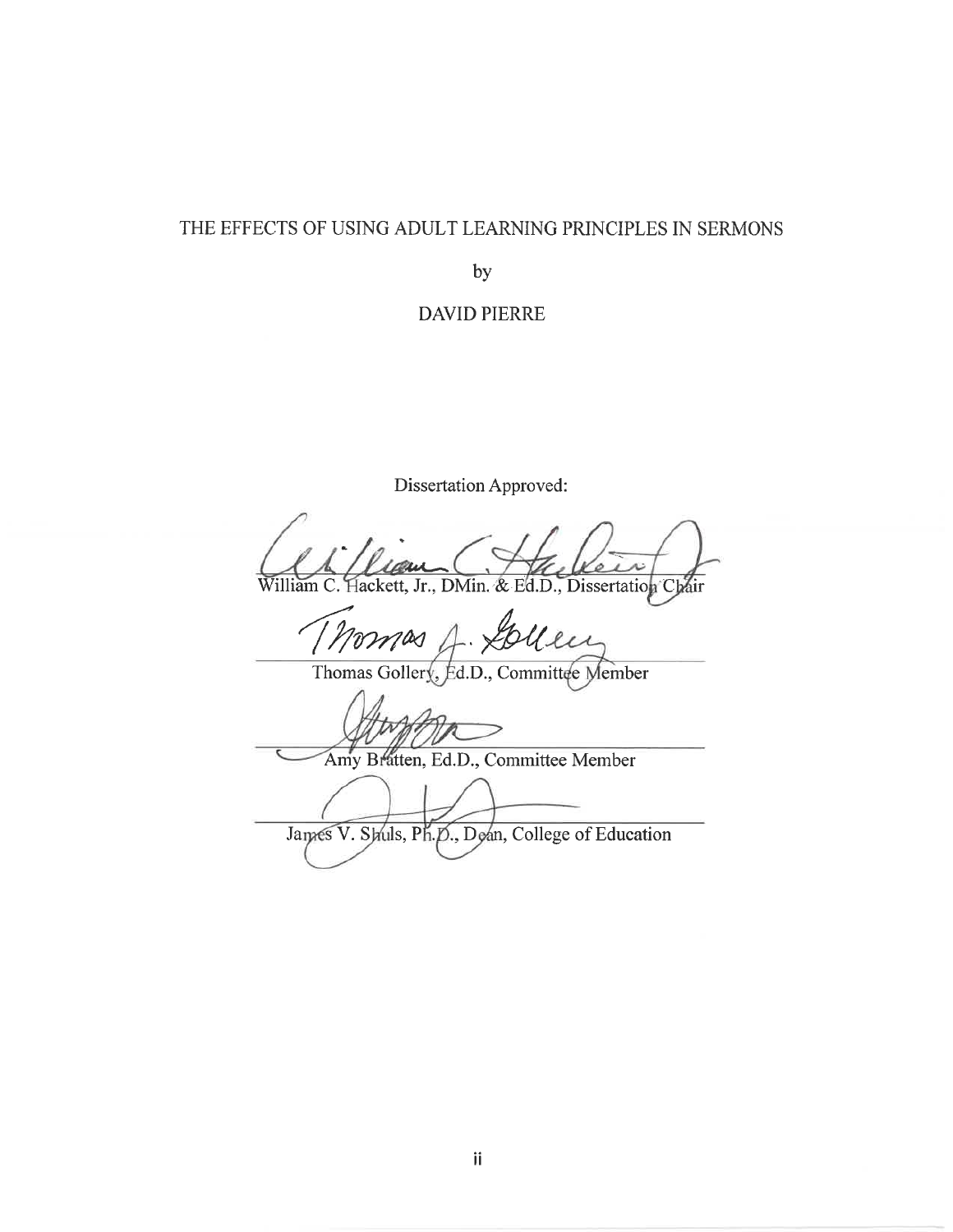#### DEDICATION

I want to honor, first and foremost, my heavenly Father for His steadfast love and guidance throughout my life. I genuinely believe that I can do nothing without God (John 15:5); I attribute this work and its completion to Him. I dedicate this dissertation to my loving and supportive wife of 34 years, Marie R. Pierre, who has proofread most of my doctoral assignments. To my beautiful children, two daughters-in-love, and two grandchildren, David A. Pierre Jr., Dwight E. Pierre, Keshia D. Pierre, Dorna Pierre, Tiffany S. Pierre, Amarah R. Pierre, and Dwight E. Pierre II, I dedicate this work. I dedicate this work to my mother, Marie Odette Pierre, who has been a constant source of love. I dedicate this work also to my late father, Darius A. Pierre, who had been an inspiration and an exemplary role-model to my siblings and me. To my brothers, sisters, brothers-in-love, sisters-in-love, nephews, nieces, grand-nephews, grandnieces, uncles, aunts, and cousins, I dedicate this work. You have helped mold me into the person that I am today. Finally, I dedicate this work to my On Fire Life church family, Apostle David Allen (my spiritual father), the Cluster International Ministries' pastors, and all my friends who have prayed and supported me through this phase of my life and impacted my life along the way. I am forever grateful.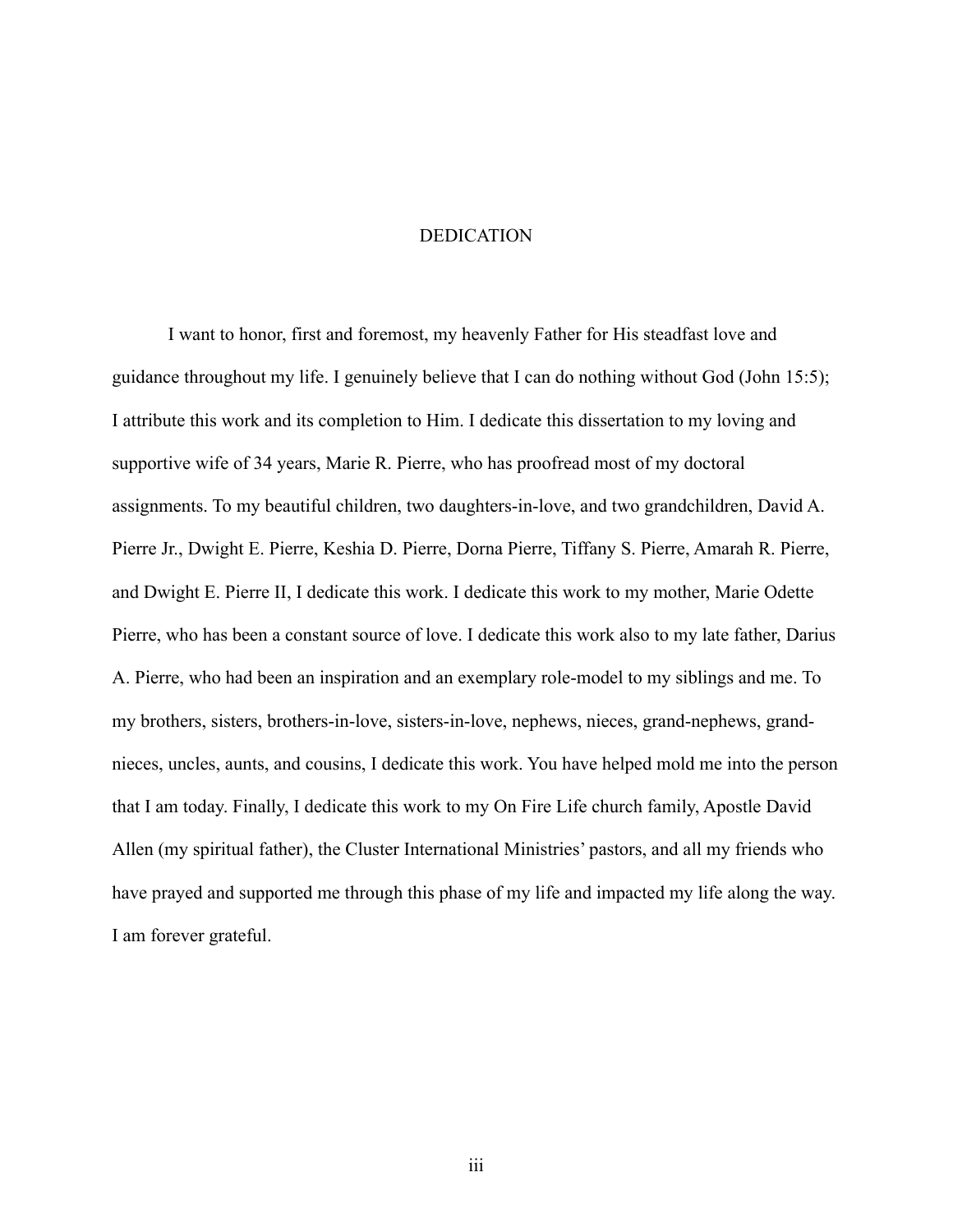#### ACKNOWLEDGMENTS

This process would not have been possible without the constant support of my committee members, who have been more than generous with their expertise and time. To my chair, Dr. William C. Hackett Jr., who has spent countless hours reflecting and reading on this dissertation topic and who has shepherded me patiently through this process, especially during my difficult family situation, thank you. I am grateful to Dr. Thomas Gollery, who helped guide me, particularly through Chapters III, IV, and V. Your tireless work and guidance have been exceptional. To Dr. Amy Bratten, who agreed to serve on the committee and who has provided much valuable feedback, thank you. I want to acknowledge and thank Dr. Janet Deck for her guidance and feedback. Her contribution was instrumental in the completion of Chapter II. I am thankful for all of the SEU professors who have impacted me one way or another through my doctoral journey, especially Dr. Yates, Dr. Ingle, Dr. Henderson, and Dr. Lopez. I am also indebted to the leadership and members of the four participating churches. Thank you for your participation in this study. Finally, to all of my classmates in Cohort J, thank you for sharing this journey with me. Your love, prayers, encouragements, and feedback have been invaluable.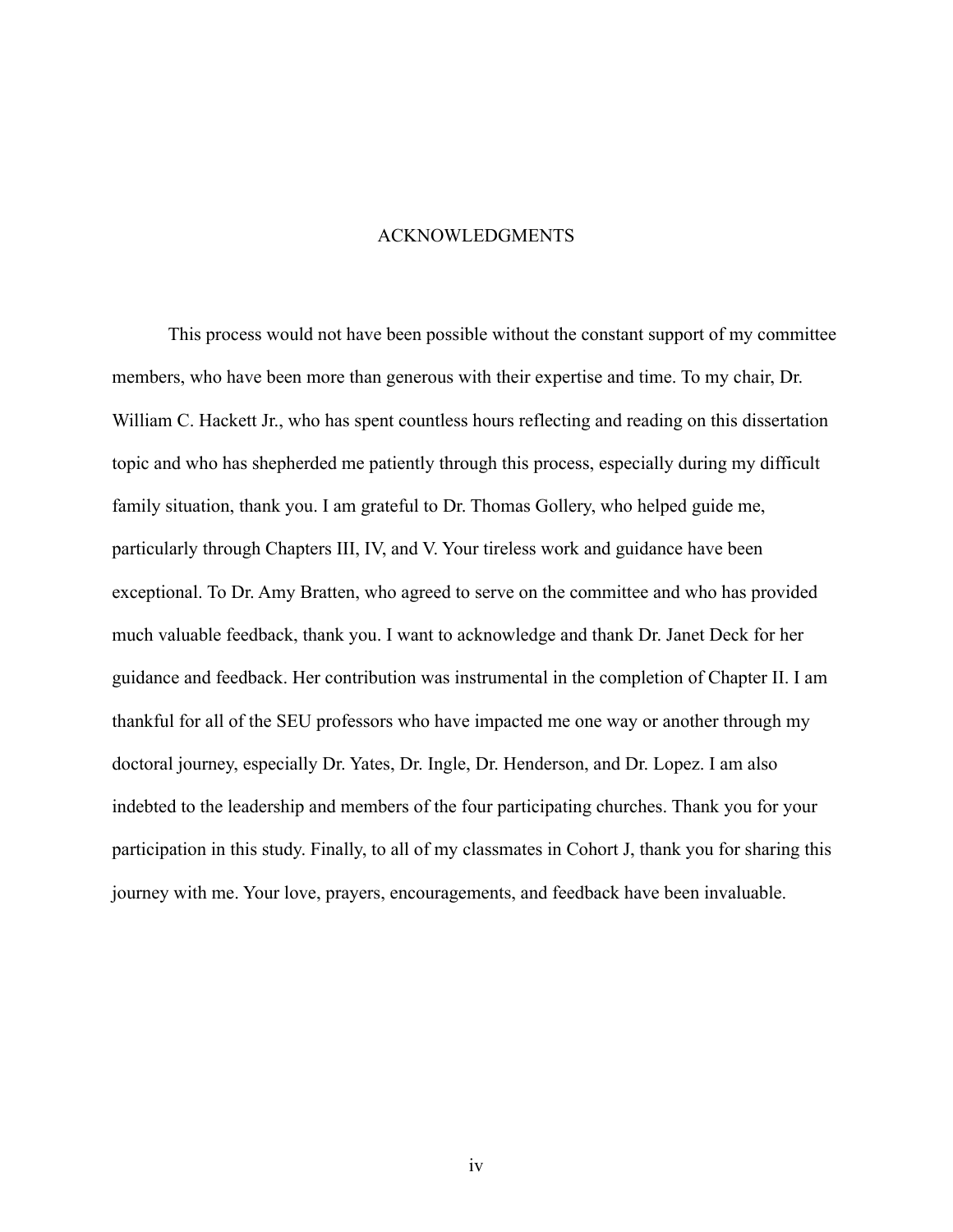### **Abstract**

The purpose of this quantitative, non-experimental study was to assess the effects of adult learning principles (ALP) in sermons on parishioners' spiritual growth. Sermons have been central to the spread of Christianity. Given the significant role sermons play in parishioners' spiritual formation and growth, examining sermons' effectiveness is crucial. One-hundred-andtwenty participants responded to the researcher-created research instrument. An initial screening was first conducted with the study's data; as a result, 13 participants were removed from the data set for complete non-response to the 15 survey items. Three research questions and hypotheses were formally stated to address the study's topic. Over 95% of study participants agreed with the statement that their pastor's sermons contribute positively to their spiritual formation. No significant difference in perception was found between university students and church members that their pastor's use of adult learning principles had contributed positively to their spiritual growth. All 15 learning principles represented in the survey items reflected statistically significant mathematical relationships. Three principles (content, language, and scenarios) surfaced that reflected very strong to huge relationships with study participants' perceptions that their pastors' sermons positively impacted their spiritual formation.

*Keyword*s: Adult learning principles, andragogy, transformative preaching, spiritual growth, adult education, adult learners, and Christian education.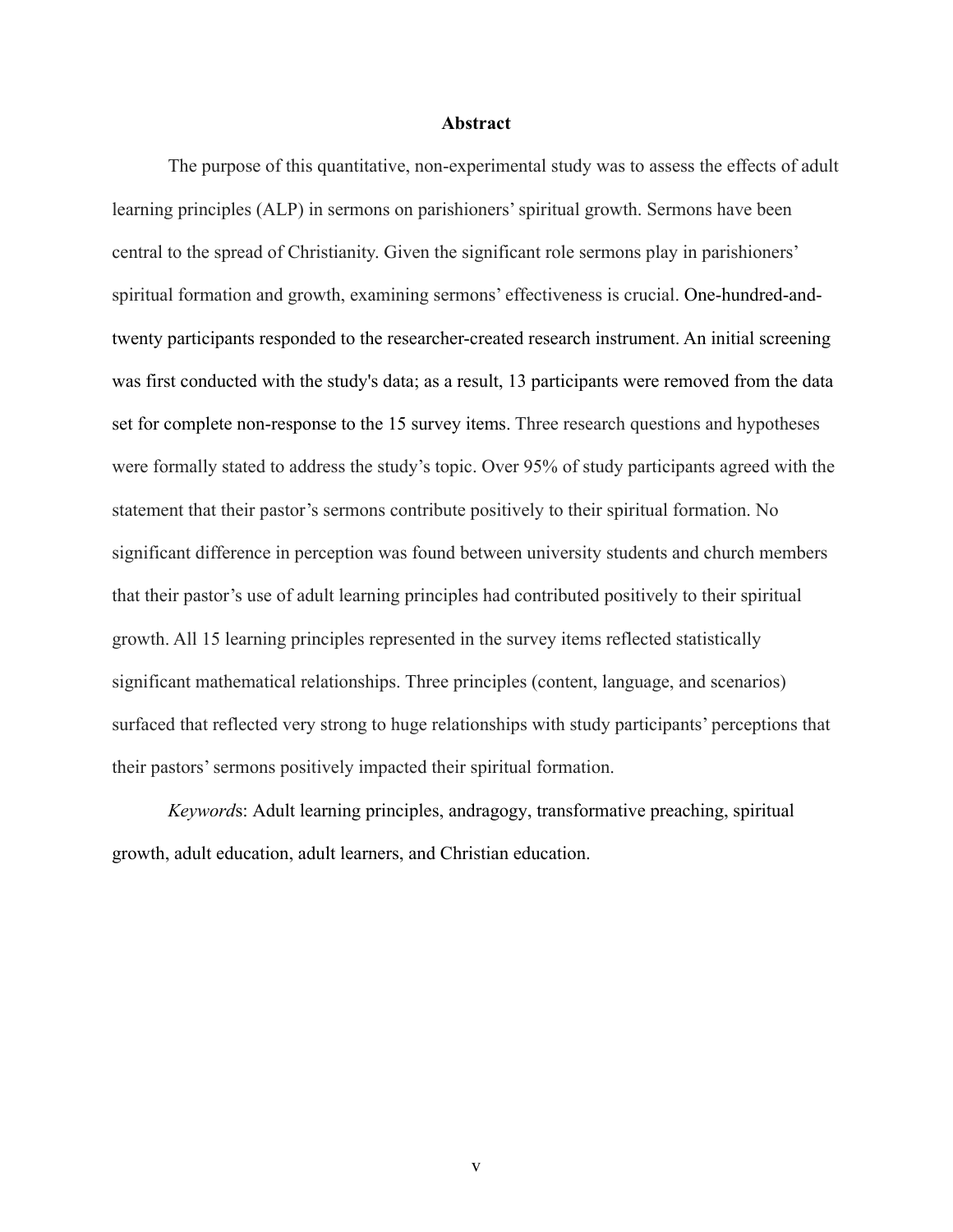# TABLE OF CONTENTS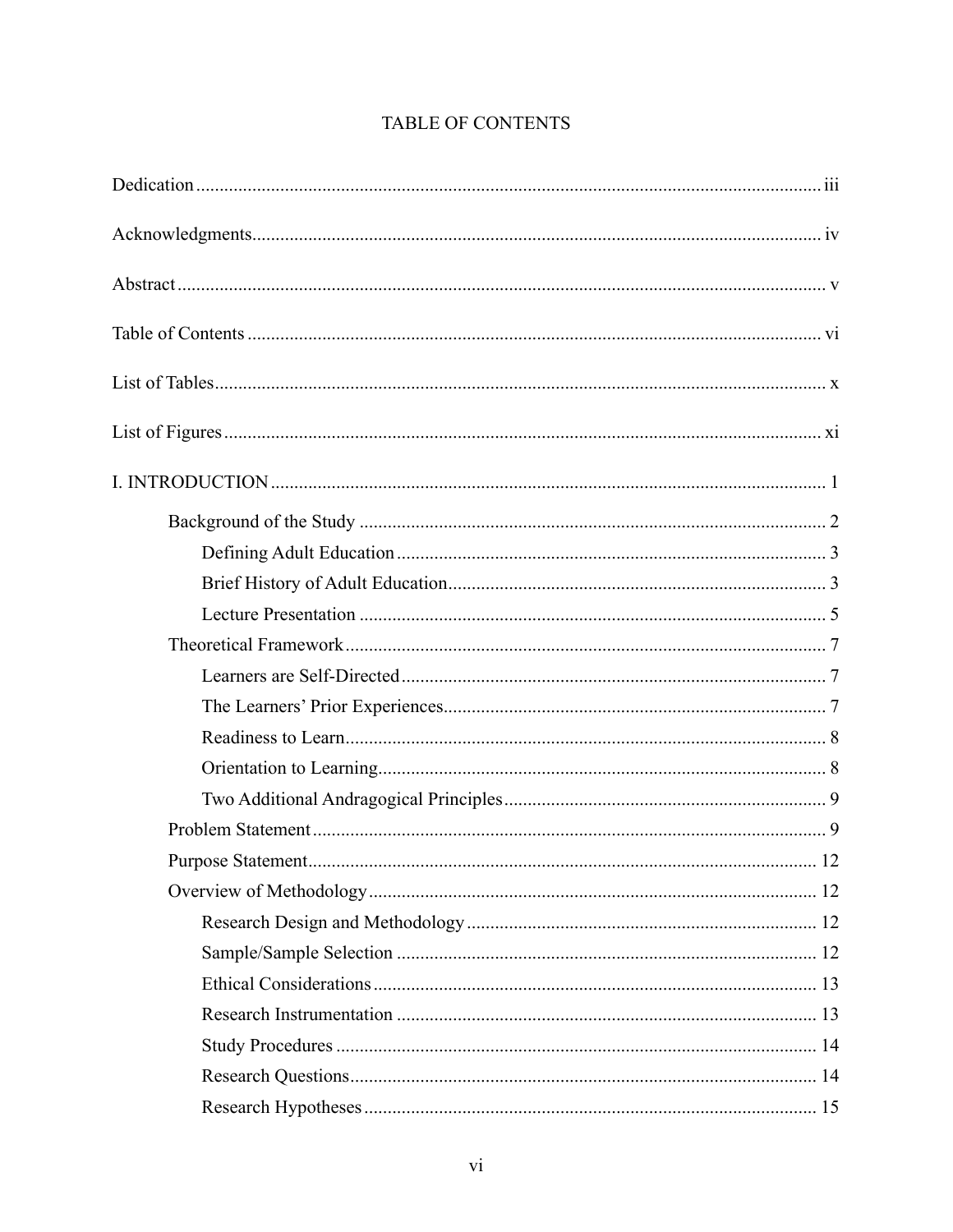| Validity and Reliability of Andragogy Use in Sermons Assessment (AUSA) 47 |  |
|---------------------------------------------------------------------------|--|
|                                                                           |  |
|                                                                           |  |
|                                                                           |  |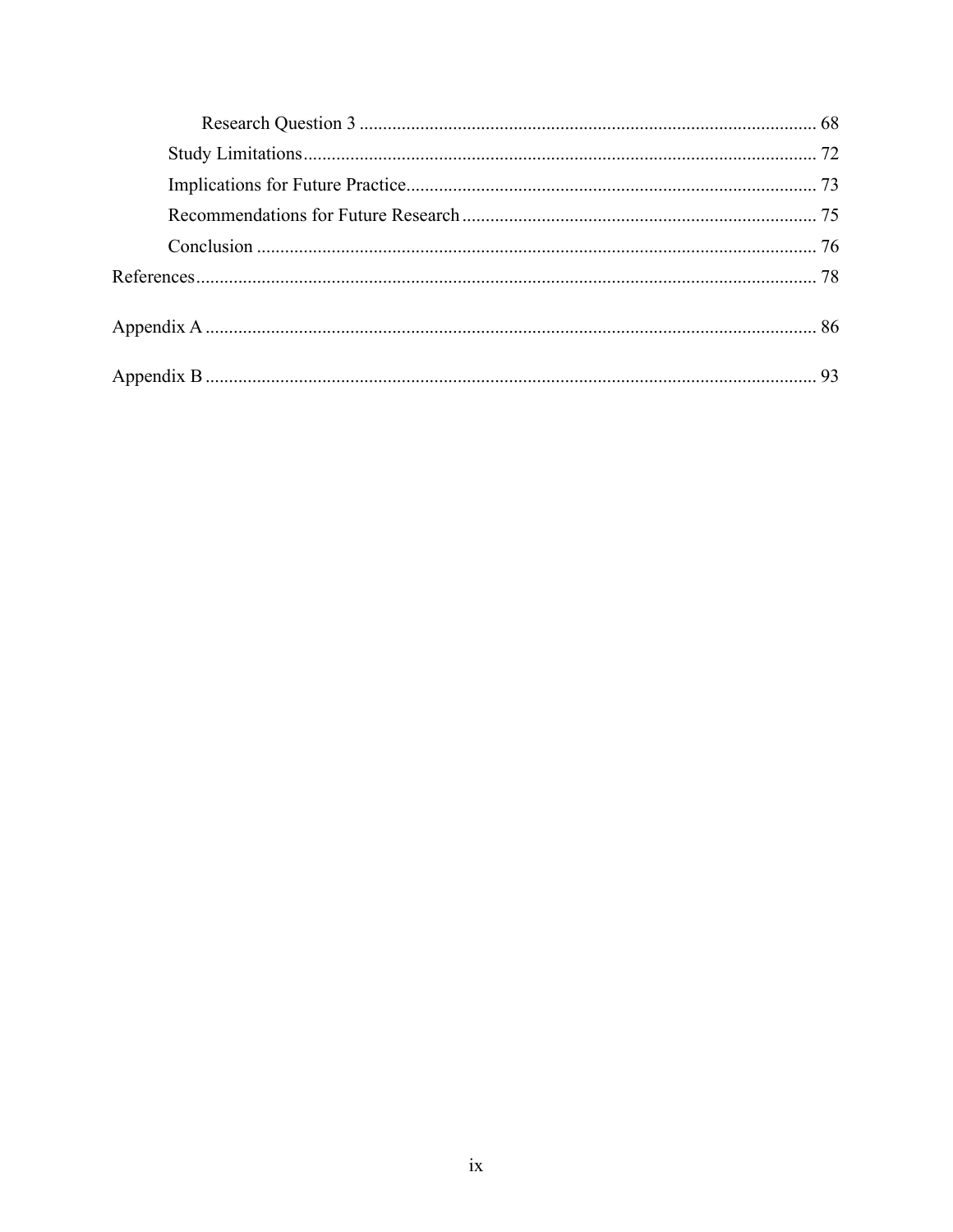# LIST OF TABLES

| Table<br>Page                                                                           |  |
|-----------------------------------------------------------------------------------------|--|
|                                                                                         |  |
| Table 2: Descriptive Statistics Summary Table: Demographic Identifier Variables54       |  |
|                                                                                         |  |
| Table 4: Summary Table: Study Participant Perceptions Their Pastors' Sermons Contribute |  |
|                                                                                         |  |
| Table 5: Summary Table: Study Participant Perceptions Their Pastor's Sermons Contribute |  |
|                                                                                         |  |
| Table 6: Predicting Study Participant Perceptions of Their Pastors' Use of Learning     |  |
|                                                                                         |  |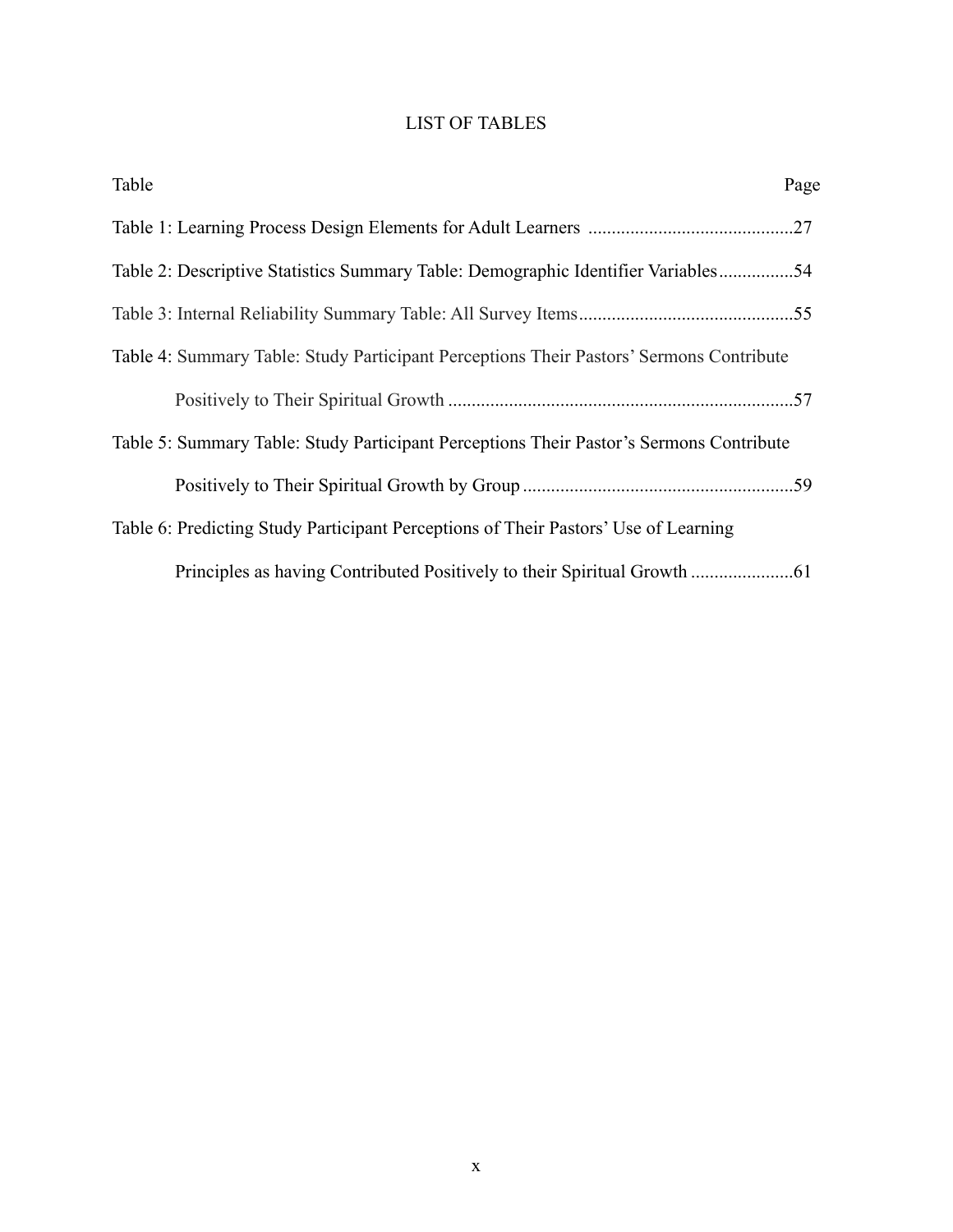# LIST OF FIGURES

| Figure | Page |
|--------|------|
|        |      |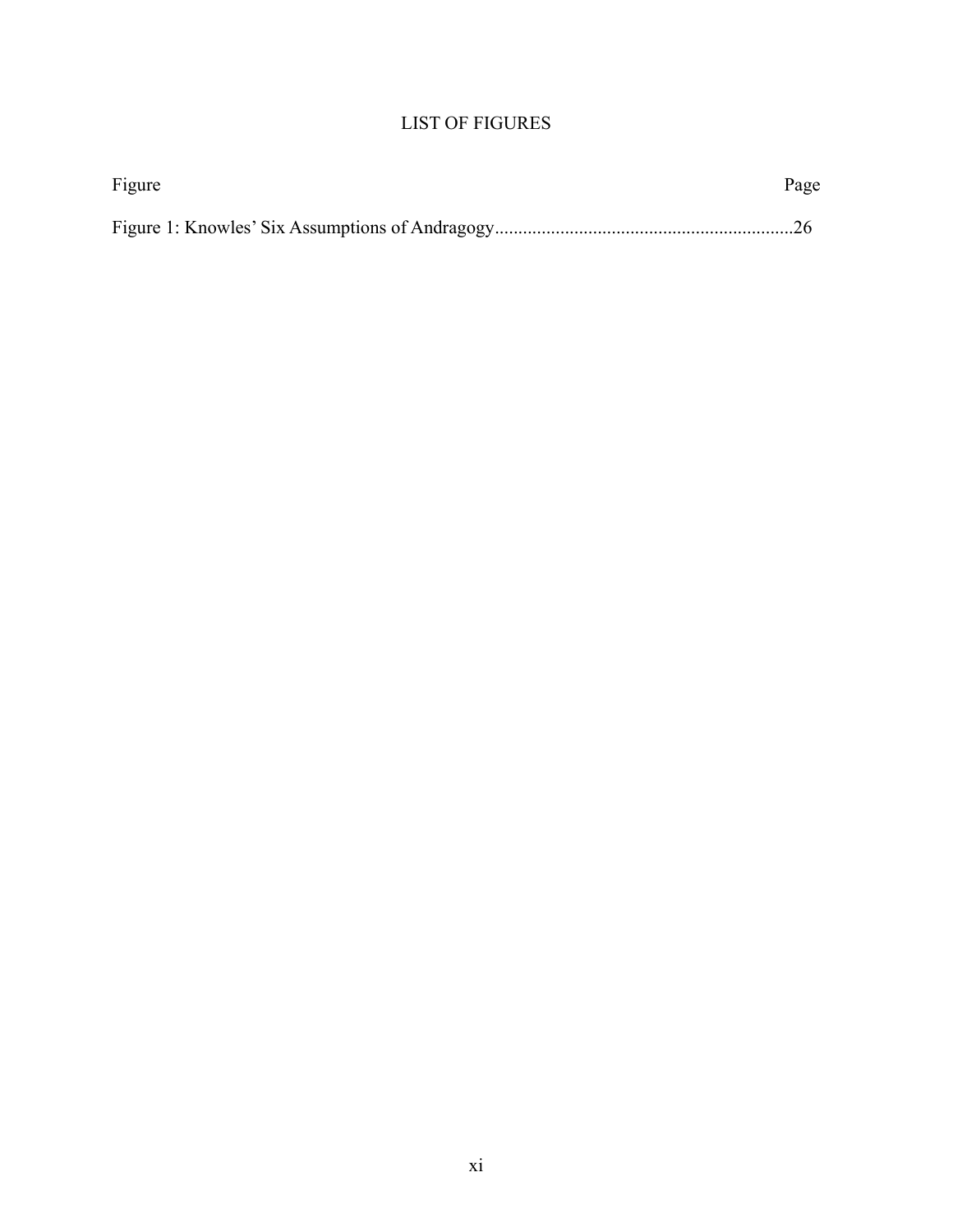#### I. INTRODUCTION

Sermons have been an integral part of religious gatherings for as long as there have been religions (Joseph & Thompson, 2004). Sermons have also been central to the spread of Christianity. Preachers use sermons to educate, encourage, inform, or build up the faith of congregants (Stuart, 2011). Additionally, clergymen and clergywomen deliver their sermons to persuade and inspire change in the listeners' attitudes and behaviors (Joseph & Thompson, 2004). Sermons are inarguably the primary tool used to propagate religions and Christianity as well as transform church congregants. Holland (2006) stated that throughout church history, the pulpit, through the use of sermons, has been the "rudder for the church" (p. 207). Given the significant role sermons play in the spiritual growth of church attendees, this study will assess the effects of using adult learning principles (ALP) in sermons on parishioners' spiritual growth.

Most pastors use the lecture format for sermon deliveries. The problem with this format is that listeners tend to remain inactive and uninterested during lecture-sermons (DeVille, 2012). A remedy to lecture-sermons is the recent shift in many fields in education, including biblical education, to a more learner-centered approach and the use of ALP (Forrest III & Peterson, 2006). The philosophy at the core of the learner-centered approach is andragogy, which focuses primarily on adult learners. This recent shift could be beneficial to Christian educators, such as pastors, Sunday-school teachers, and lay-ministers. However, most pastors and lay-ministers lack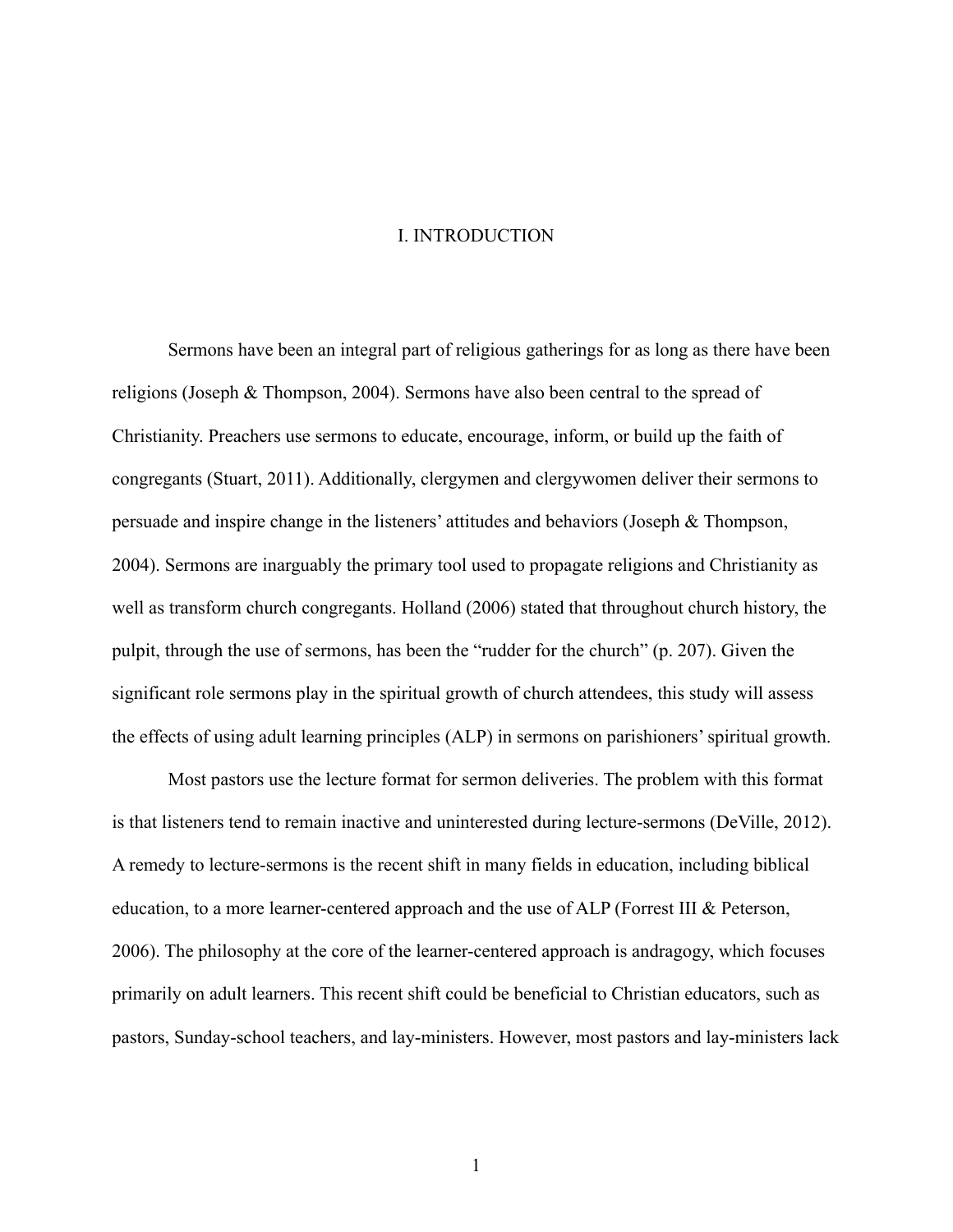the necessary knowledge to facilitate adult learning in a way that would engage and motivate the listeners as well as foster transformation in the listeners' day-to-day lives (DeVille, 2012).

# **Background of the Study**

Stuart (2011) examined sermon design and delivery through the prism of adult education. Stuart argued that sermons have minimal influence on congregants unless pastors use a different paradigm to educate congregants—a paradigm that incorporates adult learning theories. Stuart maintained that Bible colleges and seminaries must teach their students how to incorporate adult education theories in sermon design and delivery. Once pastors understand that congregants are adult learners, pastors should integrate ALP to drastically impact sermon design and delivery (Stuart, 2011).

DeVille (2012) focused on some key characteristics of adult education that enhance sermons and congregants' learning. DeVille (2012) conducted a qualitative study, in which he interviewed five pastors and members of five focus groups. Each focus group had nine congregants, ranging from 25 to 60 years of age. The researcher also observed the worship services at five churches. Several key themes emerged out of DeVille's study (2012). Sermons must be applicable, informative, realistic, challenging, and comprehensible, and preachers must be authentic. DeVille (2012) agreed with Stuart (2011) concerning the need for Bible colleges and seminaries to train students to incorporate ALP in sermon preparation and delivery. DeVille (2012) and Stuart (2011) targeted areas of this current study but did not delve into this study's main thrust: whether using ALP would lead to a greater likelihood that parishioners' lives would be spiritually transformed.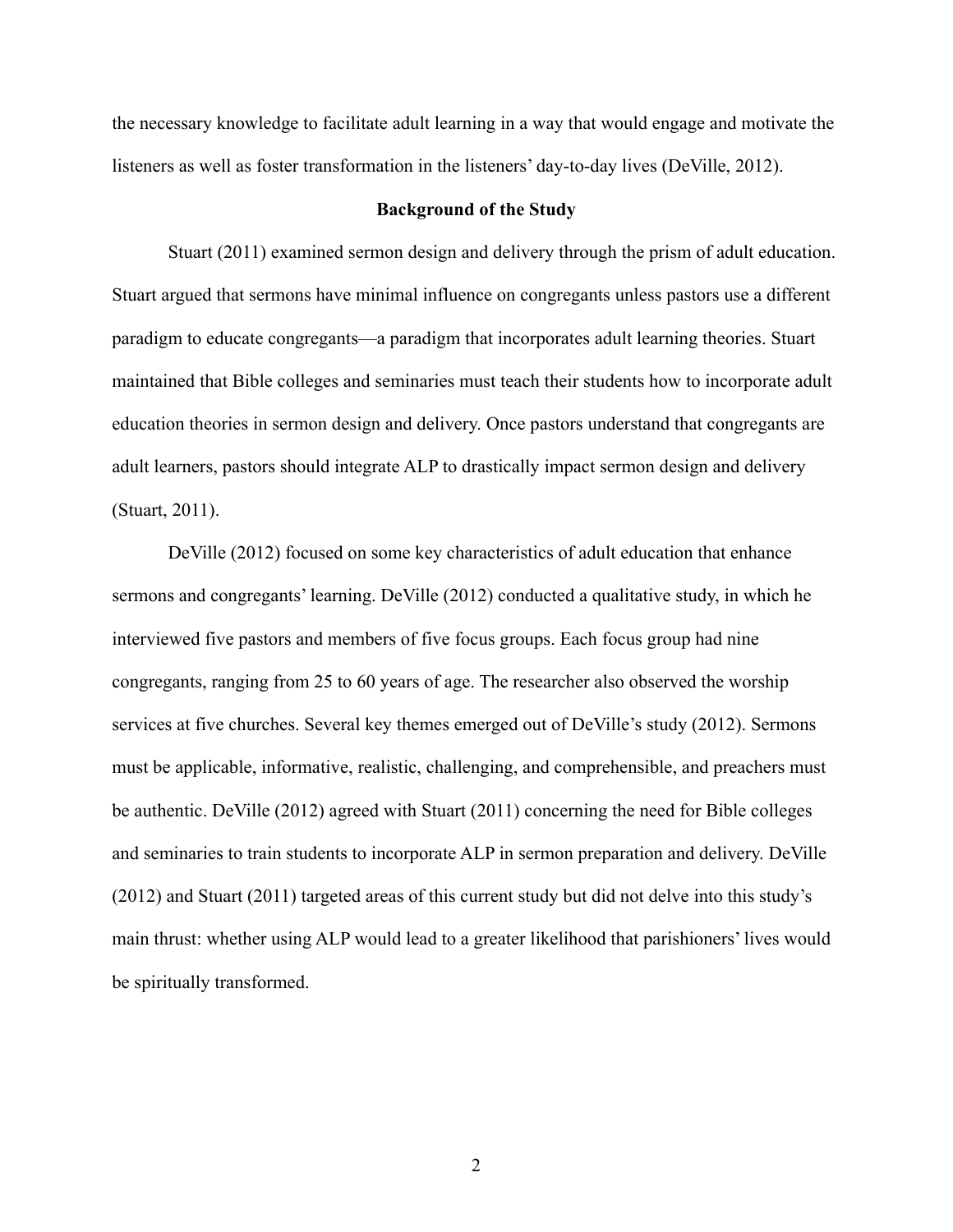# **Defining Adult Education**

The term adult education has different meanings to different people. At least three meanings surfaced from the literature reviewed. The first meaning of adult education focused on any learning activity that an individual undertakes after primary and secondary school (Javed, 2017). Using Javed's (2017) definition, classes taken at colleges, universities, and technical schools count as adult education. Attending an apprenticeship program also counts as adult education.

Adult education is also seen as a field (Clardy, 2005). For example, a university dean or a college professor works in the field of adult education, and one could say the same for pastors as well (Stuart, 2011). The third meaning of adult education, which is the focus of this study, is the process educational institutions, organizations, or churches go through when designing training classes for adult learners to achieve determined learning outcomes or objectives (Clardy, 2005). The purpose of learning outcomes is to gauge whether students have met the goals of a course.

#### **Brief History of Adult Education**

Education has been a part of humans' experience from the beginning (Forrest III  $\&$ Peterson, 2006). The ancient Greeks were the first to utilize the term *pedagogy* to describe children' education (Forrest III & Peterson, 2006). However, education theorists did not devise a term to define adult education until the middle of the 19<sup>th</sup> century (Clardy, 2005). Alexander Kapp was the first to theorize that children and adults learned differently; therefore, Kapp coined the term *andragogy* to describe adult education (Forrest III & Peterson, 2006). A worldwide shift started to transpire in how educational theorists viewed adult education, which was becoming learner-centered (Javed, 2017). Several early education theorists, such as Mezirow, Freire, and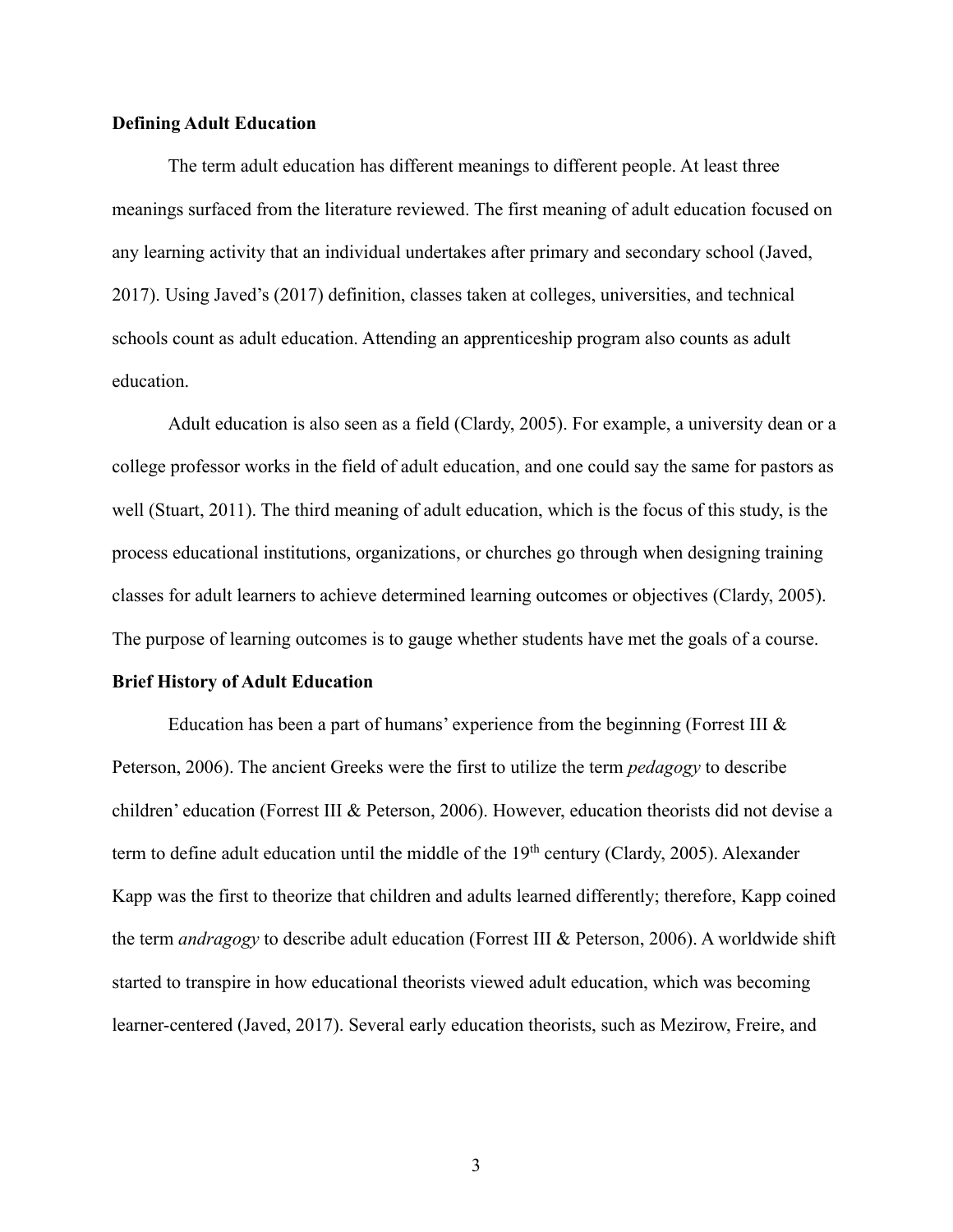Knowles, built on Kapp's work and released several seminal articles on adult education (Forrest III & Peterson, 2006; Javed, 2017).

Jack Mezirow was best known for his transformational learning theory, emphasizing the "cognitive process of learning" (Javed, 2017, p. 53). Critical reflections play an essential role in the transformative process of learners (Javed, 2017). The following key factors are also essential in an adult learner's transformative process: examining, questioning, validating, and revising the adult learner's perspectives (Javed, 2017). Other factors, such as the learner, the educator's role and professional development, and the affective learning decisions, have to be considered in transformative learning (Javed, 2017). The learners' development was at the core of the transformative learning theory (Mezirow, 1991). Several Christian researchers advocated for transformative learning to increase the effectiveness of preaching and enhance spiritual growth (Carrell, 2009; Javed, 2017; Wickett, 2005).

Much of Paulo Freire's work in adult education was grounded in the social concept of "conscientization" (Stuart, 2011, p. 124). Freire's (1972) primary objective with adult education was to fight social injustices and oppression. Freire's (1972) vision of adult education was for adult educators to identify with adult learners. Essentially, in Freire's (1972) mind, educators would work alongside learners or in the same condition as learners. The educators would not be over the students but amongst the students (Stuart, 2011).

Malcolm Knowles built on Mezirow and Freire's foundations (Clardy, 2005; Javed, 2017; Stuart, 2011). Knowles (1975) argued that adult educators should adjust the way they teach, and so should adult learners also adjust the way they learn. Although Knowles did not coin the term andragogy, he brought it to the forefront (Forrest III & Peterson, 2006; Hagen & Park, 2016).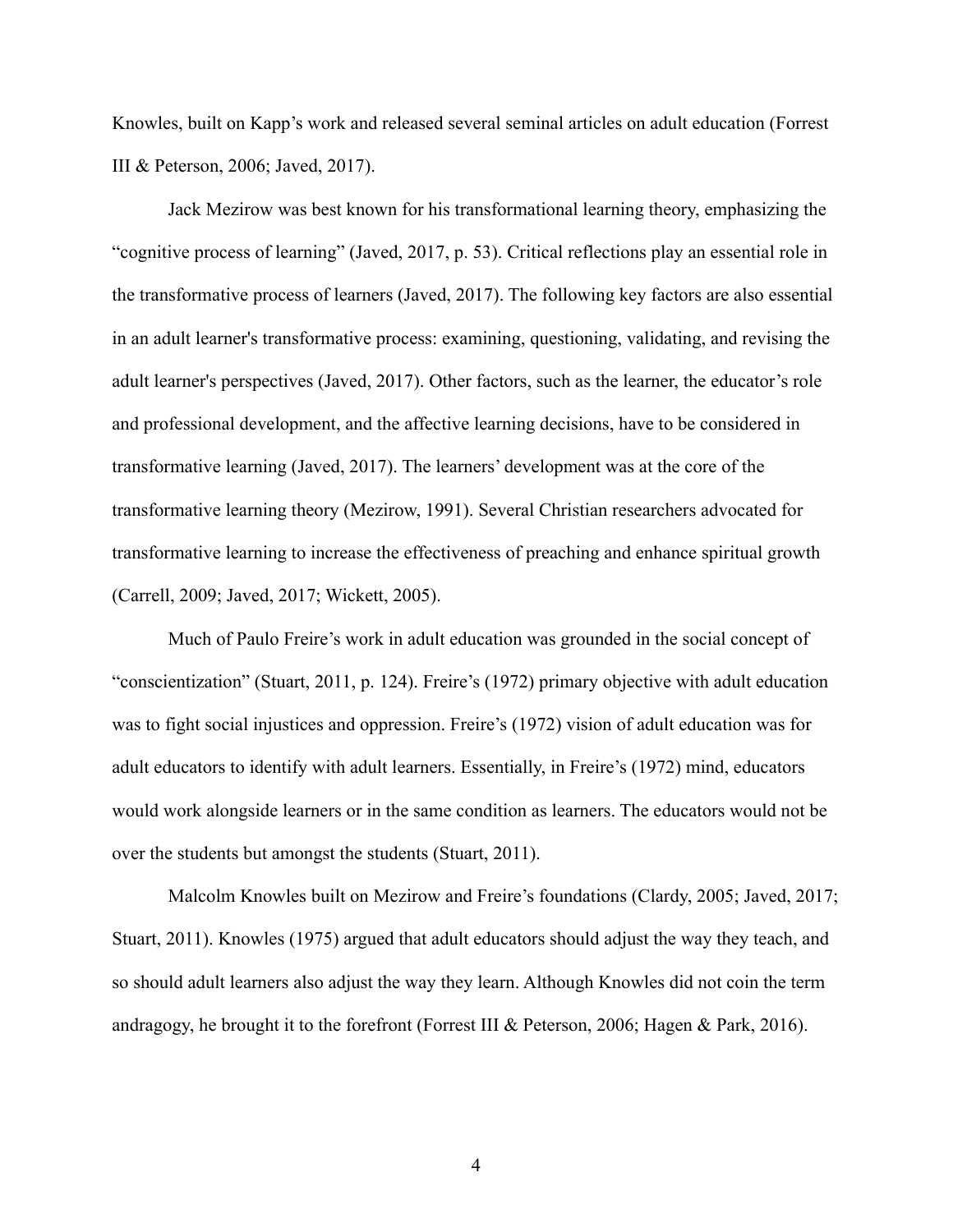# **Lecture Presentation**

The lecture presentation is the teaching format adopted by most adult educators over the past few centuries (Stuart, 2011). The speaker, in a lecture presentation, does most, if not all, of the speaking (Stuart, 2011). Knowledge flows in one direction, from educators to learners (Varao-Sousa & Kingstone, 2015). Students have minimal interaction in a lecture presentation, and the interaction of church congregants during a lecture-sermon is also minimal. Denominations tend to determine the level of interactions church congregants have during sermons, which may be limited to "Praise the Lord" or "Amen" (Jenkins & Kavan, 2009; Stuart, 2011). Unfortunately, the lack of interaction in lecture presentations creates passivity in learners (Stuart, 2011).

Lai (1995) argued that the lecture presentation is oppressive due to its failure to use selfdirection. Educators who utilize the lecture format fail to take advantage of adult learners' capacity for self-direction (Lai, 1995). Lai (1995) asserted that repeated lecture presentations eventually train adult learners to become less self-directed and teach people to become passive and dependent on the educator. Some prior studies have shown that students' attentiveness tends to suffer during lecture presentations (Jenkins & Kavan, 2009; Stuart, 2011; Varao-Sousa & Kingstone, 2015).

Recently, most higher learning institutions have turned to a learner-centered environment in the classroom (Stuart, 2011). Colleges and universities have incorporated several tactics, such as group discussions and role-play, to garner the students' participation in the learning experience (Hagen & Park, 2016; Wickett, 2005). Holland (2006) noted that the lecture presentation was "no longer in the ascendant" (p. 210). The lecture presentation quickly became a dying breed in higher learning institutions (Holland, 2006).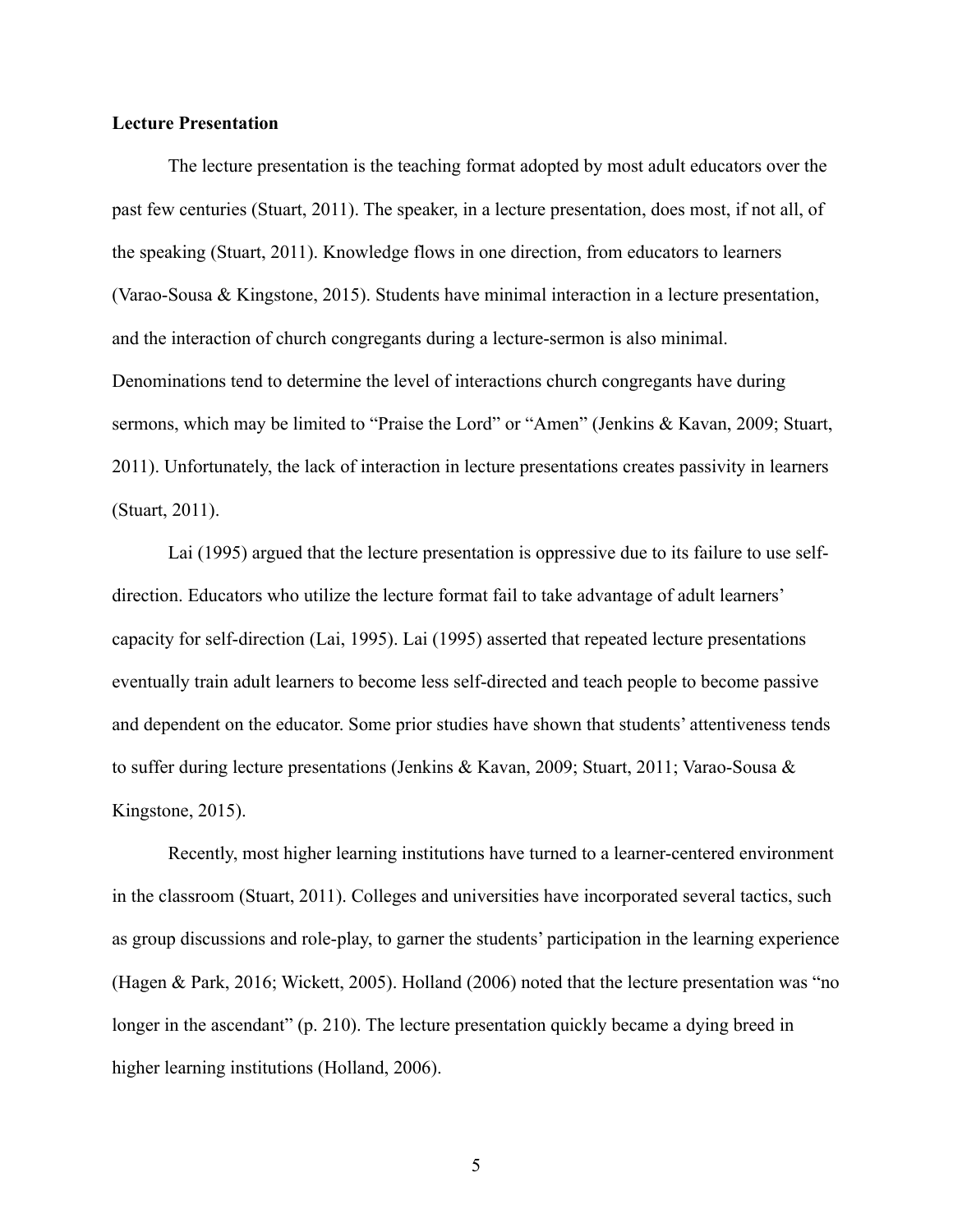Notwithstanding the decline of lecture presentation use in higher education, lecturesermons remain the most prevalent method of communicating the gospel to church congregants (Stuart, 2011). Stuart (2011) asserted that it might be challenging to move away from the lecturesermon since most church congregants have become accustomed to this teaching format. New believers who have not yet been encultured with the traditional way preachers deliver sermons may be more apt to embrace a shift from the traditional format (Stuart, 2011). Stuart (2011) warned that any adjustments to the current sermon delivery format must receive congregants' buy-in.

Varoa-Sousa and Kingstone's (2015) assessed the impact of lecture presentation on memory, mind drifting, interest, and motivation. The researchers asked each participant to attend a live lecture presentation and watch a video presentation (Varao-Sousa & Kingstone, 2015). The researchers tested students during the lectures for mind wandering, and at a later time, the students completed a memory test (Varao-Sousa & Kingstone, 2015). The findings indicated that students' memory increased in the live lecture presentation, but the lecture format had no impact on mind wandering (Varao-Sousa & Kingstone, 2015). Furthermore, students' motivation and interest improved in the live lecture presentation than in the video presentation (Varao-Sousa & Kingstone, 2015). Varoa-Sousa and Kingstone's (2015) study showed that the professor's presence increased students' memory, interest, and motivation. One cannot adequately determine the reliability and validity of Varoa-Sousa and Kingstone's (2015) results since it was the only reviewed literature focused on the lecture presentation. Other researchers, such as Sousa (2017), noted that lecture presentations have a negative impact on memory and motivation in the classroom.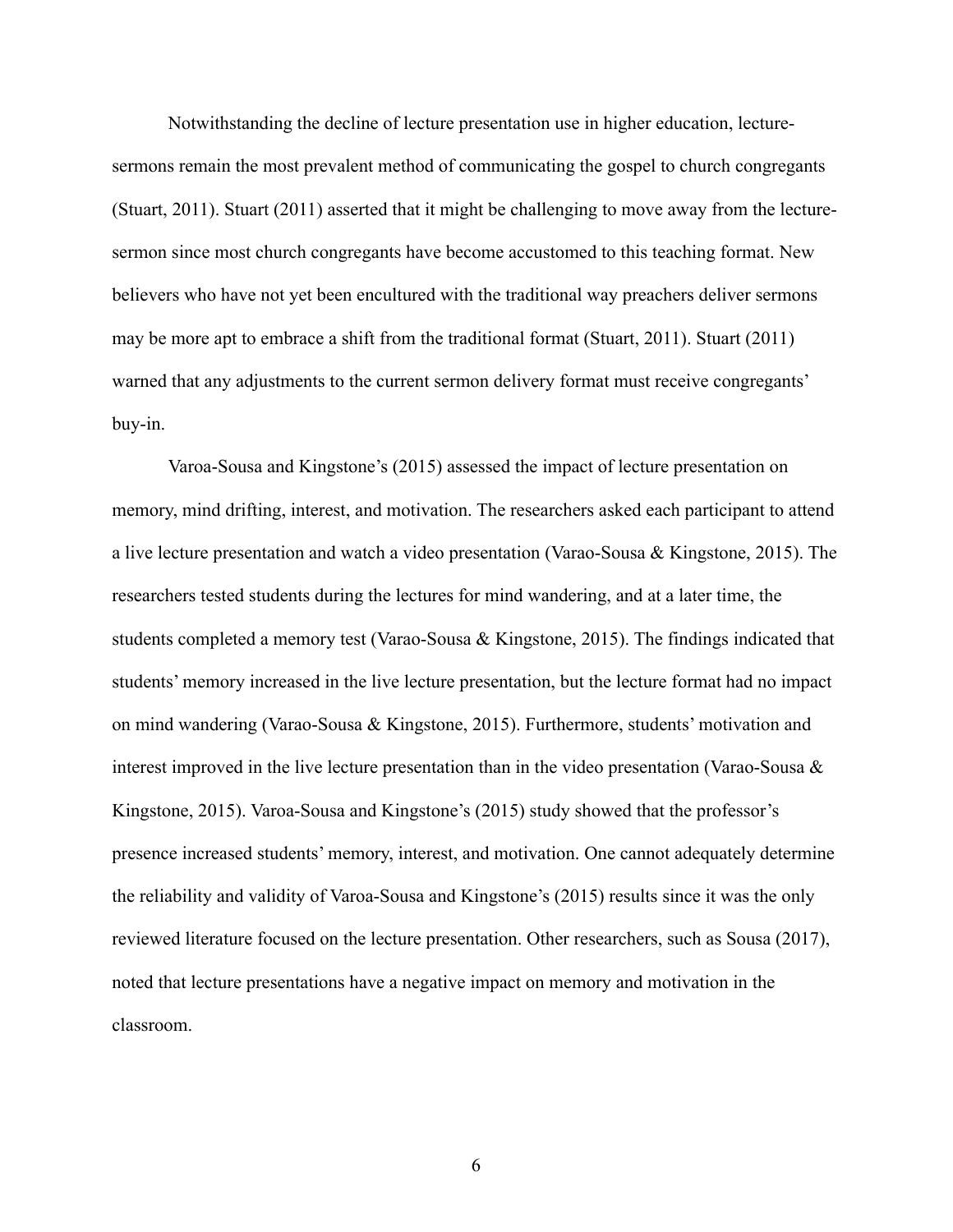## **Theoretical Framework**

Andragogy, one of the most prevalent adult learning theories, will be the theoretical framework for this study. Andragogy assumes that the adult learner is the leading player in the classroom (Javed, 2017). Forrest III and Peterson (2006) noted that andragogy is not a teaching technique; andragogy is instead a philosophy that serves as a guide to adult educators. Andragogy is established on the following six basic principles: self-direction, prior experiences, readiness to learn, orientated learning, problem solving, and motivation to learn (Forrest III & Peterson, 2006; Hagen & Park, 2016; Javed, 2017).

## **Learners are Self-Directed**

The first andragogical principle is that adult learners can self-direct their educations in ways that children cannot (Forrest III & Peterson, 2006; Hagen & Park, 2016; Javed, 2017). Unlike children, adult learners choose to go to school; therefore, they learn best when the concept of self-direction is maintained in the classroom (Forrest III & Peterson, 2006). Adult students are viewed as "partners in the educational process" (Hagen & Park, 2016, p. 175). The andragogical classroom does not differ from the real world, where students can make moral and ethical choices that impact their lives (Forrest III & Peterson, 2006). Recent research has corroborated self-directed learning effectiveness in adult education (Hagen & Park, 2016).

#### **The Learners' Prior Experiences**

The second andragogical principle entails the idea that adult learners can lean on their past experiences (Forrest III & Peterson, 2006; Hagen & Park, 2016; Javed, 2017). Prior experiences should be the foundation for adult education since adult learners build upon what they already know (Forrest III & Peterson, 2006). For example, a carpenter may have little reason to learn about space rockets, whereas an astronaut would be very eager to learn about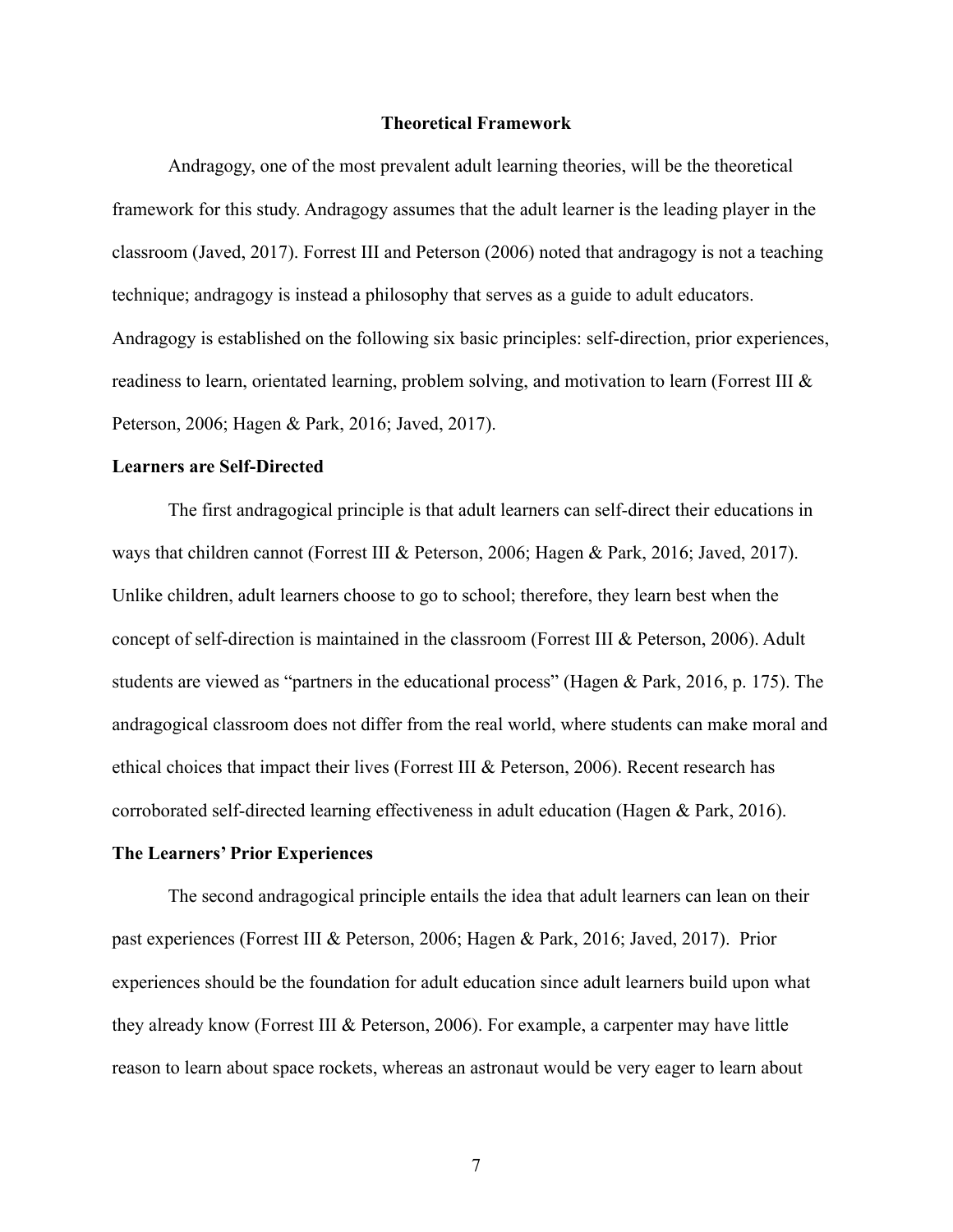space rockets. However, a carpenter would most likely want to learn about doors or kitchen cabinets installation. Hagen and Park (2016) asserted that the purpose of adult education is to build on prior knowledge and experiences. An adult learner also learns to value his experience and see it as an essential and foundational resource (Javed, 2017).

#### **Readiness to Learn**

The third andragogical principle is that adult learners focus more on learning simply because they are ready to learn (Forrest III & Peterson, 2006; Hagen & Park, 2016; Javed, 2017). Unlike children who do not choose to go to school, adult learners choose to enhance their understandings of particular topics or subjects. Adult students will be motivated and exert the necessary effort with the presence of a need to learn, regardless of the subject matter (Forrest III & Peterson, 2006). Teachers can encourage readiness to learn in adult students by making the lesson relevant (Forrest III & Peterson, 2006). Students are less engaged in learning when the lesson is irrelevant. One's readiness to learn positively impacts learning and retention (Hagen & Park, 2016).

#### **Orientation to Learning**

The fourth andragogical principle is that adult learners are oriented to learning (Forrest III & Peterson, 2006; Hagen & Park, 2016; Javed, 2017). Adults learn because they want to address specific problems; as a result, adult learners enter the learning process with a mindset centered on performance or problem-solving (Forrest III & Peterson, 2006). This principle is predicated on the idea that adults view learning as a means to improve their abilities to deal with ongoing practical problems (Hagen & Park, 2016). A child learns to acquire knowledge, whereas an adult learns for a specific application (Forrest III & Peterson, 2006). Adult learning becomes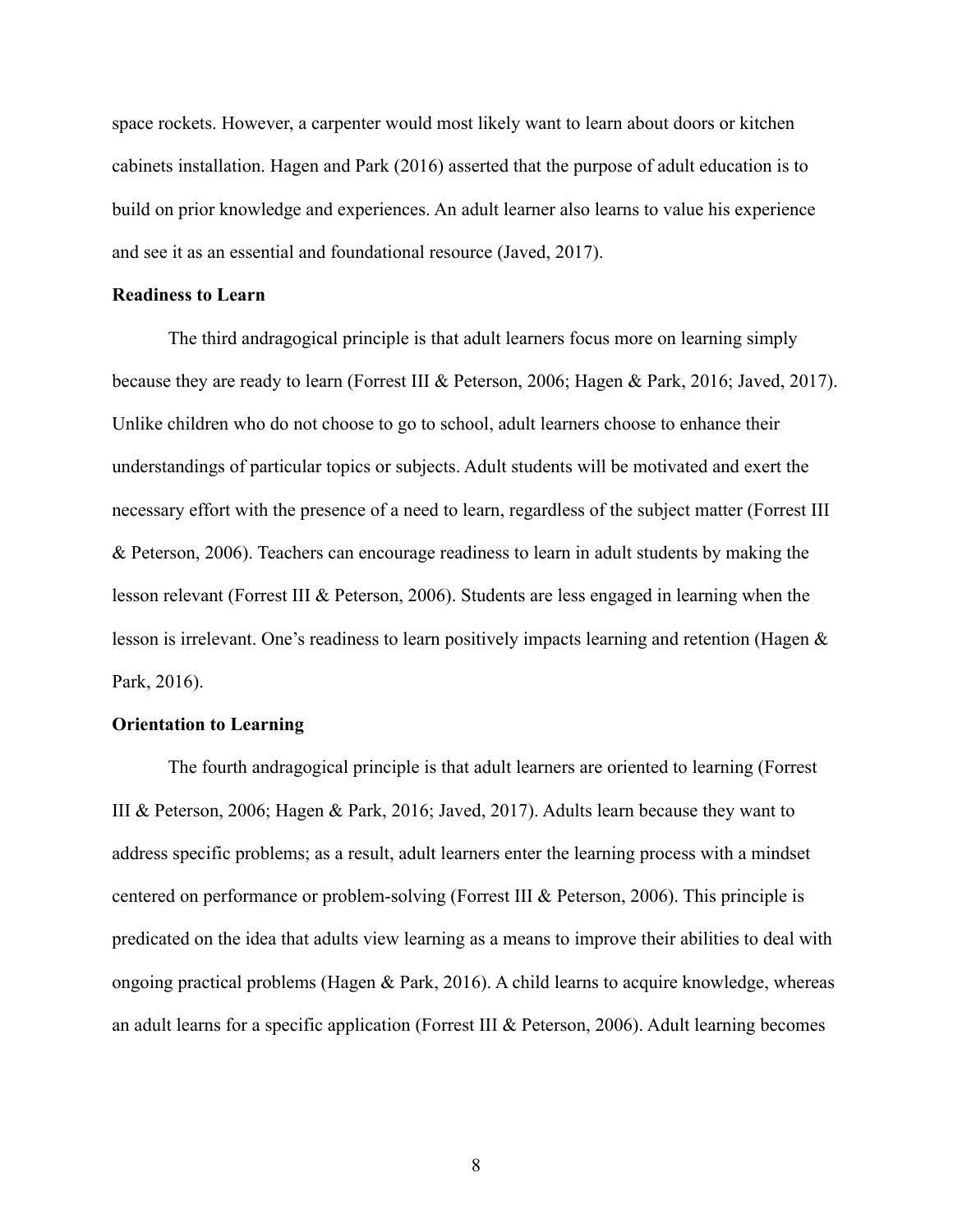effective when knowledge is presented in the context of real-life applications (Hagen & Park, 2016).

# **Two Additional Andragogical Principles**

While many educators embraced the first four principles of andragogy, some critics also emerged (Forrest III & Peterson, 2006; Hagen & Park, 2016; Javed, 2017). The critics' main point of contention was Knowles' assertion that teachers can either be andragogical or pedagogical (Forrest III & Peterson, 2006). Some critics disproved Knowles' assertion by showing that andragogy was also influential among pre-adult populations (Forrest III & Peterson, 2006; Javed, 2017). As a result, Knowles revised the relationship between the terms pedagogy and andragogy to be "a spectrum ranging from the subject-centered pedagogy to the learner-centered andragogy" (Forrest III & Peterson, 2006, p. 115). Consequently, Knowles also added two more principles to andragogy in 1984 and 1989 (Forrest III & Peterson, 2006; Hagen & Park, 2016; Javed, 2017). The fifth and sixth andragogical principles are adults need to know why they learn something and "adults are driven by intrinsic motivation to learn" (Forrest III & Peterson, 2006, p. 116).

#### **Problem Statement**

Over the past millennia, sermons have taken many forms. For example, Jesus' favorite form of preaching was the "sermon dialogue" (Stuart, 2011, p. 118). Most preachers have adopted the sermon lecture over the past century as the main sermon format, also known as expository preaching (Stuart, 2011). The preacher, in expository preaching, assumes congregants are greatly concerned about the meaning of a biblical passage; therefore, the preacher offers a historical exposition of the text and ends with some "appended practical application" (Holland, 2006, p. 210). Church congregants have minimal participation during an expository sermon. The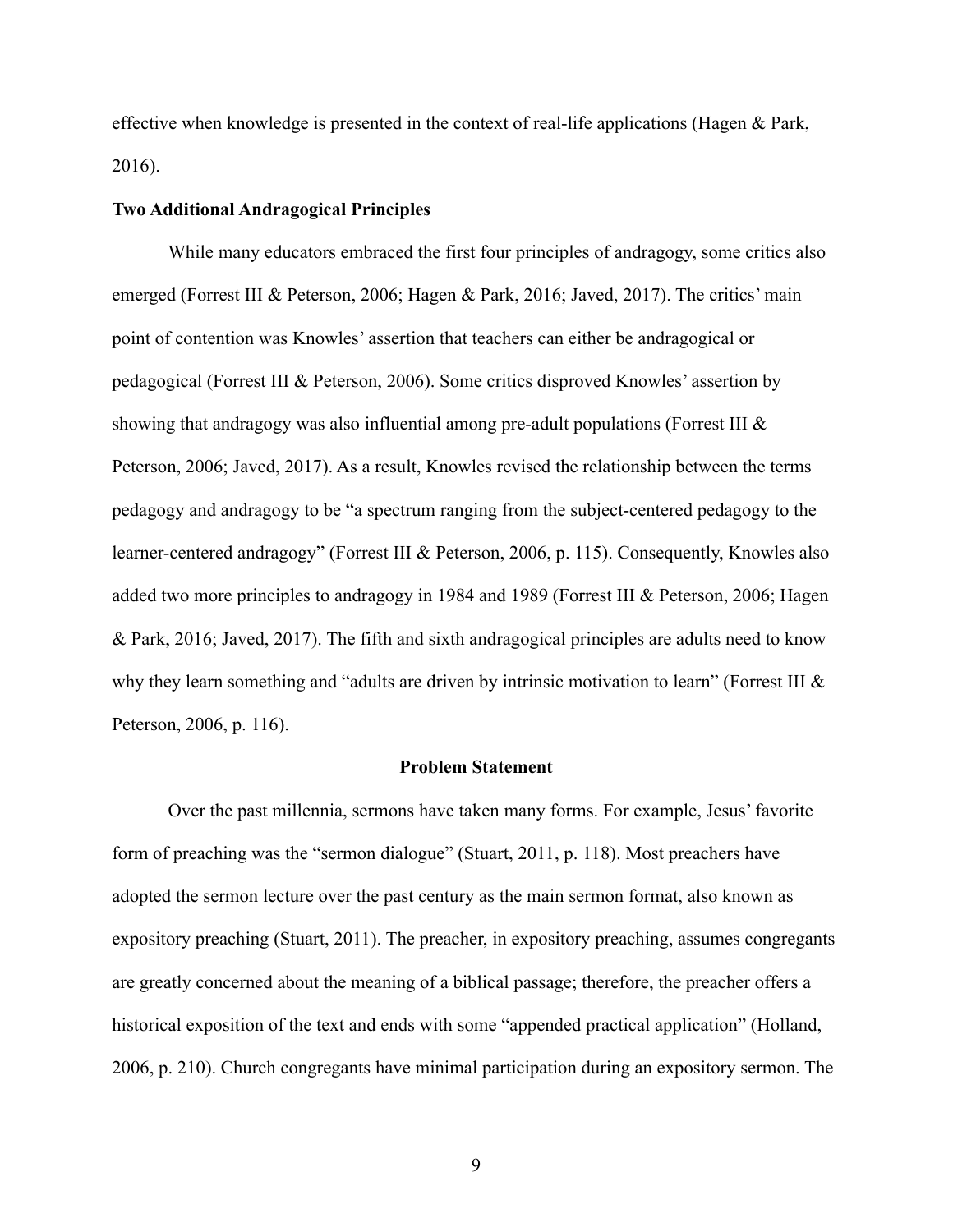preacher develops the sermon topic, writes the sermon's central themes—some preachers prefer to write-out the sermon word-for-word, and delivers the sermon. Any interactions between a pastor and congregants are denominationally based and may be limited to "Praise the Lord" or "Amen" (Stuart, 2011). The lack of interaction between the speaker and congregants hinders the effectiveness of a sermon (Stuart, 2011).

Several other factors affect the effectiveness of a sermon. Boredom during a sermon is one of those factors. Bored congregants lack the motivation to follow a sermon (Hermans & Mooij, 2010). Boredom tends to heighten when a sermon is not catered to the congregants' needs. According to Stuart (2011), parishioners give more value to a sermon when their needs, issues, and questions are considered during the sermon's development and preparation. A sermon that fails to relate to the audience's needs negatively impacts its effectiveness. Pastors would be wise to take their congregants' needs into account during sermon developments, preparations, and deliveries to increase sermons' effectiveness. Previous studies failed to provide clarity on how much congregants' needs factor in sermon developments. This quantitative study aims to assess the effects using ALP in sermons has on parishioners' spiritual growth.

Previous studies have examined some key factors that pertain to sermon effectiveness. Stuart (2011) explored sermon development and preparation through the lens of ALP, such as andragogy. Stuart (2011) also noted that adult learners are self-directed and should, therefore, be engaged. Along the same line, DeVille (2012) explored sermon effectiveness through the prism of adult learning. The researcher sought to understand sermons characteristics that enhance learning in believers. DeVille (2012) concluded that sermons should be comprehendible, challenging, and applicable, and the preacher must be seen as authentic. Joseph and Thompson (2004) focused on whether increased sermon "vividness would lead to increased memorability"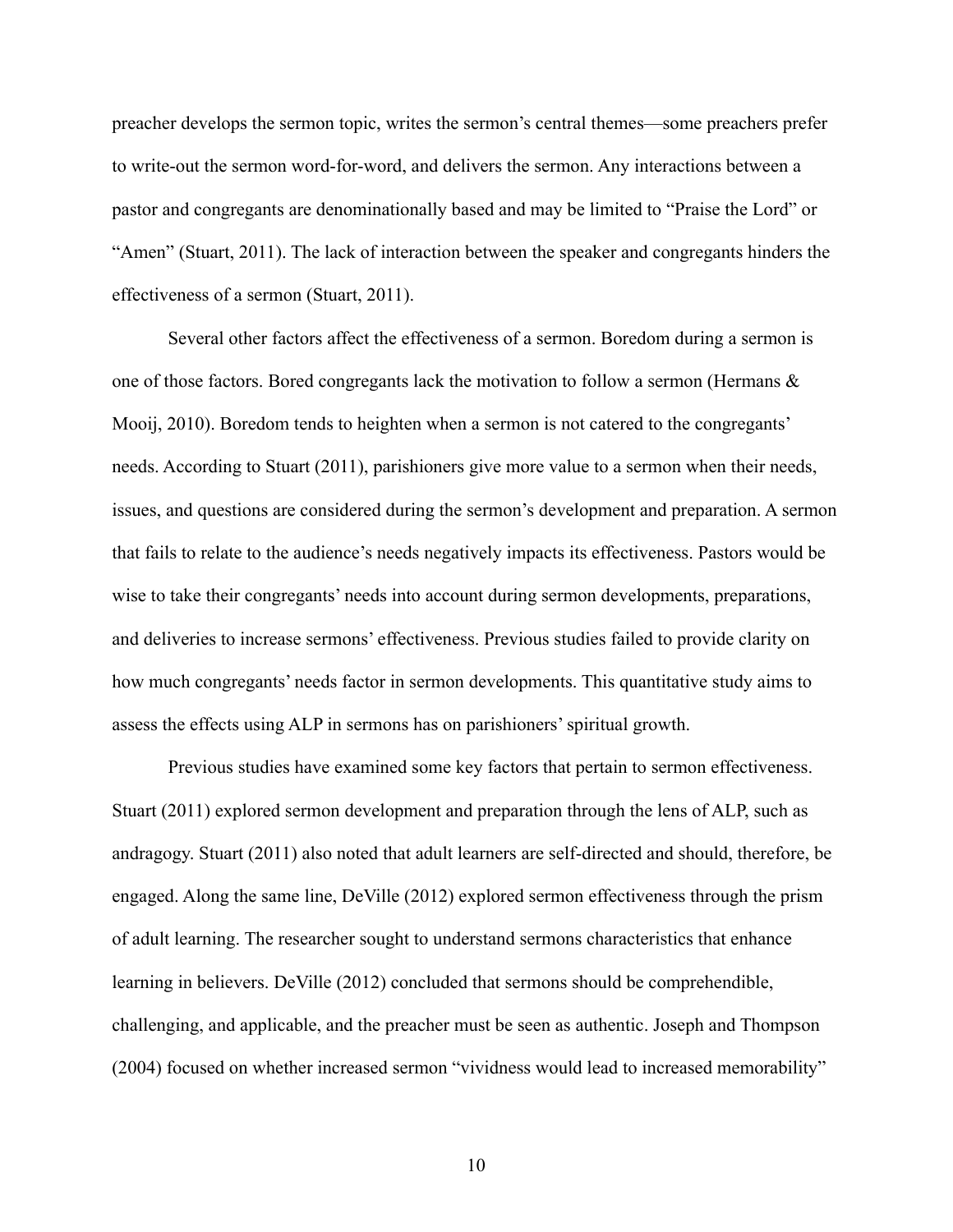(p. 217) and found a relation between vivid language in a sermon and memorability. Vivid information provoked passion and emotion (Joseph & Thompson, 2004). Lai's (1995) work is influential, as he was one of the first scholars to have connected Knowles's concept of andragogy to preaching techniques used by clergymen and clergywomen. Lai (1995) noted that most churches used teacher-centered and lecture-sermons to educate church congregants. Lai (1995) contended limiting church teachings of theological concepts to a teacher-centered and lectureoriented format only serves to "perpetuate spiritual immaturity and oppress" the awareness of church congregants (p. 4). The researcher offered a more participative approach, which he called a "praxis cycle" (Lai, 1995, p. 24). Pastors or church educators should use dialogue to help believers grow and mature in faith.

Several studies explored sermon effectiveness (DeVille, 2012; Jenkins & Kavan, 2009; Joseph & Thompson, 2004; Stuart, 2011). Other studies noted that church attendees' needs should be at the forefront of the pastors' minds (Jenkins & Kavan, 2009; Stuart, 2011). No published study has directly explored the effects the use of ALP has on the spiritual growth of the parishioners. This study will be unique in exploring whether using ALP would lead to a greater likelihood that parishioners' lives would grow spiritually.

The results of this study will benefit first and foremost the parishioners, as well as pastors, Bible colleges, and seminaries. Assuming ALP improve parishioners' spiritual maturity, pastors will learn to place a greater emphasis on employing these principles in sermon preparations and deliveries. This study's results may lead Bible colleges and seminaries to realize that their graduating students are not fully prepared to be effective preachers. Bible colleges and seminaries may need to develop courses accentuating using the principles of andragogy in sermons. Pastors are adult educators, and as such, must use ALP in sermon development and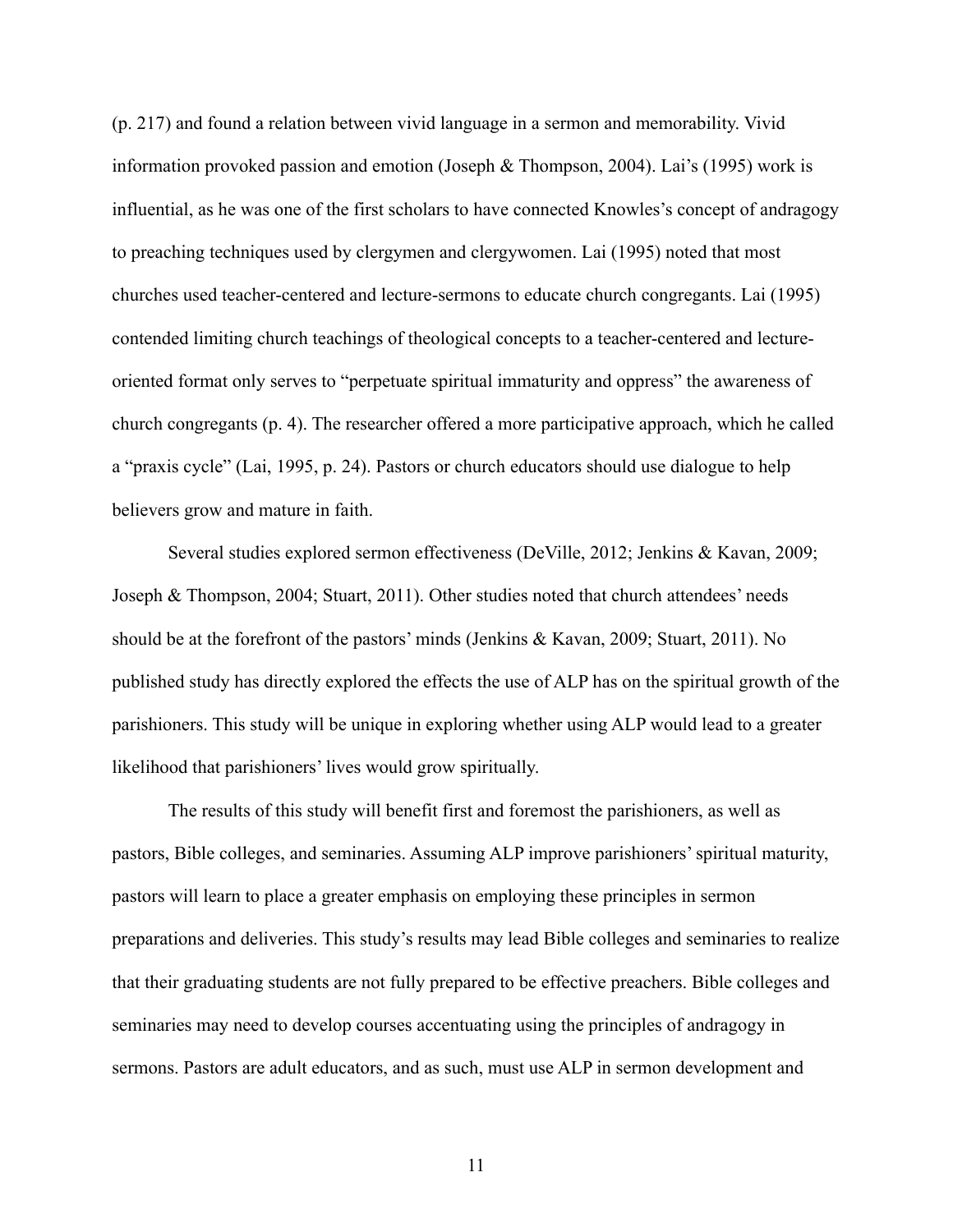deliveries. Congregants will, arguably, be the greatest beneficiaries of this study. Sermons geared toward congregants' needs translate into less boredom and more edification, retention, and spiritual growth.

# **Purpose Statement**

The purpose of this quantitative, non-experimental study will be to assess the effects of ALP in sermons on parishioners' spiritual growth. Spiritual growth will be generally defined as a congregant's increased biblical knowledge and understanding coupled with the ability to steadily apply the Word of God. Spiritual growth will be evaluated from the perspective of each participant.

### **Overview of Methodology**

## **Research Design and Methodology**

The proposed study will elicit the perceptions of study participants regarding pastors' use of ALP. The proposed study is quantitative and non-experimental design. The methodology incorporates a survey research approach using a Likert scale. The benefits of researcher detachment along with the potential for generalization of finding and replicability promote the quantitative approach to research as a very desirable, meaningful option (Lichtman, 2013). Moreover, Denscombe (2010) noted, the selection of a survey research methodological approach offers the benefits of flexibility and generalizability as well as the potential to generate a considerable amount of data on the topic or the construct in question.

#### **Sample/Sample Selection**

Data, for this proposed study, will be obtained from a convenience sampling of between 85-120 participants, aged 18 and older, all members of four denominational and nondenominational churches and chapel-attending students at a faith-based university in Central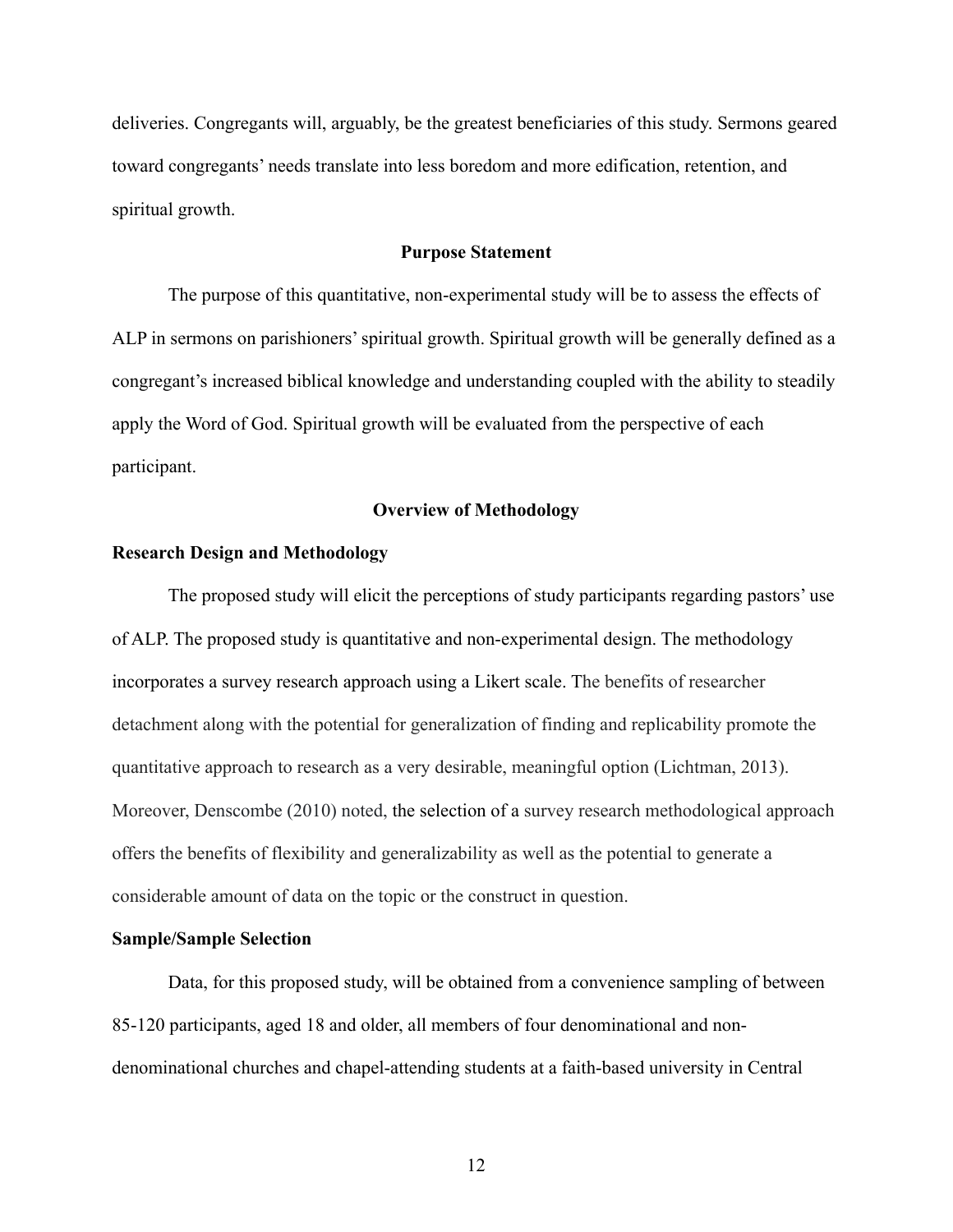Florida. All participants will be consistent, church-attending adults. Participants will respond to the survey on a voluntary basis.

## **Ethical Considerations**

Before conducting this study, the researcher will seek approval from the institutional review board (IRB). The researcher will also acquire the necessary approval from participants. After receiving the appropriate approvals, the researcher will email participants a link to the survey, disclose the study's purpose, assure the voluntary nature of participation, and obtain informed consent. Additionally, the researcher will assure participants' anonymity and confidentiality by assigning numbers to participants. Records will remain secured on a passwordprotected computer that will be stored in a locked office. The researcher will also take precautions regarding the participants' mental and emotional safety. Survey questions will be formulated in such a way to minimize risk and mental or emotional discomfort to the participants.

#### **Research Instrumentation**

The study will feature a researcher-created instrument that will incorporate a 5-point, Likert-type survey. The use of a 5-point scale has been validated by Dillman et al. (2014). These researchers proposed items ranging from "*strongly agree*," "*agree*," "*uncertain*," "*disagree*," and "strongly disagree" (p.159). This format of scaling was part of Rensis Likert's original vision for scaling and continues to be used in most researcher circles (Willits et al., 2016).

The instrument's validation will be addressed through a three-step process. In the first step of the validation process, the data anticipated to be produced through the use of the study's research instrument will be addressed through a subjective, content validity judgment process presented by Burns and Grove (2005). The process of using subject matter experts (SMEs) in the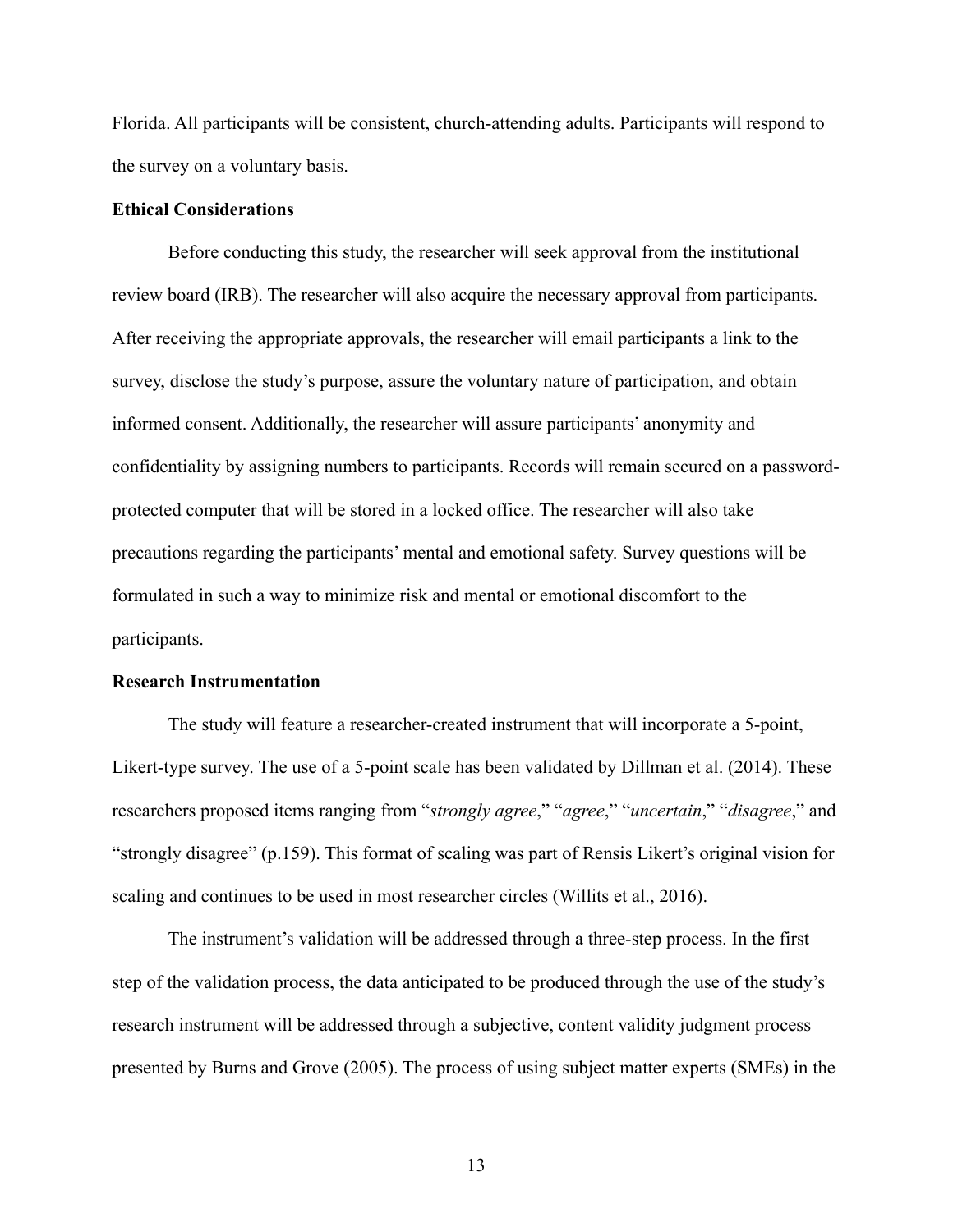area of the study's construct will provide the themes that will represent the foundation of the survey items on the study's research instrument.

The second stage of the validation process of the research instrument will be conducted through the administration of a pilot study version of the survey to 15 to 25 study participants. The Cronbach's alpha  $(α)$  statistical technique will be used to evaluate the internal reliability of pilot study participant response to items on the survey and an alpha level of  $\alpha$  = .70 to .80 will be sought for validation purposes in the pilot study stage. In the event the desired internal reliability level is not achieved in the second phase of the validation process, item analysis will be conducted in an effort to refine or even remove items that do not contribute to the validation of the study's research instrument.

In the third stage of research instrument validation, the Cronbach's alpha  $(\alpha)$  statistical technique will be used to assess the internal reliability of participant response to survey items once study data are collected and formally recorded. An alpha level of  $\alpha \geq .80$  will be desired for internal reliability and final instrument validation purposes.

#### **Study Procedures**

The online survey platform Qualtrics will be used to host the survey, create the survey links, and capture the survey data. Pastors of the four participating churches will announce and distribute, in their respective church, the survey link; the university chapel leaders will do likewise. Once data collection is complete, results will be downloaded into a file and analyzed by SPSS software.

# **Research Questions**

The following represents the research questions for this study: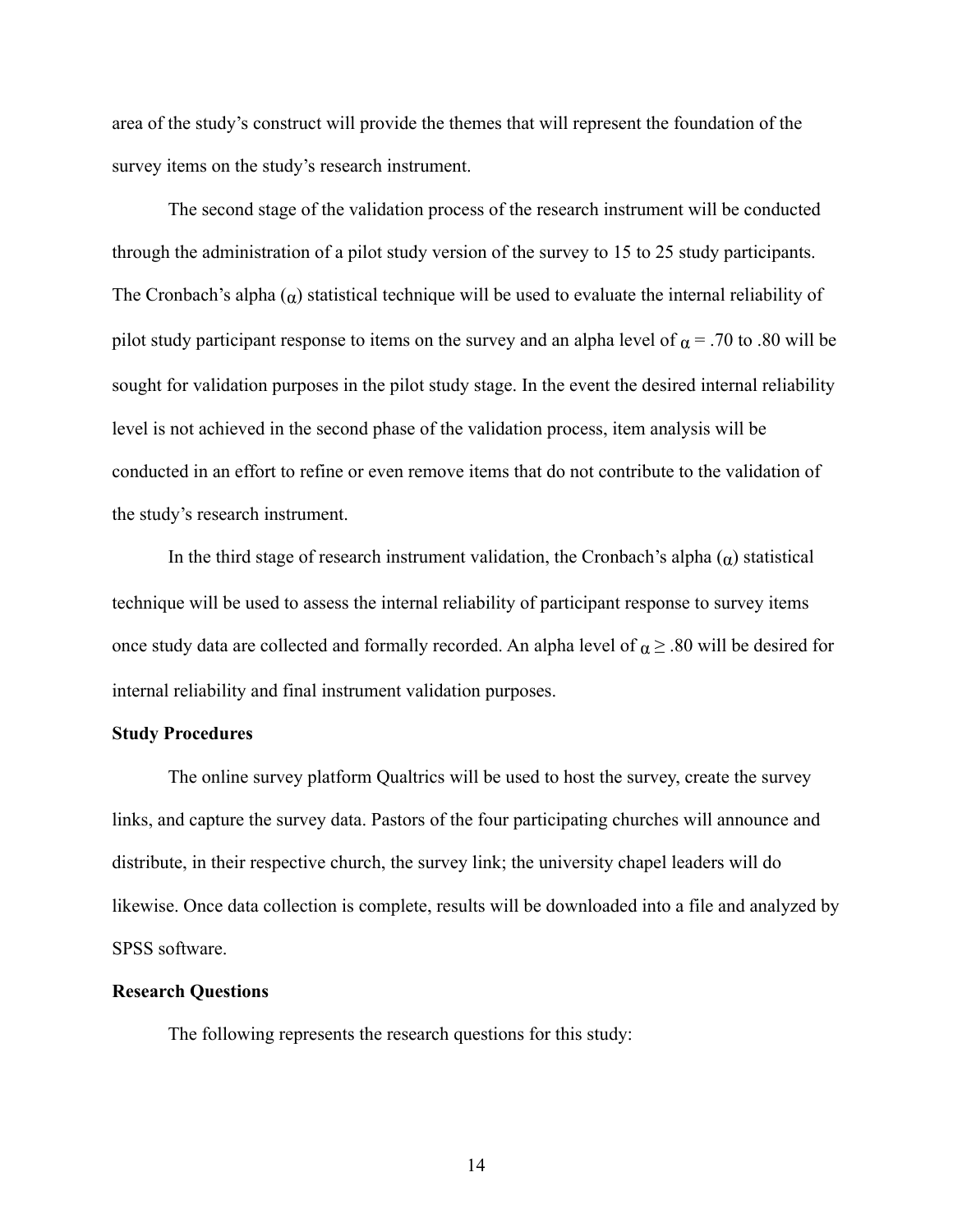- 1. To what degree will study participants perceive their pastor's use of adult learning principles as having contributed positively to their spiritual growth?
- 2. To what degree will study participants differ in their perceptions of their pastor's use of adult learning principles as having contributed positively to their spiritual growth by participant category?
- 3. Which adult learning principle used by pastors is most predictive of promoting spiritual growth in study participants?

# **Research Hypotheses**

The hypotheses of this study will be as follows:

1. To what degree will study participants perceive their pastor's use of adult learning principles as having contributed positively to their spiritual growth?

*H*<sub>0</sub>: Null hypothesis. There will be no statistically significant effect for study participant response in their perceptions of their pastor's use of adult learning principles as having contributed positively to their spiritual growth.

*H*<sub>a</sub>: Alternative hypothesis. There will be a statistically significant effect for study participant response in their perceptions of their pastor's use of adult learning principles as having contributed positively to their spiritual growth.

2. To what degree will study participants differ in their perceptions of their pastor's use of adult learning principles as having contributed positively to their spiritual growth by participant category?

*H*<sub>0</sub>: Null hypothesis. There will be no statistically significant difference for study participant response in their perceptions of their pastor's use of adult learning principles as having contributed positively to their spiritual growth by category of participant.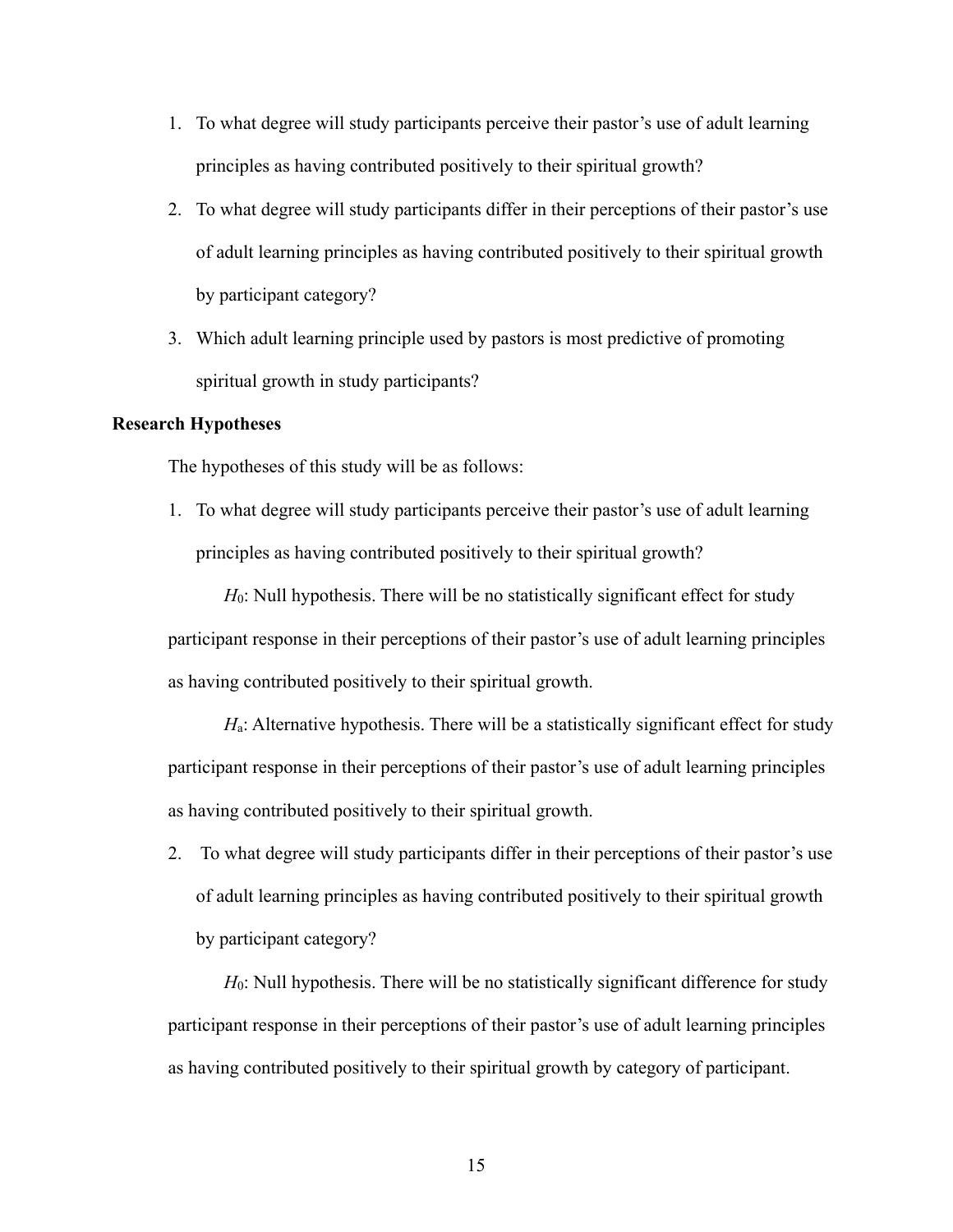*H*a: Alternative hypothesis. There will be a statistically significant difference for study participant response in their perceptions of their pastor's use of adult learning principles as having contributed positively to their spiritual growth by category of participant.

3. Which adult learning principle used by pastors is most predictive of promoting spiritual growth in study participants?

*H*0: Null hypothesis. None of the adult learning principles used by pastors will be predictive of promoting spiritual growth in study participants.

*H*<sub>a</sub>: Alternative hypothesis. One or more of the adult learning principles used by pastors will be predictive of promoting spiritual growth in study participants.

## **Statistical Power Analysis**

Statistical power analysis using the G\*Power software (3.1.9.2, Universität Düsseldorf, Germany) was conducted for sample size estimates needed for statistical significance testing purposes in advance of the proposed study. The study's statistical power analysis was delimited to large and medium anticipated effects, a power  $(1 – β)$  index of .80, and a probability level of .05.

In research questions one, a one-sample *t* test will be used for statistical significance testing purposes. An anticipated medium effect (*d* = .50) would require 27 participants and 12 for a large effect  $(d = .80)$  to detect a statistically significant finding. In research question two, a *t* test of independent means will be used for statistical significance testing purposes. An anticipated medium effect (*d* = .50) would require 102 participants and 42 for a large effect (*d* = .80) to detect a statistically significant finding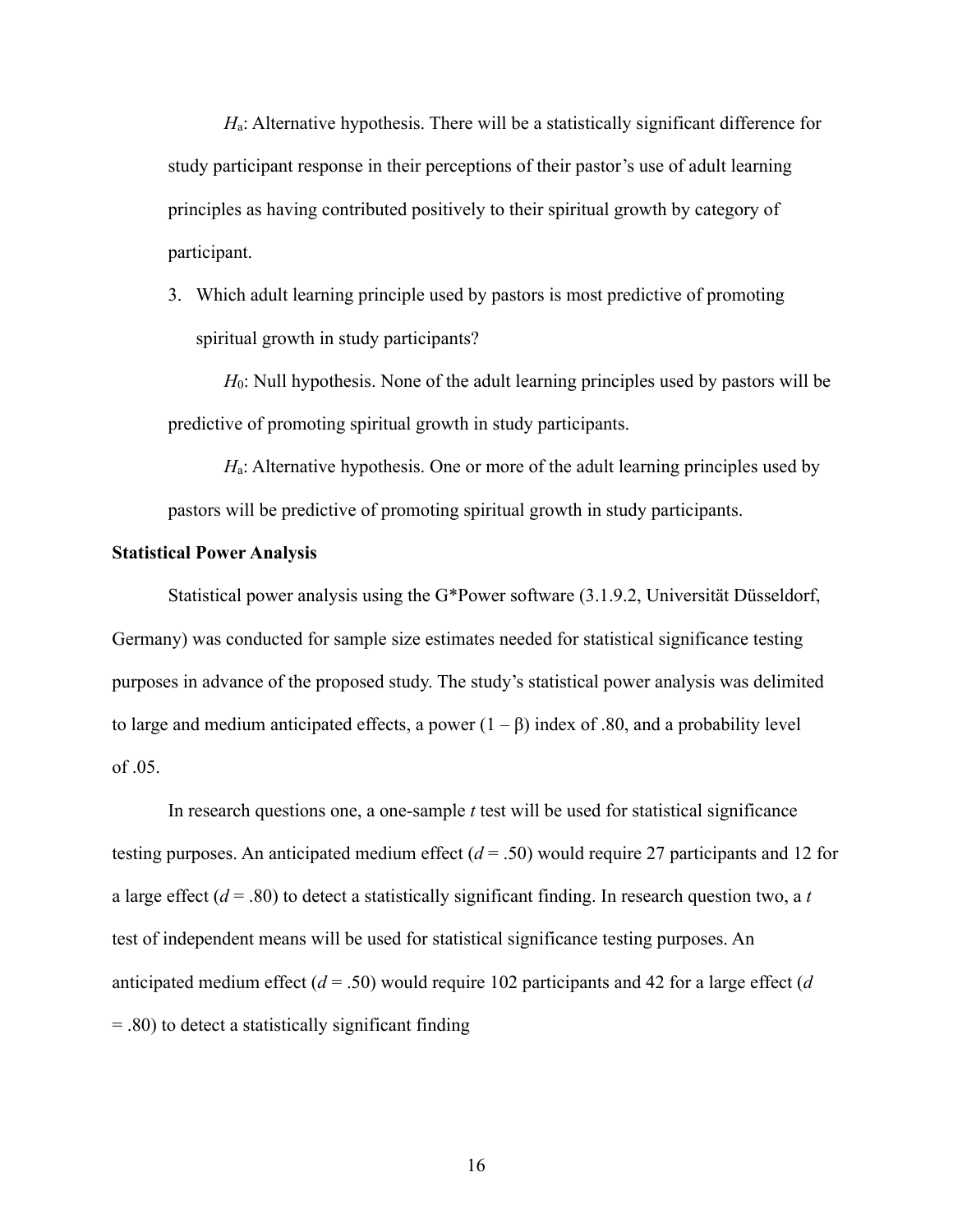In research question three, a multiple linear regression statistical technique will be used for associative and predictive purposes. An anticipated medium effect  $(f^2 = .15)$  would require 85 participants and 40 for a large effect  $(f^2 = .35)$  to detect a statistically significant finding.

# **Overview of Analyses**

Descriptive and inferential statistical techniques will be used to address the foundational analyses and the findings associated with the study's three research questions and hypotheses. The probability level of  $p \le 0.05$  will be adopted as the threshold level for findings considered statistically significant and the magnitude of effect for study findings will be evaluated and interpreted using the effect size conventions offered by Sawilowsky (2009). Study data will be analyzed and reported using the 28th version of IBM's *Statistical Package for the Social Sciences (SPSS).*

# **Preliminary Analysis**

The study's missing data will be assessed using descriptive statistical techniques. Frequency counts (*n*) and percentages (%) will represent the primary descriptive statistical techniques to be used to evaluate the extent of the study's missing data. The randomness of missing data will be addressed using the Little's MCAR statistical technique and MCAR values of *p* > .05 will be considered indicative of sufficient randomness of missing data.

Internal reliability will be addressed using the Cronbach's alpha  $(α)$  statistical technique. Foundational descriptive analyses will be conducted using frequency counts (*n*), percentages (%), mean scores (*M*), standard deviations (*SD*) and Cohen's *d* values. The foundational analyses will be conducted in a preliminary, segue fashion for illustrative and comparative purposes.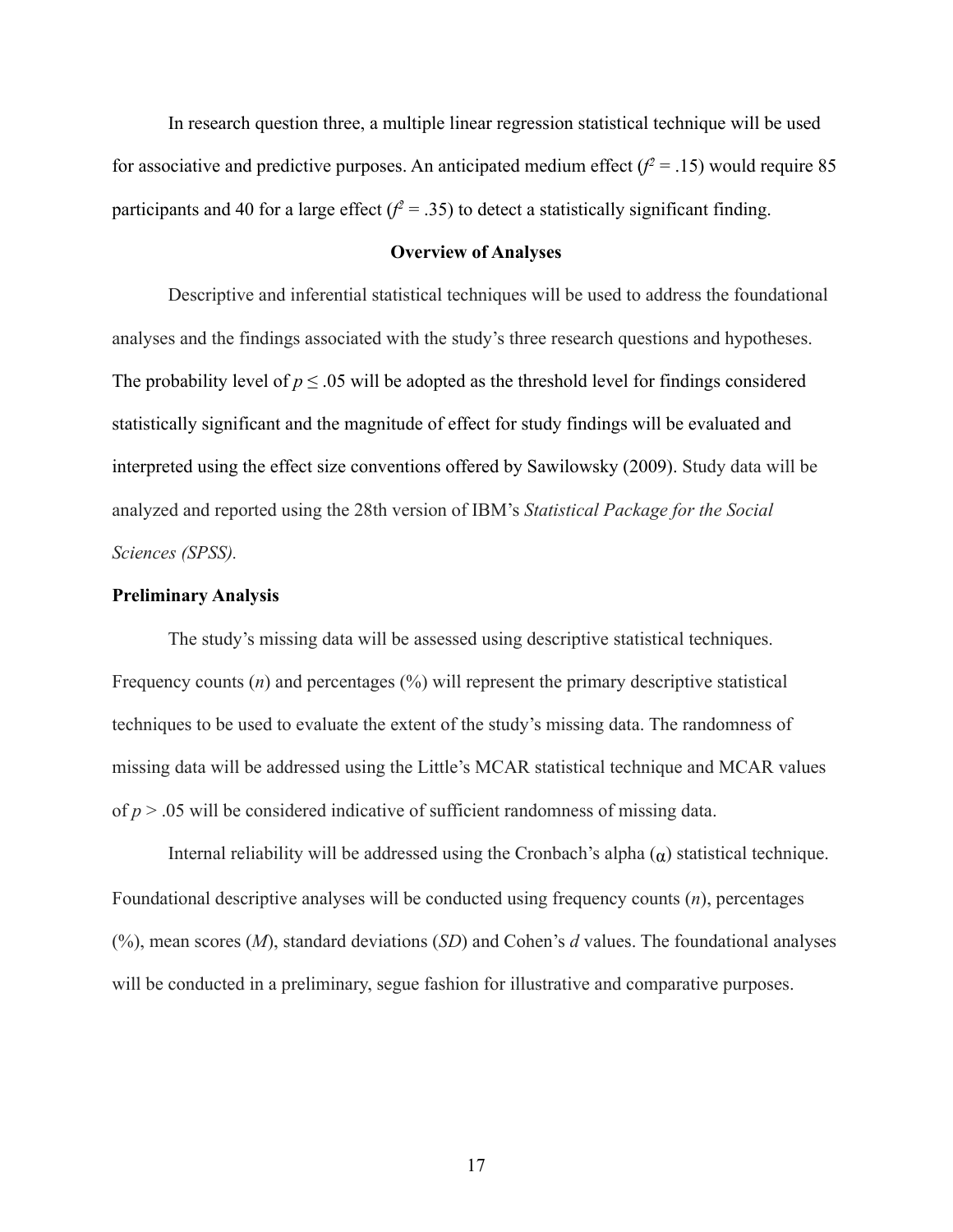#### **Data Analysis by Research Questions**

In research question one, the one-sample *t* test will be used to address the statistical significance of finding for study participant response within the respective research questions. The magnitude of effect (effect size) will be tackled using the Cohen's statistical technique. The qualitative interpretation of numeric effect size values will be addressed using Sawilowsky's (2009) specific conventions of interpretation (small, medium, large, very large, and huge) of interpretation.

Research question two is comparative in nature, focusing upon mean score perceptions of the two categories of study participants represented in the study's sample. The statistical significance of mean score differences in the comparison featured in research question three will be addressed using the *t* test of independent means. The assumptions associated with the *t* test of independent means will be assessed through statistical means. The assumption of homogeneity of variances will be addressed using the Levene *F* statistic. The assumption of normality will be addressed through the interpretation of skew and kurtosis values.

Research question three is associative and predictive in nature utilizing four independent predictor variables. A multiple linear regression model will be used to assess predictive viability of the eight independent variables in research question four. Predictive model fitness will be assessed through the interpretation of the ANOVA Table *F* value and an *F* value of  $p \le 0.05$  will be considered indicative of a viable predictive model. Variable slope (unstandardized *β*) values will represent the means by which the statistical significance of independent variables will be interpreted. Values of  $p \le 0.05$  will be considered statistically significant for variable slope values. Standardized *β* values will be utilized as the basis for effect size measurement and for comparative purposes. All assumptions associated with the use of multiple linear regression will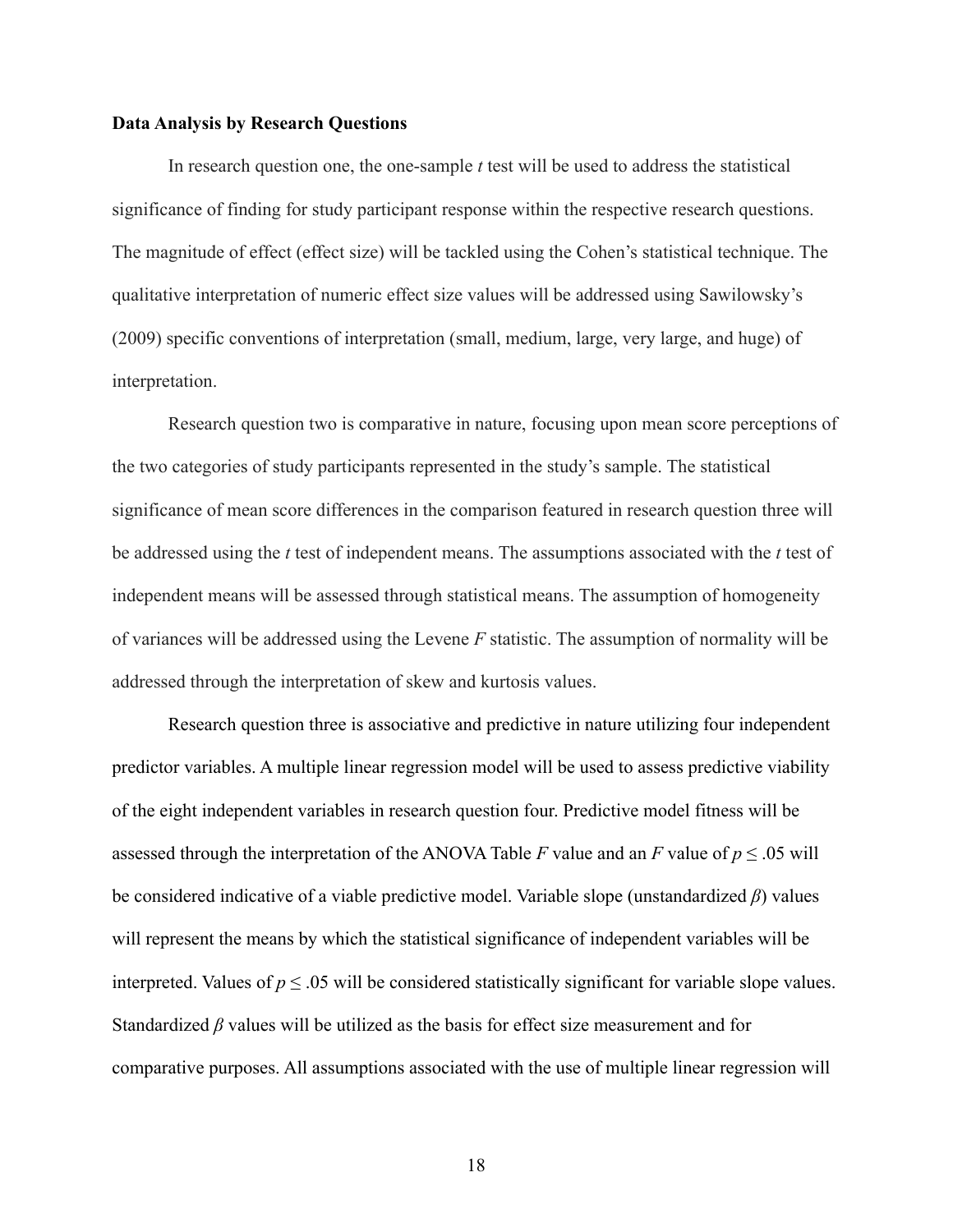be assessed either by statistical means (independence of error, multicollinearity, normality of residuals, and significant outliers) or visual inspection (linearity and homoscedasticity).

## **Limitations**

The following four points are this study's limitations. First, study participants will be limited to members of four denominational and non-denominational churches, located in the southeast region of the United States of America, and chapel attending students at a faith-based university. All participants will be consistent, at least one year, church-attending adults. Next, the meaning of spiritual growth will be limited to biblical knowledge and understanding acquired in sermons and ensuing application of said knowledge. Third, spiritual growth will be subjective as participants will evaluate their own spiritual growths. Fourth, since this study will gather data from a convenience sampling, its results may not be "generalizable to the entire population" (Mills & Gay, 2016, p. 148).

#### **Definition of Key Terms**

The following words and phrases are key terms for the study.

- **lecture-sermons**: The most prevalent method of communicating the gospel to church congregants where the speaker does most, if not all, of the speaking (Stuart, 2011).
- **adult learning principles**: Theories that have been associated with adult learning (Stuart, 2011).
- **andragogy**: Six philosophical principles that serve as a guide to adult educators (Forrest III & Peterson, 2006).
- **adult education**: The process of designing training courses for adult learners to achieve determined learning outcomes or objectives (Clardy, 2005).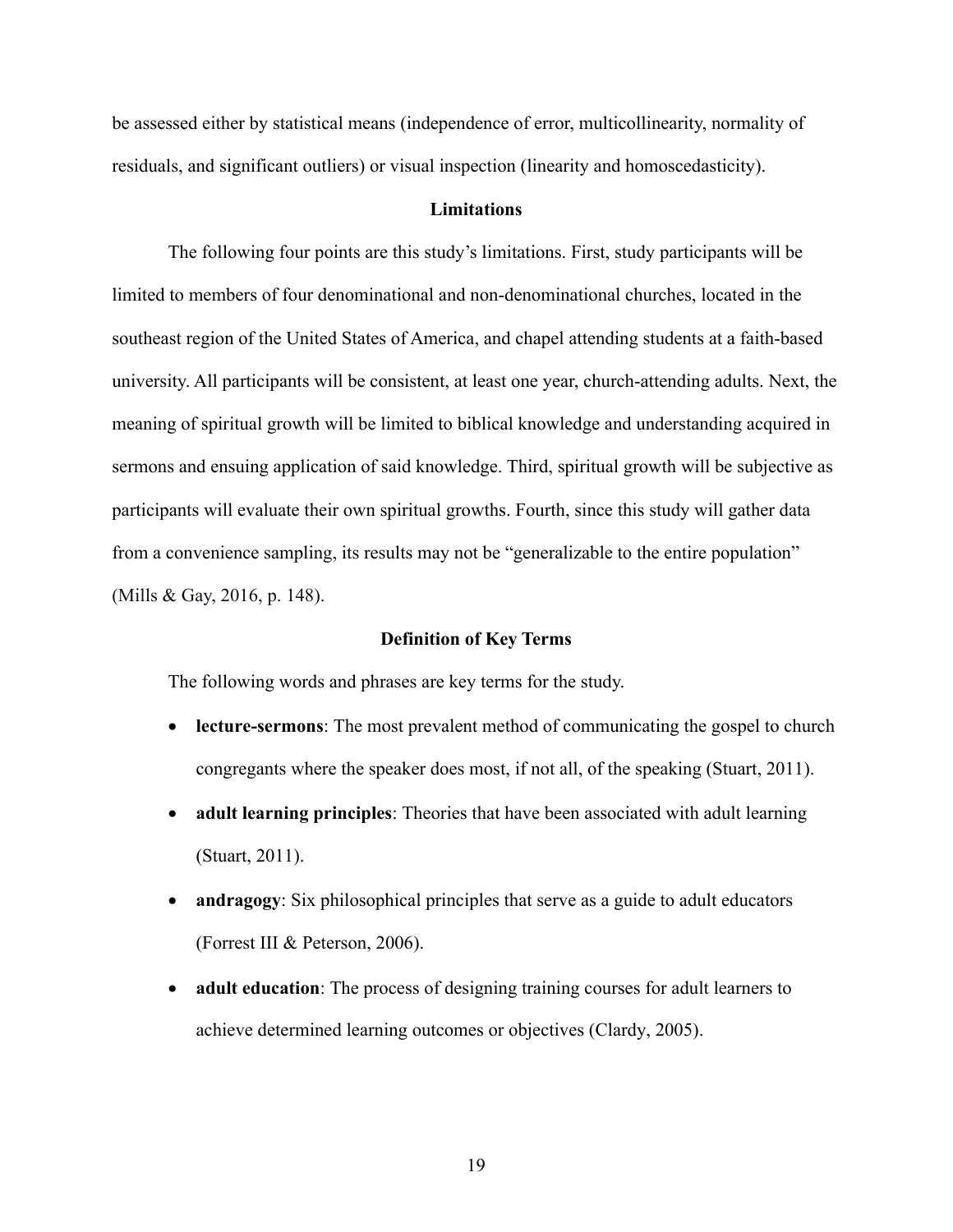- **transformative learning**: Critical reflections: learners examine, question, validate, and revise their perceptions (Javed, 2017).
- **self-directed learning**: The learner is a partner in the learning process; learners plan, set goals, and evaluate their learning experiences without others' help (Hagen & Park, 2016).

## **Significance of the Study**

Lai (1995) argued that lecture-sermons, the most predominant method of communicating the gospel, are ineffective and oppressive. Given the critical role of sermons, this study is significant for several reasons. Bible colleges and seminaries may come to realize that their graduating students are not fully prepared to be effective preachers; therefore, these institutions may have to develop courses accentuating the need to use ALP in sermons. Preachers will benefit by understanding that they are adult educators, and, therefore, they must learn to incorporate ALP in their sermon preparations and deliveries. Self-directed congregants will become more active and edified during sermons, which will translate into increased spiritual growth. Finally, this study will fill a gap in the scholarly literature on the effects the use of ALP in sermons has on parishioners' spiritual growth.

#### **Summary**

The background section focused on sermon design and delivery through the prism of adult education and the lecture-sermons, the most prevalent method of communicating the gospel to church congregants (Stuart, 2011). Lai (1995) noted that repeated lecture-sermons eventually train adult learners to become less self-directed. Andragogy, the theoretical framework that guided this study, is based on the following six principles.

Adult learners: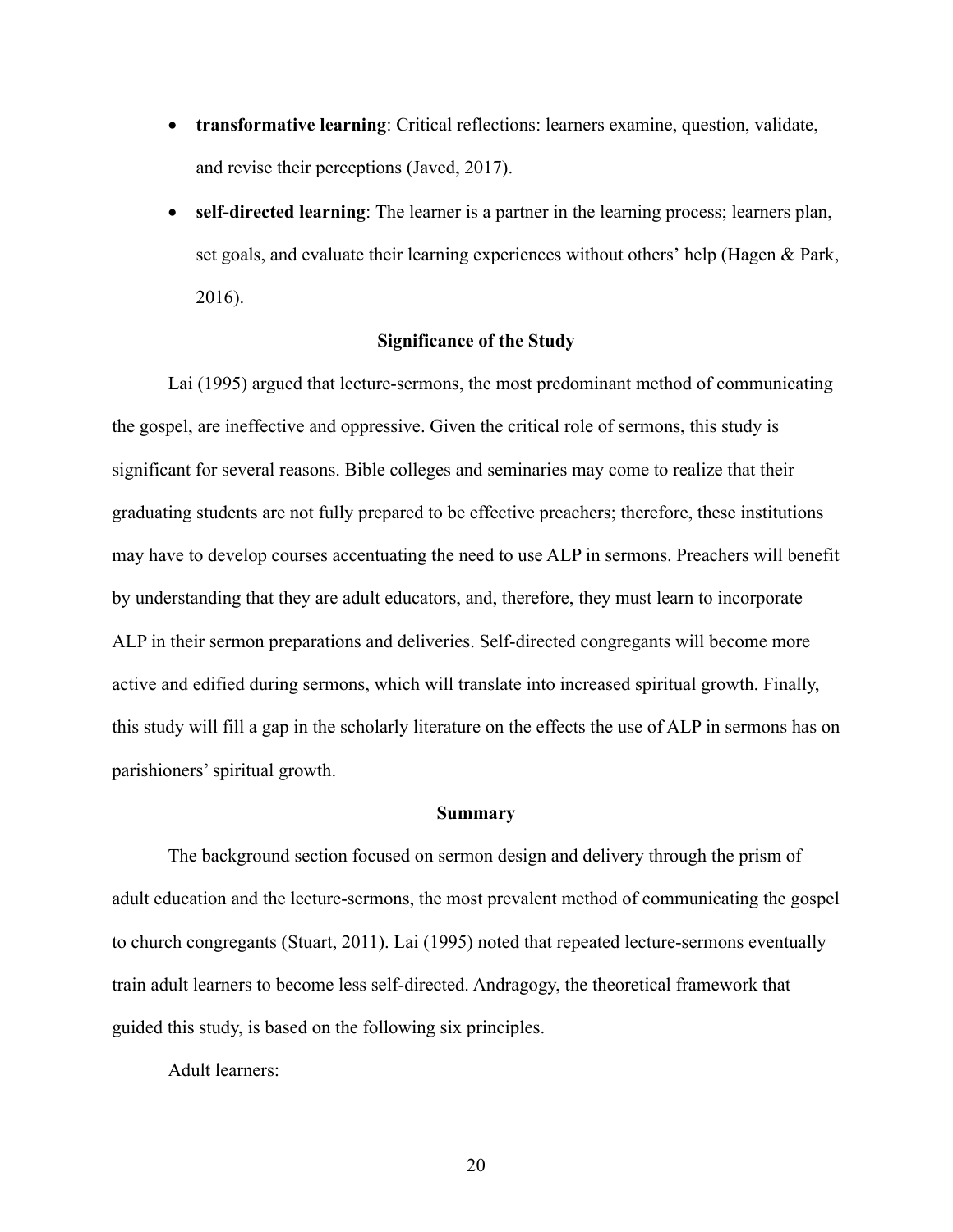- are self-directed
- learn based on past experiences
- are ready to learn
- are oriented to learning
- need to know why they learn
- are motivated to learn

The problem statement section covered the ineffectiveness of lecture-sermons and the need to explore whether using ALP in sermons would lead to more spiritual growth in parishioners. The following topics were discussed in the methodology section: research design, study sample, ethical considerations, statistical power analysis, research instrumentation, study procedures, and research questions and hypotheses. Finally, the introduction covered limitations, key terms, and the significance of this research.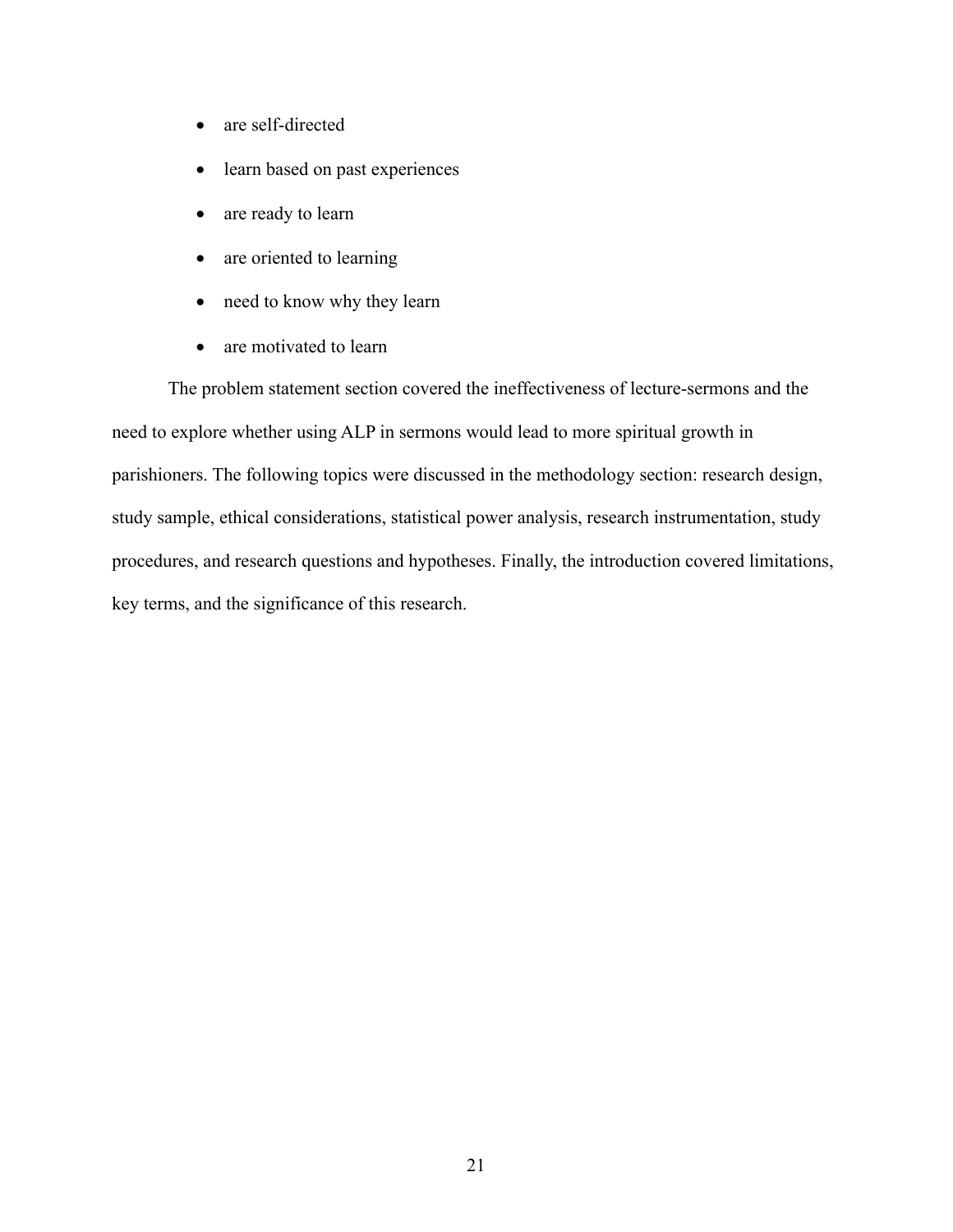## II. REVIEW OF LITERATURE

The purpose of this quantitative, non-experimental study was to assess the effects of using ALP in sermons on parishioners'spiritual growth. Spiritual growth is generally defined as a congregant's increased biblical knowledge and understanding coupled with a churchgoer's ability to apply the Word of God steadily. Spiritual growth was evaluated from each participant's perspective.

DeVille (2012) assessed whether ALP could make preaching more productive by conducting a qualitative study in which he interviewed five pastors individually and five focus groups comprising of nine churchgoers in each focus group. DeVille also observed praise and worship services at the churches where the five interviewed pastors served. DeVille used a constant comparative method to identify the following themes about sermons' effectiveness. The results of the data indicated that sermons must be applicable, challenging, convicting, inspiring, comprehensible, entertaining, interesting, informative, compelling, and scriptural, and that preachers must be seen as authentic. DeVille suggested that these results should lead to improvements in sermon qualities and deliveries as well as have positive effects on listeners.

Stuart (2011) examined the impact that applying adult educational principles in sermons had on sermon design and delivery. Stuart's goal was to provide an alternative way of looking at sermon design and delivery. Stuart analyzed the theory and practice of homiletics as well as the transformative learning theory and andragogy. Three paradigmatic shifts surfaced from Stuart's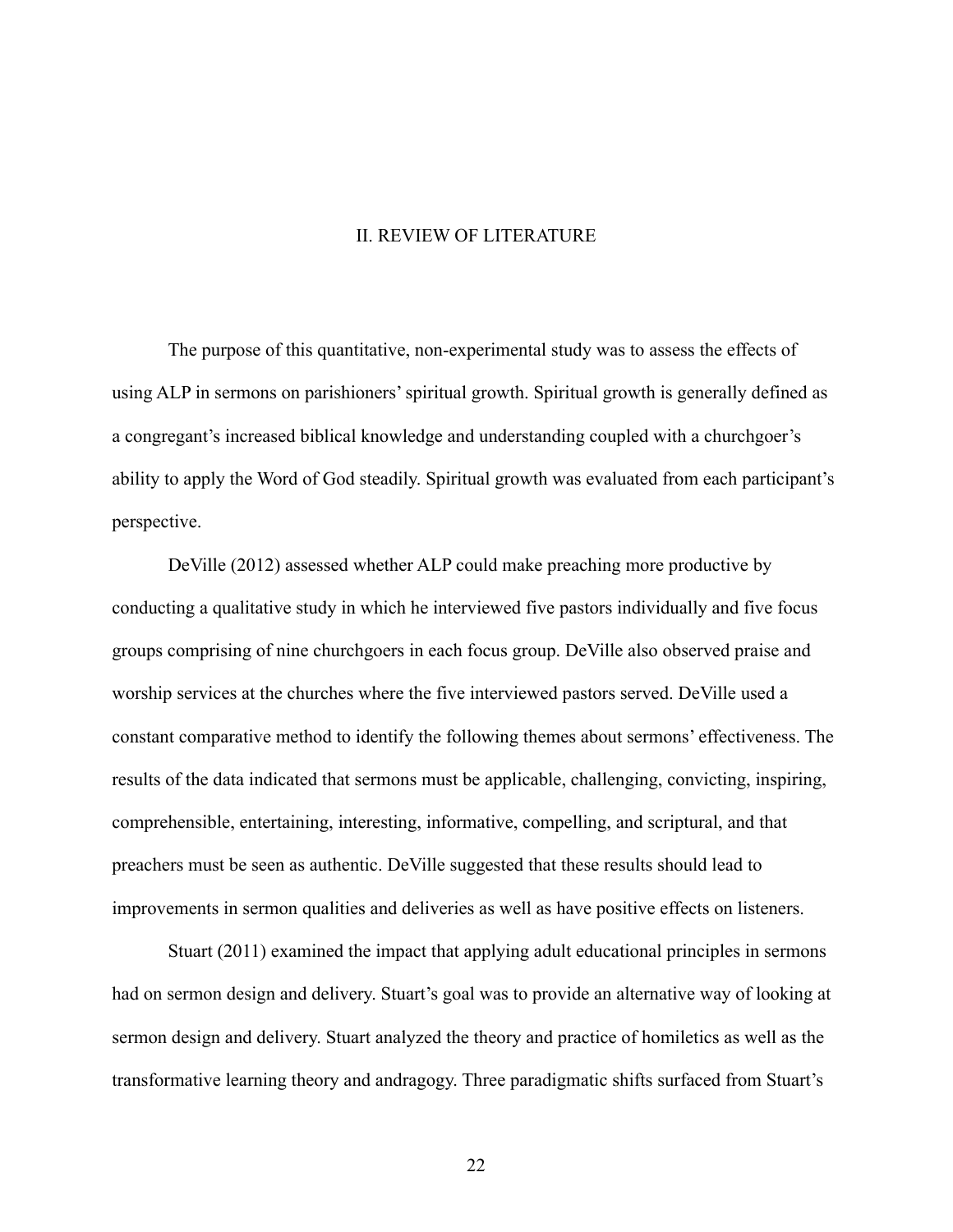analysis. First, preachers are adult educators. As such, preachers should engage the parishioners before, during, and after a sermon. Second, parishioners are adult learners and should be the starting point of a sermon development. And third, as adult learners, parishioners must be active learners. Stuart suggested that active parishioners' involvement in sermons would revolutionize the traditional sermon format.

Although similar to the current study, neither DeVille nor Stuart addressed the focus of this study—the transformative aspect of sermons resulting from the use of ALP. Knowing the impact of sermons on parishioners is critical because sermons are used to propagate the gospel churchwide. Therefore, sermons play a crucial role in the congregant's spiritual transformation.

This literature review contains three main divisions: a historical background of andragogy as well as the practical aspect of andragogy, including its use in academia, business and industry, and professional or continuing education; the adult learner and educator, setting a proper learning climate, and preachers as adult educators; and, finally, the transformative qualities of sermons and sermons' memorability and retention.

#### **Andragogy in Action**

Andragogy is a philosophical guide to adult educators, not a teaching method. Malcolm Knowles and the early supporters of andragogy, such as Kapp, Mezirow, and Freire, did not offer a practical step-by-step guide of implementing andragogy but, rather, key theoretical frameworks of andragogy (Henschke et al., 2013). Andragogy is widely accepted, and different settings may require a different application of andragogy. This section offers a historical background of andragogy, a summary of the critics of this approach, and a review of some educators' attempts at practicing andragogy.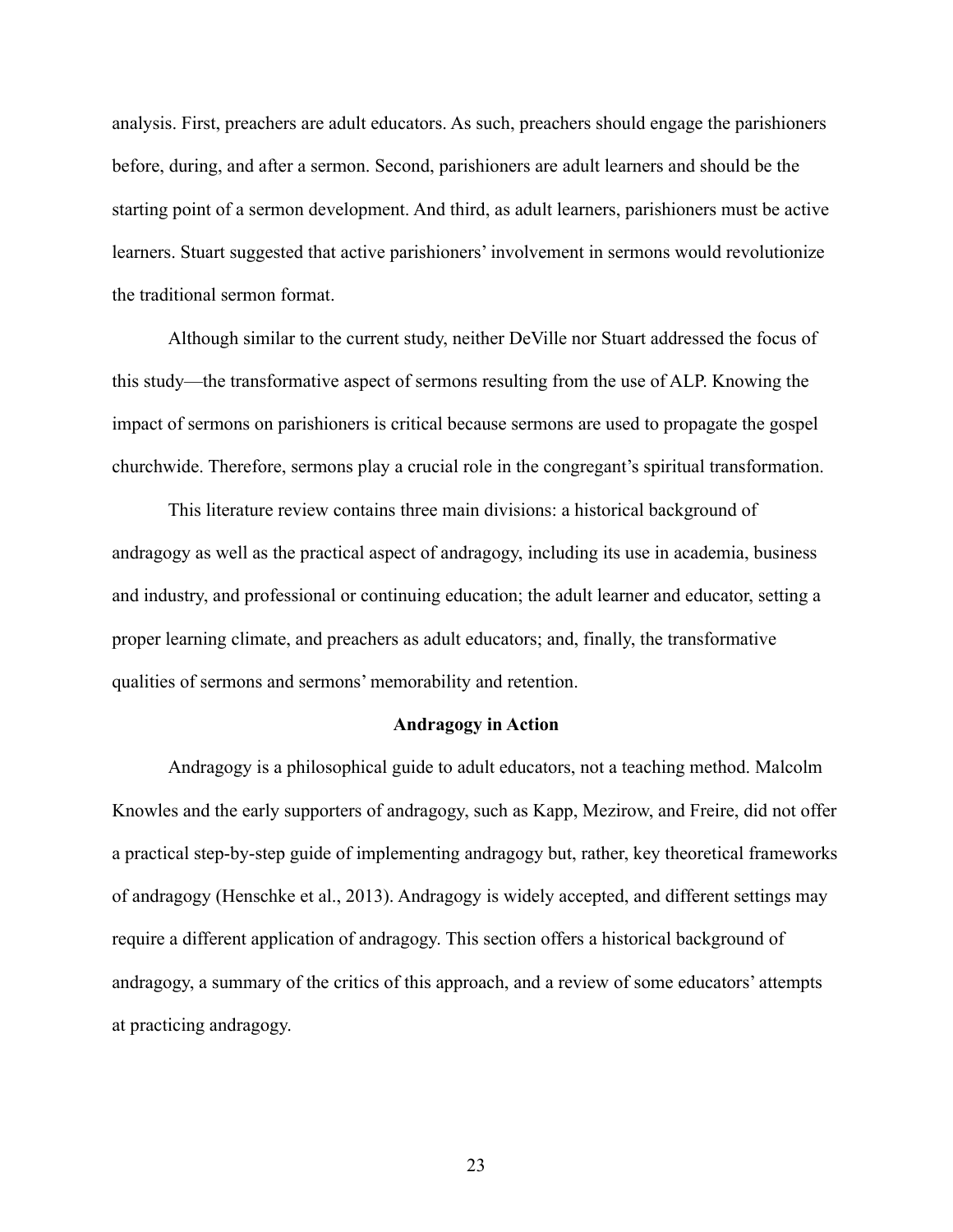# **Historical Background of Andragogy**

Alexander Kapp (1833) was the first to coin the term andragogy. Kapp, a German high school teacher, did not clearly explain the term andragogy but theorized that adult learning transpires through life experiences and self-reflection, not just through teachers' presentations (Henschke et al., 2013). Kapp argued that adult and children learn differently, hence the need for andragogy over pedagogy. After Kapp coined the term andragogy, the theory remained dormant for the next century until several German scholars revived the term in the 1920s and added some structures to andragogy (Carpenter-Aeby & Aeby, 2013). Even with more structure to andragogy, the idea of it becoming an adult education discipline was still in the distant future.

The resurgence of andragogy came with the first writing of Malcolm Knowles on this subject in 1968 entitled *Andragogy, Not Pedagogy*. Unlike pedagogy, known as the art and science of helping children learn, Knowles (1980) defined andragogy as the art and science of helping adults learn. Knowles' (1968) concept of andragogy was initially based on the following two main principles: adult learners are autonomous and self-directed, and a teacher is seen as a learning facilitator and not just a content presenter. Knowles coined the term andragogue to describe teachers/facilitators and the andragogue emphasizes the choice of the learner over the control of the expert teacher (Henschke, 2011).

Knowles (1975) published a guidebook for learners, in which he argued the way to implement andragogy is through self-directed learning. In the guidebook, Knowles (1975) offered nine self-directed learning competencies, two of which stated that the adult learner is non-dependent and self-directed and possesses the capacity to relate to "teachers as facilitators, helpers, or consultants." Noting that learning is for adults and schooling for children, Knowles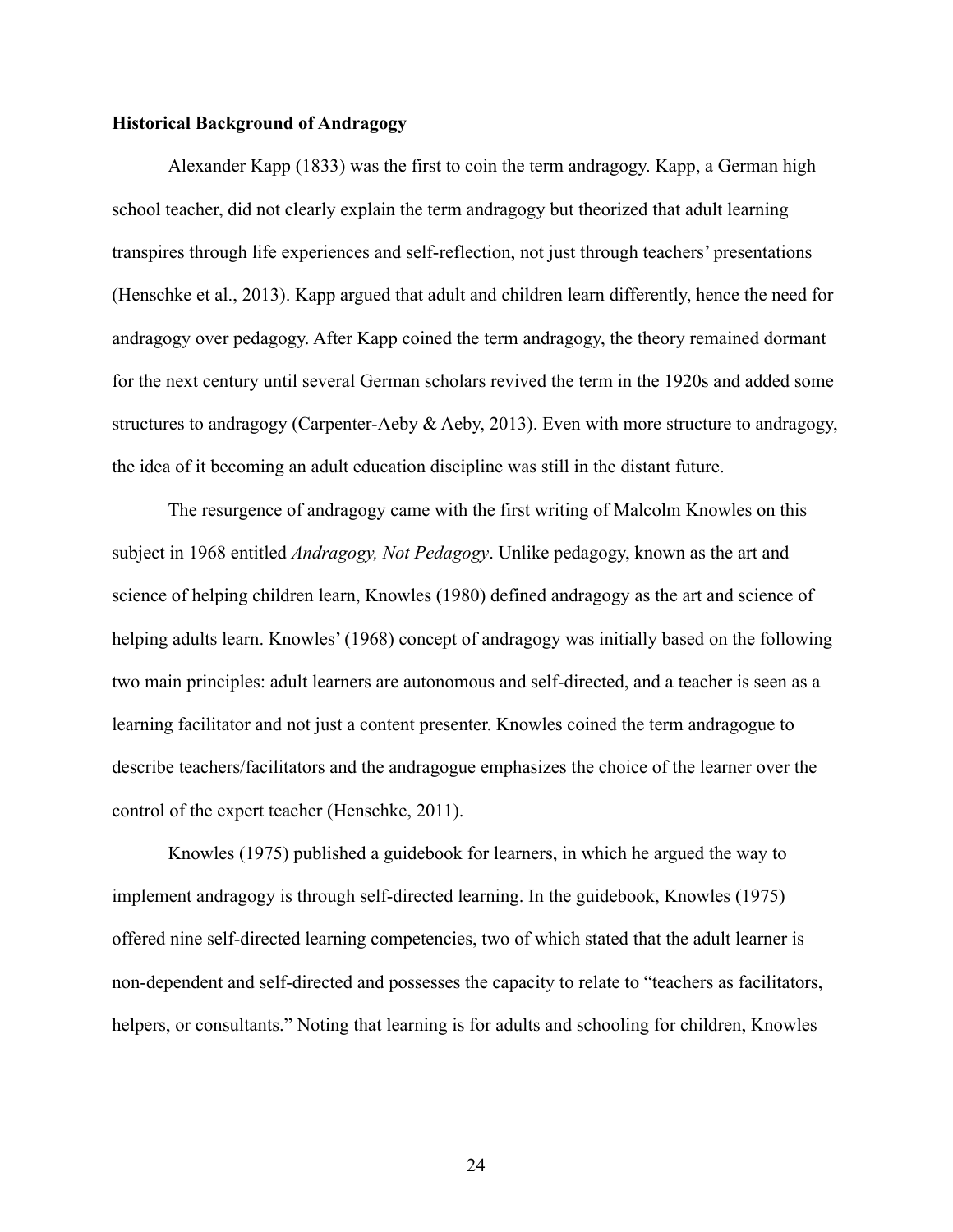(1980) argued that adult learners tend to resist pedagogical strategies, such as quizzes, exams, assigned readings, and lectures.

Andragogy has six main assumptions (see Figure 1). Knowles published the first four andragogical assumptions in 1980 in the revised edition of *The Modern Practice of Adult Education: From Pedagogy to Andragogy*. The following are Knowles' first four andragogical assumptions:

- a. Self-Concept: Adult learners are self-directed, autonomous, and independent.
- b. Prior Experiences: Adults tend to learn based on their past experiences. Knowles argued a person's past experience could be a deep resource for learning.
- c. Readiness to Learn: Adults are ready to learn the things they need to know.
- d. Orientation to Learning: Adults have a propensity to learn for immediate applications instead of future uses. Adult learning tends to be life-focused, task-oriented, and problem-centered.

Using Knowles' first four andragogical assumptions as a foundation, Mezirow (1981) developed the following twelve concepts to enhance the adult learner's self-directed capabilities:

- Gradually reduce the adult learner's dependency on educators.
- Know how to use all available learning resources, including other people's experiences.
- Help adult learners determine their learning needs.
- Help adult learners establish the learning outcomes.
- Choose and organize learning based on current problems and understanding.
- Nurture the adult learners' decision-making abilities.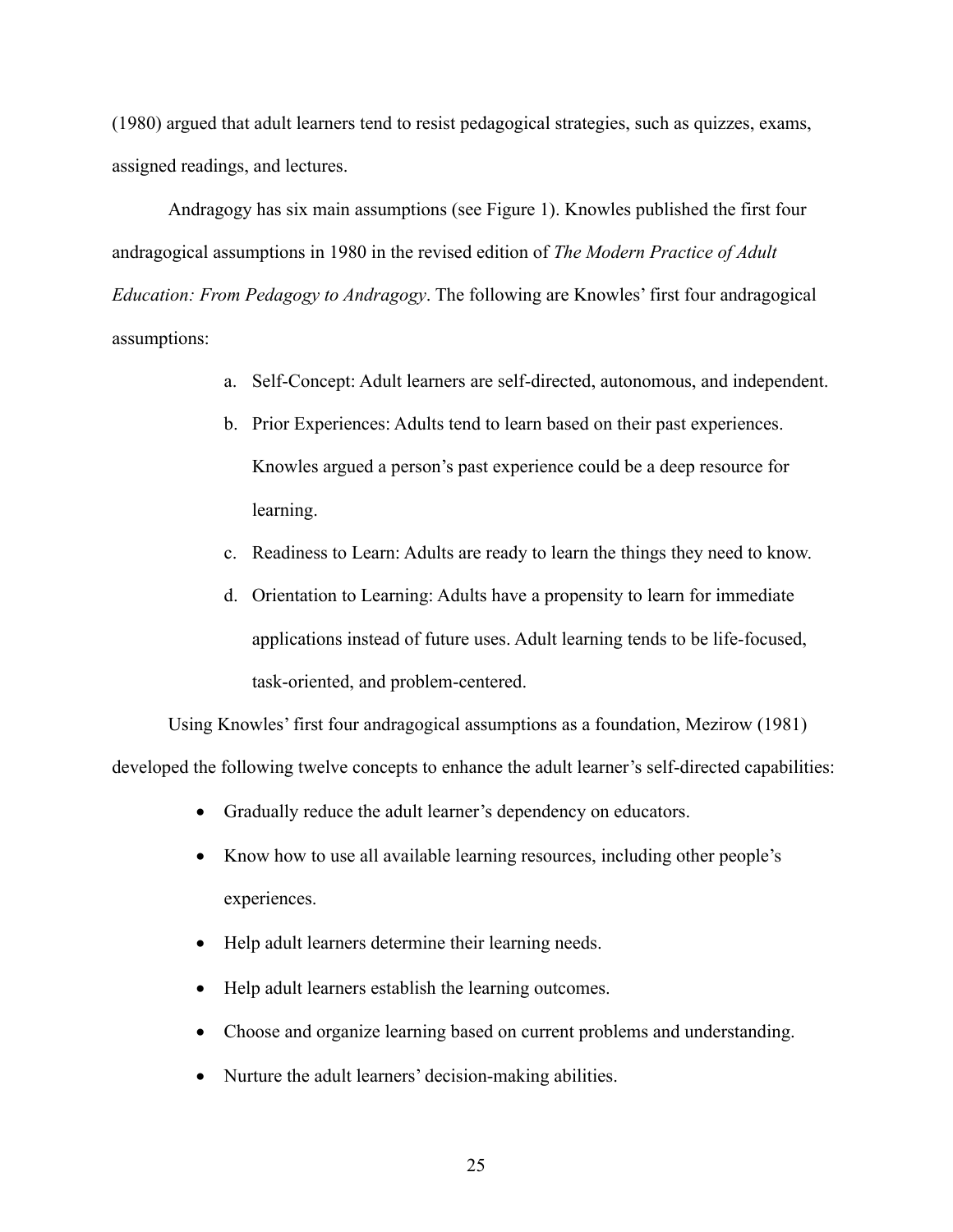- Improve the adult learner's judgment and awareness through the use of criteria.
- Nurture a "self-corrective reflexive approach to learning" (Henschke et al., 2013, p. 8).
- Improve the adult learner's problem-posing and problem-solving ability.
- Strengthen the adult learner's self-concept ability.
- Accentuate the adult learners' "experiential, participative, and projective instructional" (Henschke et al., 2013, p. 9).
- Making the moral distinction between helping adult learners improve their decision-making versus encouraging them in making specific decisions.

# **Figure 1**



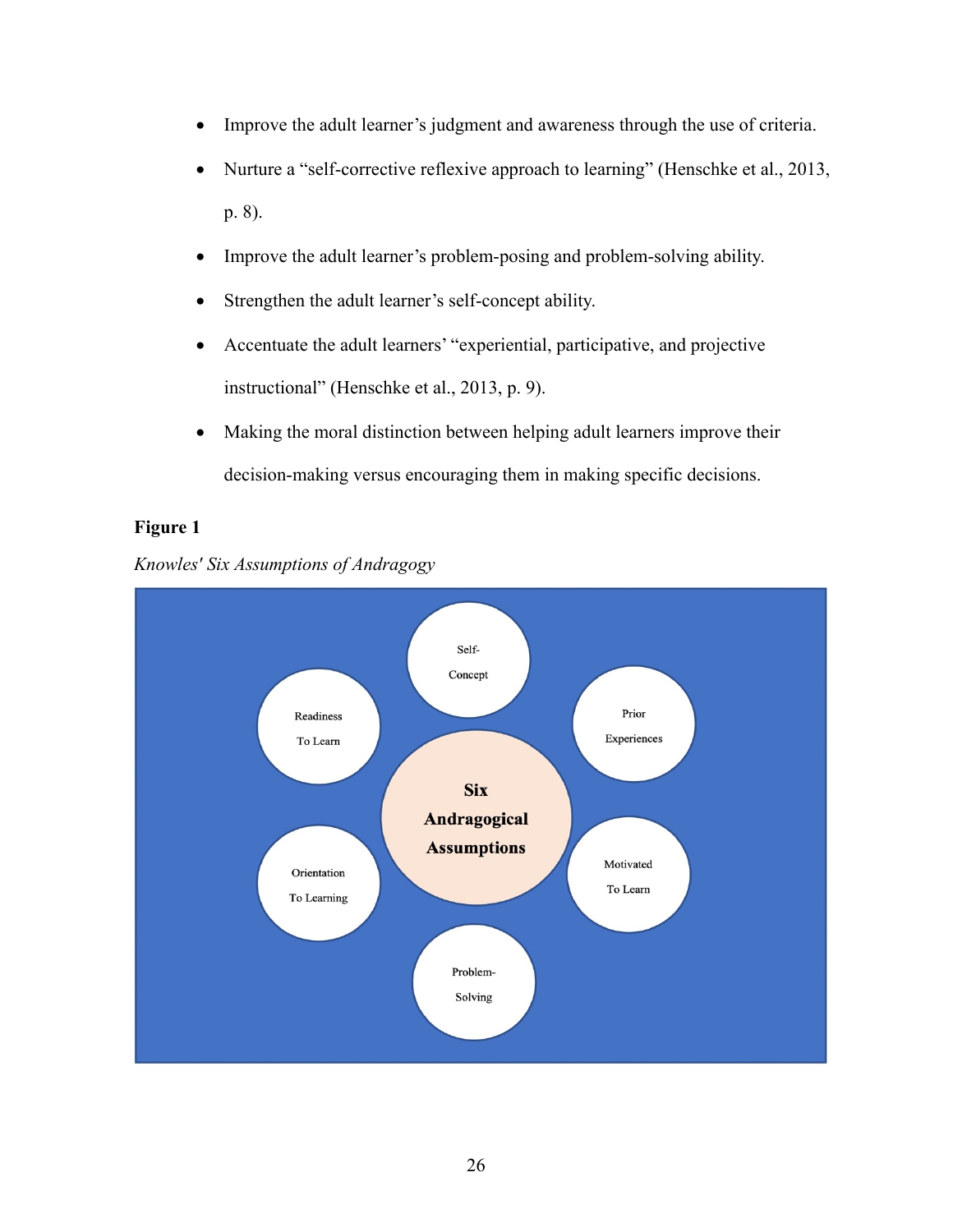Knowles and other scholars continued to develop andragogy; for example, Knowles added a fifth andragogical assumption in 1984. This fifth assumption is associated with reasons for learning and states that adult learners do not focus on content alone but on practical uses (Knowles, 1984). Knowles published the fourth edition of *The Adult Learner: A Neglected Species* in 1990, and in this edition, Knowles added the last andragogical assumption, which is related to the learner's intrinsic motivation to learn and states that an adult's motivation to learn is internal rather than external.

# **Table 1**

| Preparing the Learners             | Before the learning experience ever begins, offer the<br>learners all appropriate information about the learning<br>content.                                                                                                                                                         |
|------------------------------------|--------------------------------------------------------------------------------------------------------------------------------------------------------------------------------------------------------------------------------------------------------------------------------------|
| <b>Climate Setting</b>             | Establish a climate, both physical and psychological,<br>that is conducive to learning. Among other things, the<br>physical climate must be comfortable. The<br>psychological climate incorporates several aspects,<br>such as trust, mutual respect, collaboration, and<br>support. |
| <b>Mutual Planning</b>             | Learners should be involved in the learning activities<br>planning with facilitators.                                                                                                                                                                                                |
| Diagnosis of Learning Needs        | Learning needs are identified through mutual<br>evaluation.                                                                                                                                                                                                                          |
| Formulation of Learning Objectives | Learning objectives are determined through joint<br>negotiation between learners and facilitators.                                                                                                                                                                                   |
| Learning Experience Design         | The learning experience is also determined through a<br>collaborative work between learners and facilitators.                                                                                                                                                                        |
| Learning Plan Execution            | Learning plans are most effective when the following<br>activities are included—experiential techniques,<br>independent study, and inquiry projects.                                                                                                                                 |
| Evaluation                         | Educators must assess how much learning is taking<br>place and whether learners are performing differently<br>in life.                                                                                                                                                               |

*Learning Process Design Elements for Adult Learners*

Besides the six andragogical assumptions, Knowles (1995) also formulated eight design elements of andragogy, including a wide range of activities that transpire before, during, and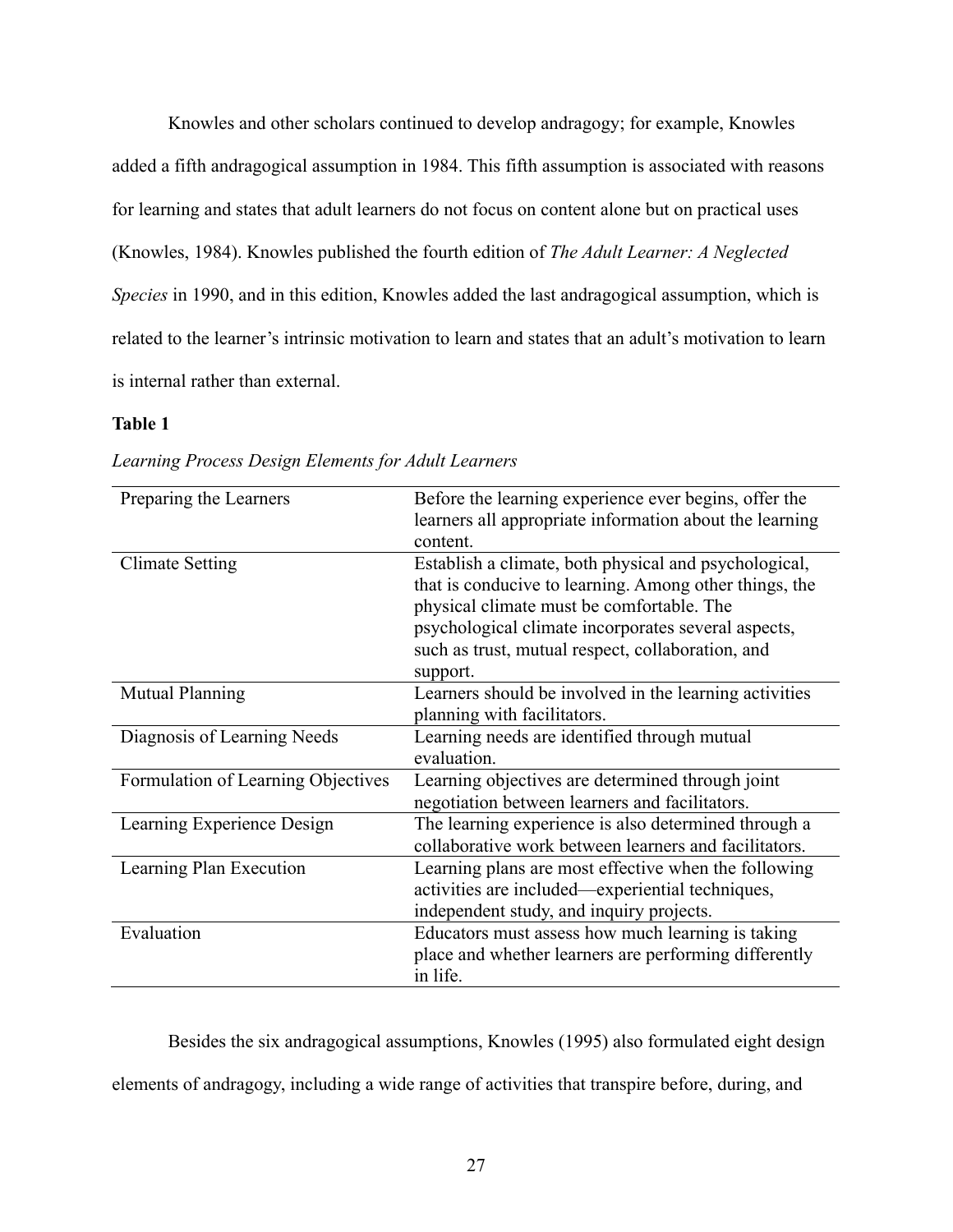after the learning experience. Table 1 represents a summary of Knowles' eight andragogical design elements. These eight elements were the closest that Knowles has gotten to offering a practical guide to implementing andragogy.

Additionally, Knowles (1987) formulated the following four questions to help structure every learning experience:

- 1. What content should be covered?
- 2. How should the content be organized?
- 3. What order should be followed in presenting the content?
- 4. What is the most effective method to convey the content?

Under the andragogical approach, adult learners and facilitators work together to answer these four questions, as this approach is a partnership between learners and facilitators. However, under the pedagogical approach, teachers are solely responsible for answering these questions.

# *Andragogy Critics*

Although andragogy is widely embraced, andragogy does, however, have some critics. As presented earlier, a core foundational concept of andragogy is that adults learn differently than children. Some critics in the field of education do not believe adults and children learn differently. According to Henschke et al. (2013), many educators view both adults' and children's learning as a continuum and not a dichotomy. Furthermore, Mohring (1989) claimed that Knowles's definition of pedagogy as the art and science of the way children learn is etymologically inaccurate. Mohring contended that although the term pedagogy originates from the Greek word *paid*, which means child, pedagogy was always intended, from its inception, to represent education in general. The term pedagogy was never designed to be used exclusively for learners of specific ages. Additionally, Mohring argued that the term andragogy is sexist since it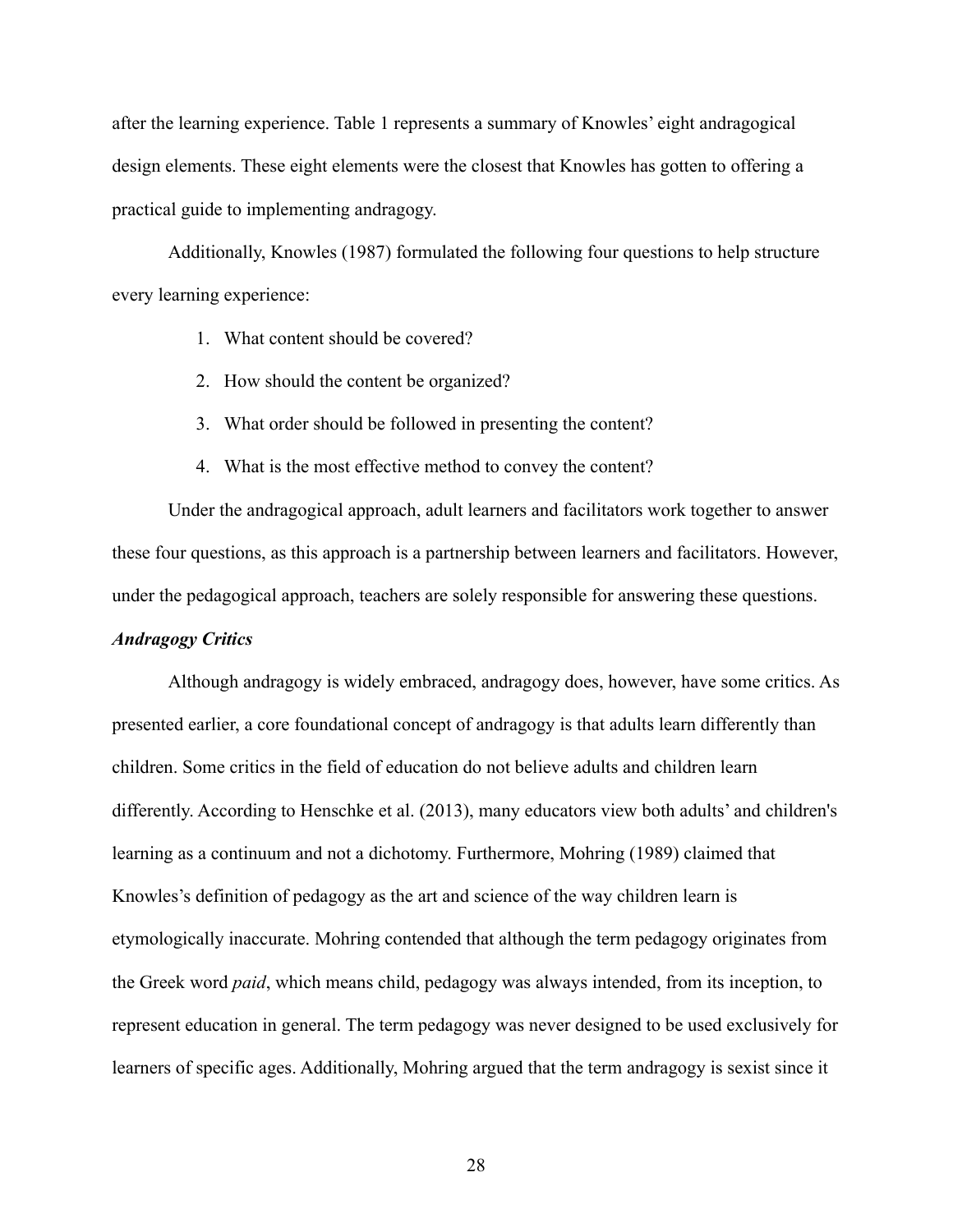derives from the Greek term *aner*, which means adult male. According to Mohring, andragogy fails to incorporate female learners. Mohring suggested a different term, *teleiagogy*, as a replacement for andragogy since the meaning of teleiagogy incorporates adults of both genders. Mohring further stated that the current effort of eliminating sexist terms from the English language should also include the term andragogy.

Kenyon and Hase (2001) asserted that although andragogy helps improve adult educational practice, it failed to deliver a real self-determined learning. Kenyon and Hase noted that andragogy, as it was practiced, remained a teacher-centered approach. The rapid change in society and the explosion in information require the adoption of an educational practice that is fully learner centered. Kenyon and Hase suggested a move to heutagogy, which, in their view, is conceptually authentic self-determined learning. According to Kenyon and Hase, heutagogy meets the needs of workplace learners in the 21<sup>st</sup> century.

Other critics argued that the theory of andragogy was uncritically embraced; therefore, its use is not in the best interest of adult learners and educators (Henschke et al., 2013). One of the critics' primary concerns with andragogy is its lack of clear and viably defined outcome variables (Clardy, 2005). In his 1975 publication, Knowles implied that one possible outcome of andragogy is that self-directed students absorb more things and learn better than non-selfdirected learners. Even if one were to agree with Knowles' inference that andragogy leads to more and better learning, the critics' concern remains valid. Knowles failed to define better learning and, therefore, better learning remains unachievable or unattainable. Knowles should have specified some key metrics of achieving better learning.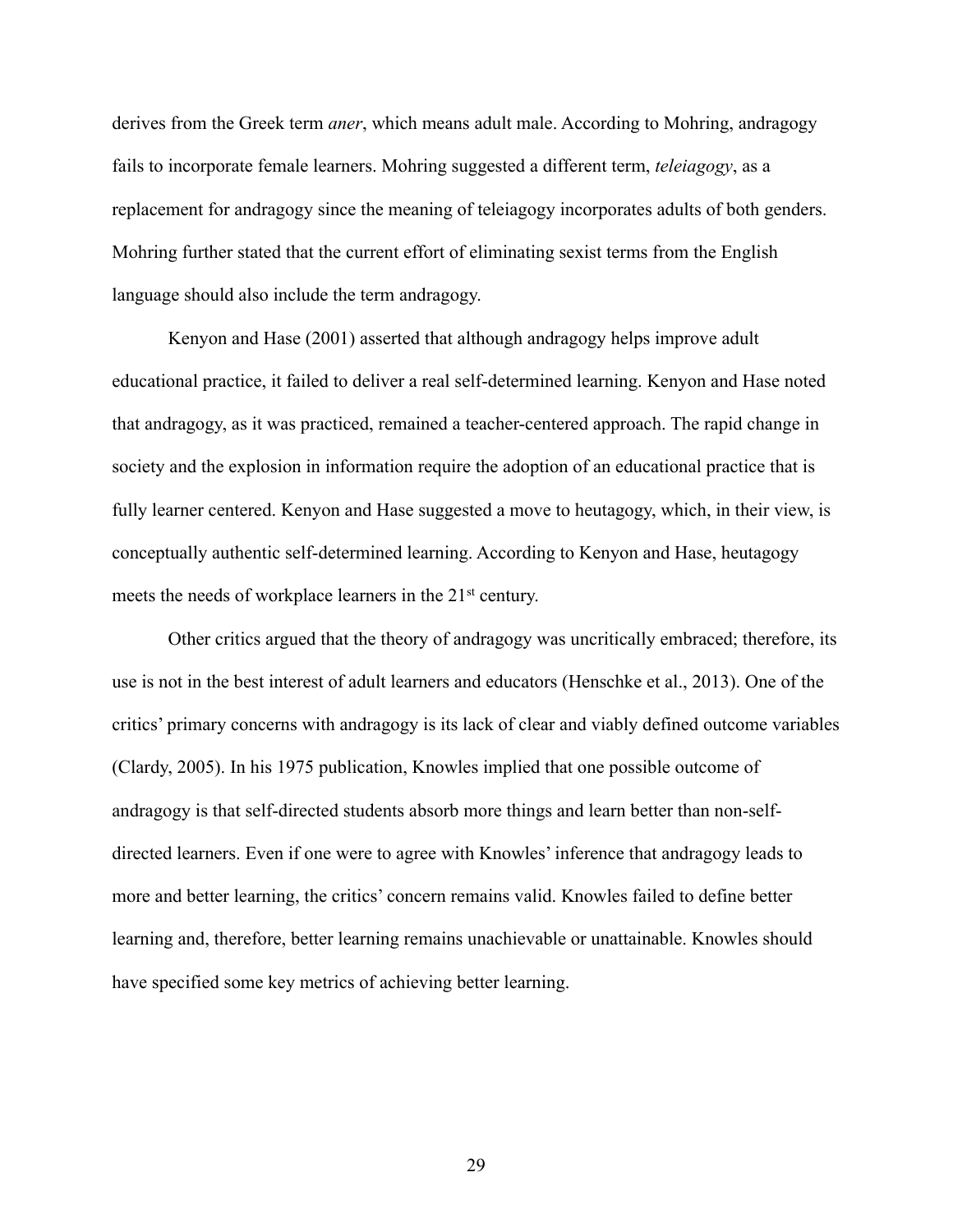# *Andragogy in Practice*

Knowles always intended for andragogy to be more than a set of assumptions. Right after Knowles published his first article on andragogy in 1968, he started applying its principles in Girl Scouts leadership training (Henschke et al., 2013). Although it was a new concept, the Girl Scouts organization enthusiastically embraced andragogy (Knowles, 1968). Knowles encouraged Girl Scouts leadership to become more engaged in their own learning. Since Knowles' first attempt at applying andragogy with the Girl Scouts, countless people in academia—researchers, scholars, and educators—and businesses have researched and attempted to practice andragogy in diverse settings and applications.

Knowles (1969) implemented andragogy in a Boston University graduate class. Using the self-directed learning approach, Knowles divided the class into groups and charged the students to take responsibility for learning the subject matter as much as possible. Each group actively engaged in learning the various course sections. The students managed to learn all of the course content through self-directed group learning. Knowles successfully implemented andragogy in that graduate class.

Suanmali (1981), a doctoral student under the tutelage of Mezirow, conducted an exploratory study examining the relationship agreement of 10 of Mezirow's 12 core concepts (see pages 5-6) and self-directed learning. Suanmali excluded Mezirow's core concepts eight and 12 from the study. Suanmali sent the Andragogy in Practice Inventory (API), which was developed by Mezirow, to study participants, 174 professors and educators. Respondents allocated 100 points between the study's 10 concepts. Mean scores were used to determine each concept degree of importance.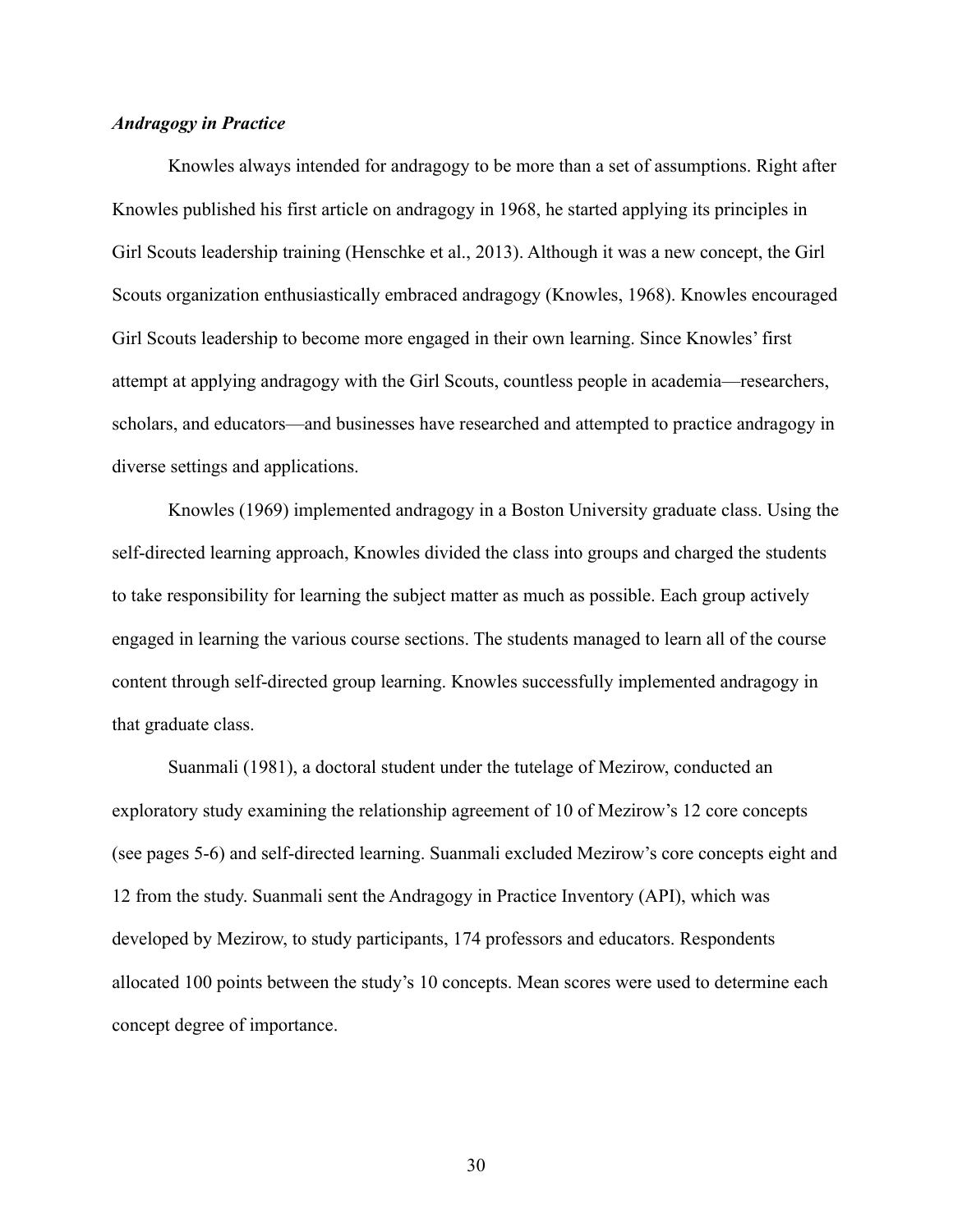Participants agreed that all 10 included concepts were related to self-directed learning. Additionally, the following themes surfaced from Suanmali's study: reduce dependency, help use learning resources, help define learning needs, take responsibility for learning, organize relevant learning, foster decision-making, facilitate problem-posing and problem-solving, and offer a supportive learning climate. Educators could use these themes to help enhance self-direction in adult learners. These themes are aligned with andragogy's primary goal of self-directed learning. Suanmali's study validated the relationship between Mezirow's core concepts and self-directed learning.

Carpenter-Aeby and Aeby (2013) conducted a study in a graduate class in social work to evaluate whether andragogy helped enhance the learners' capacity to obtain and retain knowledge. The graduate class consisted of 24 females; ages ranged from 27 to 63. Students were given a quantitative/qualitative instrument to evaluate the course. The instructor also cooperated with the students in formulating the learning climate and activities and the instructional strategies. One of the learning activities implemented in the course was the Oprah Awards, a weekly ceremony recognizing students who presented additional material to enrich the class experience. Though it was optional, 90% of the students gave additional material to the class beyond their assignments. The Oprah Awards demonstrated two main andragogical factors: each learner is a resource for learning and self-direction. The results demonstrated that andragogy helped learners acquire information in an ideal way and also helped with retention.

Knowles (1985) noted that discovery learning is the "essence of andragogy," which stands in stark difference to the information-based approach, which is pedagogical (p. 47). Prasetya and Harjanto (2020) examined whether using discovery learning helped improve learning activities and outcomes. Teachers do not deliver learning in discovery learning; instead,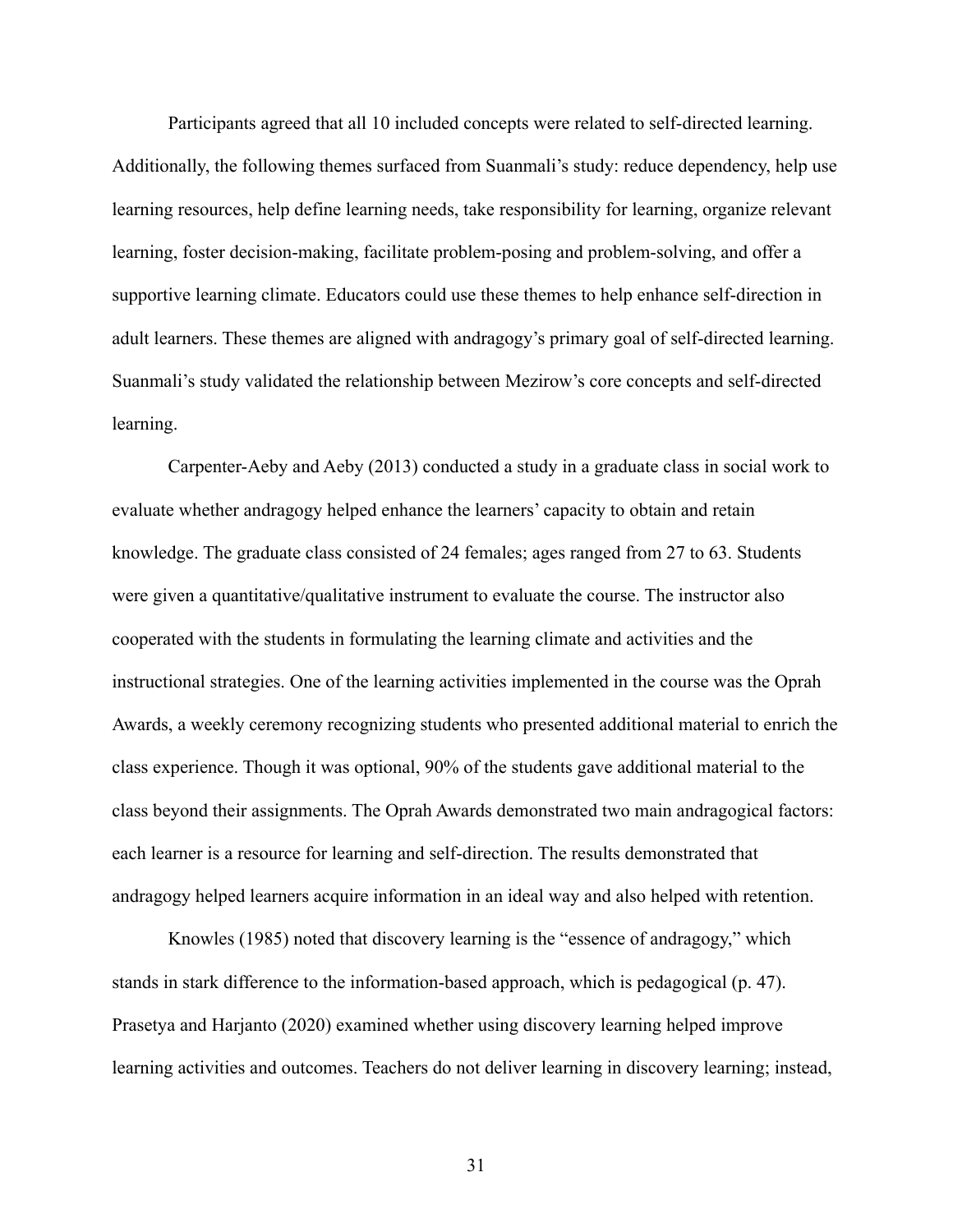students discover learning through problem-solving in the learning process. Thirty-two students participated in the study. Data were collected through the use of interview, observation, and multiple-choice achievement test. Prasetya and Harjanto used the Kemmis and McTaggart model, which was conducted in two cycles. Each cycle had four stages: planning, action, observation, and reflection. This approach required students to perform activities, identify a problem, gather and process data, and arrive at a conclusion.

In the first cycle, the results showed that 63% of the students were in the active category and 69% achieved the learning outcomes. Neither percentages met the 80% target goal. In the second cycle, 97% of the students were in the active category and 87% achieved the learning outcomes, exceeding the 80% target goal. Prasetya and Harjanto concluded that knowledge obtained through discovery learning was deeply personal and memorable.

Stephen (2012) conducted a qualitative study on how educators applied the six andragogical principles (Knowles, 1980, 1984, 1990) in a correctional educational GED program. Stephen interviewed nine participants for his research: a principal, four adult learners, and four adult educators. The researcher interviewed study participants and observed teacher practices in Intermediate, Pre-GED, and GED classrooms. Triangulation was used to verify findings credibility. Key themes emerged during the interview process, which resulted in the development of a descriptive and an observation matrix. Data results indicated that the six andragogical principles played a significant role in inmates' learning. Stephen found that inmates' self-directedness and maturity substantially improved learning in correctional adult learners. Many inmates, regardless of age, tend to be ill-prepared mentally to handle pedagogical-like instruction. Using andragogical strategies helped increase the inmates' learning desires and achieve the best learning outcomes.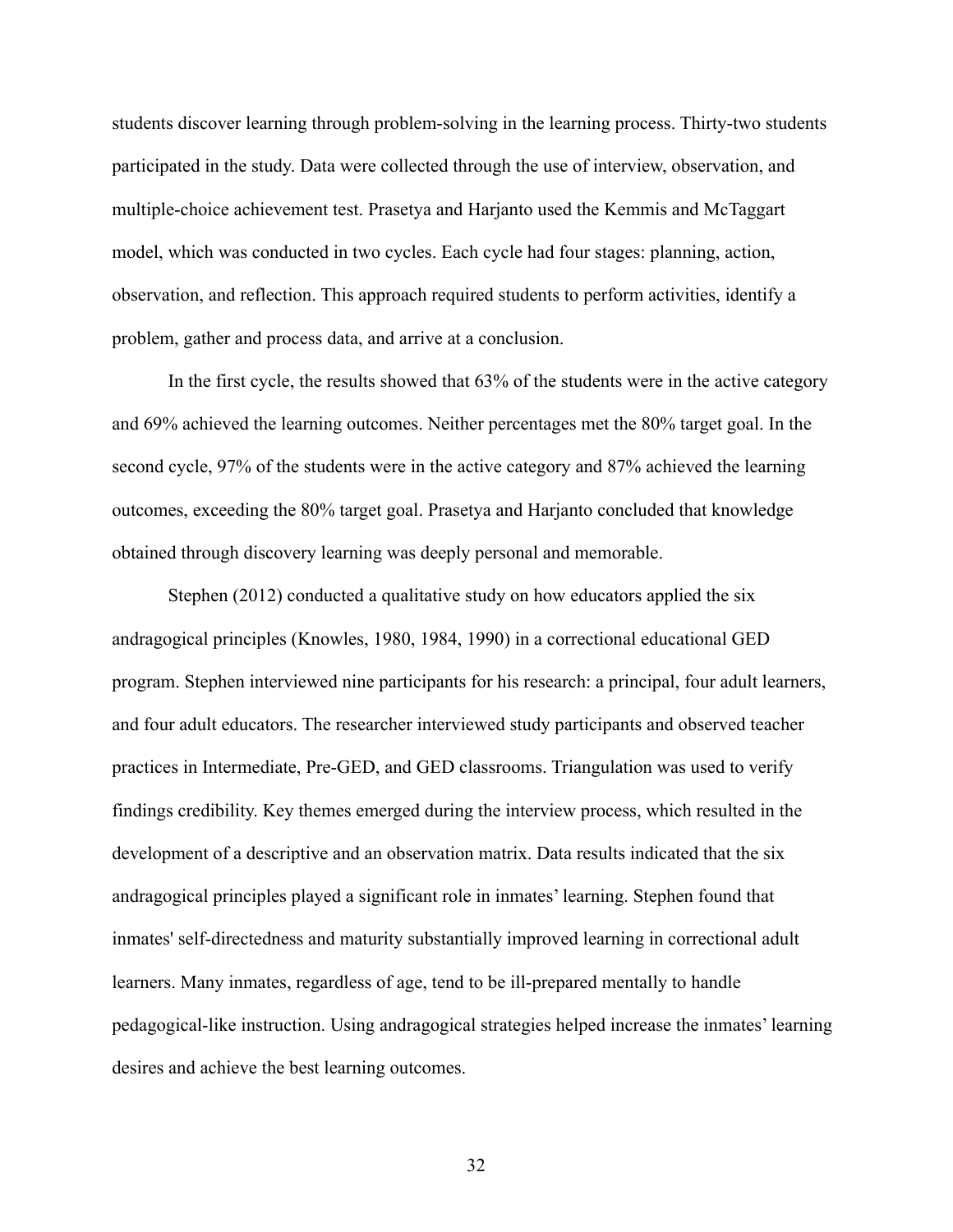#### **Pastoral Role and Seminary Education**

One must distinguish teaching from learning. Teaching is teacher-centered where information flows from the teacher to students; learning, on the other hand, is learner-centered and the emphasis in learning shifts from the teacher's work to the learners' assimilation of the material. Changes are expected in the learner as learning occurs. Simply stated, learning leads to change.

This distinction between teaching and learning is essential because teaching does not always lead to learning. Much teaching has taken place in the church; one wonders whether learning is occurring at the same pace. This division focuses on the preachers' role, adult educators, and the effectiveness of seminaries at preparing pastoral students.

#### **Preachers' Role**

Leach (2016) examined how senior pastors could effectively increase biblical knowledge in a local church. The study idea surfaced when Leach, a senior pastor at that time, quizzed a few congressional members that he believed to be spiritually mature. The quiz questions consisted of more commonly known biblical stories. Surprisingly, only one or two church members correctly answered the majority of the questions. As a result, Leach surmised that although the Bible is central to Christianity and congregants' faith, few have a proper working knowledge of the Bible.

Leach (2016) employed a mixed methods research methodology for his study. Data were collected from senior pastors and eight focus groups, with each focus group consisting of four to five members. Eight senior pastors were interviewed, and a survey was sent to focus group members. Twenty-nine additional lead pastors were surveyed online through Survey Monkey. Both surveyed and interviewed pastors listed teaching and preaching as critical to improving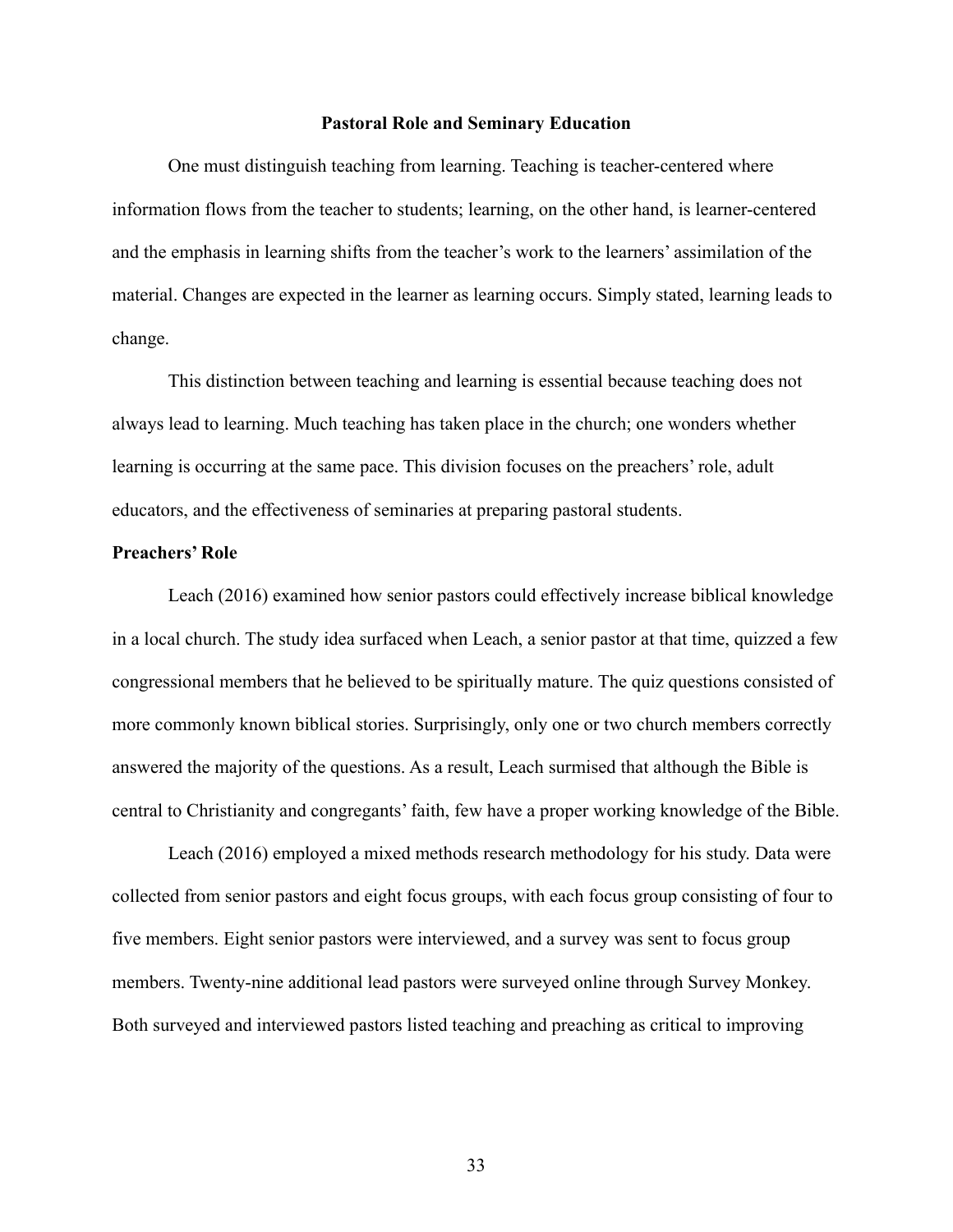biblical knowledge. Alternatively, the focus group members believed children's ministry, small groups, and preaching were critical to biblical literacy.

The following six main findings surfaced from Leach's study:

- 1. Small groups are essential to increase biblical knowledge.
- 2. Children's ministry is an essential factor in improving biblical literacy.
- 3. Most focus group members have a basic understanding of these three biblical truths: the reality of sin, the need for salvation, and that congregants are saved through Jesus' death and resurrection.
- 4. Pastors are instrumental in fostering and supporting biblical literacy.
- 5. Pastoral accessibility is a significant factor in improving biblical literacy.
- 6. Improving biblical literacy is not the direct focus of most pastors.

Jentile (2021) explored the role of pastoral leadership in a case study of the Baptist Convention of South Africa (BCSA). The study focused on creating a pastoral leadership theoretical model of BCSA local pastors. Jentile utilized a theoretical research methods and reviewed literature and relevant articles and books on pastoral and biblical leadership. Jentile concluded that the biblical pastoral model suggests that a congregational pastor be, first and foremost, a leader who is a visionary, an excellent steward, and a spiritual warrior. Second, the biblical pastoral model indicated that a local church pastor must be an excellent teacher. Jentile suggested that BCSA pastors shift from controlling to empowering. Jentile believed that one reason a pastor fails to empower congregants is that empowering leads to "yielding one's own power" (p. 8). Finally, the biblical pastoral model suggested that a pastor must also be a follower. Jentile argued that leaders must lead and follow, which implies that pastors should be teachable.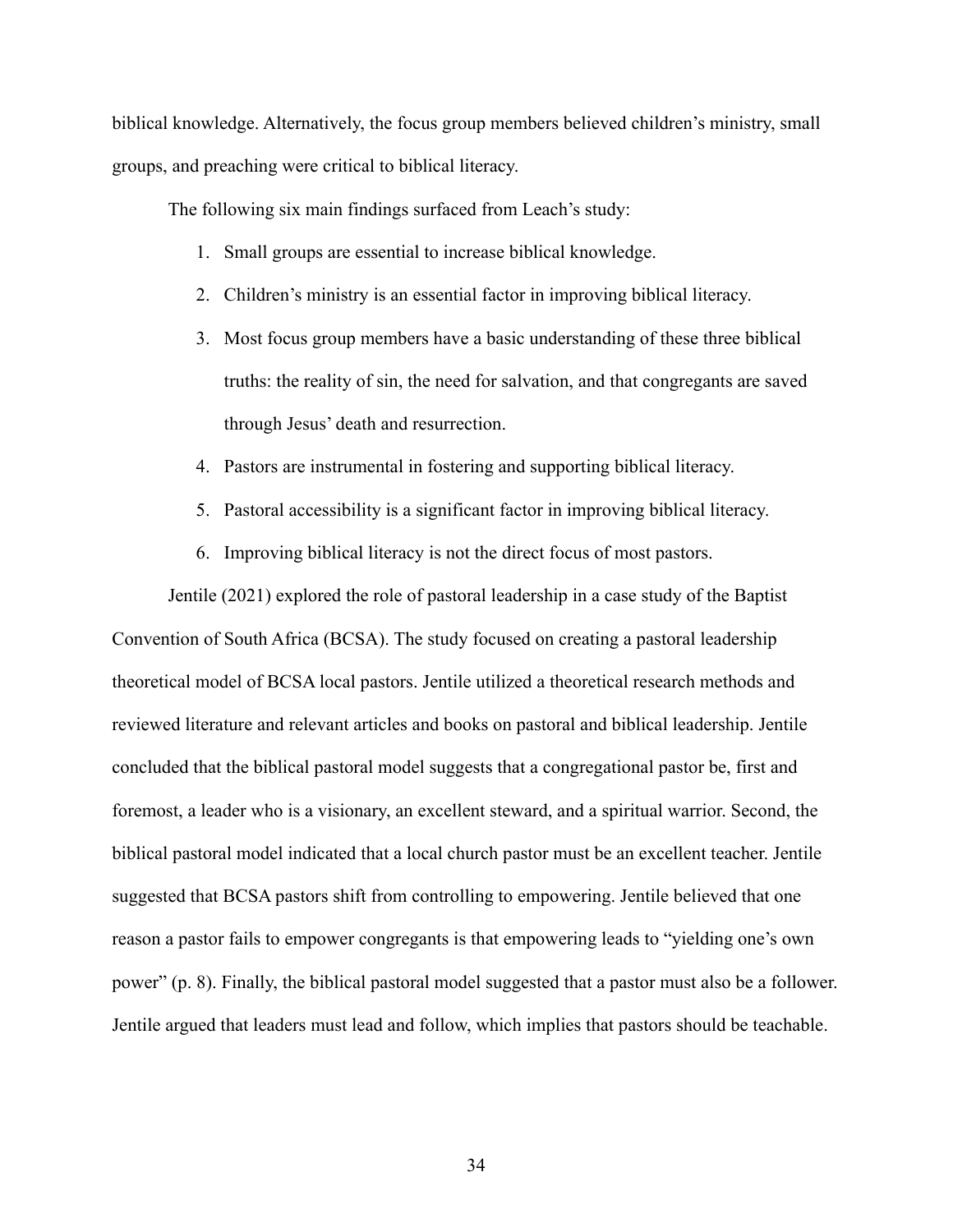Grusendorf (2017) examined pastors' role in leading large churches. Grusendorf first defined the meaning of a large church. According to Grusendorf, the number of congregants for a large church has shifted over the years from 200 to over 400, with a megachurch having at least 2,000 congregants. Grusendorf concluded, through relevant literature examination, that the role of large church pastors requires that they lead through vision casting, relationships with other leaders, and effective communication. Large church pastors must also establish an excellent connection with the community and represent the church within the community. Grusendorf identified two challenges and one opportunity of leading a large church. First, large church pastors must guard against creating psychic prisons, which entails constructing a "version of reality that competes with actual reality" (Grusendorf, 2016, p. 111). Second, pastors must guard against allowing the church to become a domination tool, which transpires when the church places its needs and goals above the people's needs and goals. Finally, managing complexities helped large church pastors create organizational growth.

# **Adult Educators**

Javed (2017) focused on three key concepts that help meet the adult learners' educational needs and goals. The first concept highlighted was the transformative learning theory, which Javed argued helps adult learners bring meaning to their lives. Andragogy was the second concept, and Javed noted that andragogy engaged adult learners with the learning process structure and experience. The third concept that Javed (2017) noted was professional development, which "helps adult educators transform their theory and practice of teaching and learning through reflecting on their assumptions and expectations and by revising them" (p. 51).

Javed argued that adult educators must learn to develop and grow professionally: adult educators cannot maintain the same teaching practices when changing theories in adult learning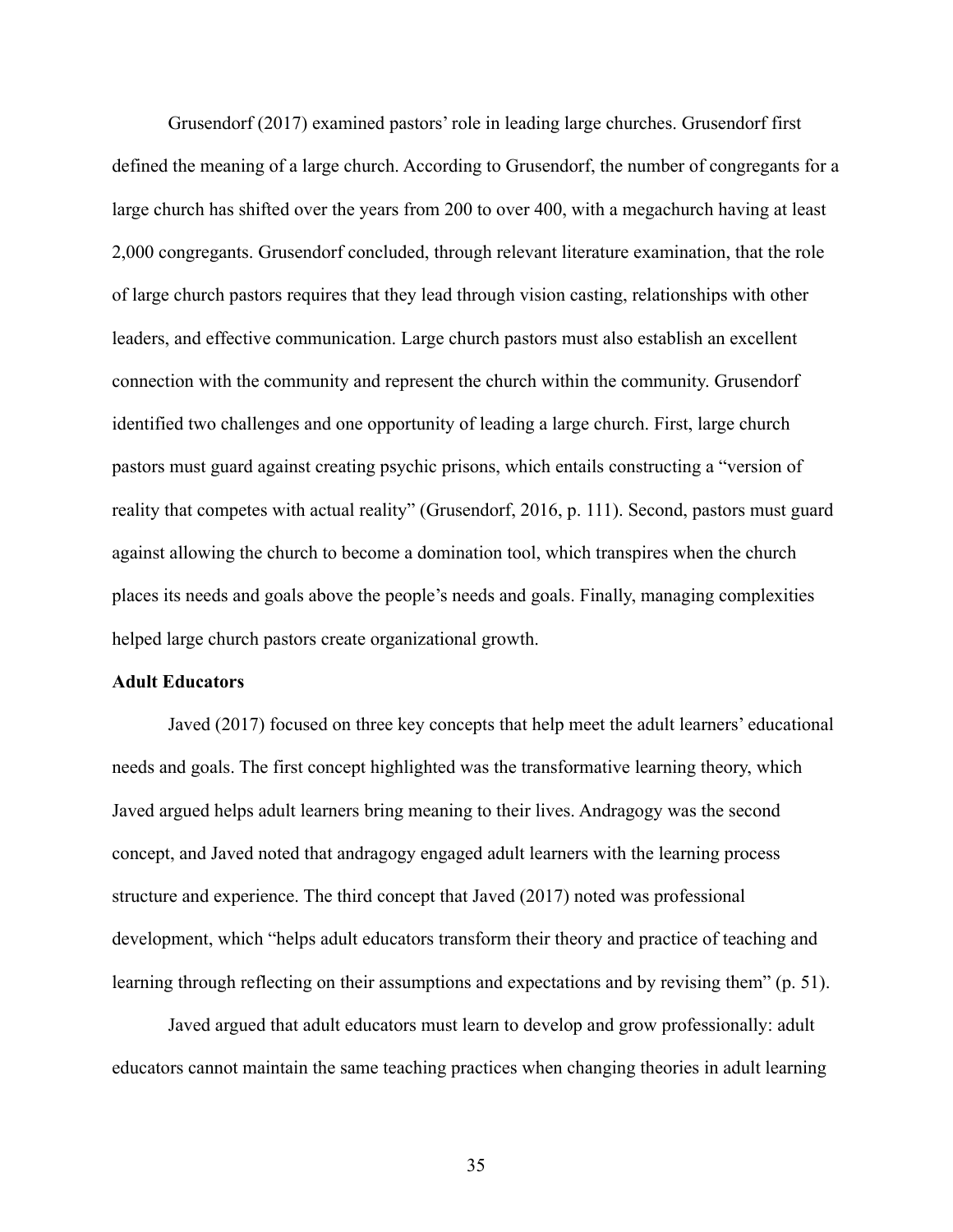dictate otherwise. Effective adult educators learn to examine and question the effectiveness of their teaching techniques. Part of this examination requires adult educators to stay current with changing theories.

Javed also highlighted a third key concept: transformative learning, which indicates ways adult learners can find meaning in their lives. Adult learning becomes transformative when learners examine, question, validate, and revise their perceptions. Although learning leads to change, not all change leads to transformation. Furthermore, critical thinking is an essential characteristic to translate learning into transformation. Although transformative learning is a secular theory, its use in church, with a biblical perspective, can further the transformative process in congregants' lives.

### **Seminary Effectiveness at Preparing Pastoral Students**

According to Mafico (2017), the primary purpose of seminaries is to train and equip pastors for ministry in the church. The purpose of seminaries is different from that of theological or divinity schools, which focus on theological matters rather than practical issues. Mafico asserted that seminaries have deviated from their core focus: seminaries spend more time on theoretical, theological issues, which leave pastoral students ill-prepared after graduation. Seminaries have not adequately train pastoral candidates to teach and impart practical biblical knowledge to parishioners. Equipping pastors to lead and teach their parishioners is critical; therefore, seminaries must train students to preach engaging and nurturing sermons. Mafico suggested that the schism between the church and seminaries is due mainly to a lack of involvement of seminaries' leaders in the church. Mafico believed that seminary professors must serve as mentors and seminaries must offer practical classes. Biblical knowledge, which Mafico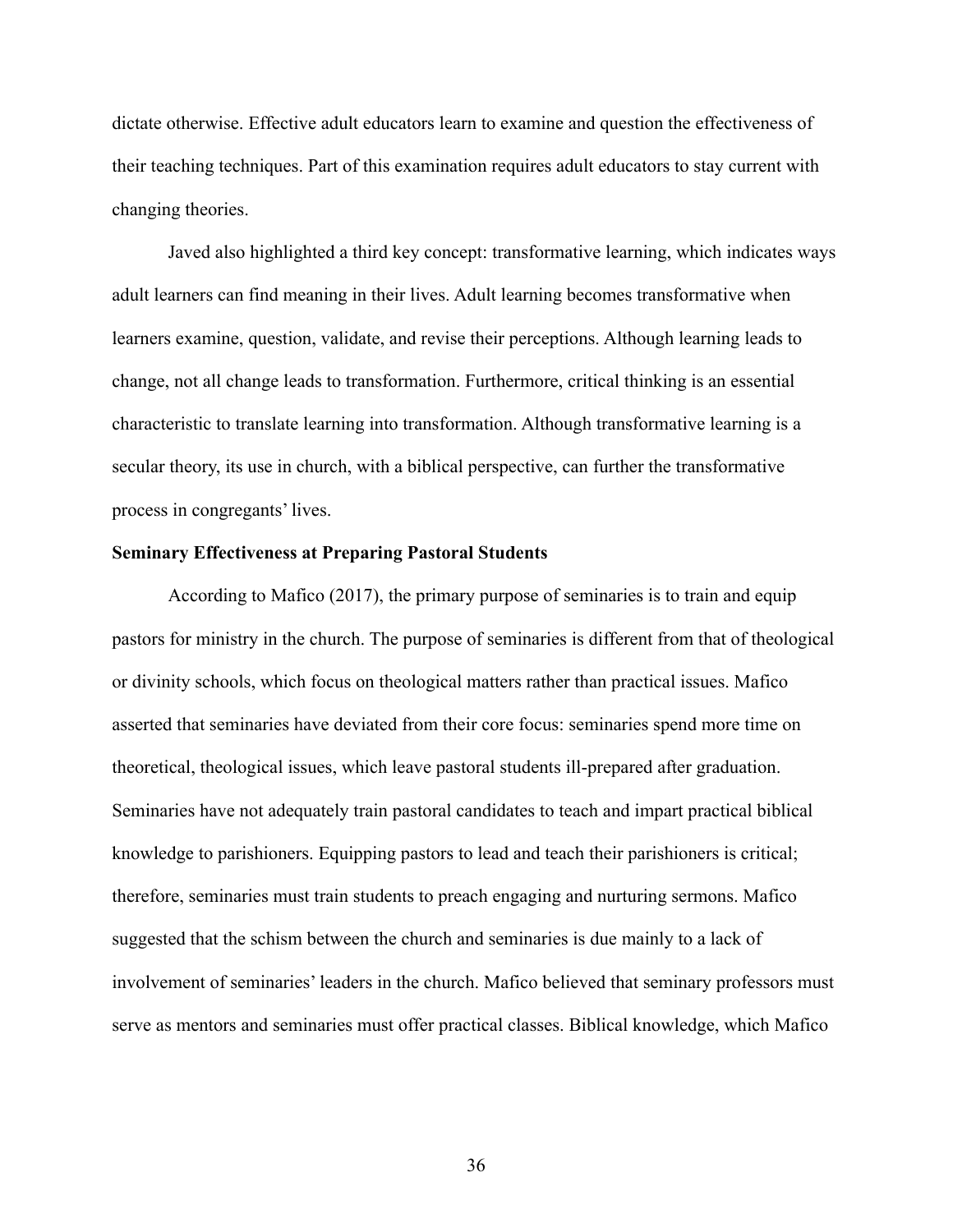defines for congregants as the ability to know God in such a way that they feel like God is tangibly speaking to them as they read the Scripture, should be practical and implementable.

Jeynes (2012) examined the functioning of America's Christian seminaries and argued that most seminaries focus on theological accuracy and intellectual development while departing from historical practices. Jeynes contended that the seminaries' shift in focus is not aligned with future ministers' main objectives or their congregations. Furthermore, Jeynes noted that seminaries' emphasis on theological education is detrimental to the effectiveness of the gospel ministry. Through a literature review, Jeynes concluded that the graduating seminarians are illprepared and lack the spiritual depth to provide adequate guidance to congregants. Seminary education differs from other higher institutions because seminarians are called to be Christ-like. Spirituality should be at the roots of seminary education. Jeynes offered six practical teaching suggestions; one of which is that seminary professors should teach seminarians how to have a prayer and worship life.

Boyle and Dosen (2017) sought to determine whether the seminary curriculum provided adequate preparation to graduating pastors on their role as parish leaders. According to the researchers, the parish priest's role is to "lead, sanctify, and teach in the name of the diocesan bishop" (Boyle and Dosen, 2017, p. 109). Proclaiming the Word of God is foundational to the sacramental ministry and the church community. Therefore, as faith educators, the priests should endeavor to develop spiritual growth in congregants. A Catholic school is instrumental in achieving congregants' spiritual development.

Boyle and Dosen contacted 46 Roman Catholic seminaries, as potential study participants, to review the institutions' course syllabi. Eighteen seminaries responded and participated in the study, and 39 syllabi were reviewed. Examples of course titles selected were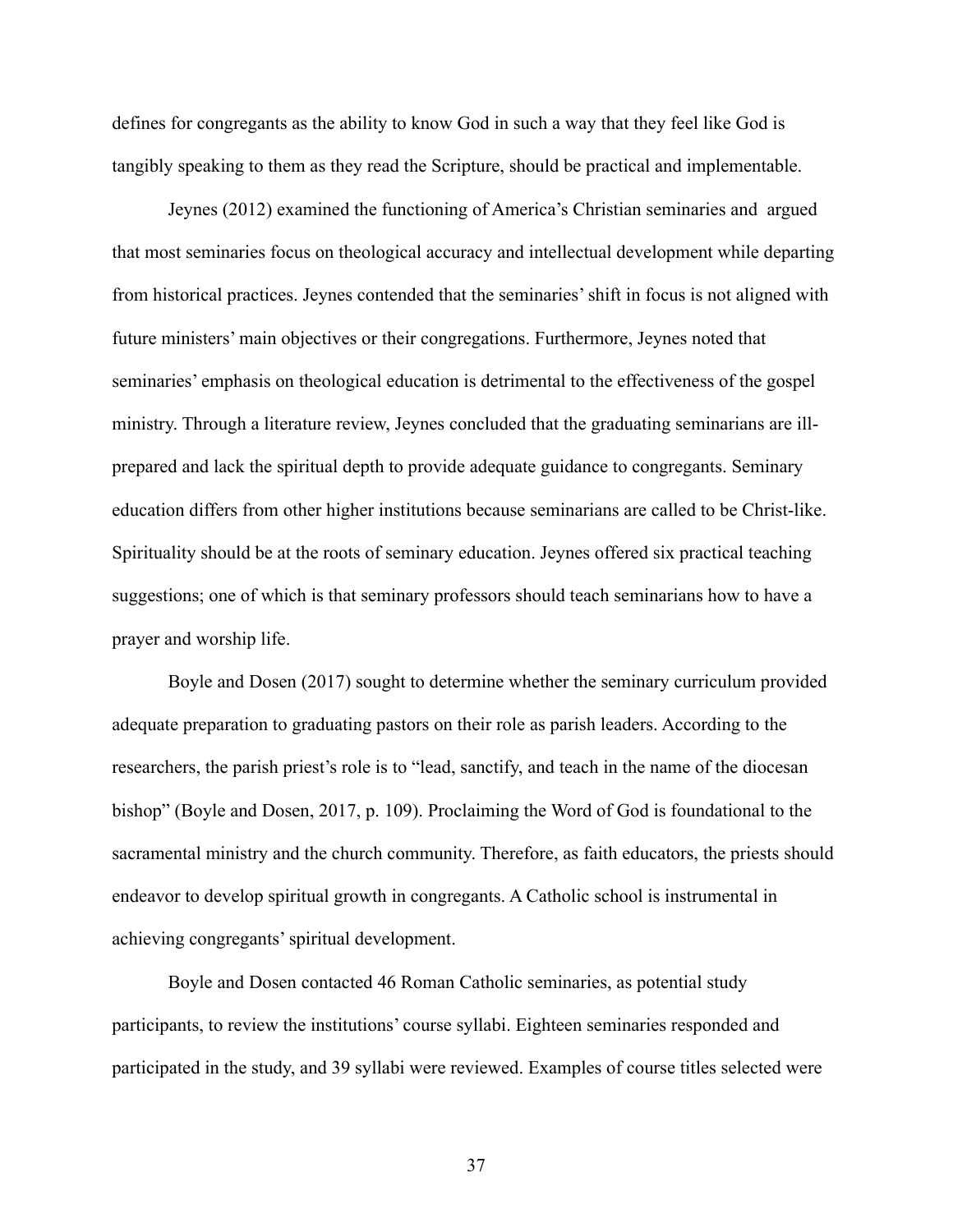Church History, Theology of Teaching and Ministry, Principles of Catechesis, Parish Administration, Youth Ministry, and Ministry of Teaching. Identifying data from the institutions and instructors were removed. The researchers reviewed each syllabus separately using a shared observation protocol. The syllabi were analyzed for the explicit reference, inference, or no reference to Catholic schools, catechesis, and teaching and learning. A majority of the syllabi (86.8%) did not explicitly refer to Catholic schools in the course description. Similarly, 76.3% of the syllabi did not explicitly refer to catechesis in the course description. Likewise, a large percentage (81.5%) of syllabi did not refer to teaching and learning in the course description. Boyle and Dosen believed that these results suggested that, despite the priests' duties of developing parishioners' spiritual growth, Catholic seminaries had offered little content toward preparing priests to achieve their duties.

#### **Effective and Transformative Sermons**

Has preaching been unimpactful? Has preaching achieved change in congregants? This third and final division focuses on communicating for change and sermons' memorability and retention.

#### **Communicating for Change**

Carrell (2009), in an explorative study, assessed the effectiveness of communication training for pastors. Carrel stated that spiritual change or transformation should be the primary outcome of sermon communication. Although seminaries include homiletics courses in their curriculum, these courses are not the primary emphasis of pastoral education. Lack of sermon preparation in seminary leads to pastors delivering sermons that do not lead to congregants' spiritual growth or transformation. Participants were 46 lead pastors and adult congregants from the participating pastors' churches. The pastors were enrolled in a two-and-a-half-year extensive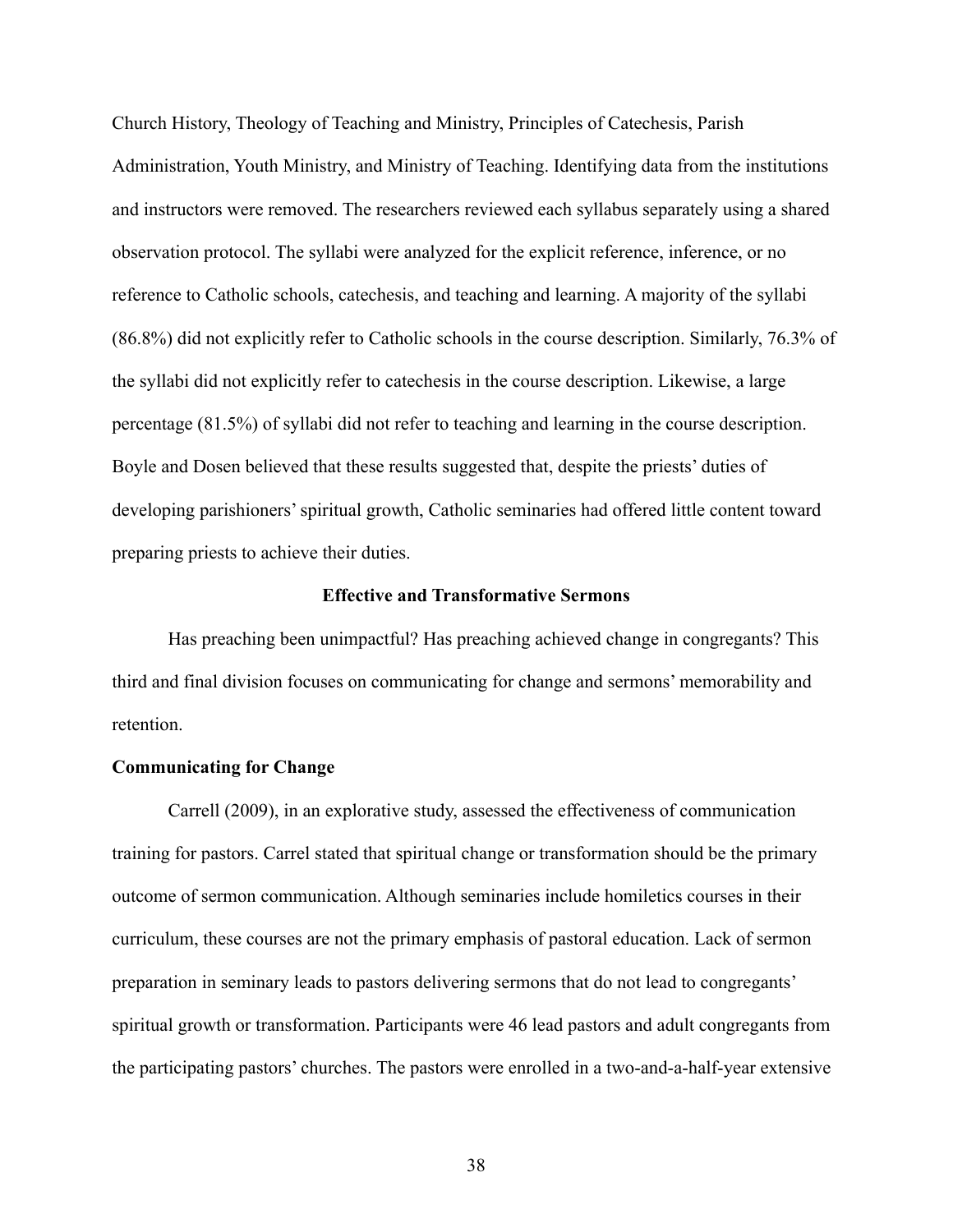communication training program with the determined outcome of teaching the pastors how to preach effectively. A survey was used to measure the transformative quality of sermons' communication. Congregants completed the 20-item survey for pre-testing (*N* = 4,541) and posttesting  $(N = 3,023)$ . Pre-testing occurred four months before the training program and posttesting four months after the training program. The researcher utilized a prepost test design to assess training outcomes, and a transformative quality (TQ) rubric to discern sermons' transformative quality. Sermons were assessed using the TQ rubric six categories: subject; response; content: implementation; content: supporting materials; organization; and delivery. Additionally, each sermon was evaluated through a time-consuming, detailed written analysis by a communication expert. Results indicated that communication instruction positively impacted sermons' transformative quality. Sixty-three percent of congregants perceived that the transformative quality of sermon communication had improved. Additionally, a large percentage of participants responded that they would spend time reflecting on the sermon meaning during the week.

Witherup (2014) conducted a study on preachers' effectiveness to communicate the gospel in the 21<sup>st</sup> century. The researcher focused, in the first section, on the devaluing of preaching and the steadfast reliance on an outdated homiletical methodology that pastors utilize to communicate the gospel. According to Witherup, the devaluing of the pulpit is due to an emphasis in today's church on leadership, social justice, and missional ministry. Although these characteristics and ministries are desired in the church, they have unintentionally shifted the focus from pastoral preaching. Witherup contended that today's church leaders must prioritize the preaching of the Word just as the early church leaders did.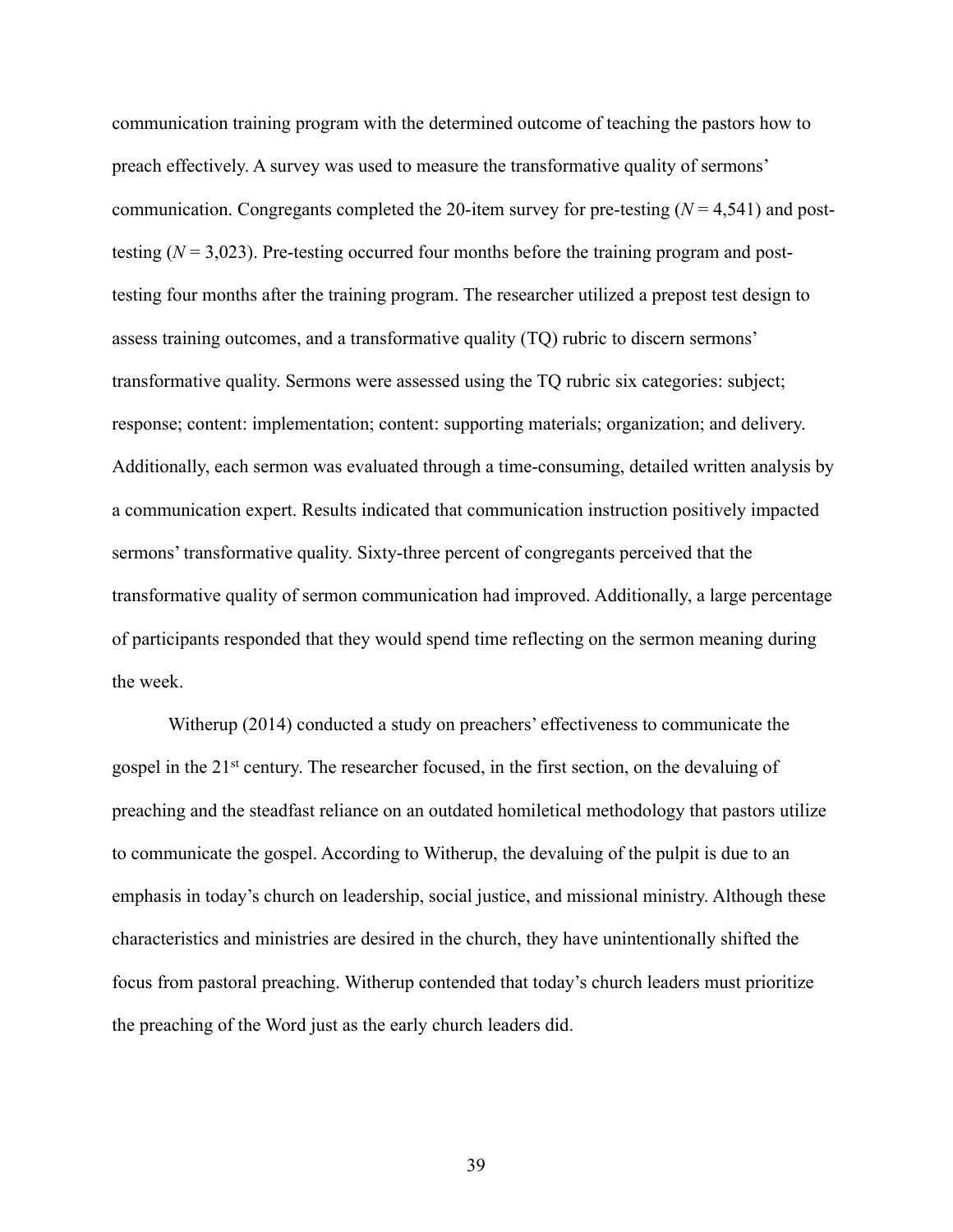Additionally, Witherup dealt with the church reliance on the propositional model, a 2,500-year-old homiletical methodology. Witherup noted that the propositional model is a summary of the three-point sermon. A preacher chooses a biblical text, "exegetes the text, comes up with a main point or central doctrine, and, through a series of logical points, attempts to argue that point to be true" (Witherup, 2014, p. 15). One of Witherup's proposed solutions to remedy the propositional preaching issue is the adoption of the New Homiletic, which is described as an inductive, narrative, and experiential approach. The New Homiletic breathes energy into a sick or ineffective pulpit, shifts focus from *logos* to *pathos*, and is conducive to the hearer.

Gatzke (2006) explored, through a review of literature, preaching in the Emerging Church. Gatzke noted that defining the Emerging Church had been difficult for a number of reasons, one of which was that the Church was still emerging. Gatzke (2006), however, defined the Emerging Church as "a complex and diverse group of people," from diverse theological perspectives, who mainly agree with missional living (p. 68). Gatzke noted that some emerging churches still use some forms of preaching in their services while others sporadically use preaching. Gatzke advocated for the use of progressional dialogue as the best form of communicating the Word of God. During a progressional dialogue, every church attendee has the opportunity to offer their interpretation of a biblical text. Progressional dialogue is a give-andtake conversation; everyone's opinion is accepted. The message authority, with progressional dialogue, "rests within the collective of the people, not with the pastor and … the individuals" (Gatzke, 2006, p. 72). The progressional dialogue entails having an open flow of ideas where the role of the pastor or educator is to primarily steer the conversation.

Holland (2006), a critique of progressional dialogue, believed that the changes in preaching that Gatzke advocated were too radical. Instead, Holland argued for the cessation of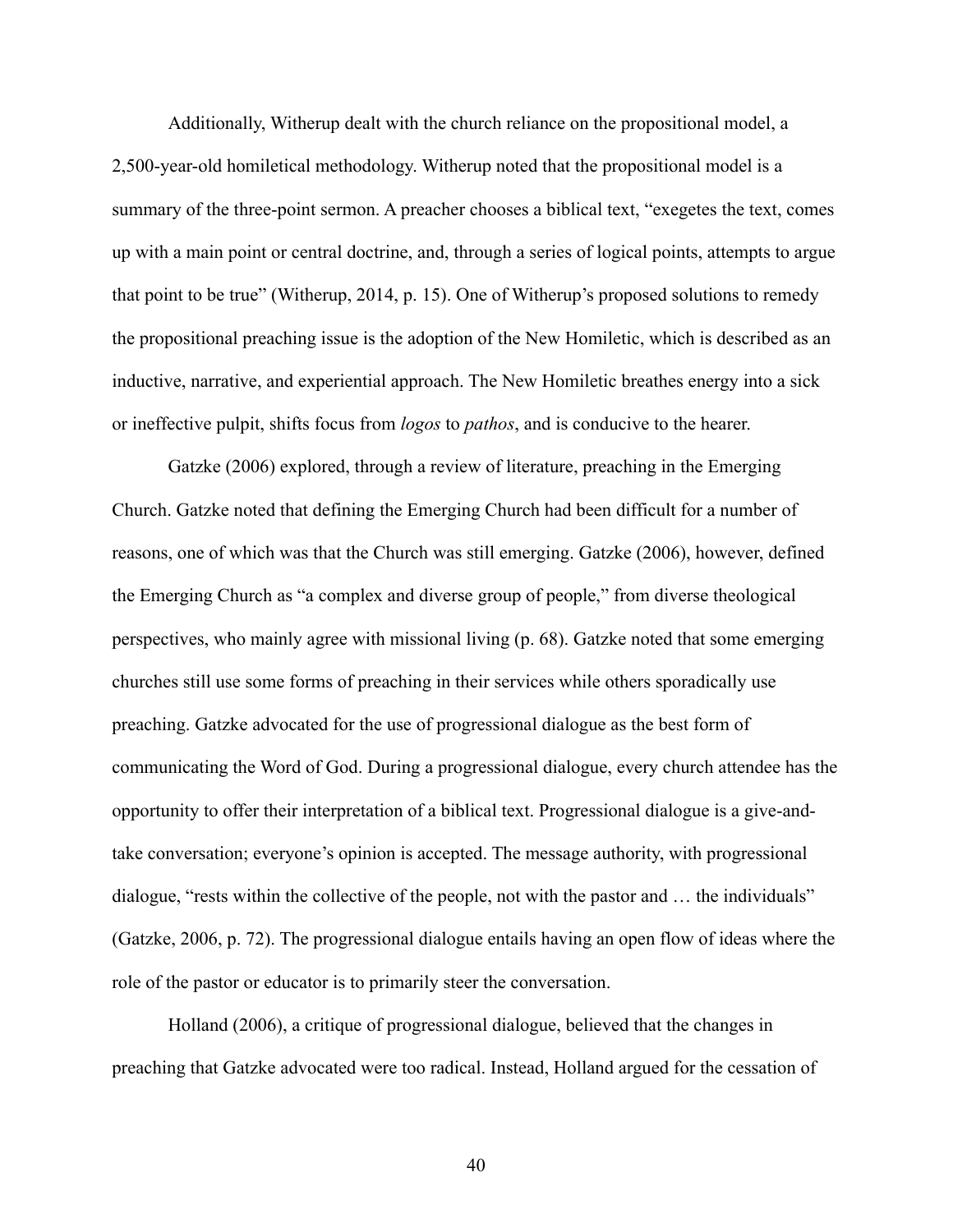progressional dialogue, which he noted is not preaching as defined historically and biblically. According to Holland (2006), "preaching is public hermeneutics" (p. 207). Only the preacher can duly interpret the meaning of the Word; therefore, only the preacher can communicate the interpretation (Holland, 2006). Holland primarily presented a biblical argument against progressional dialogue but failed to address Gatzke's view that preaching tends to be boring. Additionally, Holland did not provide better ways to engage the audience or ensure that learning is occurring.

# **Storytelling**

Exploring storytelling's usefulness in higher education classrooms was the aim of Ehrlich et al. (2020). The researchers claimed that storytelling had been used for entertainment and educational purposes through generations and disciplines. Ehrlich et al. noted that the professors, in previous studies, were the ones telling the stories to enhance students' learning, but this study focused on the impact of students learning to tell stories. This study used a phenomenological qualitative methodical approach. The researchers recruited the participants, ages 18-24, from two sections of a first-year seminar course. Twenty-four students were enrolled in the first section. Half of the students in the first section completed an online survey. Seventeen students were enrolled in the second section. These students were part of a focus group whose purpose was to help the researchers acquire comprehensive data as well as for data triangulation. Participants were asked to tell a story; however, half of the participants were given a how-to-tell-a-story guide. Survey results indicated that storytelling helps produce knowledge and understanding. Additionally, findings showed that storytelling was a positive experience and facilitated topic engagement. Lastly, results indicated that participants did not need nor want assistance in learning how to tell a story.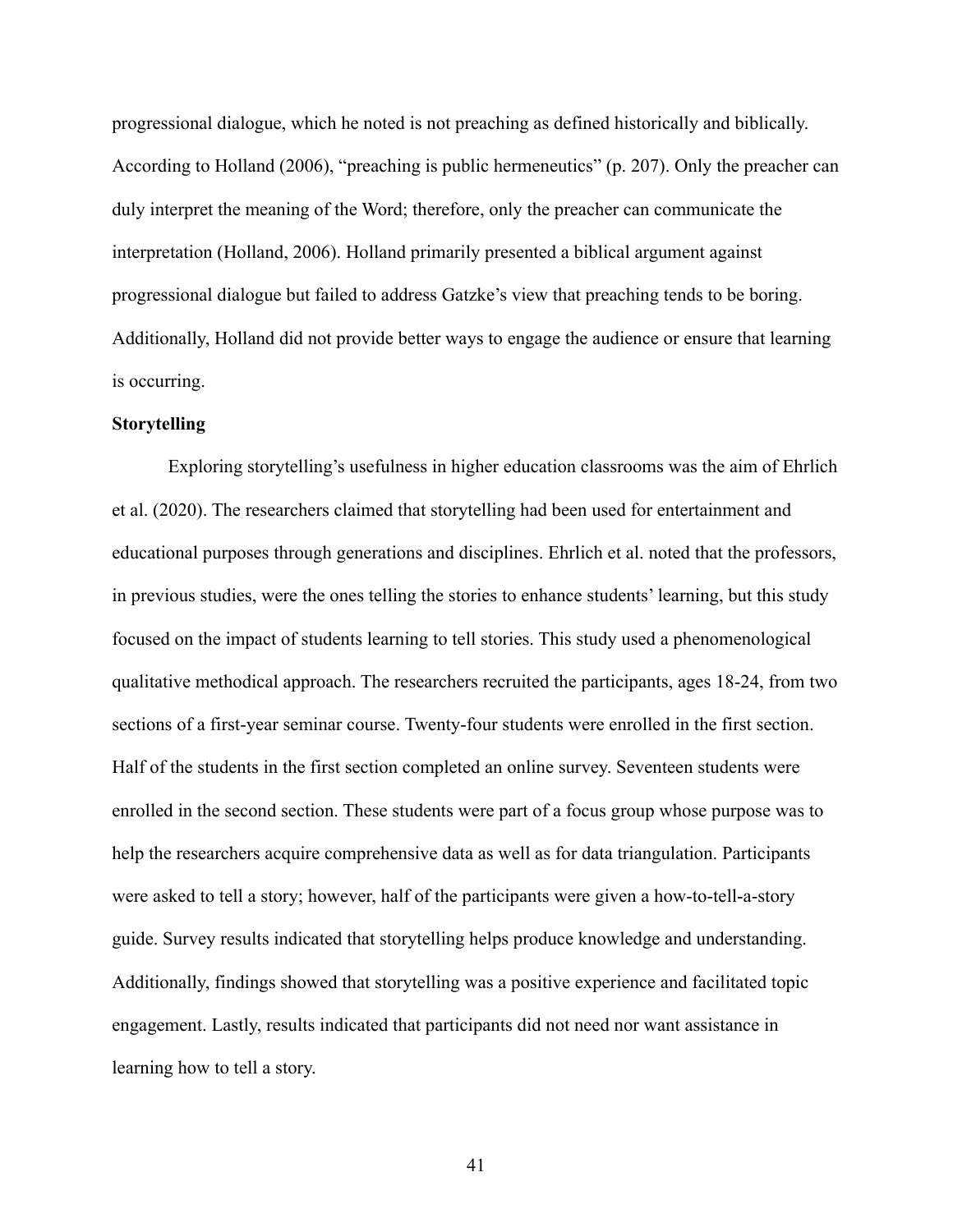Caminotti and Gray (2012) examined the effectiveness of storytelling for adult learners. Caminotti and Gray (2012) remarked that storytelling has "the potential to create longevity of thought, compassion, and even learning" (p. 430). The researchers noted that college and university professors have recently begun incorporating storytelling in their classroom presentations since it helps communicate complex concepts. This study design approach was a review of literature written on storytelling and adult learning. Results from the literature review indicated that storytelling was effective in adult education, which validated the researchers' view.

D'Abate and Alpert (2017) assessed the effectiveness of storytelling in mentoring. D'Abate and Alpert noted that personal and professional mentors, who help proteges navigate challenging situations, develop skills, or overcome challenges, are all around. The social learning theory was used as this study's theoretical framework. As part of the qualitative study, D'Abate and Alpert interviewed 39 professionals working in a wide range of industries. The face-to-face interviews resulted in 48 work-related mentoring stories. The interviews were recorded, transcribed, coded, and analyzed. Key mentoring functions were identified through a form of hermeneutics using textual analysis. Results indicated that storytelling served multiple mentoring functions, such as teaching, problem-solving, role modeling, encouraging, and motivating. Furthermore, data examination demonstrated that mentors used storytelling more frequently to teach and as role models. D'Abate and Alpert concluded that storytelling was an effective and powerful tool in mentoring adults.

Reimer (2019) explored the effectiveness of storytelling in frangelism. FRAN is the acronym for friends, relatives, associates, and neighbors, and frangelism is defined as evangelizing one's friends, relatives, associates, and neighbors. Sharing the story of Jesus is the essential meaning of evangelism. Reimer (2019) determined that "evangelism is storytelling" (p.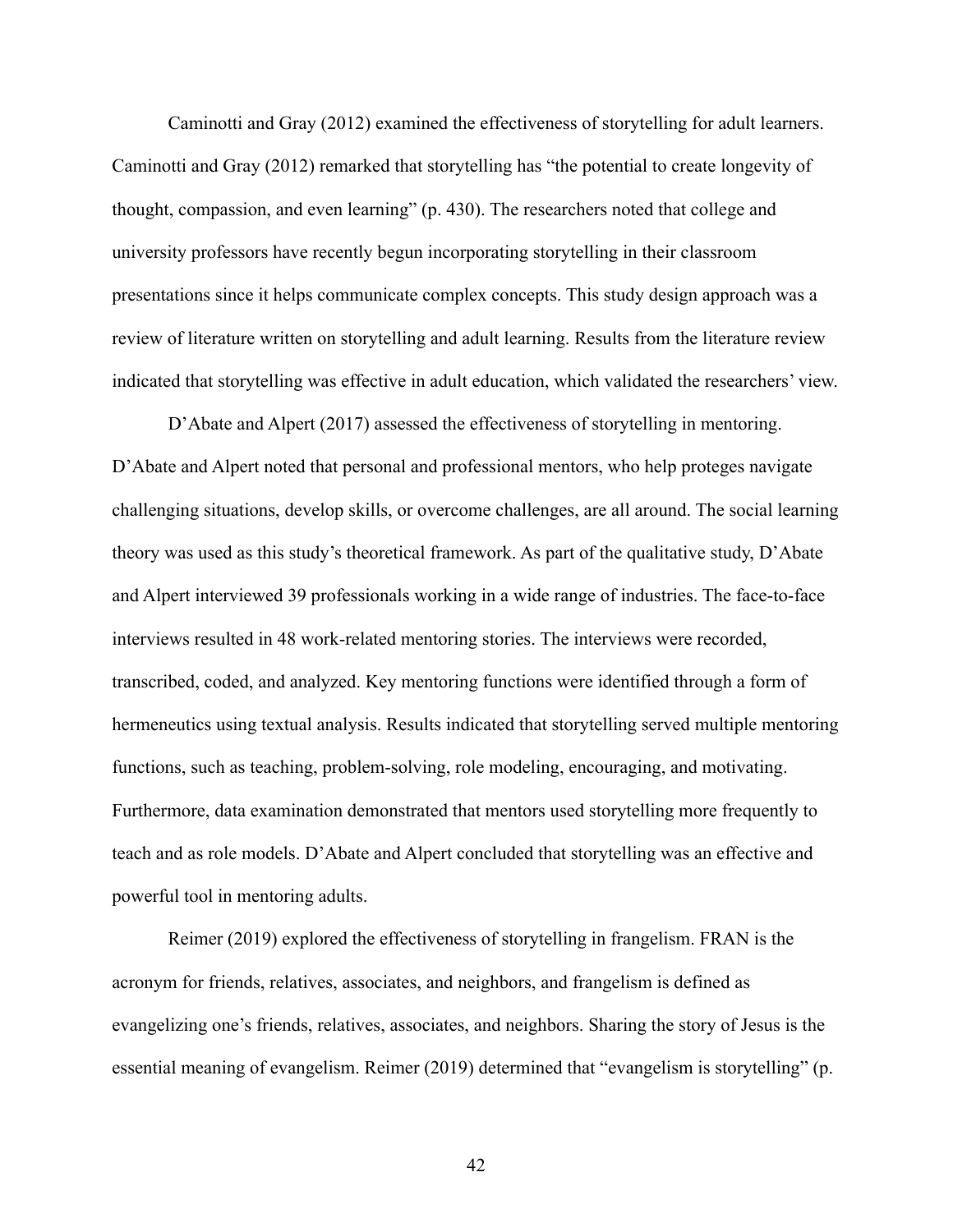264). Through Scripture and literature examination, Reimer shared three steps for effective frangelism:

- 1. Pastors need to equip congregants for mission and evangelism.
- 2. Pastors must encourage parishioners to have a social life, facilitating fellowship.
- 3. Pastors ought to teach parishioners to share the gospel at the right time, using the right words.

#### **Memorability and Retention**

Buchko et al. (2013) examined whether PowerPoint presentations in sermons enhance retention. A slight shift in sermon delivery has led to multimedia technology use in the worship experience. The 342 participants were from a sizeable Protestant church of over 2,500 members, which had been using multimedia technology for 10 years. The survey measurement had 20 questions covering different aspects of the worship experience. Four of the 20 survey questions were explicitly related to PowerPoint effectiveness in sermons. The associate pastor delivered eight sermons over the course of three months. Besides the survey instrument, participants answered questions from a questionnaire after each sermon to test for sermon's retention. The analysis of variance (ANOVA) was used for analysis. The findings demonstrated that PowerPoint slides used in sermons positively affect sermon comprehension, quality, and retention.

Hermans and Mooij (2010) also examined sermon retention. The researchers noted that for a sermon to be transformative, church congregants must retain the message. The setting was a Catholic parish in the Netherlands. Participants listened to two sermons on separate Sundays: one an inductive sermon and the other a deductive sermon, with both sermons lasting about eight minutes. Sermon listeners were then given a questionnaire: 77 of the congregants who listened to the deductive sermon returned the questionnaire while 64 of the parishioners who listened to the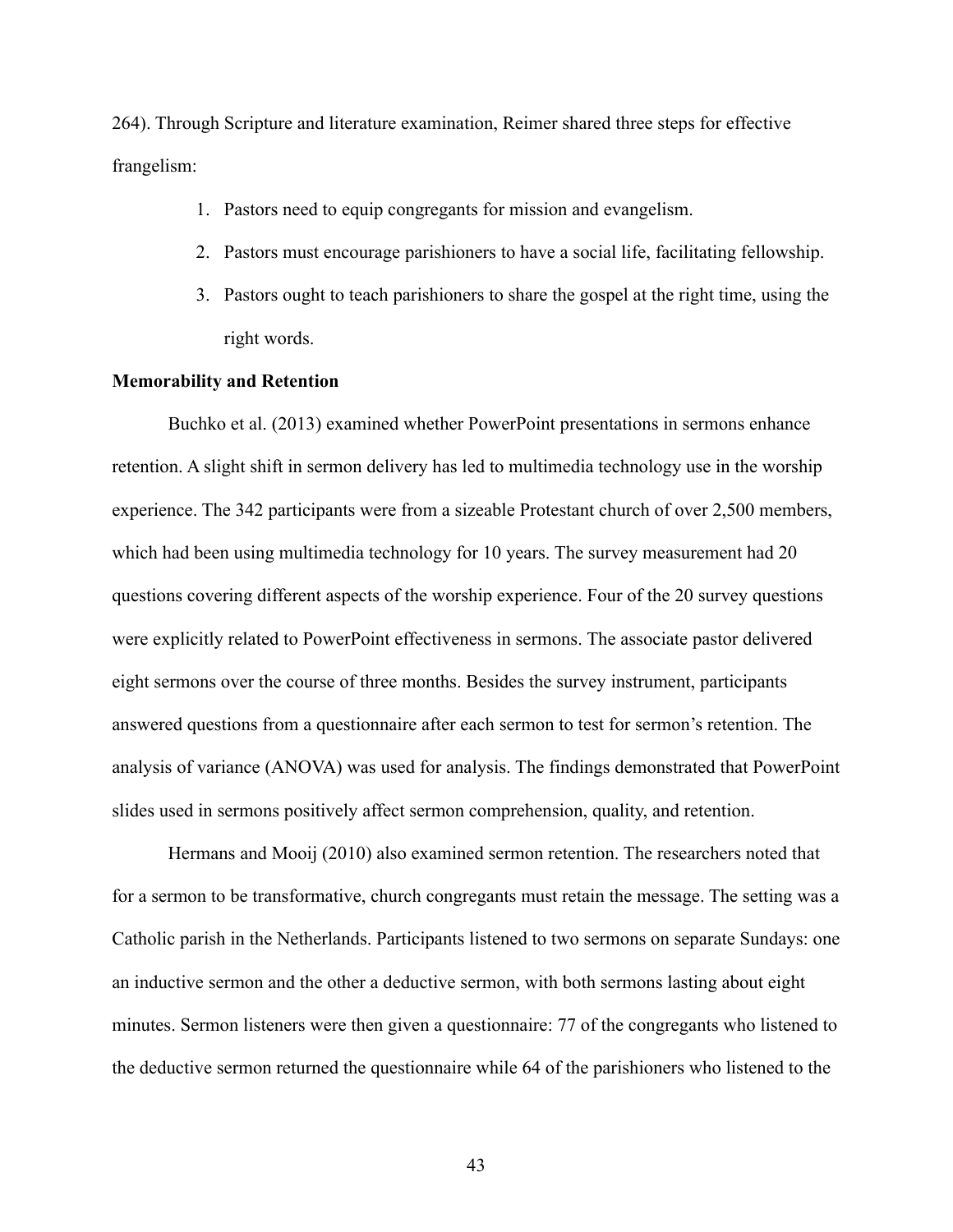inductive sermon did likewise. The researchers received, in total, 141 questionnaires. According to Mooij and Hermans, data analysis was performed using the six elements of argumentative scheme of Murphy: ground, warrant, backing, qualifier, rebuttal, and claim. Results indicated that church congregants tend to forget the sermon content, although frequent church attendees and those with solid beliefs retained slightly more of the sermon content. The researchers used distinctive methods to measure retention and arrived at the same results: parishioners tend to forget the content of sermons soon after sermon deliveries. Incorporating ALP may help increase sermon retention.

#### **Summary**

This literature review covered three main divisions. The first division offered a historical background of andragogy, which was coined by Alexander Kapp and resurfaced through the works of Malcolm Knowles, who developed the six andragogical assumptions. Knowles intended for andragogy to be more than a set of assumptions; therefore, this review included a section on andragogy in action—how andragogy is used in academia, business, and industry, and professional or continuing education. The second division contained literature on preachers' role, adult educators. A handful of the reviewed literature focused on the ineffectiveness of seminaries at equipping pastoral students (Boyle and Dosen, 2017; Jeynes, 2012; Mafico, 2017). The primary purpose of seminaries is to train and equip pastors for ministry in the church, and seminaries must train pastoral students to preach engaging and nurturing sermons. The final division included literature on communicating for change, storytelling, and sermon memorability and retention. Storytelling has received attention for its applications in adult learning, engaging presentations, and mentoring—and is crucial in sermon effectiveness as its power lies in the ability to connect with the listeners'similar or relatable experiences.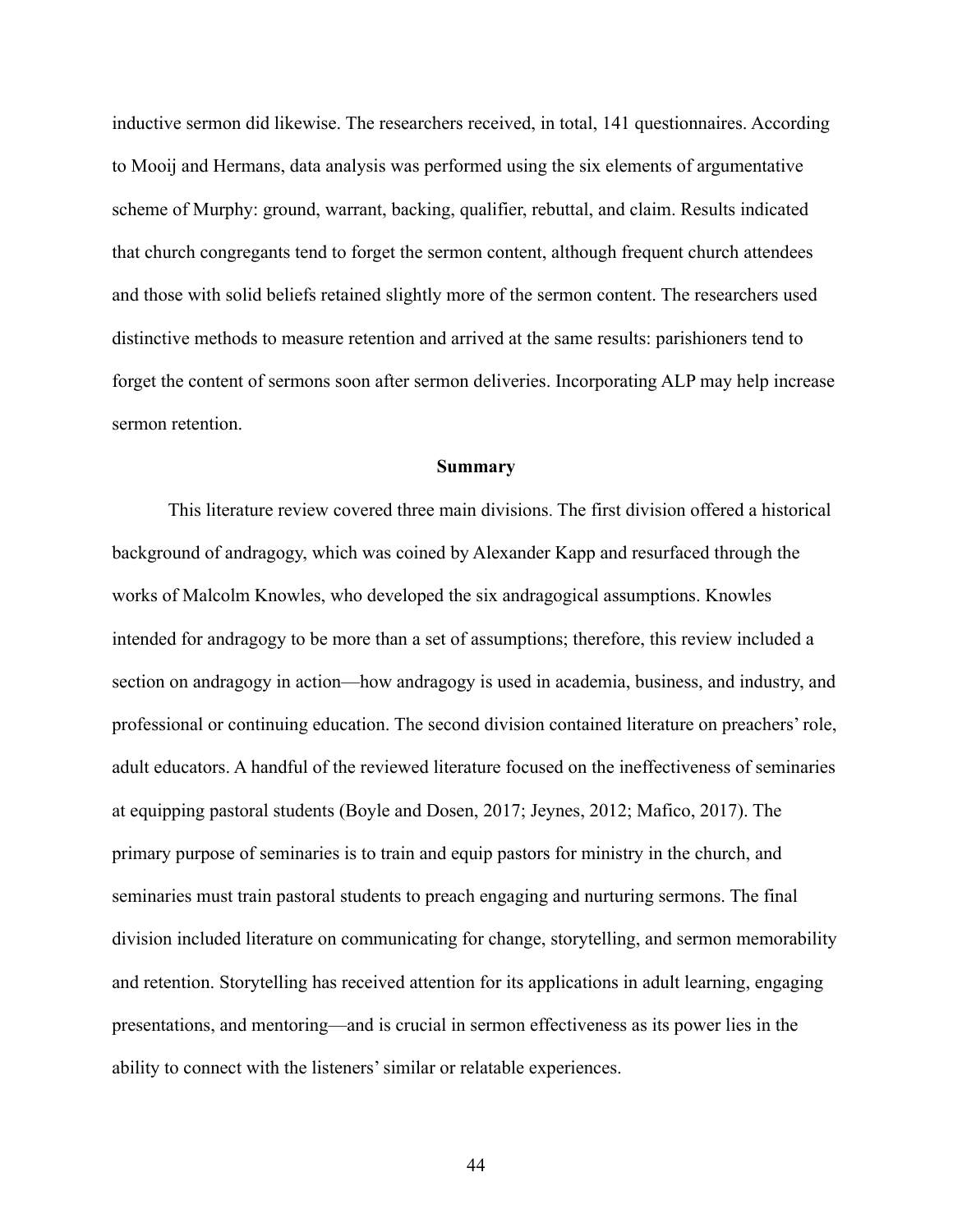#### III. METHODOLOGY

The purpose of this quantitative, non-experimental study was to assess the effects of using adult learning principles in sermons on parishioners' spiritual growth. Within the context of this study, spiritual growth is defined as a congregant's increased biblical knowledge and understanding coupled with a believer's ability to steadily apply the Word of God. Furthermore, in this study, spiritual growth was evaluated from the perspective of each participant. This chapter contains a report of the essential elements of the study's research methodology.

### **Description of Methodology**

The focus of the study was to elicit study participants' perceptions regarding pastors' use of adult learning principles. A quantitative and non-experimental design was used to address the study's topic and the specific methodology used was a survey research approach. The benefits of researcher detachment, as well as the potential for generalization of findings and replicability, promoted the quantitative approach to research as a very desirable, meaningful option (Lichtman, 2013). Moreover, Denscombe (2010) noted that selecting a survey research methodological approach offered the benefits of flexibility and generalizability as well as the potential to generate a considerable amount of data on the topic or the construct in question.

# **Research Context**

Since this study depended on the honest assessment of study participants, the survey design offered an excellent platform for participants to honestly assess their pastors' use of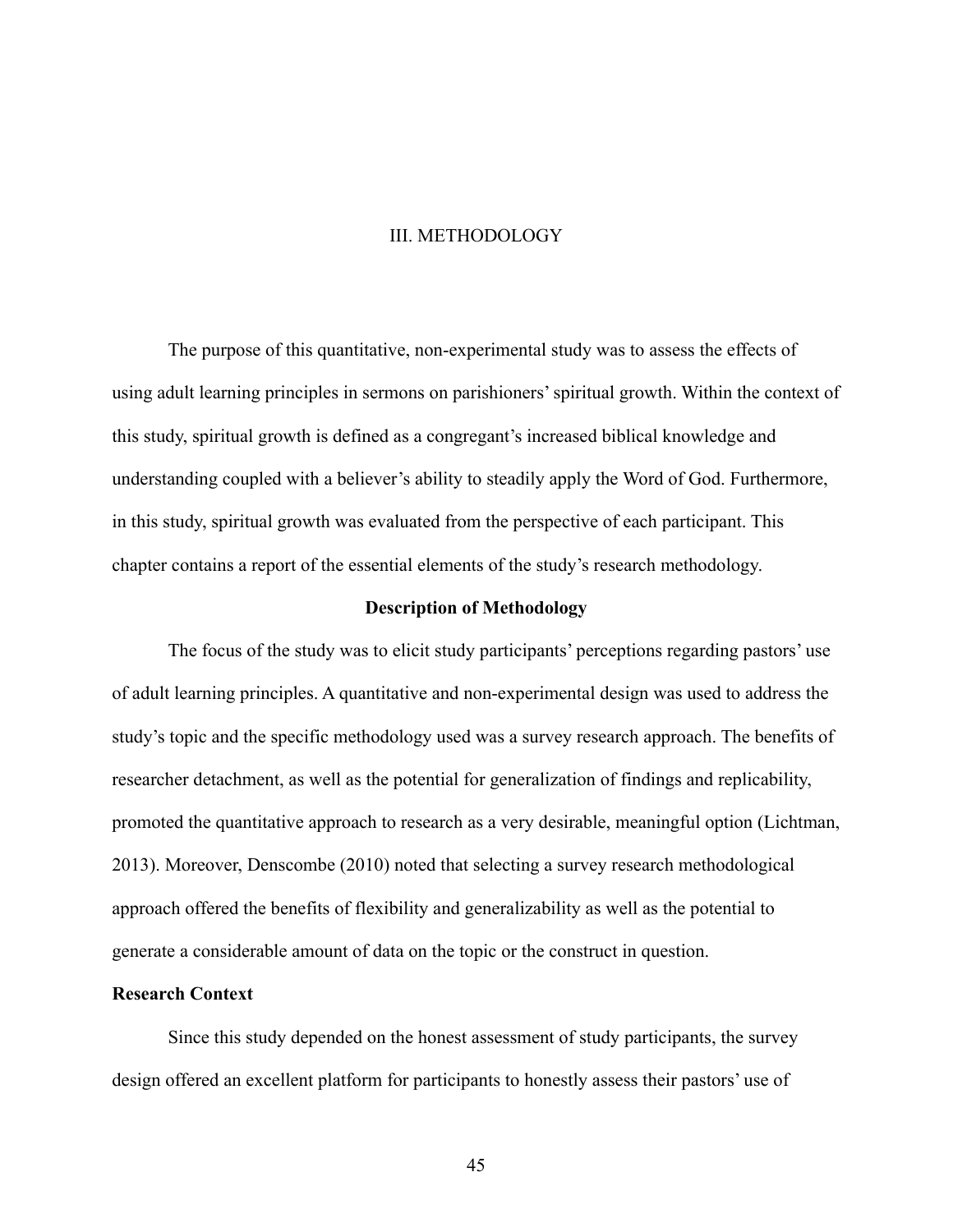andragogy in sermons. The survey design also provided anonymity to participants that personal interviews or observations would not have provided. Additionally, the use of a survey instrument made room for collecting actual data needed for statistical analysis that could be acquired quickly and be generalizable (Mills & Gay, 2016).

#### **Participants**

Study participants were accessed from two distinct groups: members of four denominational and non-denominational churches located in the southeastern region of the United States and chapel-attending students at a faith-based university in Central Florida. All participants were at least 18 years old, regular church-attending adults, and had responded to the survey voluntarily.

## **Research Instrument**

The study's research instrument was designed to provide study participants the opportunity to assess their pastors' use of andragogy in sermons. The survey design also ensured a level anonymity for study participants that personal interviews or observations would not have provided. Additionally, the use of a closed-structure survey instrument allowed for collecting a considerable amount of data necessary for robust statistical analyses (Mills & Gay, 2019).

The research instrument featured in the study was the Andragogy Use in Sermons Assessment (AUSA), a researcher-created instrument. The AUSA was comprised of three sections, for a total of 21 questions survey. Included in the first section was the informed consent form, which all participants had to agree with before proceeding to the next section. The demographic questions, a total of five questions, comprised the second section. The remaining 15 questions comprised the third section, which measured different elements of parishioners' perception of their pastors' use of andragogy in sermons.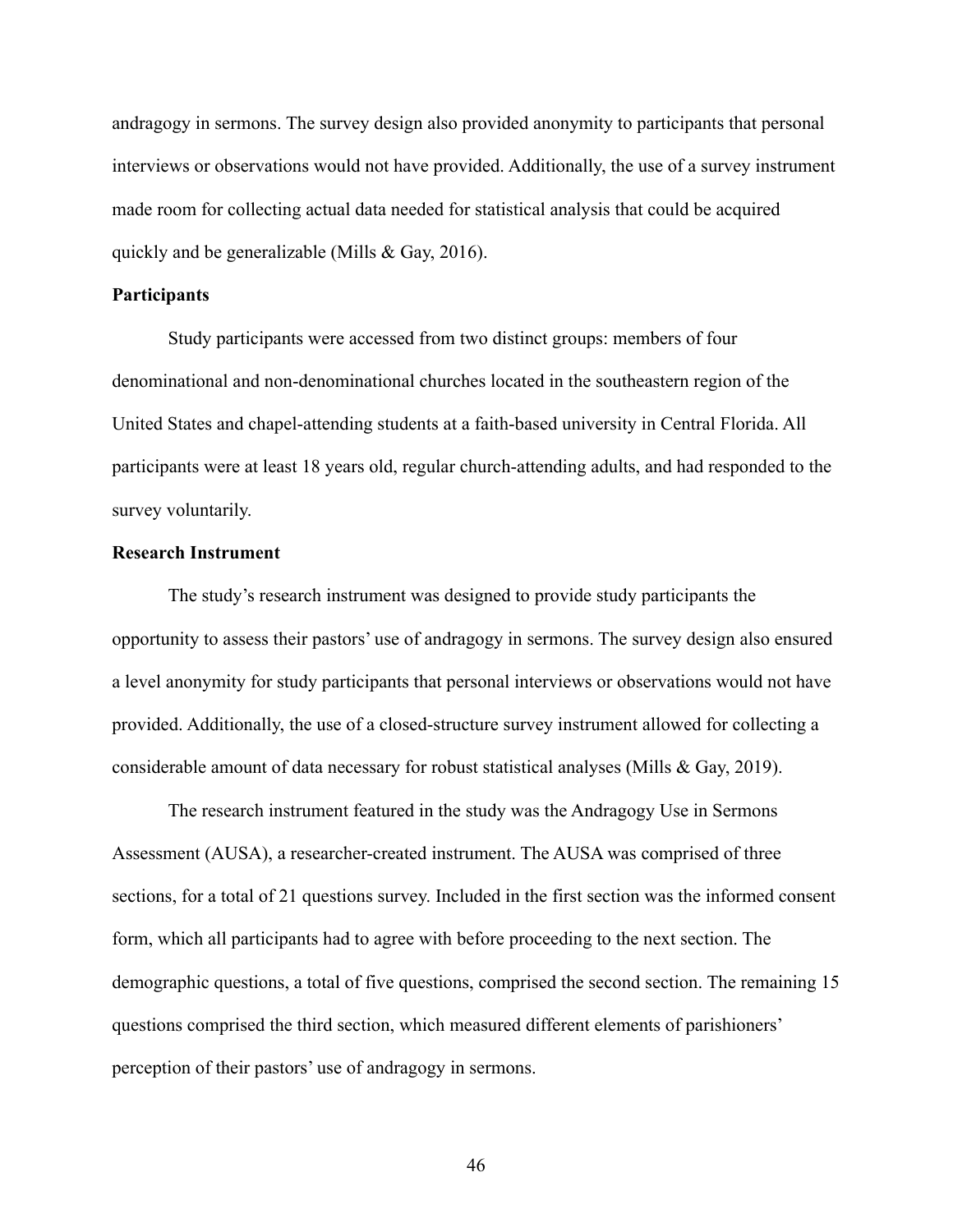The AUSA utilized a 5-point Likert scale. The use of a 5-point scale has been validated by Dillman et al. (2014). These researchers proposed items ranging from "*strongly agree*," "*agree*," "*uncertain*," "*disagree*," and "*strongly disagree*" (Dillman et al., 2014, p.159). This scaling format was part of Rensis Likert's original vision for scaling and continues to be used in most researcher circles (Willits et al., 2016).

#### *Validity and Reliability of Andragogy Use in Sermons Assessment (AUSA)*

The study's research instrument's validation was addressed through a three-step process. In the first step of the validation process, the data anticipated to be produced through the use of the study's research instrument were addressed through a subjective, content validity judgment process noted by Boateng et. al. (2018). The process of using subject matter experts (SMEs) in the area of the study's construct provided the themes that represented the foundation of the survey items that were foreseen to be represented on the study's research instrument.

The second stage of the validation process of the research instrument was conducted by administering a pilot study version of the survey to 25 study participants. The Cronbach's alpha  $(\alpha)$  statistical technique was used to evaluate the internal reliability of the pilot study participants' response to items on the survey. An alpha level of  $\alpha$  = .70 to .80 was sought for validation purposes in the pilot study stage of the research instrument validation process. The Cronbach's alpha level achieved in the pilot study phase far-exceeded the threshold for acceptability (Field, 2018).

In the third stage of research instrument validation, the Cronbach's alpha  $(\alpha)$  statistical technique was used to assess the internal reliability of participant response to survey items once study data were collected and formally recorded. An alpha level of  $\alpha \geq .80$  was desired for internal reliability and final instrument validation purposes.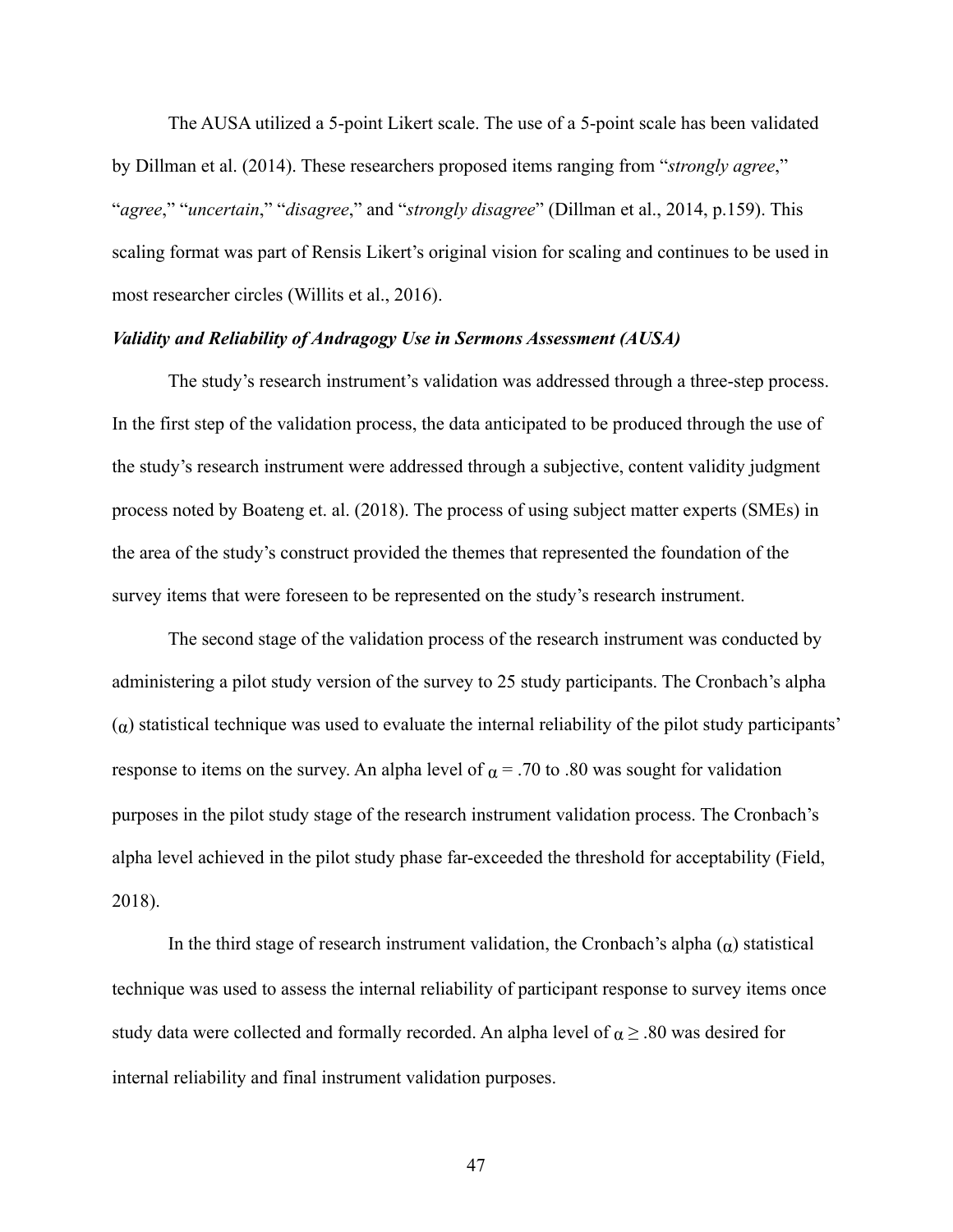# **Study Procedures**

The online survey platform *Qualtrics* was used to host the survey, create the survey link, and capture the subsequent survey data. Pastors of the four participating churches announced and distributed the survey link within their respective churches. Chapel leaders at the participating university likewise distributed the link to students who attended chapel services on a regular basis. The survey window of participation opportunity was a two-week timeframe. At the conclusion of the participation window of opportunity, data were collected and downloaded into a .*sav* file format. Study data were then migrated for formal analysis in the study's preferred analytic program (IBM SPSS v. 28).

## **Data Analysis**

Descriptive and inferential statistical techniques addressed the foundational analyses and the findings associated with the study's three research questions and hypotheses. The probability level of  $p \le 0.05$  was adopted as the threshold level for findings considered statistically significant. The magnitude of effect for study findings was evaluated and interpreted using the effect size conventions offered by Sawilowsky (2009). Study data were analyzed and reported using the 28th version of IBM Statistical Package for the Social Sciences (SPSS)*.*

#### *Preliminary Analysis*

The study's extent of missing data was assessed using descriptive statistical techniques. Frequency counts (*n*) and percentages (%) represented the primary descriptive statistical techniques used to evaluate the extent of the study's missing data. The internal reliability of study participant response to survey items was addressed using the Cronbach's alpha  $(\alpha)$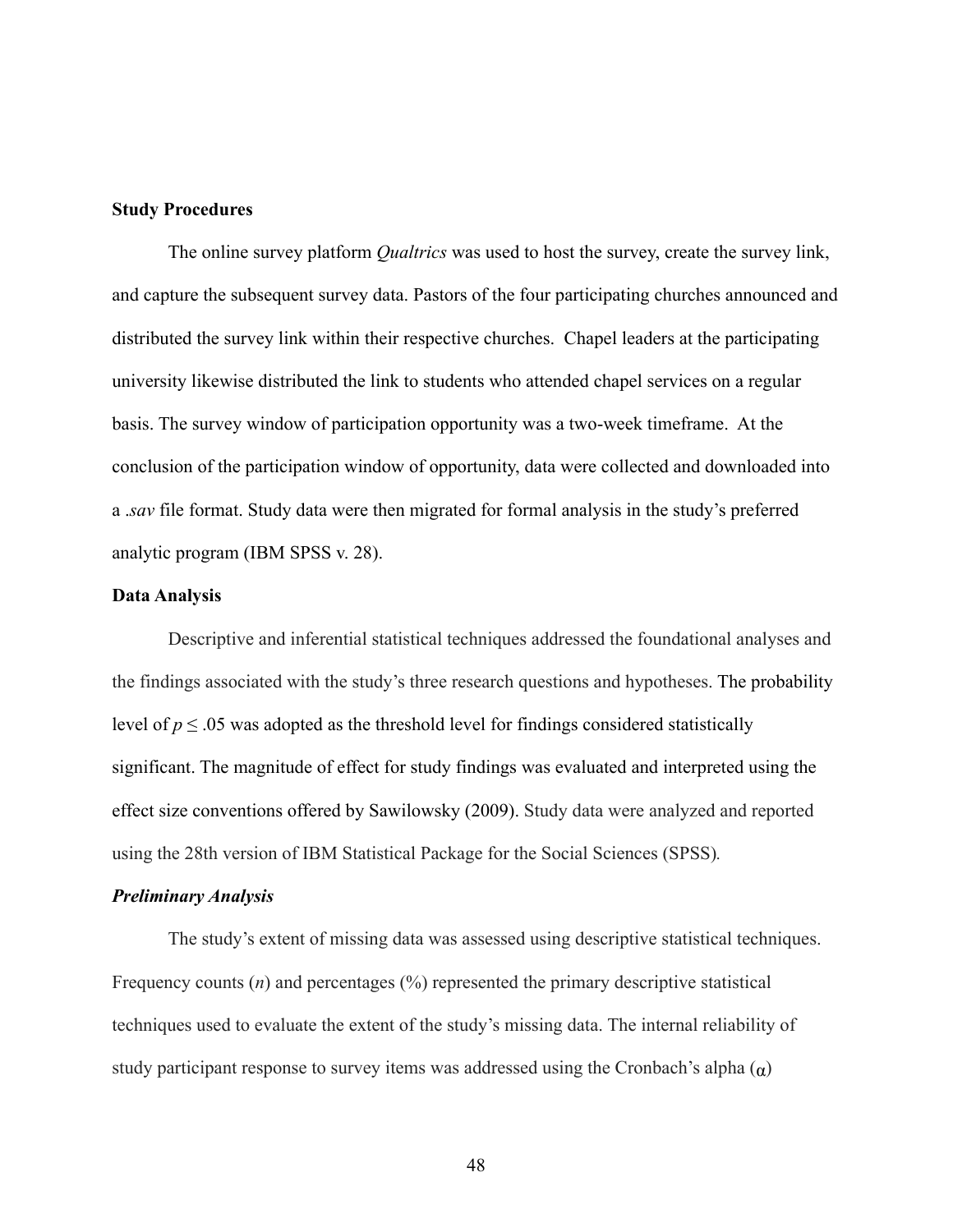statistical technique. The conventions of alpha interpretation proposed by George and Mallery (2020) were used for study purposes. Foundational descriptive analyses were conducted using frequency counts (*n*), percentages (%), mean scores (*M*), standard deviations (*SD*), and Cohen's *d* values. The foundational analyses were conducted in a preliminary, segue fashion for illustrative and comparative purposes in advance of the formal analysis of the study's three research questions and hypotheses.

### *Sample Size Projections Statistical Power Analysis*

Statistical power analysis using the G\*Power software (3.1.9.2, Universität Düsseldorf, Germany) was conducted for sample size estimates for statistical significance testing purposes in advance of the study. The study's statistical power analysis was delimited to large and medium anticipated effects, a power  $(1 – β)$  index of .80, and a probability level of .05.

A one-sample *t*-test was projected for use for statistical significance testing purposes in research question one. A medium effect  $(d = .50)$  required 27 participants and 12 for a large effect (*d* = .80) to detect a statistically significant finding. A *t*-test of Independent Means was projected for use for statistical significance testing purposes in research question two. A medium effect ( $d = .50$ ) required 102 participants and 42 for a large effect ( $d = .80$ ) to detect a statistically significant finding. In research question three, a multiple linear regression statistical technique was projected for use for associative and predictive purposes. A medium effect  $(f^2 = .15)$  required 85 participants and 40 for a large effect  $(f^2 = .35)$  to detect a statistically significant finding.

# *Data Analysis Research Question 1*

To what degree will study participants perceive their pastor's use of adult learning principles as having contributed positively to their spiritual growth?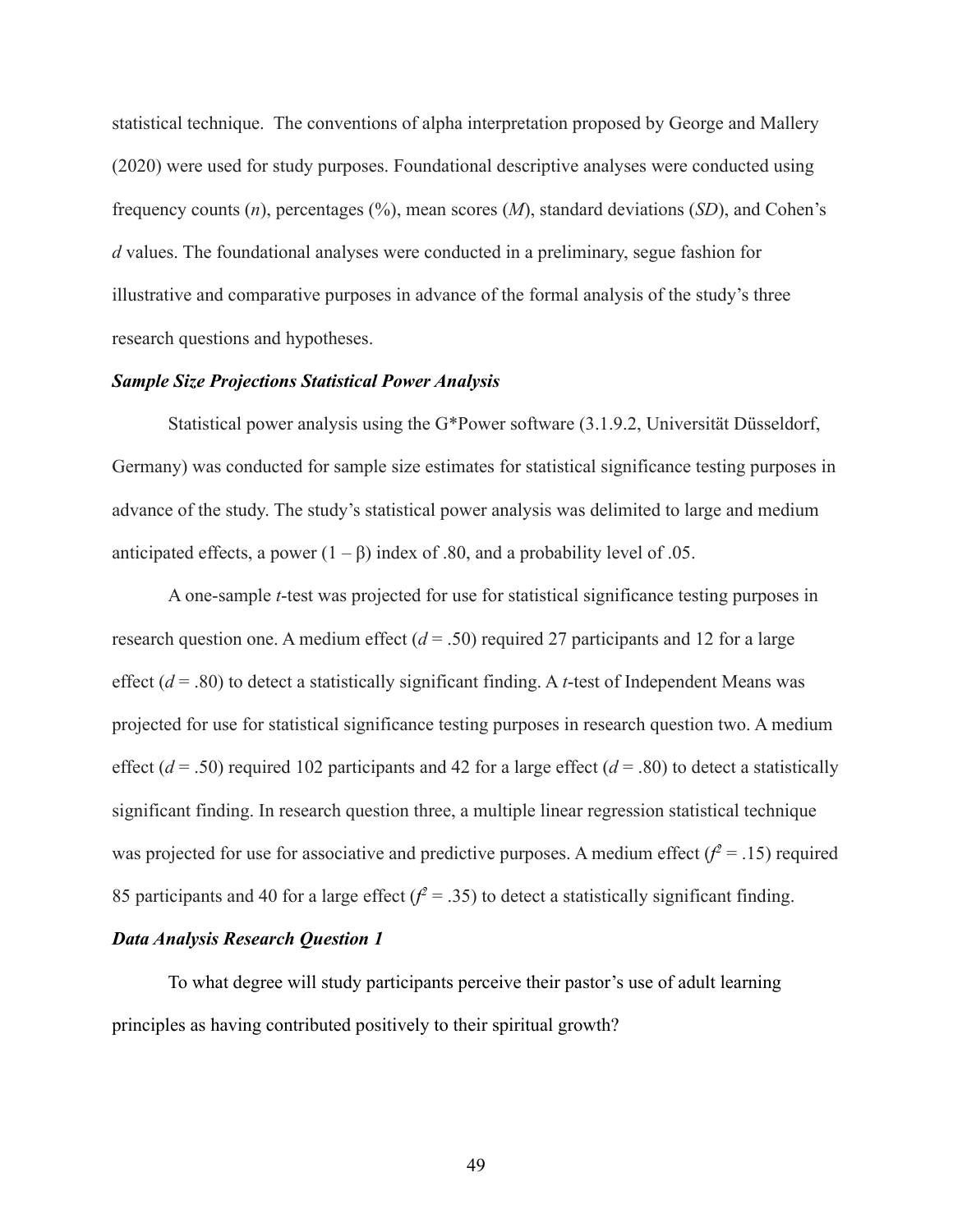In research question one, the one-sample *t*-test was used to address the statistical significance of finding for study participant mean score response. The magnitude of effect (effect size) of study participant response in research question one was addressed using the Cohen's *d*  statistical technique. The assumption of data normality associated with the one sample *t* test was addressed through an evaluation of the skew and kurtosis values of the dependent variable. The conventions of data normality proposed by George and Mallery (2020) were applied to the evaluation of data normality in research question one. The interpretation of the numeric effect size value achieved in research question one was addressed using Sawilowsky's (2009) conventions of interpretation (small, medium, large, very large, and huge).

## *Data Analysis Research Question 2*

To what degree will study participants differ in their perceptions of their pastor's use of adult learning principles as having contributed positively to their spiritual growth by participant category?

Research question two, between-subjects and comparative in nature, was focused on mean score perceptions of the two categories of study participants represented in the study's sample. The statistical significance of mean score differences in the comparison was addressed using the *t*-test of Independent Means. The assumptions associated with the *t*-test of independent means was assessed through statistical means. The assumption of homogeneity of variances was addressed using the Levene *F* statistic. The assumption of normality was addressed by interpreting skew and kurtosis values and using the conventions of data normality interpretation offered by George and Mallery (2020) to determine the normality of the dependent variable arrays.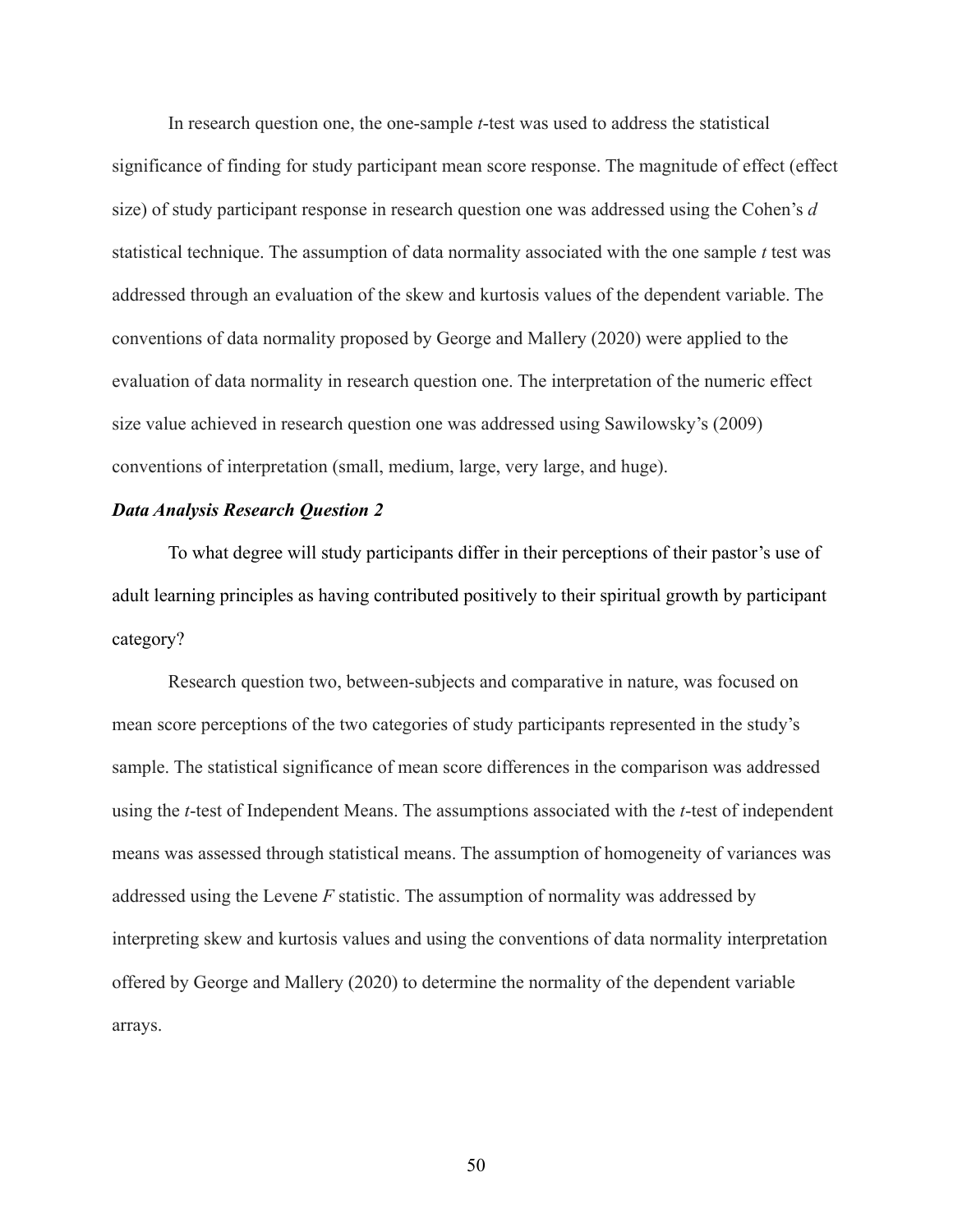# *Data Analysis Research Question 3*

Which adult learning principle used by pastors is most predictive of promoting spiritual growth in study participants?

Research question three was associative and predictive in nature utilizing four independent predictor variables. A multiple linear regression statistical technique was used to assess the predictive viability of the multiple independent variables in research question three. Predictive model fitness was assessed by interpreting the ANOVA Table *F* value, where an *F*  value of  $p \le 0.05$  was considered indicative of a viable predictive model. Predictive effect associated with the model was established through the interpretation of the *R2* value. All assumptions associated with the use of multiple linear regression were assessed either by statistical means (independence of error, multicollinearity, normality of residuals, and significant outliers) or visual inspection of scatter plots (linearity and homoscedasticity).

#### *Hypothesis for Research Question 1*

*H*0: Null hypothesis. There will be no statistically significant effect for study participant response in their perceptions of their pastor's use of adult learning principles as having contributed positively to their spiritual growth.

*H*<sub>a</sub>: Alternative hypothesis. There will be a statistically significant effect for study participant response in their perceptions of their pastor's use of adult learning principles as having contributed positively to their spiritual growth.

#### *Hypothesis for Research Question 2*

*H*<sub>0</sub>: Null hypothesis. There will be no statistically significant difference for study participant response in their perceptions of their pastor's use of adult learning principles as having contributed positively to their spiritual growth by category of participant.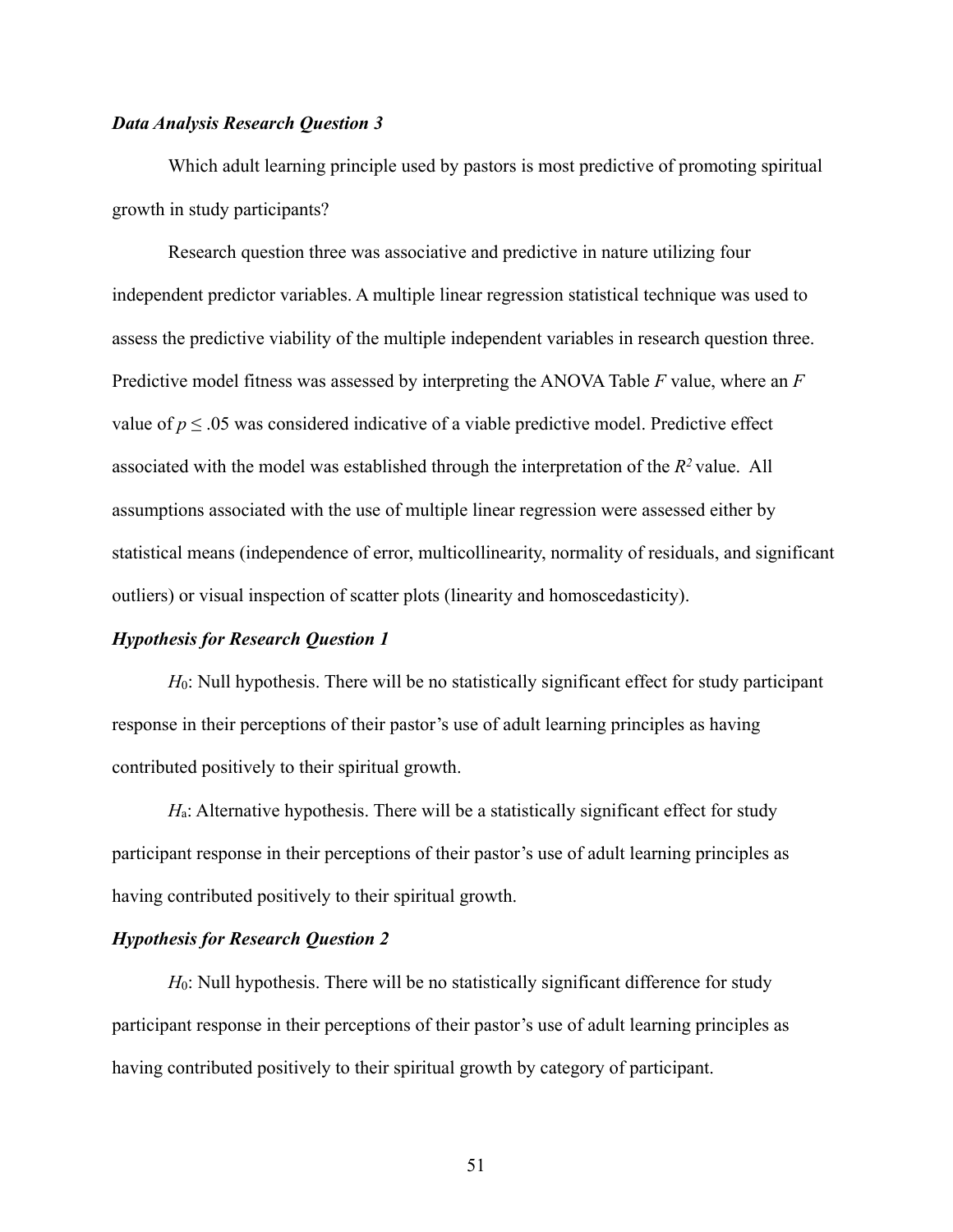*H*a: Alternative hypothesis. There will be a statistically significant difference for study participant response in their perceptions of their pastor's use of adult learning principles as having contributed positively to their spiritual growth by category of participant.

### *Hypothesis for Research Question 3*

*H*<sub>0</sub>: Null hypothesis. None of the adult learning principles used by pastors will be predictive of promoting spiritual growth in study participants.

*H*a: Alternative hypothesis. One or more of the adult learning principles used by pastors will be predictive of promoting spiritual growth in study participants.

#### **Summary**

A quantitative and non-experimental design was used in this study. The methodology incorporated a survey research approach using a Likert scale. Data were obtained from a convenience sampling. Study participants were members of four denominational and nondenominational churches and chapel-attending students at a faith-based university. The online survey platform Qualtrics hosted and captured the survey data which were then downloaded into SPSS for analysis. The Cronbach's alpha  $(\alpha)$  statistical technique was used to evaluate the instrument internal reliability and validity and the Cronbach's alpha level achieved in the study exceeded the threshold for acceptability (George & Mallery, 2020). Incorporated in the overview of analyses section are the following two main sub-sections: preliminary analysis and data analysis by research questions. Results obtained from the data are forthcoming in Chapter IV.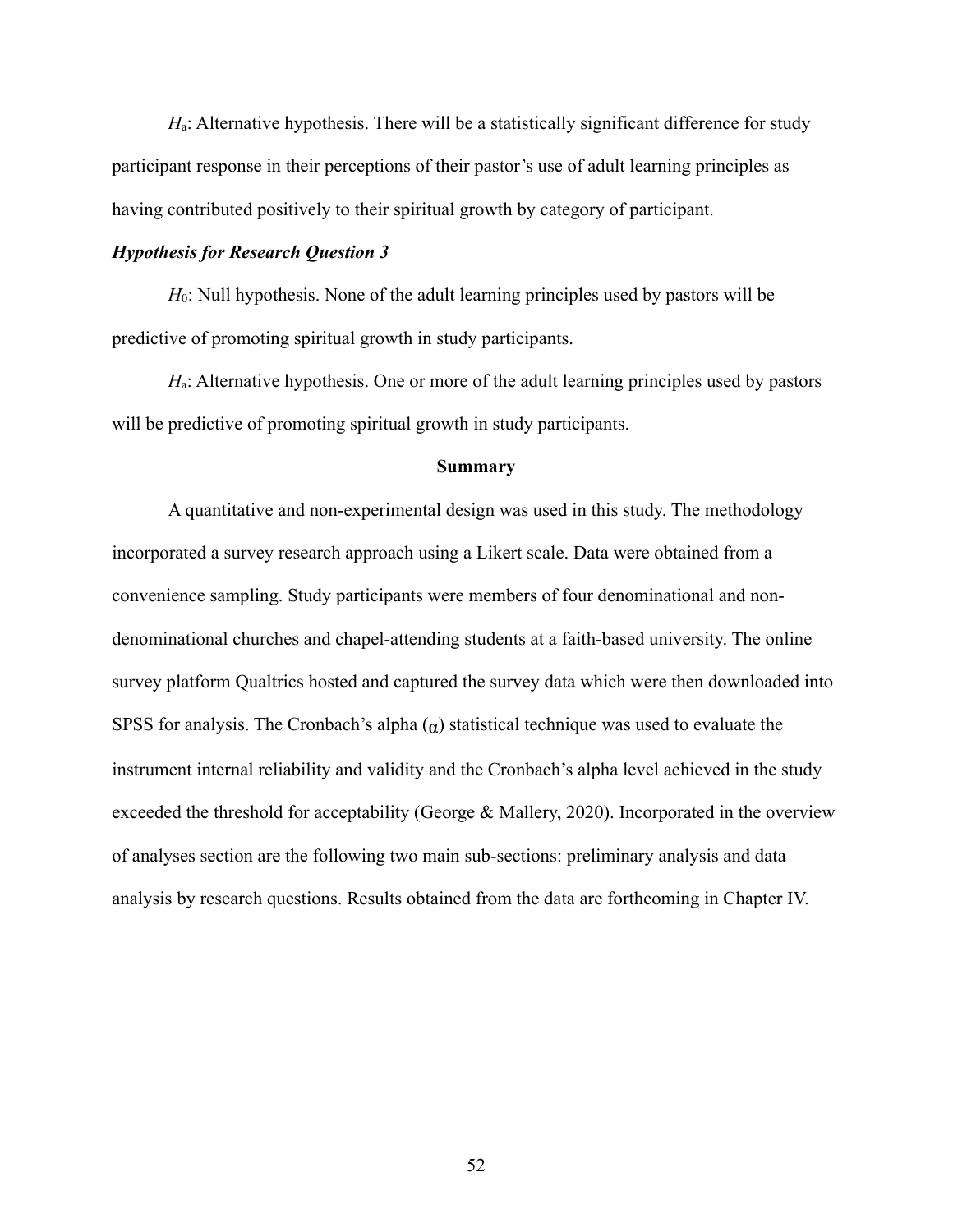### IV. RESULTS

The purpose of the study was to assess the effects of adult learning principles in sermons upon parishioners' spiritual growth. A quantitative, non-experimental research design addressed the study's topic. In this research, spiritual growth refers to a congregant's increased biblical knowledge and understanding coupled with their ability to steadily apply the Word of God. Spiritual growth was evaluated from the perspective of each participant using the methodology presented in the previous chapter. This study's results are presented below.

# **Methods of Data Collection**

This study's sample size was 120 participants who were either chapel-attending students at a faith-based university in Central Florida or congregational members from four churches in the southeast region of the United States of America. One church was identified as Adventist (affiliated with the Seven-Day Adventist), another as Methodist (affiliated with the United Methodist Church), and the other two as non-denominational 1 and non-denominational 2 (no affiliation).

The study's sample was accessed in a non-probability, convenient, and purposive fashion. The study's research instrument was researcher created and validated through a three-phase validation process. Three research questions and hypotheses were formally stated. The study's data were analyzed using descriptive and inferential statistical techniques. The following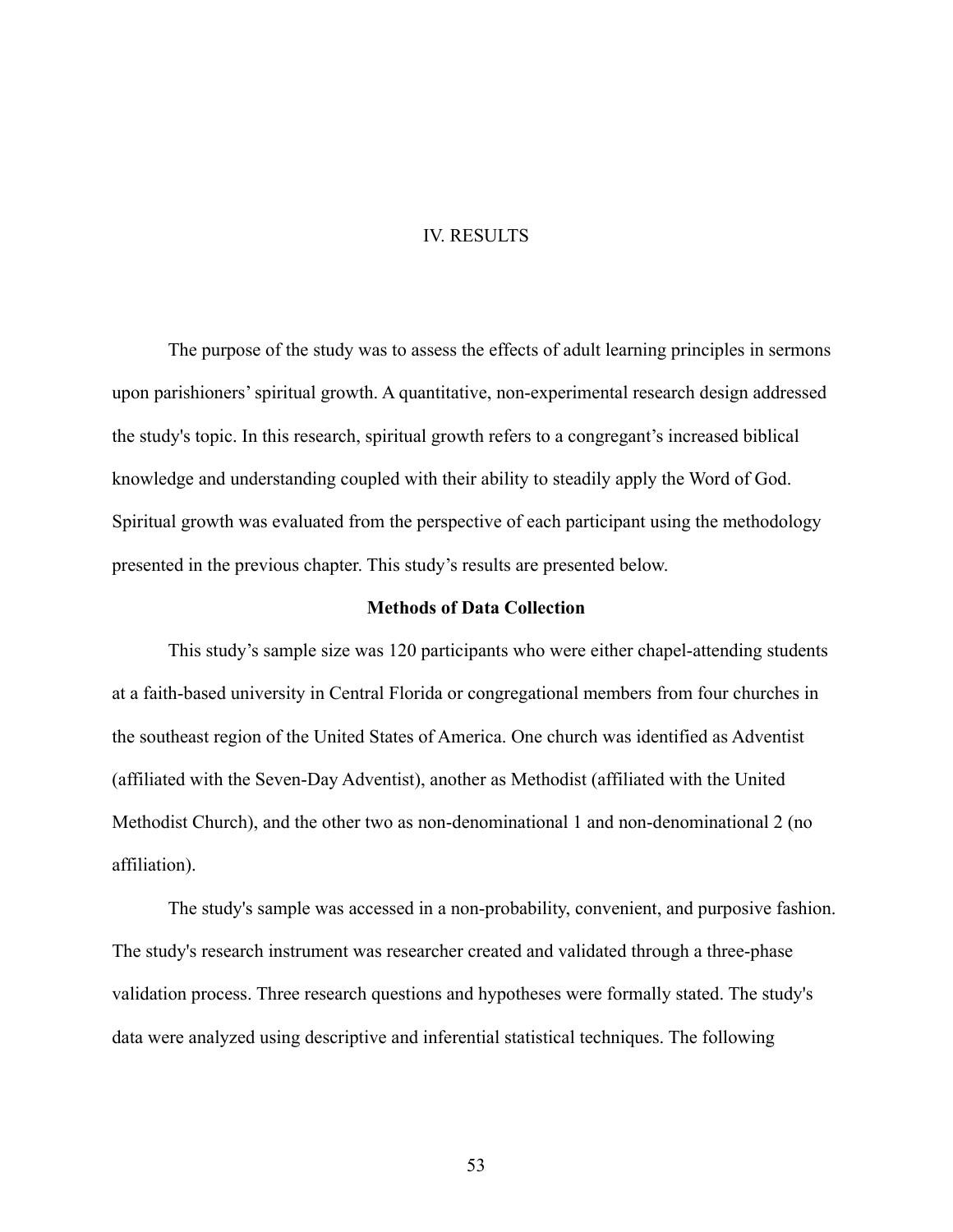represents the formal reporting of study findings at the preliminary, foundational level as well as for research questions stated.

# **Preliminary Descriptive Statistical Findings**

Descriptive statistical techniques were used to evaluate the study's demographic identifying information for illustrative purposes. Frequencies (*n*) and percentages (%) represented the specific descriptive statistical techniques used to evaluate the study's demographic identifying information.

Table 2 contains a summary of findings for the descriptive statistical evaluation of the study's demographic identifying information.

# **Table 2**

*Descriptive Statistics Summary Table: Demographic Identifier Variables*

| Demographic Variable      | $\boldsymbol{n}$ | $\%$  | Cumulative % |
|---------------------------|------------------|-------|--------------|
| Gender                    |                  |       |              |
| Male                      | 44               | 41.12 | 41.12        |
| Female                    | 61               | 57.01 | 98.13        |
| Missing                   | $\overline{2}$   | 1.87  | 100.00       |
| Ethnicity                 |                  |       |              |
| White / Caucasian         | 36               | 33.64 | 33.64        |
| Black / African American  | 56               | 52.34 | 85.98        |
| Hispanic                  | 10               | 9.35  | 95.33        |
| Other                     | $\overline{2}$   | 1.87  | 97.20        |
| Missing                   | 3                | 2.80  | 100.00       |
| University Student Status |                  |       |              |
| Yes                       | 24               | 22.43 | 22.43        |
| N <sub>o</sub>            | 82               | 76.64 | 99.07        |
| Missing                   | $\mathbf 1$      | 0.93  | 100.00       |
| Church Affiliation        |                  |       |              |
| Adventist                 | 20               | 18.69 | 18.69        |
| Non-denominational 1      | 18               | 16.82 | 35.51        |
| Non-denominational 2      | 18               | 16.82 | 52.34        |
| Methodist                 | 23               | 21.50 | 73.83        |
| Missing                   | 28               | 26.17 | 100.00       |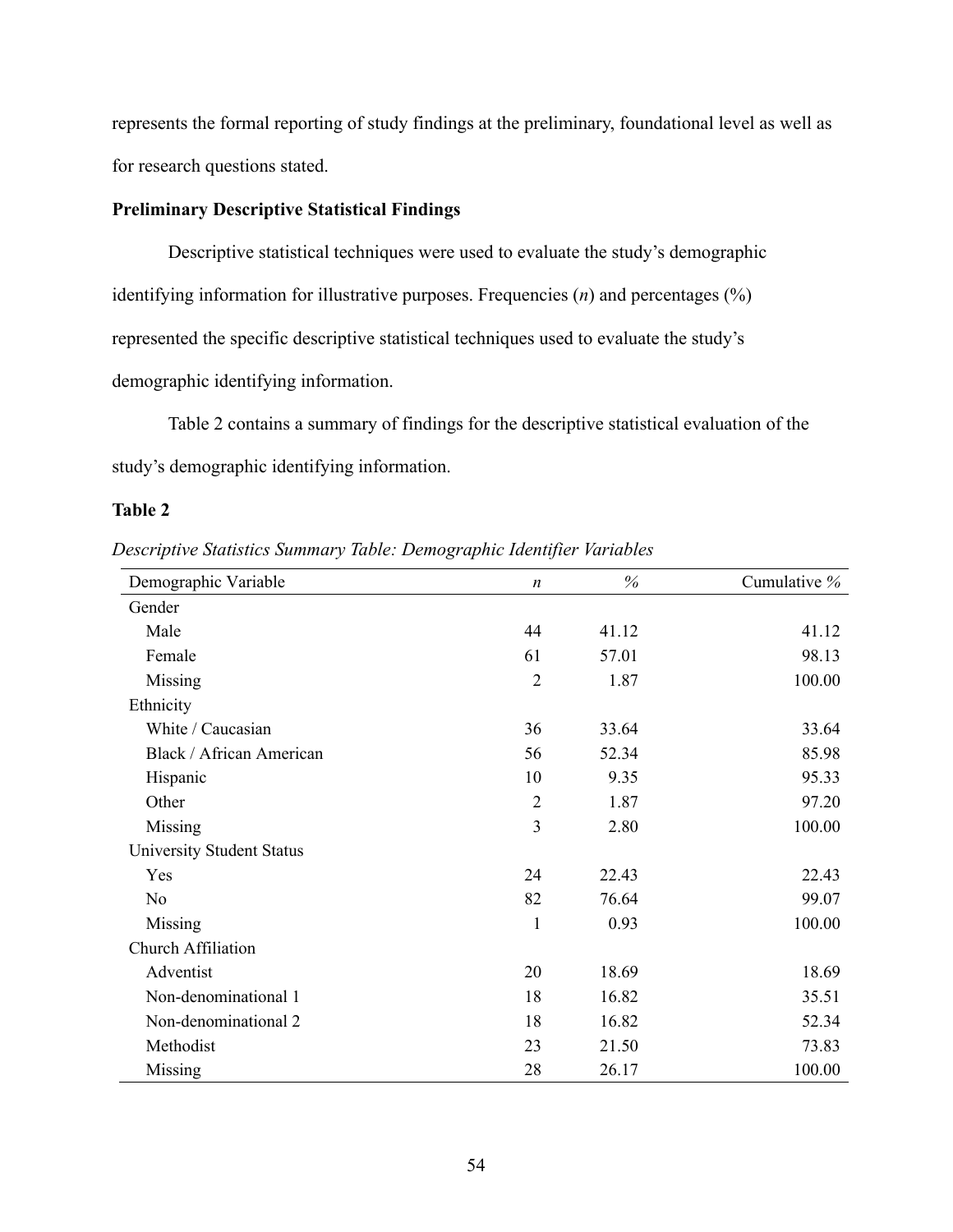# *Missing Data*

The study's extent of missing data was assessed using descriptive statistical techniques. An initial screening was first conducted with the study's data set of 120 participants. As a result, 13 participants were removed from the data set for complete non-response to the 15 survey items on the study's research instrument. The final actionable sample of study participants was 107. The extent of missing data in the wake of the initial screening process was considered minimal at  $0.19\%$  ( $n = 3$ ) for the study's response set across the 15 survey items on the research instrument.

### *Internal Reliability*

The internal reliability of study participant response to survey items on the study's research instrument was assessed using the Cronbach's alpha  $(\alpha)$  statistical technique. Using the conventions of interpretation for alpha offered by George and Mallory (2020), the internal reliability achieved across all 15 survey items on the study's research instrument was considered excellent ( $\alpha$  = .91).

Table 3 contains a summary of findings for evaluating internal reliability across all 15 survey items on the study's research instrument.

# **Table 3**

*Internal Reliability Summary Table: All Survey Items*

| Scale            | Items<br>-01 | ower Bound | Jpper Bound |
|------------------|--------------|------------|-------------|
| All Survey Items |              | .90        | ر ر.        |

*Note.* The lower and upper bounds of Cronbach's α were calculated using a 95.00% confidence interval.

### **Data Analysis by Research Question**

| Three research questions and hypotheses were stated in the study. Descriptive and                    |
|------------------------------------------------------------------------------------------------------|
| inferential statistical techniques were used to analyze the research questions. The probability      |
| level of $p \leq 0.05$ represented the threshold value for study findings described as statistically |
| significant. The conventions of effect size interpretation proposed by Sawilowsky (2009) were        |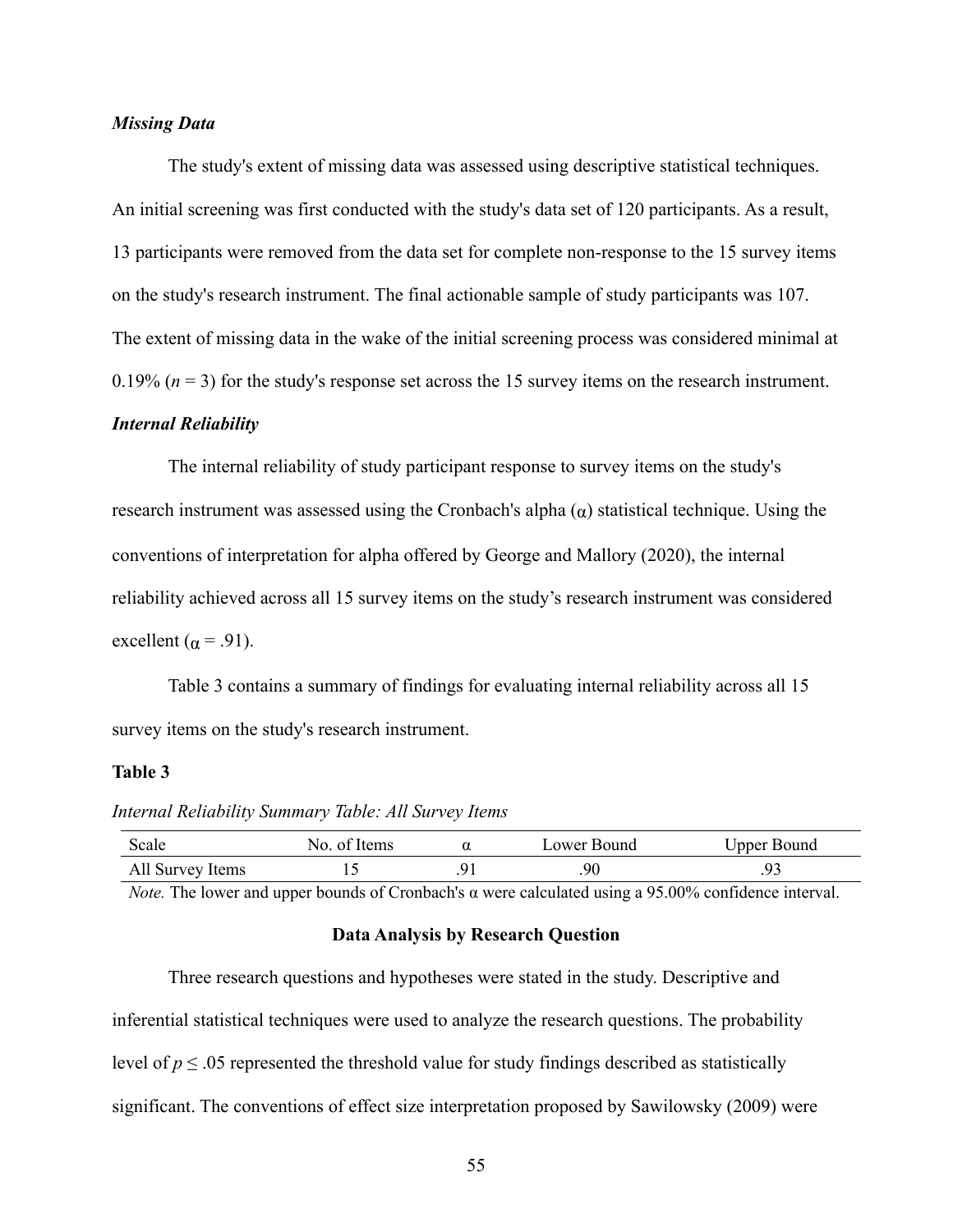applied to numeric effect sizes achieved in the analyses associated with the study's research questions.

The following represents the formal reporting of finding by research question stated in the study.

### **Research Question 1**

To what degree will study participants perceive their pastor's use of adult learning principles as having contributed positively to their spiritual growth?

### *Hypothesis*

*H*a: There will be a statistically significant effect for study participant response in their perceptions of their pastor's use of adult learning principles as having contributed positively to their spiritual growth.

# *Analysis*

A one-sample *t*-test was conducted to evaluate the statistical significance of study participant mean perceptions that their pastors'sermons contributed positively to their spiritual growth. The assumption of data normality was assessed through the skew and kurtosis values of the dependent variable; the resulting values for the data array in research question one were beyond the parameters of normality for skew  $(-/+2.0)$  and kurtosis  $(-/+7.0)$  proposed by George and Mallory (2020). Considering the robustness of the *t*-test against violations of the assumption of normality for sample sizes beyond 30 (Field, 2018; Posten, 1984), the one-sample *t*-test was used to assess the statistical significance of study participant mean perceptions of the notion that their pastors'sermons contributed positively to their spiritual growth.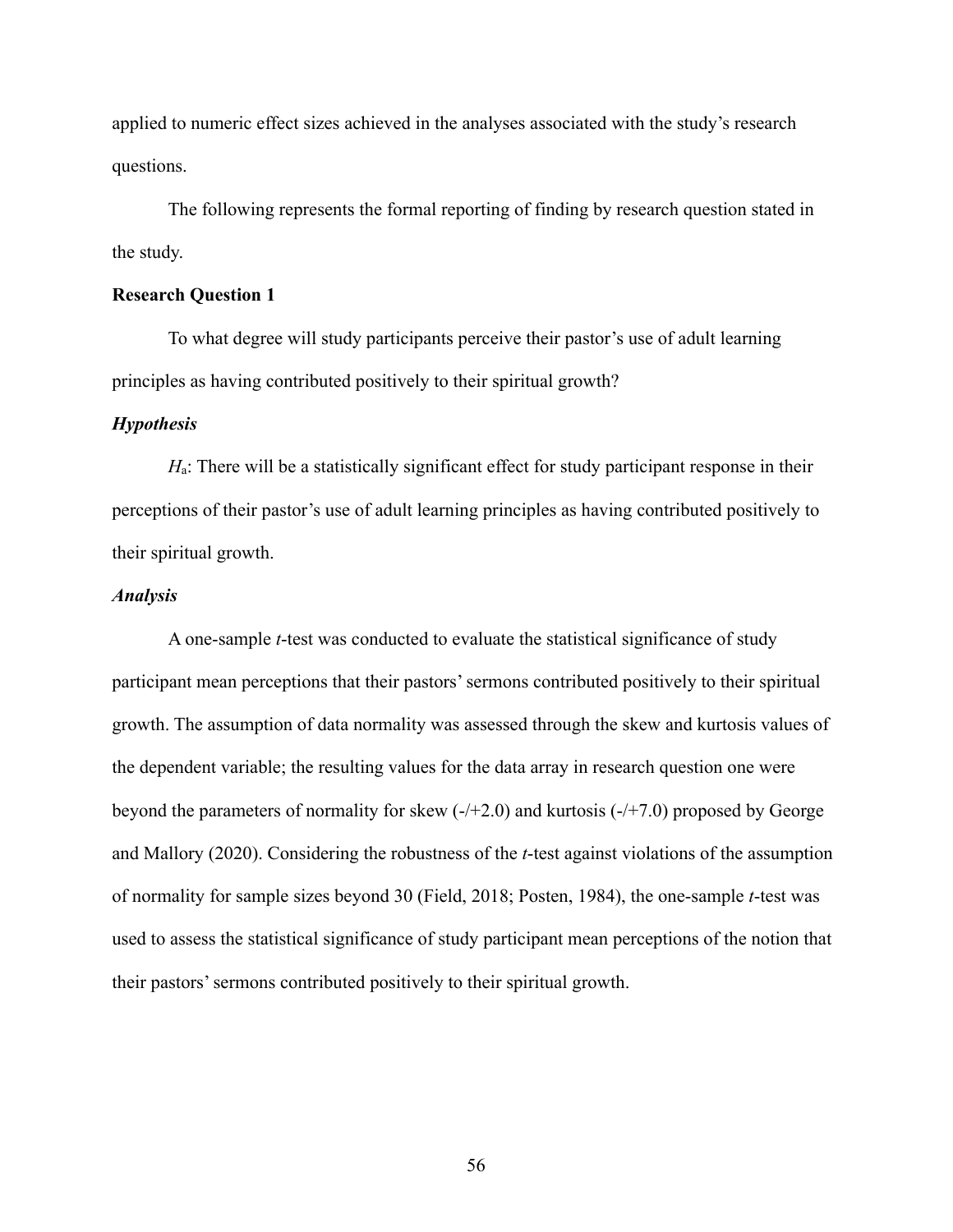# *Findings*

Slightly over 95% of study participants (95.4%;  $n = 102$ ) agreed with the statement that their pastors'sermons contributed positively to their spiritual growth. The mean score response of 4.69 (*SD* = 0.78) was statistically significant ( $t_{(106)}$  = 22.38,  $p < .001$ ). The magnitude of effect for study participant perceptions that their pastors'sermons contributed positively to their spiritual growth was considered huge  $(d = 2.16)$ .

Table 4 summarizes finding for study participant perceptions that their pastors'sermons contributed positively to their spiritual growth.

# **Table 4**

*Summary Table: Study Participant Perceptions Their Pastors' Sermons Contributed Positively to Their Spiritual growth.*

| Variah.                                                                                                                                                                                                                                                                                                                             |      |            |  |       |                  |  |
|-------------------------------------------------------------------------------------------------------------------------------------------------------------------------------------------------------------------------------------------------------------------------------------------------------------------------------------|------|------------|--|-------|------------------|--|
| <b>Overall Perceptions</b>                                                                                                                                                                                                                                                                                                          | 4.69 | $\rm 0.78$ |  | 22.38 | .00 <sub>1</sub> |  |
| $\mathcal{M}_{\mathcal{A}}$ . $\mathbf{D}_{\mathcal{A}}$ and $\mathcal{L}_{\mathcal{A}}$ is the solution of $\mathcal{M}_{\mathcal{A}}$ is the solution of $\mathcal{M}_{\mathcal{A}}$ is the solution of $\mathcal{A}_{\mathcal{A}}$ is the solution of $\mathcal{A}_{\mathcal{A}}$ is the solution of $\mathcal{A}_{\mathcal{A}}$ |      |            |  |       |                  |  |

*Note.* Degrees of freedom for the *t*-statistic = 106. *d* represents Cohen's *d.*

Considering the statistically significant finding in research question one, the alternative

hypothesis was retained.

# **Research Question 2**

To what degree will study participants differ in their perceptions of their pastor's use of adult learning principles as having contributed positively to their spiritual growth by participant category?

# *Hypothesis*

*H*<sub>0</sub>: There will be no statistically significant difference for study participant response in their perceptions of their pastor's use of adult learning principles as having contributed positively to their spiritual growth by participant category*.*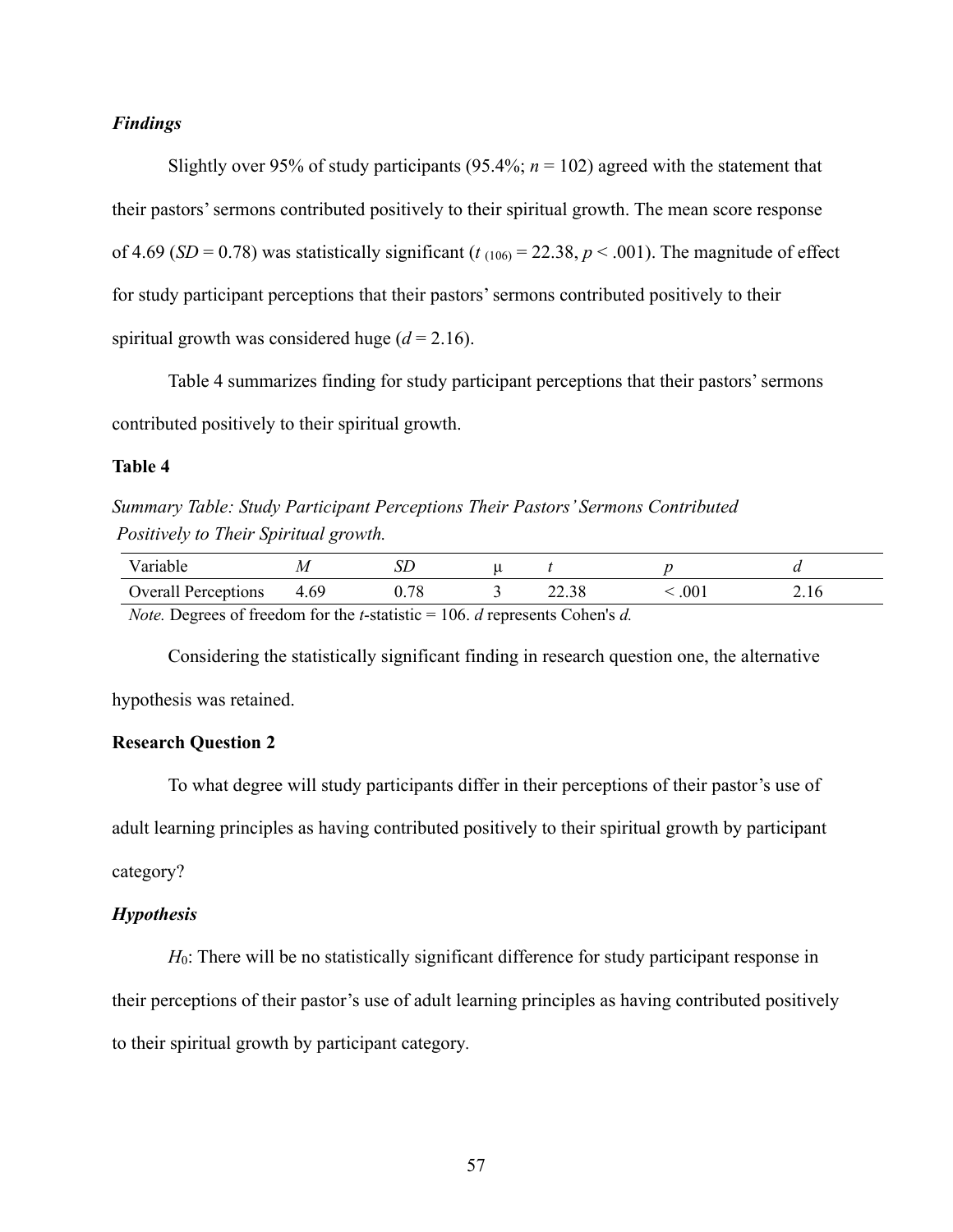# *Analysis*

A between-subjects test of statistical significance was used to evaluate the comparison mean score perceptions of study participants that their pastors'sermons contributed positively to their spiritual growth by grouping variables used in the research question (i.e., university student, church congregant).

The assumption of data normality was assessed using the skew and kurtosis values for each group represented in the comparison. As a result, the skew and kurtosis values for data associated with the category of university student satisfied the assumption of normality. However, the skew and kurtosis values for data associated with the category of church congregant did not. Considering the robustness of the *t*-test against violations of the assumption of normality for sample sizes beyond 30 (Field, 2018; Posten, 1984), the *t*-test of independent means was used to assess the statistical significance of study participants' mean perceptions of the notion that their pastors'sermons contributed positively to their spiritual growth by the category of study participant.

The assumption of homogeneity of variances in the comparison was assessed using Levene's test. The result of Levene's test comparing perceptions of university students and congregants of participating churches was statistically significant  $(F(1, 104) = 5.15, p = .03)$ . As a result, the assumption of homogeneity of variance was violated. Welch's *t*-test was then used in the place of the *t*-test of independent means, which is more reliable when the two samples have unequal variances and unequal sample sizes, according to Ruxton (2006).

# *Findings*

The mean score difference of 0.40 favoring the perception of church congregants in the comparative analysis was non-statistically significant ( $t_{(27.26)} = -1.68$ ,  $p = .11$ ). The magnitude of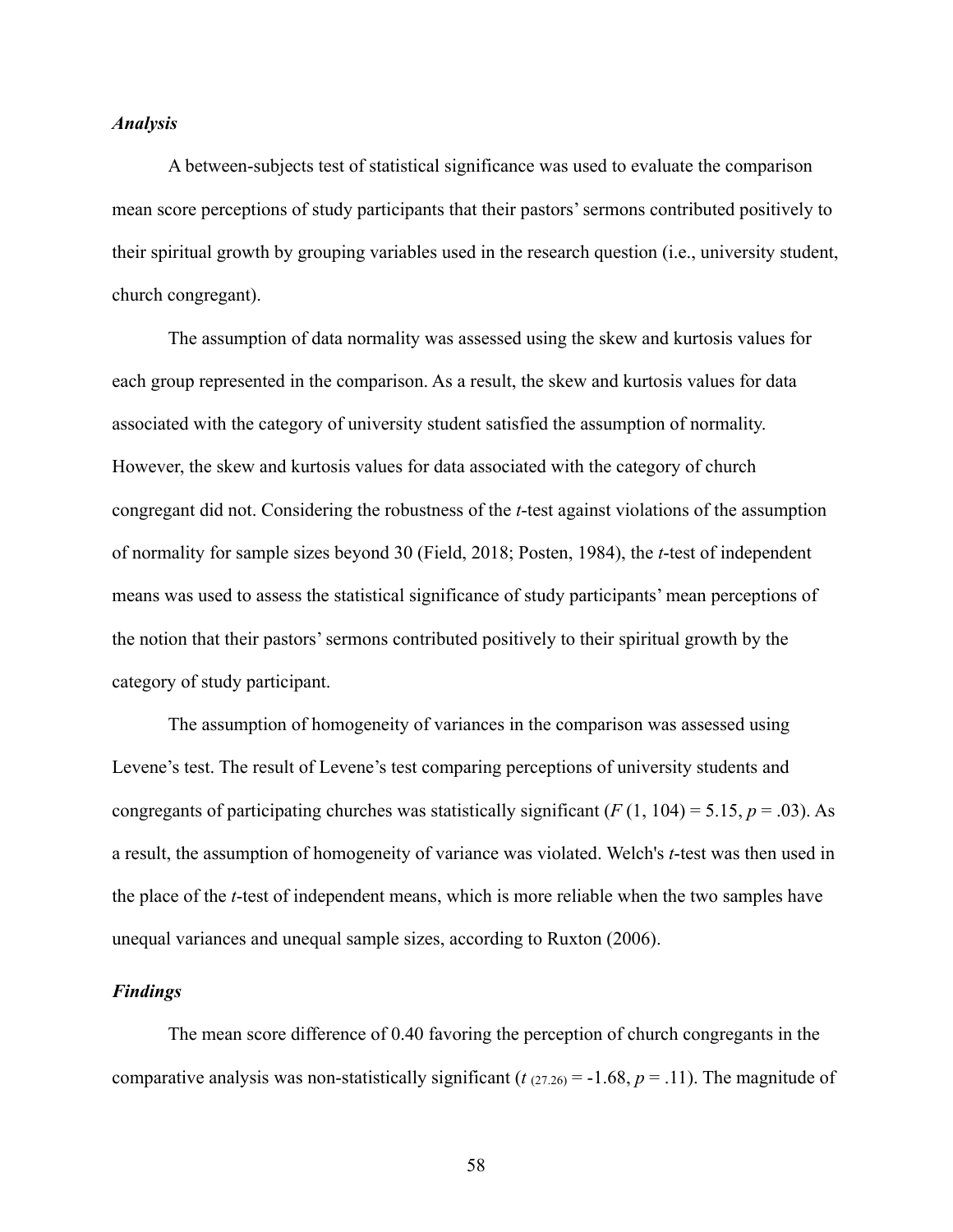effect for the comparison of study participant perceptions that their pastors'sermons contributed

positively to their spiritual growth was considered approaching a medium effect  $(d = .44)$ .

Table 5 contains a summary of findings comparing study participant perceptions that their pastors'sermons contributed positively to their spiritual growth by group.

### **Table 5**

*Summary Table: Study Participant Perceptions Their Pastor's Sermons Contributed Positively to Their Spiritual Growth by Group*

|                            |                             | Parishioners<br>Students |           |      |         |   |          |
|----------------------------|-----------------------------|--------------------------|-----------|------|---------|---|----------|
| Variable                   |                             | IJΓ                      | М         | SL   |         |   |          |
| <b>Overall Perceptions</b> | 4.38                        | .                        |           | 0.63 | $-1.68$ | . | $0.44\,$ |
| $\overline{\phantom{a}}$   | $\sim$ $\sim$ $\sim$ $\sim$ | $\sim$ $\sim$ $\sim$     | $- - - -$ | .    |         |   |          |

*Note. N* = 106. Degrees of freedom for the *t*-statistic = 27.26. *d* represents Cohen's *d.*

The null hypothesis was retained because of the non-statistically significant finding for

the comparison featured in research question two.

# **Research Question 3**

Which adult learning principle used by pastors is most predictive of promoting spiritual

growth in study participants?

# *Hypothesis*

*H*<sub>a</sub>: One or more of the adult learning principles used by pastors will be predictive of

promoting spiritual growth in study participants.

# *Analysis*

Research question three was addressed through a two-phase process. In the first phase of the analytic process, the mathematical relationship between each learning principle represented in the 15 survey items on the research instrument was assessed for study participants' perceptions that their pastors'sermons contributed positively to their spiritual growth. Although all 15 learning principles represented in the survey items reflected statistically significant mathematical relationships with study participants' perceptions that their pastors'sermons contributed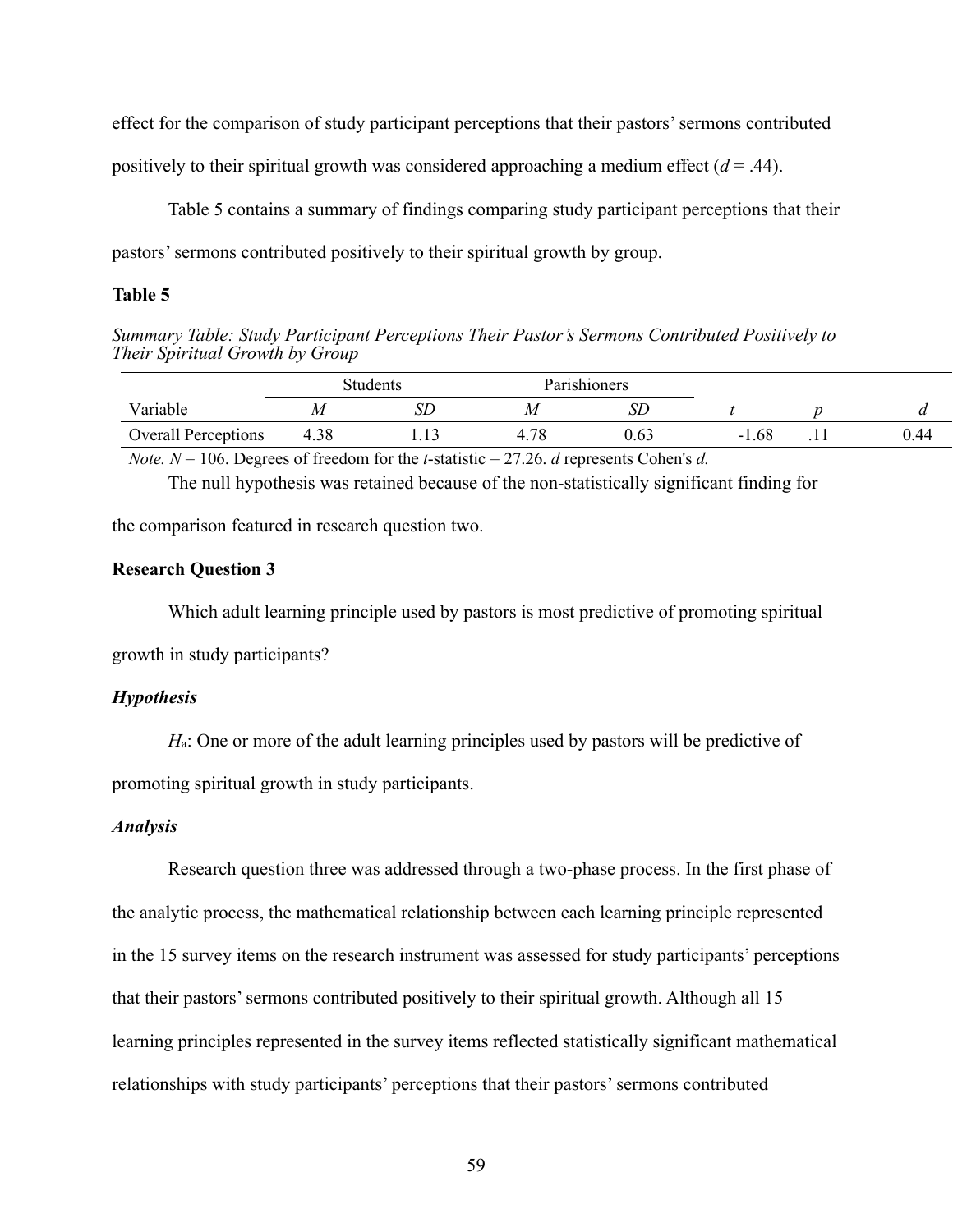positively to their spiritual growth, three specific elements reflected very strong or approximate very strong relationships ( $r \geq .80$ ).

In the second phase of the analytic process, a multiple linear regression (MLR) statistical technique was used to determine which specific learning principle was most predictive of study participants' perceptions that their pastors'sermons contributed positively to their spiritual growth. Prior to the analysis, the assumptions of MLR were addressed and satisfied by statistical means (independence of error; multicollinearity, normality of residuals, and influential outliers) and visual inspection (linearity and homoscedasticity).

# *Findings*

The predictive model was statistically significant  $(F(3,103) = 149.61, p < .001, R^2 = .81)$ , indicating that approximately 81.33% of the variance in study participant perceptions that their pastor's sermons contributed positively to their spiritual growth is explainable by the learning principles as follows: "The content of my pastor's sermons is meaningful and relevant," "My pastor uses language in sermons that I am familiar with," and "My pastor provides scenarios and examples in sermons I can relate to." The model's predictive effect was considered huge (*r2*   $= .81$ ).

"The content of my pastor's sermons is meaningful and relevant" statistically significantly predicted study participants' perceptions that their pastors'sermons contributed positively to their spiritual growth  $(B = 0.26, t_{(103)} = 4.15, p < .001)$ , indicating that, on average, a one-unit increase of "The content of my pastor's sermons is meaningful and relevant" will increase the value of study participant perceptions that their pastors'sermons contribute positively to their spiritual growth by 0.26 units.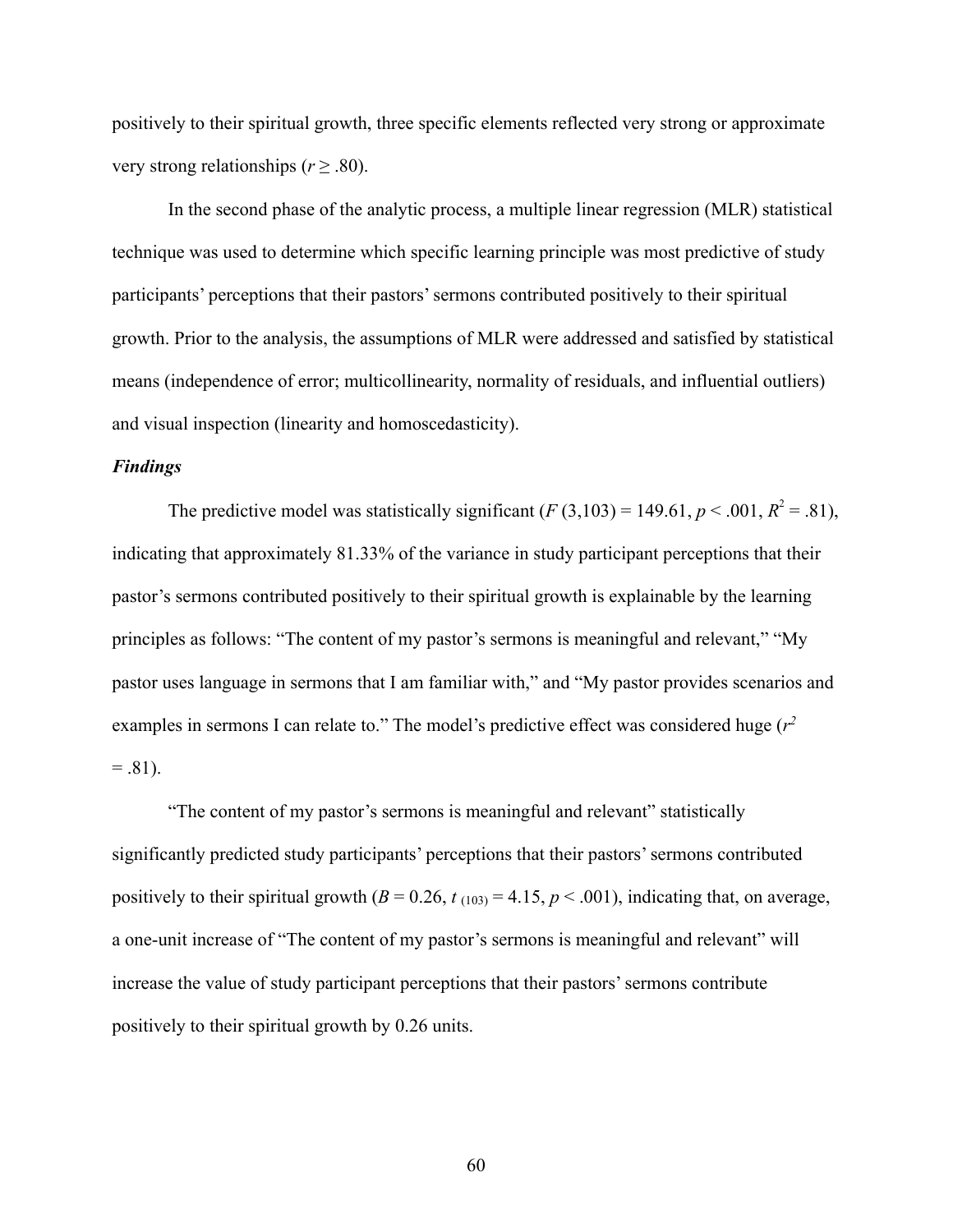"My pastor uses language in sermons that I am familiar with" statistically significantly predicted study participant perceptions that their pastors'sermons contributed positively to their spiritual growth  $(B = 0.21, t_{(103)} = 3.48, p < .001)$ , indicating that, on average, a one-unit increase of "My pastor uses language in sermons that I am familiar with study participant perceptions that their pastor's sermons contributed positively to their spiritual growth will increase the value of my  $0.21$  units."

"My pastor provides scenarios and examples in sermons I can relate to" statistically significantly predicted study participants' perceptions that their pastors'sermons contributed positively to their spiritual growth  $(B = 0.48, t_{(103)} = 8.24, p < .001)$ , indicating that, on average, a one-unit increase of "My pastor provides scenarios and examples in sermons I can relate to" will increase the value of study participant perceptions that their pastor's sermons contributed positively to their spiritual growth by 0.48 units.

Table 6 summarizes the model's findings used to predict study participant perceptions of their pastor's use of learning principles as having contributed positively to their spiritual transformation.

#### **Table 6**

| Model       | B    | SE   | 95.00% CI       |      |      |         |
|-------------|------|------|-----------------|------|------|---------|
| (Intercept) | 0.28 | 0.21 | $[-0.14, 0.70]$ | 0.00 | 1.32 | .190    |
| Content     | 0.26 | 0.06 | [0.14, 0.39]    | 0.27 | 4.15 | < 0.001 |
| Language    | 0.21 | 0.06 | [0.09, 0.32]    | 0.22 | 3.48 | < 0.001 |
| Scenarios   | 0.48 | 0.06 | [0.36, 0.59]    | 0.51 | 8.24 | < 0.001 |

*Predicting Study Participant Perceptions of Their Pastors'Use of Learning Principles as having Contributed Positively to their Spiritual Growth*

Considering the finding for all three learning principles reflecting statistically significant predictive relationships with study participant perceptions that their pastors'sermons contributed positively to their spiritual transformation, the alternative hypothesis was retained.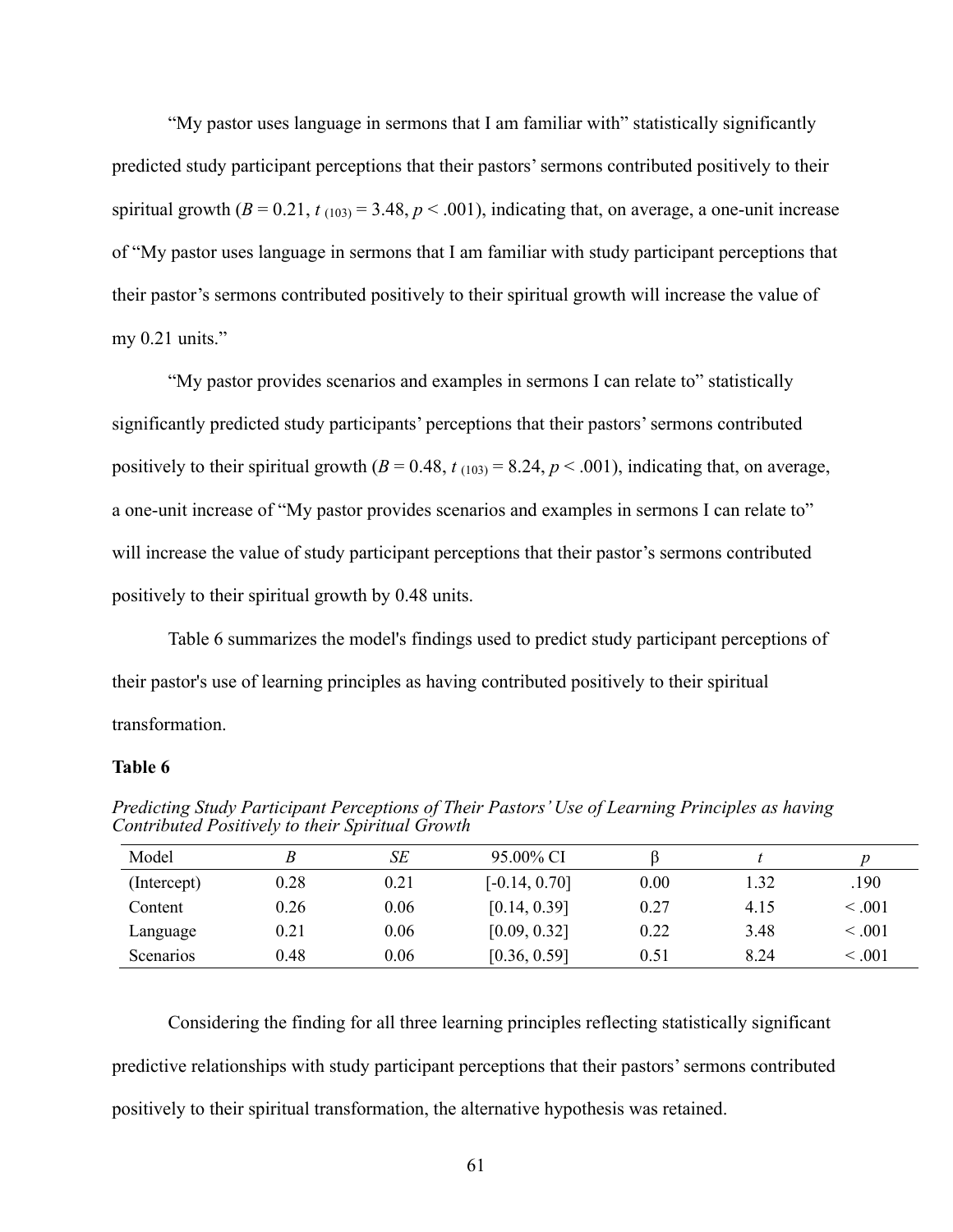#### **Summary**

The study's research instrument represents an exceptional level of participant completion rate for survey items. The internal reliability of study participant response across all survey items represented on the research instrument was considered excellent. Study participant perceptions that their pastors'sermons contributed positively to their spiritual growth were manifested at a statistically significant level with a concomitant huge degree of response effect. Study participant perceptions that their pastors'sermons contributed positively to their spiritual transformation favored participants who as church congregants over those identified as university students, but to a non-statistically significant degree. The learning principle embedded in the survey item "My pastor provides scenarios and examples in sermons I can relate to" represented the most robust predictor of study participant perceptions that their pastors'sermons contributed positively to their spiritual growth. A thorough discussion of the study's findings is presented in Chapter V.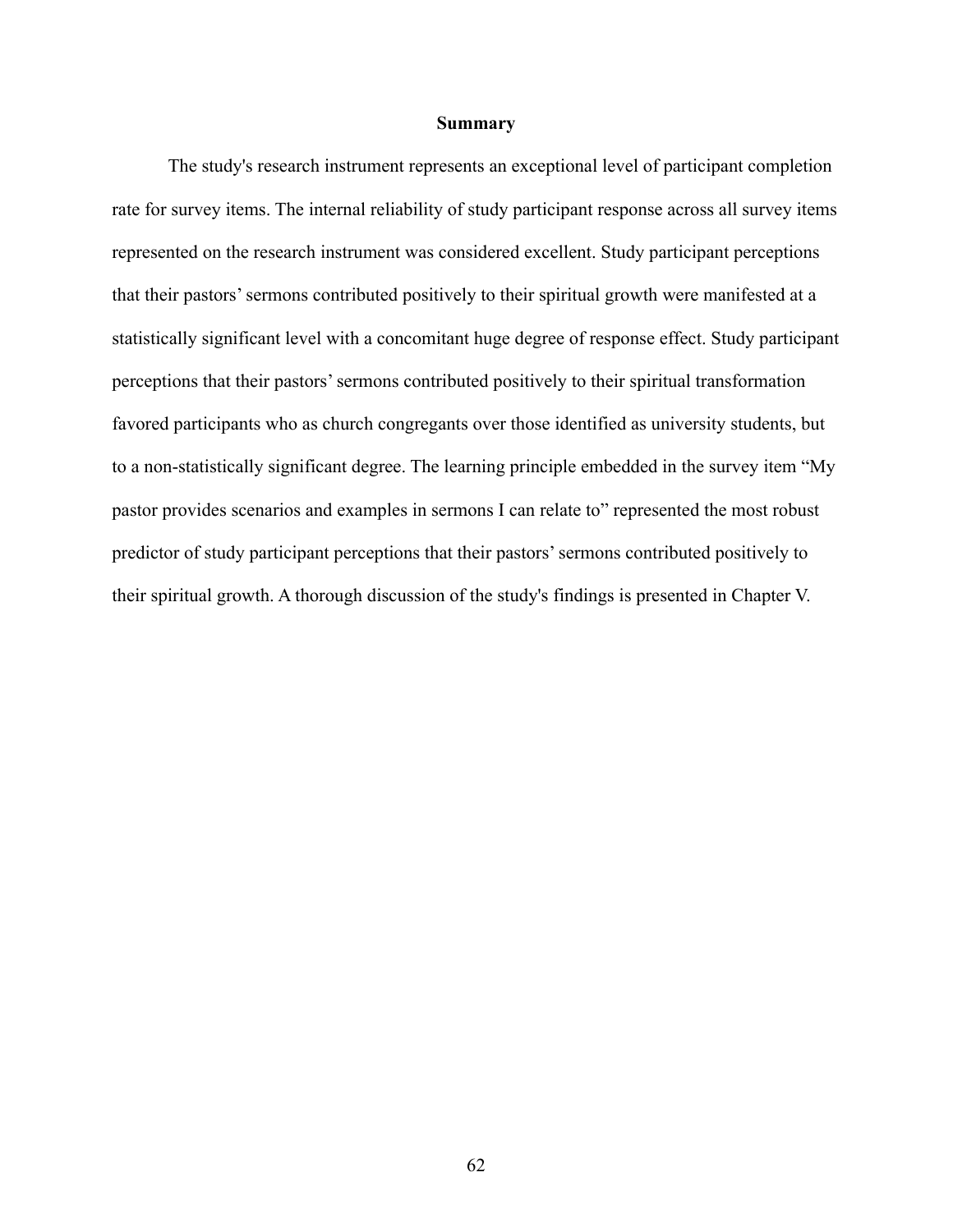#### V. DISCUSSION

The purpose of this quantitative, non-experimental study was to assess the effects of using adult learning principles (ALP) in sermons on parishioners' spiritual growth. For the purposes of the current study, spiritual growth was generally defined as a congregant's increased biblical knowledge and understanding coupled with a believer's ability to apply the Word of God steadily and spiritual growth was evaluated from the perspective of each participant. In this chapter, the results of Chapter IV are discussed.

#### **Review of Methodology**

This study's research design was non-probability, convenient, and quantitative, featuring a researcher-created survey validated through a three-phase validation process. Three research questions and hypotheses were formally stated. Participants (*n* = 120) were either chapelattending students at a faith-based university in Central Florida or congregational members from four churches in the southeast region of the United States of America. Participants of two churches were affiliated with the Seven-Day Adventist Church (*n* = 20) and the United Methodist Church  $(n = 23)$ , and two churches had no denominational affiliation. Each non-affiliated church had 18 participants. The data were initially screened, which resulted in the exclusion of 13 participants for complete non-response to the 16 survey items on the study's research instrument. The final actionable sample of study participants was 107.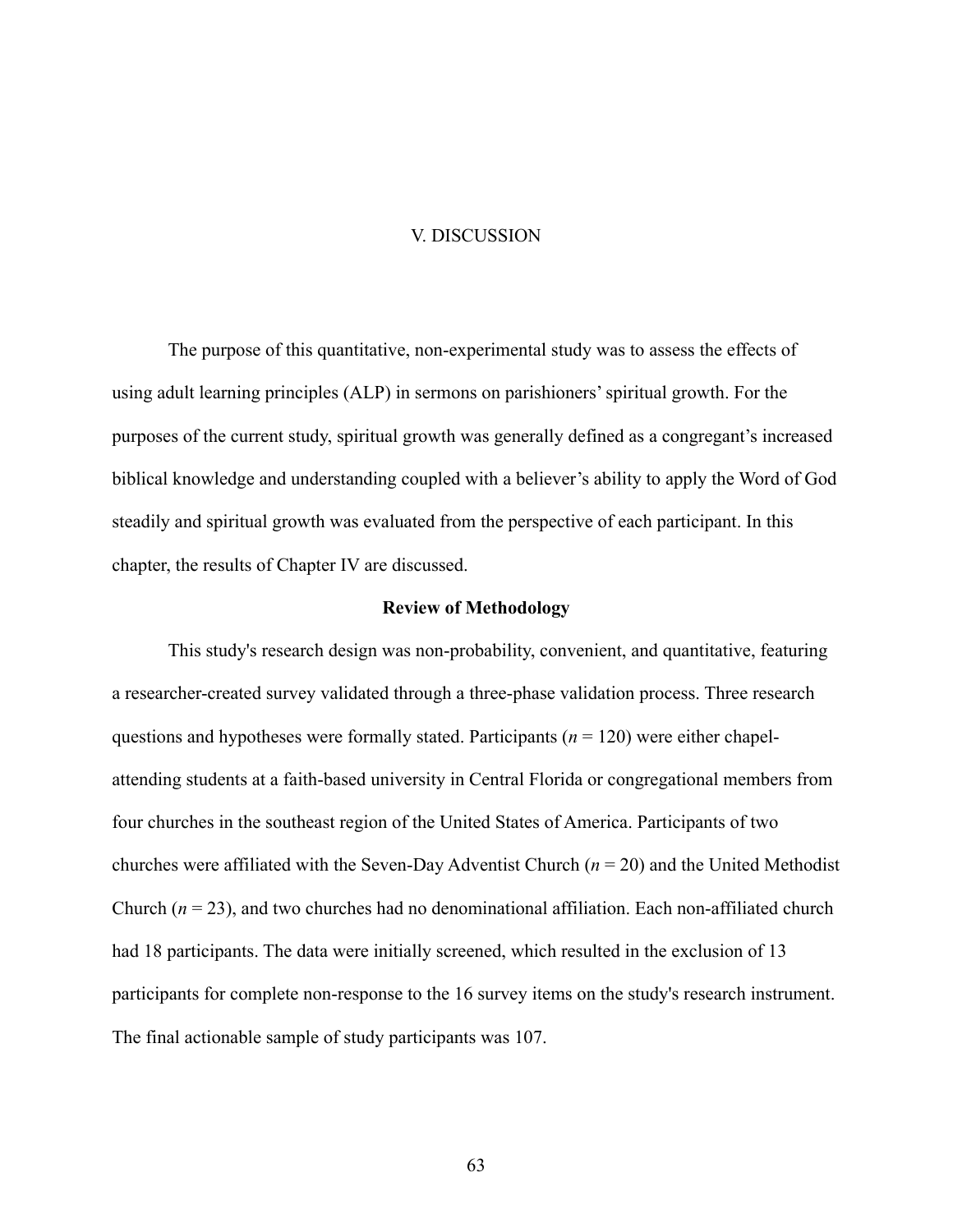#### **Discussion of Preliminary Findings**

Data were analyzed using descriptive statistical techniques. The gender representation of study participants was as follows: male  $(n = 44)$ , female  $(n = 61)$ , and missing  $(n = 2)$ . Ethnically, most study participants identified as Black or African American (52.34%), 33.64% as White or Caucasian, 9.35% as Hispanic, 1.87% as other, and 2.80% were missing. This study's Black or African American participant majority is not reflective of the overall population of the United States of America and may affect the generalizability of this study's findings. According to the U. S. Census Bureau, the percentage of Blacks or African Americans in the U. S. was only 13.4% in 2021. This study's sample of an actionable number of participants (*n* = 107) who responded to the research instrument was robust and sufficiently powered for the analyses to be used in addressing the study's research questions.

A high level of missing data may lead to faulty conclusions (Richardson & Simmering, 2020). After the initial data screening process, the missing data level was 0.19% (*n* = 3). This level is considered minimal and inconsequential (Shafer & Graham, 2002). The exceptional completion rate (99.81%) for the study's response set across the research instrument's 15 survey items reinforces this study's findings credibility.

This study's internal reliability of the research instrument's 15 survey items was considered excellent ( $\alpha$  = .91). This result is noteworthy for two reasons. First, this result appears to validate the evaluation of the study's construct through the internal consistency of data produced by the study's research instrument. And second, the high internal reliability level of the research instrument reinforces the credibility and trustworthiness of subsequent analyses associated with the study's research questions.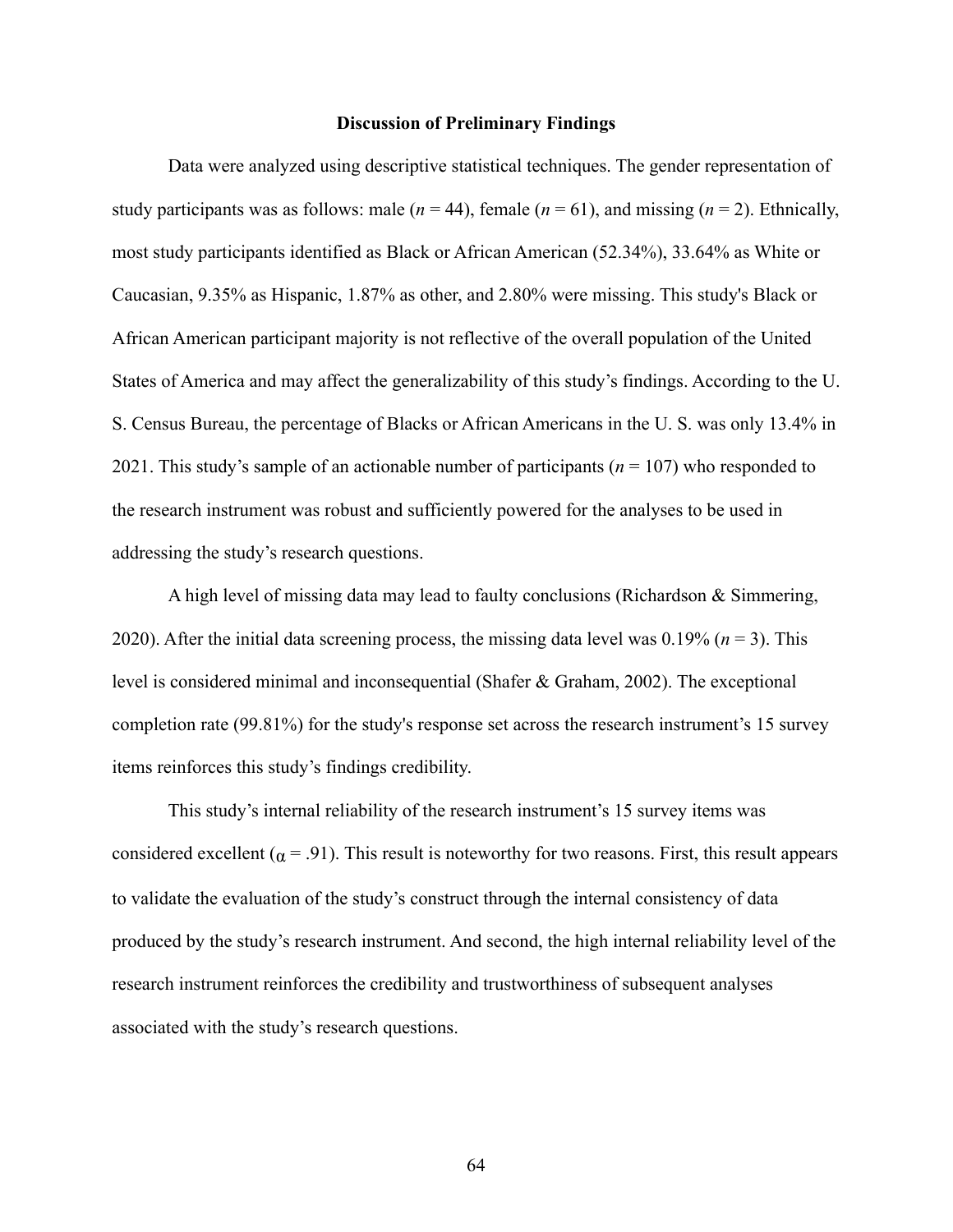#### **Summary of Results**

Study data were also analyzed using inferential statistical techniques. Statistically significant findings were evident in analyses associated with in all three research questions. The study's primary focus was to assess the effects of using adult learning principles in sermons, and as such, over 95% of study participants agreed with the statement that their pastors'sermons contributed positively to their spiritual growth. Additionally, the magnitude of effect for study participant perceptions that their pastors'sermons contributed positively to their spiritual growth was considered huge  $(d = 2.16)$ .

When comparing participants' perceptions that their pastors' sermons contributed positively to their spiritual growth by group (university student and church congregant), the findings suggested no statistically significant difference between the two groups in those perceptions.

Finally, all 15 learning principles represented in the research instrument reflected statistically significant mathematical relationships with study participants' perceptions that their pastors'sermons positively impacted their spiritual growth. However, these three specific elements—content, language, and scenarios—reflected very strong or approximate very strong relationships ( $r \geq .80$ ) with study participants' perceptions that their pastors' sermons contributed positively to their spiritual growth.

#### **Discussion by Research Question**

#### **Research Question 1**

To what degree will study participants perceive their pastor's use of adult learning principles positively contributed to their spiritual growth?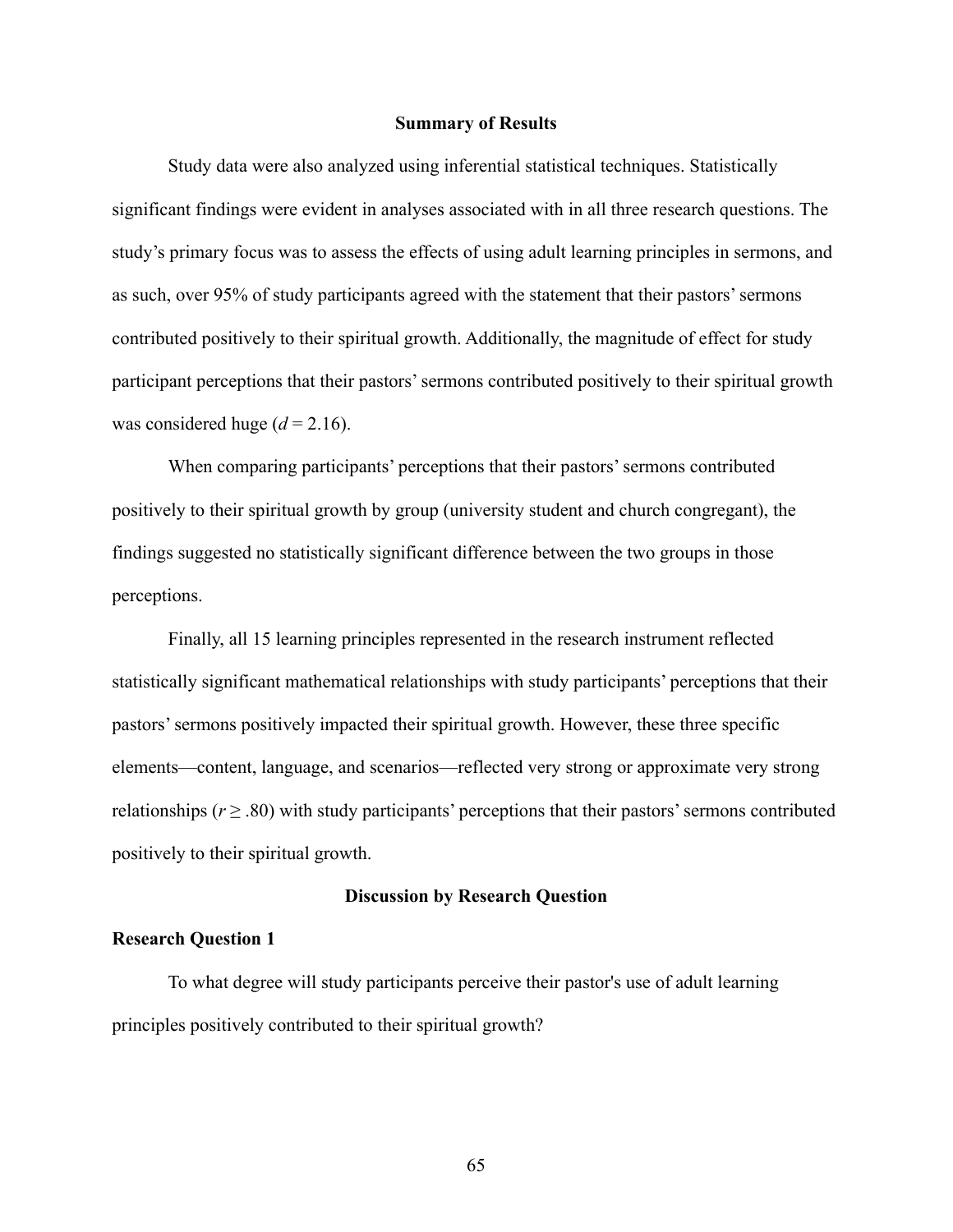A one-sample *t*-test was used to evaluate the statistical significance of study participants' mean perceptions that their pastors'sermons positively impacted their spiritual growth. The mean score response  $(M = 4.69)$  was statistically significant with over 95% of participants perceiving that their pastors'sermons contributed positively to their spiritual growth.

Research question one's finding suggests that using adult learning principles in sermons positively contributed to participants' spiritual growth. Although DeVille (2012) and Stuart (2011) examined the impact of adult learning principles on sermon design, delivery, and productivity, neither study focused on the effects of adult learning principles on spiritual growth. Moreover, neither study provided results similar to the study's findings in research question one and no similar findings were found in the literature. The finding achieved in research question one of the current study would, therefore, appear to be novel and additive to the professional literature on the topic. Additionally, the finding achieved appears supportive of the notion that andragogy and other adult learning principles can be as effective in spiritual formation as in adult classrooms and other settings.

The finding in research question one appears significant as well for pastors who, as Stuart (2011) noted, are adult educators. Church services involve more than praise and worship; teaching and learning occur in these services as well. Pastors should, therefore, view church services as an "educational experience," with learning taking place in various ways (Stuart, 2011, p. 117). Most pastors employ sermons to teach God's Word to their parishioners. Sermons are often presented in lecture format and tend to be teacher-centered (Stuart, 2011). Lai (1995) asserted that teacher-centered learning is oppressive. Adult learners, who make up the majority of parishioners, tend to resist pedagogical strategies (Chan, 2010). Employing validated adult teaching principles, such as andragogy, in spiritual formation is of utmost importance. Similar to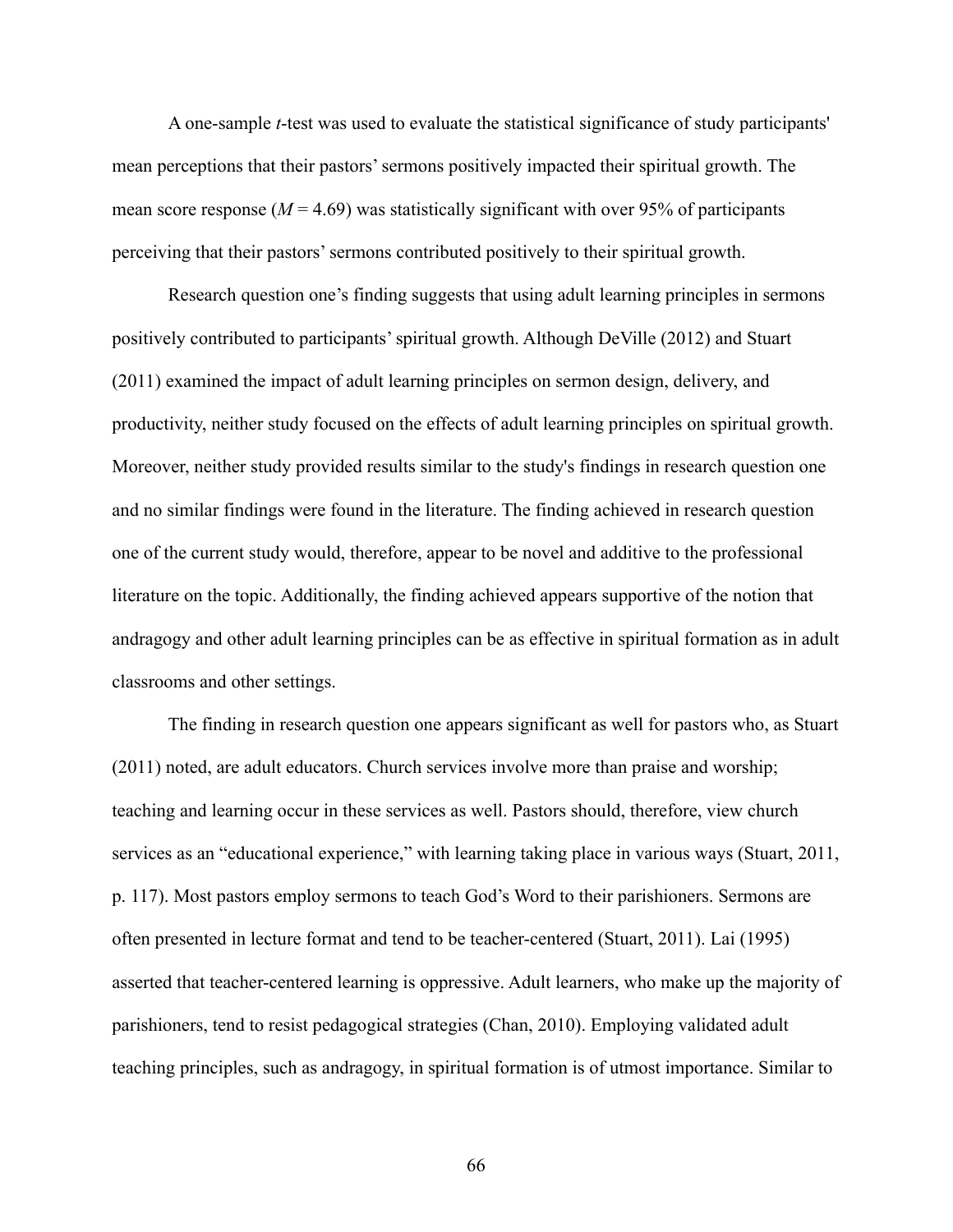the way andragogical principles guide adults' educators, these principles should also guide pastors in spiritual formation and, based on this study's findings, should lead to parishioners' spiritual growth.

Many pastors are either unaware of these practical adult learning principles or reluctant to integrate these principles into their sermons. This problem could be resolved during pastoral preparation; however, several studies in the literature (Boyle & Dosen, 2017; Jeynes, 2012; Mafico, 2017) contained evidence highlighting the ineffectiveness of seminaries at preparing pastoral students for church ministry. Much emphasis is placed on research and little emphasis on the seminarian's practical role as a pastor. Dearborn (1995) stated, "Church leadership formation is un-harnessed from its missional context" (p. 8). Craddock (2001) also noted that seminaries' problem is their lack of emphasis on preaching, a failure to develop preachers, and that preaching had been reduced to that of a "marginal annoyance" (p. 5). Seminaries' primary purpose is to train and equip pastors for church ministry and as such, seminaries must, therefore, train pastoral students to preach engaging and nurturing sermons, which will help lead parishioners to spiritual maturity. Seminaries would serve pastoral students well by integrating courses on the pastor's role as an adult educator and the use of adult learning principles in sermons preparations and deliveries.

#### **Research Question 2**

To what degree will study participants differ in their perceptions of their pastor's use of adult learning principles as having contributed positively to their spiritual growth by participant category?

A between-subjects test of statistical significance was used to evaluate the comparison mean score perceptions of study participants by grouping variables (university student and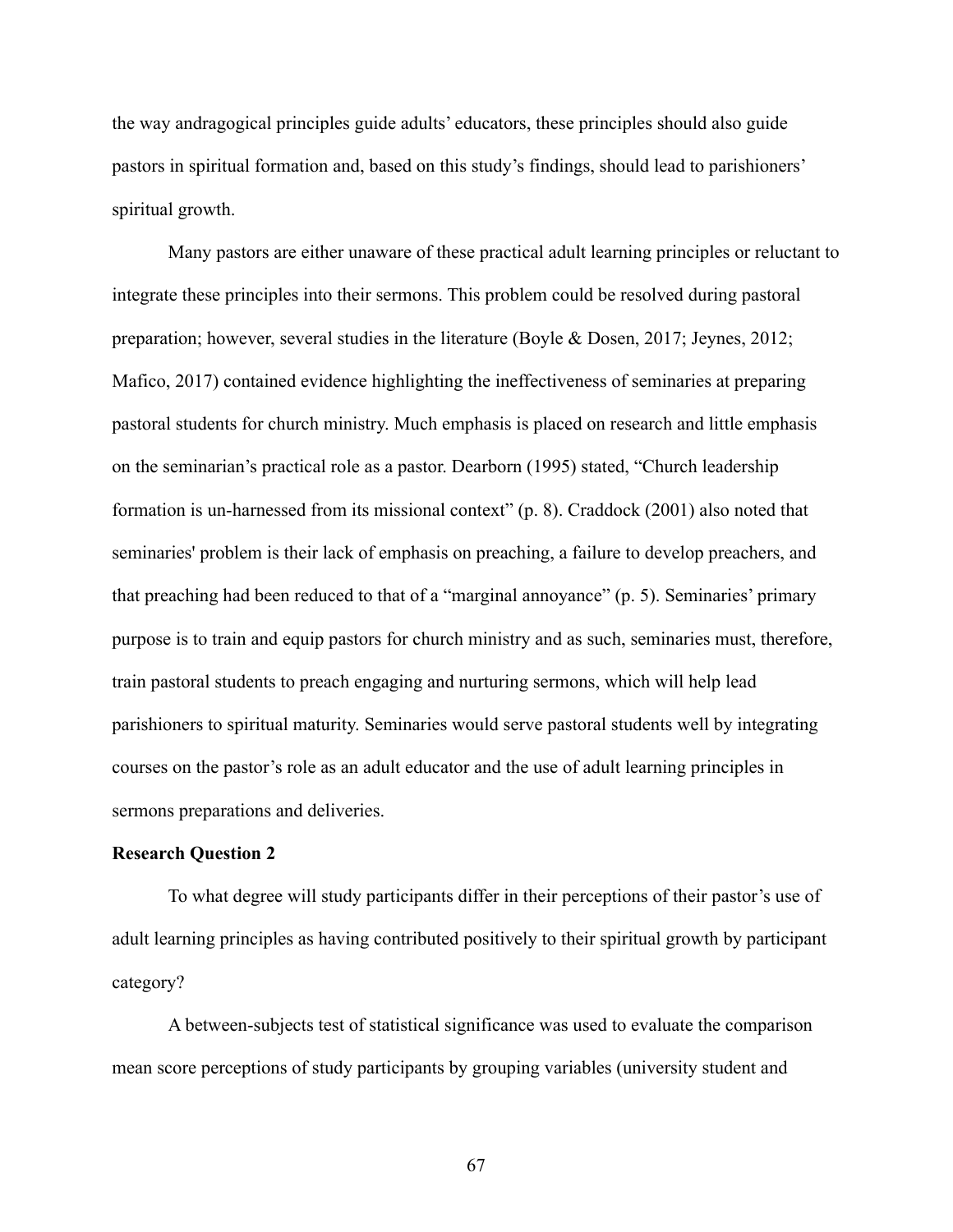church congregant) that their pastors'sermons positively impacted their spiritual growth. The mean score difference of 0.40 favoring the perception of church congregants in the comparative analysis was non-statistically significant indicating that no significant difference in perception from both groups' participants that their pastor's use of adult learning principles had contributed positively to their spiritual growth. This finding confirms research question two's hypothesis.

The researcher did not find any study specific to this topic in the professional literature about research question two, and as such, the finding achieved in research question two of the current study would appear novel and contributory to the study's topic. The finding achieved in research question two is perhaps indicative of the fact that when adult learning principles are incorporated in sermons, the settings for spiritual formation (a university chapel or a church) may not affect the outcome—spiritual growth. The mean score difference favoring church members in the comparative analysis in research question two may, perhaps, be attributed to the fact that study participants identified as church congregants attend more weekly church services.

#### **Research Question 3**

Which adult learning principle used by pastors is most predictive of promoting spiritual growth in study participants?

A two-phase process was used for research question three. The first phase entailed the evaluation of the mathematical relationship between each learning principle represented in the 15 survey items on the research instrument and study participants' perceptions that their pastors' sermons contributed positively to their spiritual growth. All 15 learning principles reflected statistically significant mathematical relationships with study participants' perceptions that their pastors'sermons positively impacted their spiritual growth. Additionally, these three specific elements—content, language, and scenarios—reflected very strong relationships with study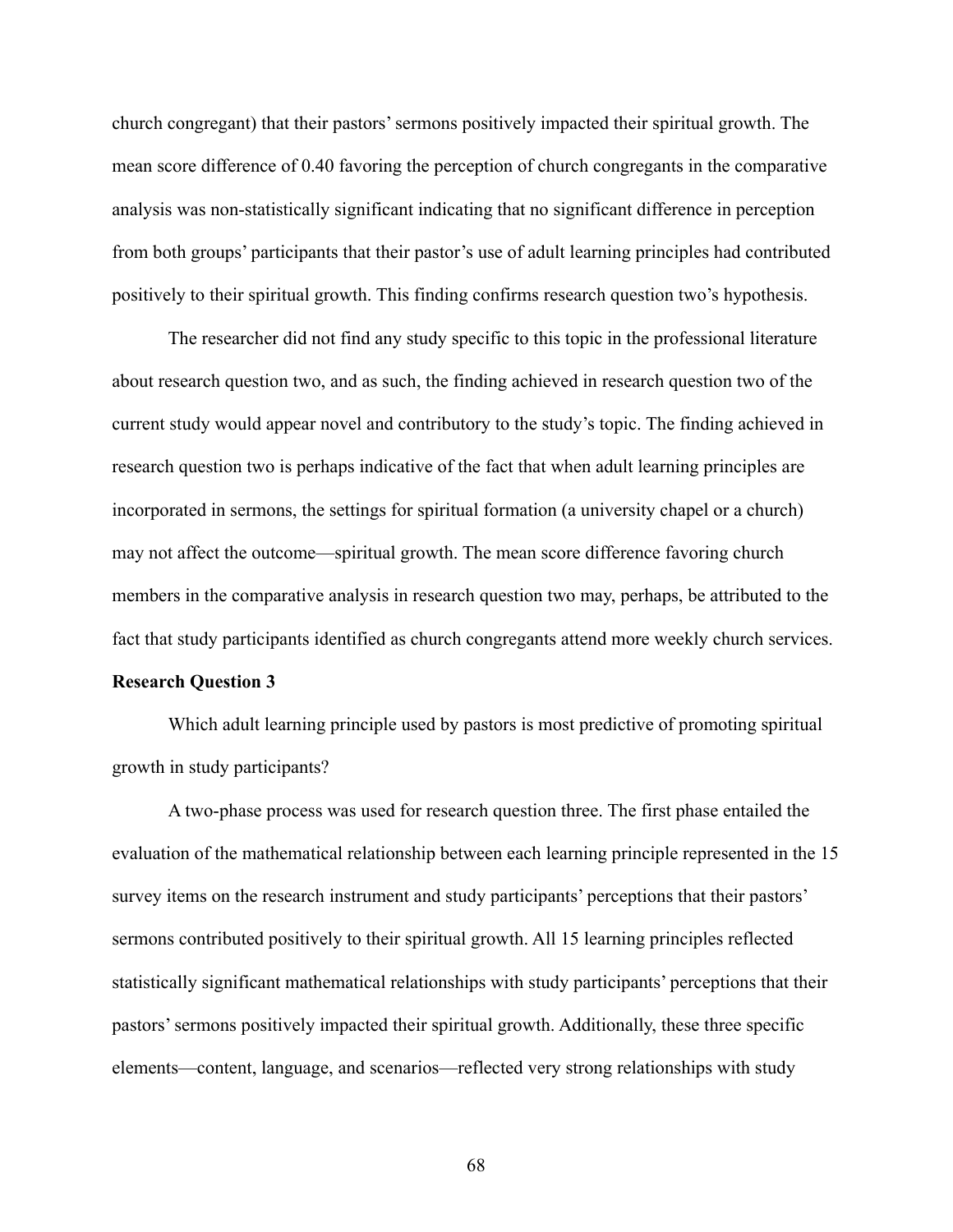participants' perceptions that their pastors'sermons positively contributed to their spiritual growth.

DeVille (2012) examined the effectiveness of sermons using adult learning principles and found that effective sermons must be applicable, challenging, convicting, inspiring, comprehensible, entertaining, interesting, informative, compelling, and scriptural. DeVille's findings are, to a degree, similar to the findings achieved in research question three of the current study. However, considering the context of research question three in the current study, the findings appear to be unique and contributory on the study's topic in the professional literature.

Interestingly, all 15 learning principles reflected statistically significant mathematical relationships with study participants' perceptions that their pastors'sermons positively impacted their spiritual growth. The first learning principle in the survey instrument was regarding selfdirectedness—whether the participants' pastors'sermons recognize the notion that they are autonomous and self-directed. Self-directed learning is the first principle of andragogy. According to Hagen and Park (2016), self-directed learners choose their education and partner in the educational process. Parishioners choose to attend church to enrich their spiritual lives. Crafting sermons to a self-directed audience would appear to be a noteworthy step in elevating sermon effectiveness. Remarkably, over 82% of this study's respondents strongly and somewhat agreed with the notion that their pastors'sermons recognize that they are autonomous and selfdirecting.

The three principles of "content," "language," and "scenarios" reflected very strong to huge relationships with study participants' perceptions that their pastors'sermons contributed positively to their spiritual growth. The first principle to emerge was sermons' content. Questioning a sermon's meaningfulness or relevance is important. According to Knowles' (1980)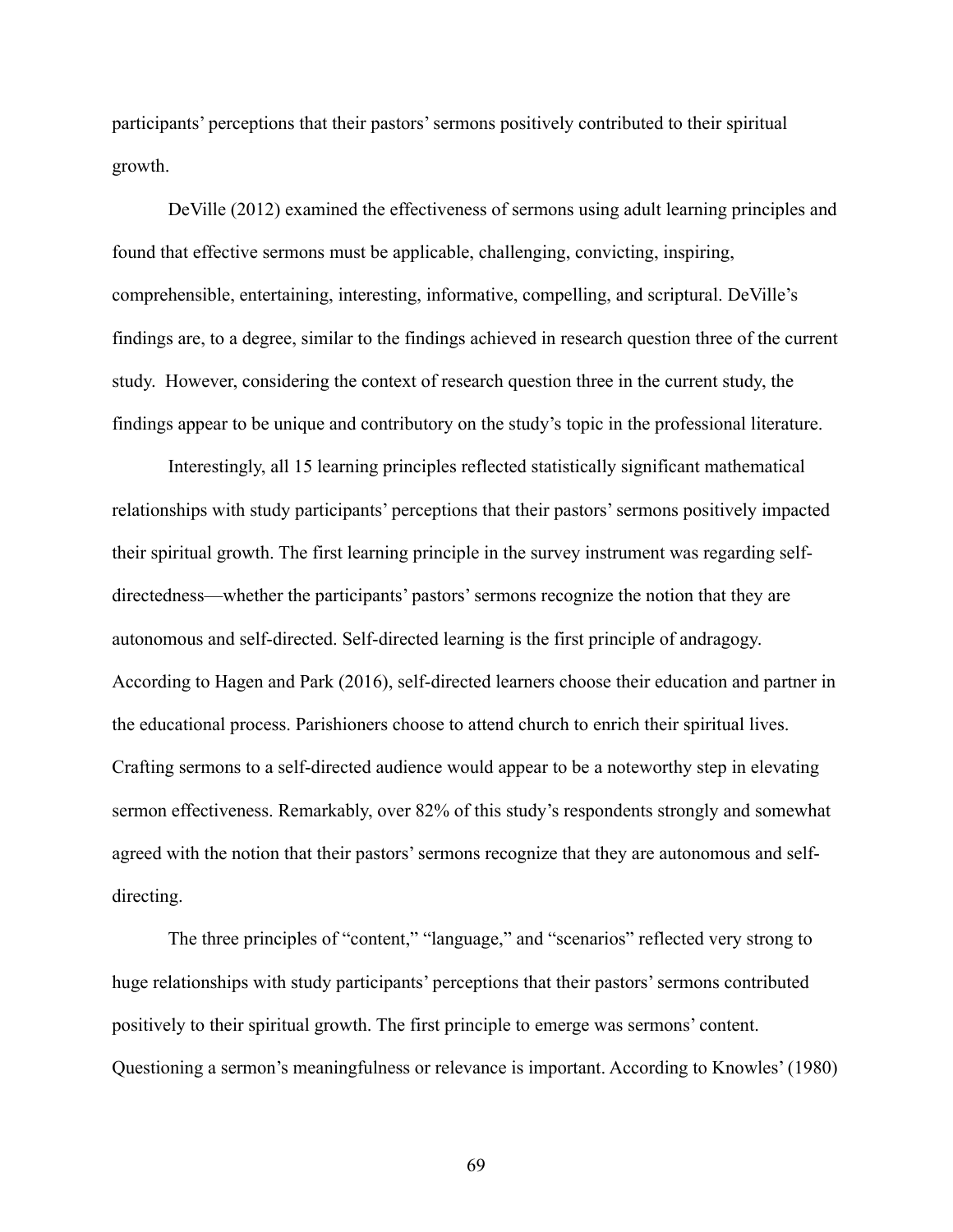fourth andragogical principle, adult learners tend to be life-focused, task-oriented, and problemsolvers. As a result, adult learners are inclined to learn for immediate applications. Parishioners must perceive sermons' content as applicable and relevant. Sermons' content that is not geared to the parishioners' present situation may be perceived as irrelevant, resulting in the information being discarded.

One issue presented earlier in the discussion that affects sermons' content is the pastors' lack of preparation in seminaries for church ministry. With seminaries' focus on theoretical and theological education, less instructional time is available for practical and implementable biblical knowledge. Mafico (2017) noted that seminaries have not adequately trained pastoral candidates to teach and impart practical biblical knowledge to parishioners. Since graduating seminarians have learned to focus on theoretical issues in seminaries, the content of their sermons, once becoming pastors, tend to also focus on theoretical issues. Many parishioners may perceive theoretical-focused sermons as uninteresting or boring. A shift in seminary education will help improve sermons' content.

The second principle to emerge from these findings was the sermons' language. The question that arises specific to the second principle is the degree to which participants may be familiar with the language their pastors used in sermons. Using familiar language leads to effective communication and reinforces comprehension of what is being taught in the sermon. According to Marume et al. (2016), effective communication transpires when the audience understands the message. Jureddi and Brahmaiah (2016) noted that effective communication entails using language that is suitable to others' level of understanding. Unfortunately, parishioners are not as biblically or theologically fluent as their pastors (Vásquez-Levy, 2014). Biblical terms such as justification, predestination, or even faith may be well understood by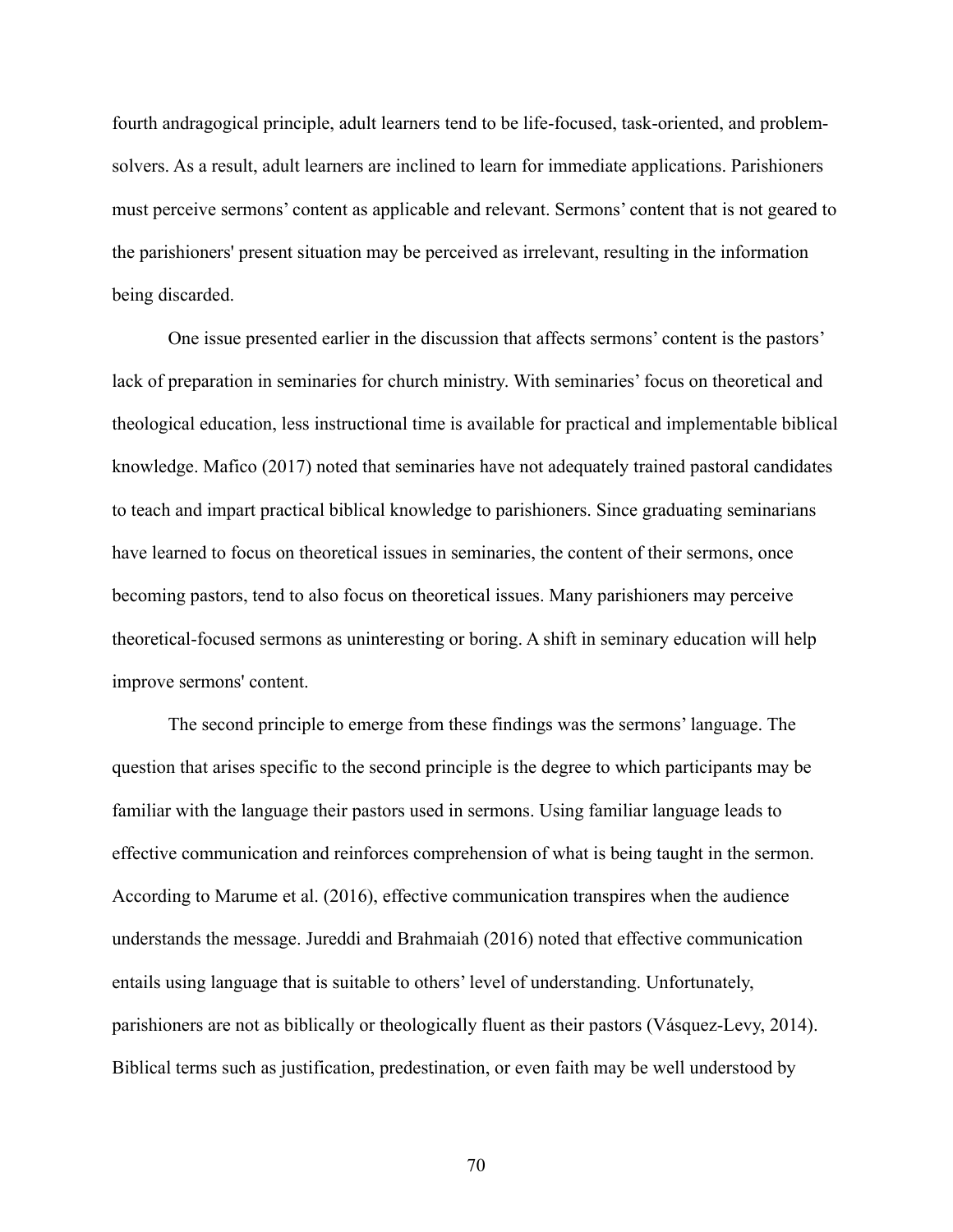pastors; yet, few churchgoers have a good understanding of these terms. Familiar language or effective communication is necessary to foster biblical and spiritual formation among churchgoers. Additionally, Joseph and Thompson's (2004) findings indicated a link between vivid language in a sermon and memorability.

The third and final principle to emerge from research question three's findings was the use of scenarios and examples in sermons. The question arises as the degree to which pastors provide relatable scenarios and examples in sermons. Participants in the current study perceived the use of illustrations and storytelling in sermons as a huge positive contributor to their spiritual growth. Karia (2015) noted that the power of storytelling lies in its ability to connect with the listeners' similar or relatable experiences. The brain processes information naturally through storytelling (Karia, 2015). Schultze (2020) argued that a story is a powerful tool to engage an audience emotionally and added that stories "move our hearts, making us sympathetic and empathetic with the characters" (p. 124). Master communicators use storytelling as an effective tool to impart knowledge and understanding. Storytelling also makes a presentation less sermonic and the message more acceptable. Zigarelli (2008) claimed that besides prayer, storytelling is most influential in getting people to act or change their behavior, hence the reason Jesus primarily used stories to communicate the gospel. Stories help people convince themselves, hence the effectiveness of storytelling (Zigarelli, 2008).

Pastors also use illustrations and analogies as effective tools in spiritual formation. Lectures, the traditional sermons' delivery method, are perceived as ineffective, dull, and boring (Henschke, 2011). Therefore, pastors incorporate visual enhancements, metaphors, anecdotes, current events, pop culture, sports, and arts in sermons to foster attentiveness. Jesus, frequently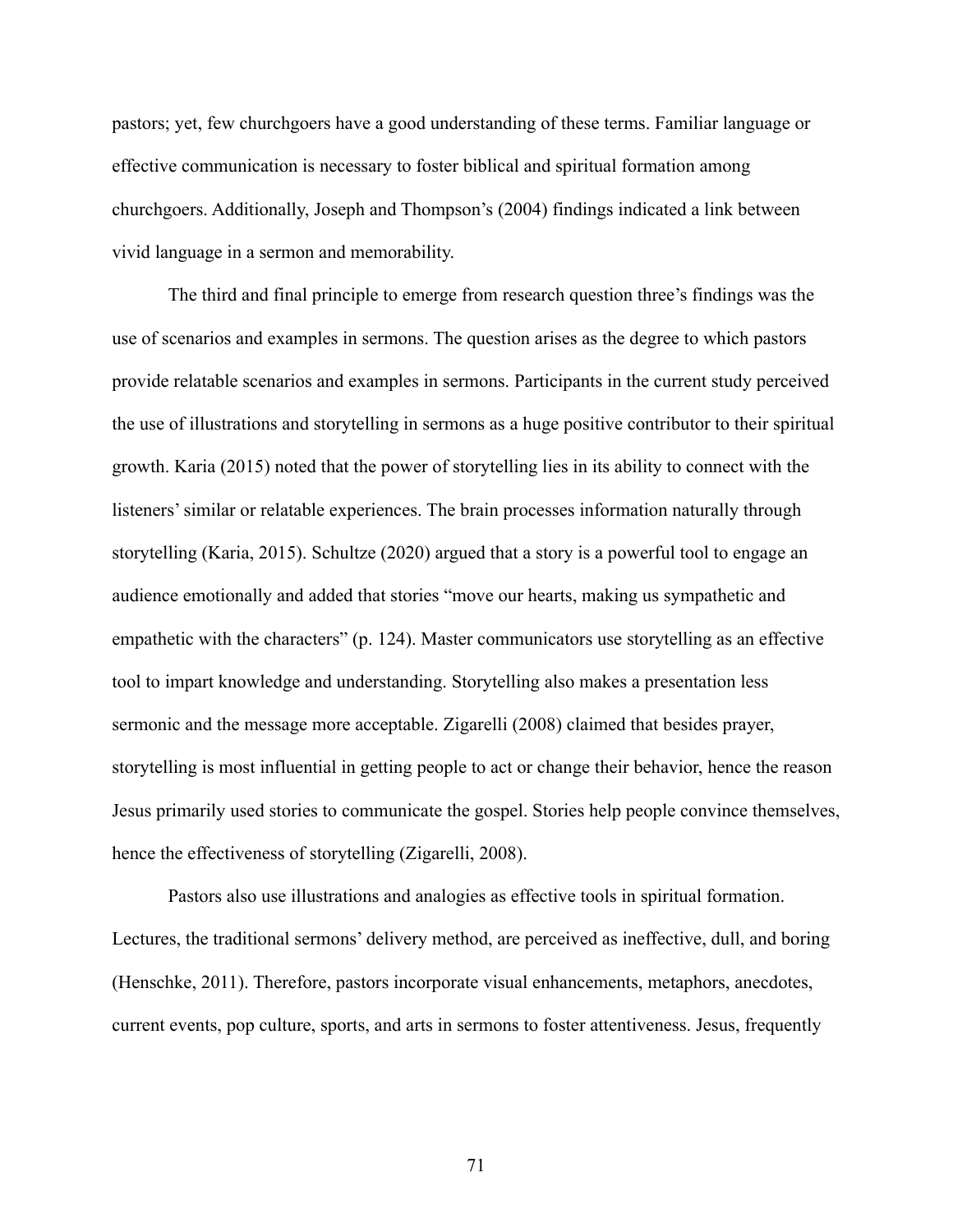and masterfully, used both storytelling and illustrations as effective communication tools. Pastors are encouraged to follow his example in sermons delivery.

### **Study Limitations**

Several factors limited the study's commission. First, this study was conducted during the COVID-19 pandemic and, as a result, the majority of churches had adopted lockdown measures and shifted their services to online services. The four participating churches, as well as the participating university, curtailed their operations during the pandemic. As a result, access and outreach to potential participants were limited. These factors may have impacted this study's sample size, and the scope of its findings may have been broader without the pandemic.

Second, this study was limited to two groups: members of four denominational and nondenominational churches located in the southeast region of the United States of America and chapel attending students at a faith-based university. Additionally, data gathering was limited to convenience sampling. According to Mills and Gay (2019), results from convenience sampling may not be "generalizable to the entire population" (p. 148). These limitations may have affected this study's generalizability.

Third, respondents evaluated their own spiritual growths; therefore, participants' perceptions of spiritual growth were subjective. Additionally, tens of millions of people had contracted COVID-19, and over a million people died due to the pandemic. Some of the respondents may have personally been affected by COVID-19. This combination of factors may have influenced the respondents' perceptions of spiritual growth. However, for the purposes of the current study, spiritual growth was defined as and limited to biblical knowledge and understanding acquired in sermons and the ensuing application of said knowledge. The definition was of spiritual growth was emphasized with study participants at the outset of the study.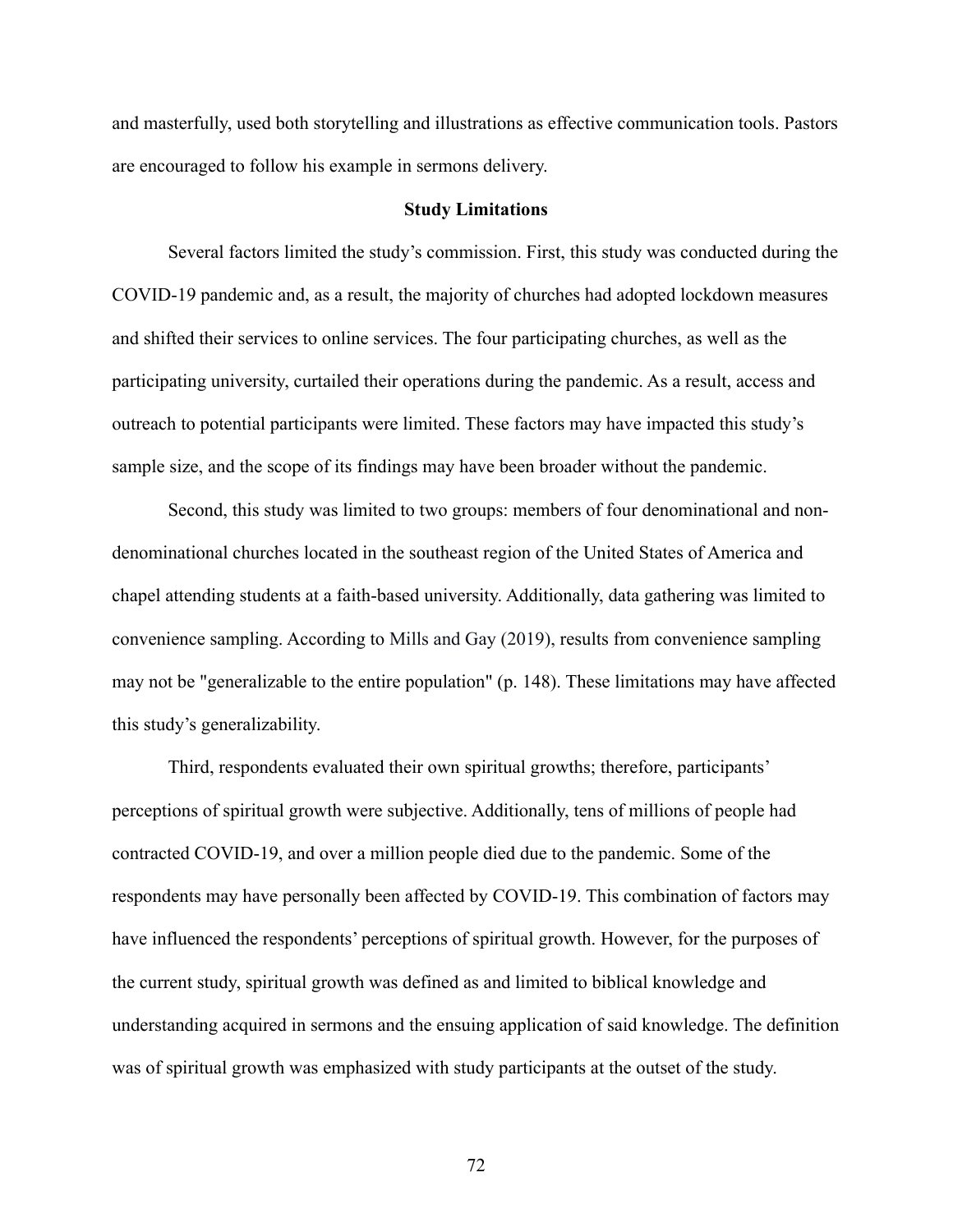Finally, this study was limited to a quantitative and non-experimental design. This approach offers some benefits, such as a larger sample size, researcher detachment, and the potential for generalization of finding and replicability. However, this approach limited responses to a closed structure, 5-point, Likert-type survey. A qualitative or mixed-methods approach may have provided a broader assessment of participants' perspectives.

#### **Implications for Future Practice**

This study's overarching purpose was to assess the effects of ALP in sermons upon parishioners' spiritual growth. The commission of the study and its subsequent findings bear relevance for professionals. First and foremost, pastors should understand that they are educators of largely adult congregations and as such commit to incorporating ALP in sermon preparations and deliveries. The primary purpose of sermons is to equip, edify, and transform the listener. Pastors should, therefore, utilize tools that will help achieve this important goal. The current study's findings have reinforced the notion that ALP in sermons represents an effective means of promoting the spiritual growth and transformation of church congregants.

Second, Bible colleges and seminaries should benefit from this study's findings. These institutions could use this study's findings to fully prepare their graduating students to be effective preachers. Few seminaries' leaders are involved in the church (Mafico, 2017) and many seminary professors perform their duties while cloistered within the seminary walls, well beyond the local church walls (West, 2003). These seminary leaders and professors are unaware of the Church's needs and the growing schism between what is being taught from the lecterns and how it is received in the pews (Dearborn, 1995). Employing ALP in sermons should narrow or, perhaps, eliminate the schism. These findings suggest that Bible colleges and seminaries should develop courses that accentuate andragogical principles in sermons.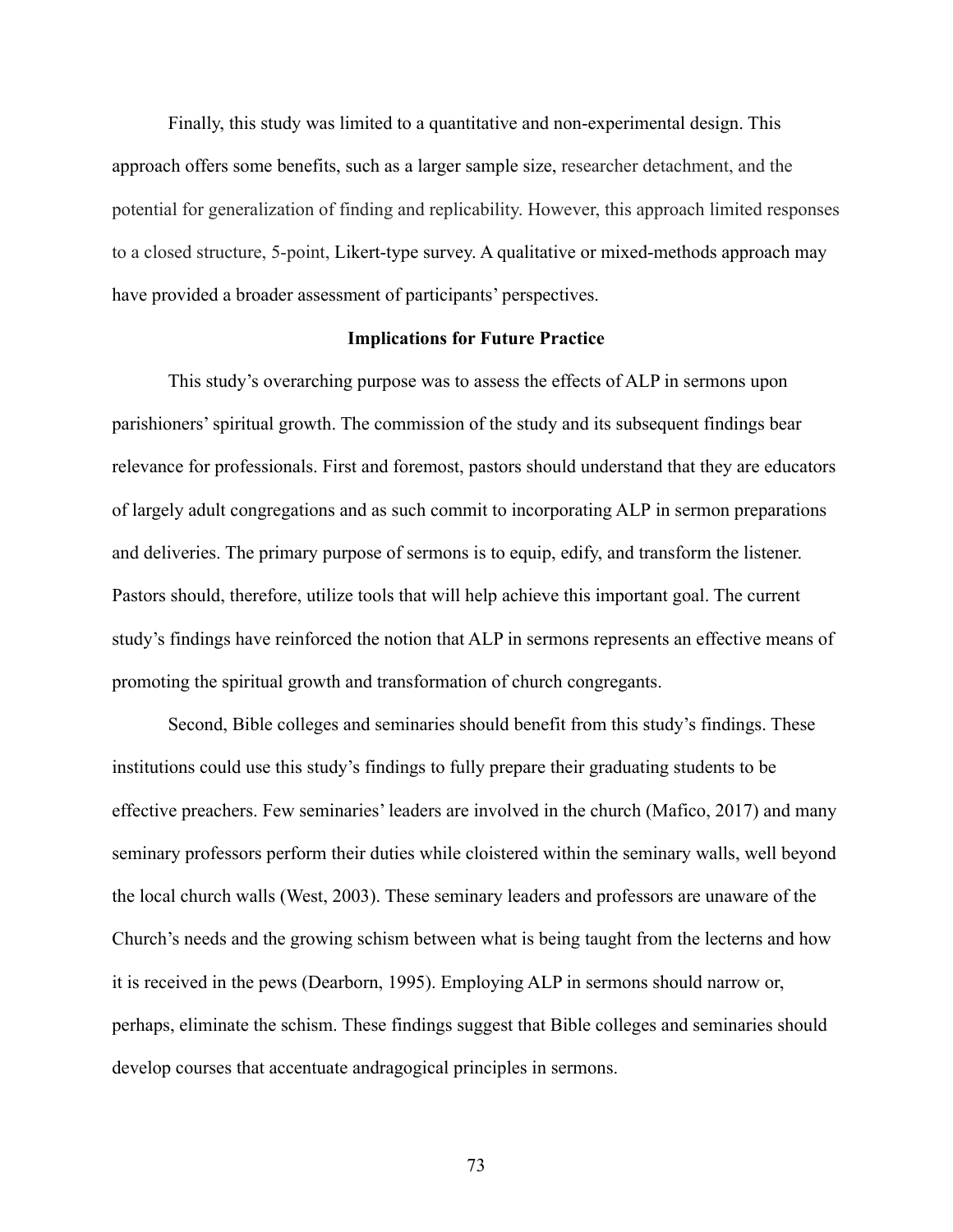Third, congregants are arguably the greatest beneficiaries of this study's findings. Parishioners attend church services for several reasons. However, the primary responsibility of the Church is the parishioners' spiritual formation and growth (Wilhoit, 2008). This study's findings appear to be supportive of ALP's ability to facilitate and achieve parishioners' spiritual formation and growth. Adult learning principles in sermons translates into spiritual growth.

Fourth, this study's findings reflected a high degree of relationship between the use of ALP in sermons and perceptions of spiritual growth for study participants. Additionally, the three principles of "content," "language," and "scenarios" emerged in the study as reflecting very strong relationships with study participants' perceptions that their pastors'sermons contributed positively to their spiritual growth. Although pastors are encouraged to incorporate all 15 of the ALP in sermon preparations and deliveries, at the very least, pastors must focus on these three principles and incorporate them in sermon preparations and deliveries for optimal impact upon congregants'spiritual formation and growth.

Lastly, preachers should focus the contents of their sermons on parishioners' needs and issues. Stuart (2011) stated that parishioners are more likely to value a sermon when pastors consider the parishioners' issues, needs, and questions. This idea is aligned with Knowles' concept that the learning process should be issues-centered (Forrest III & Peterson, 2006). Interweaving biblical principles, such as salvation or forgiveness, with parishioners' needs should fortify learning and biblical formation. Additionally, based on this study's results, storytelling and illustrations in sermons appear to contribute to parishioners' spiritual formation significantly. Pastors should integrate both storytelling and illustrations in their sermons. Stories have pathos, the power to evoke feelings; stories touch on people's emotions (Zigarelli, 2008). Storytelling is so compelling that 75 percent of the Bible is in story format (Walsh, 2003). A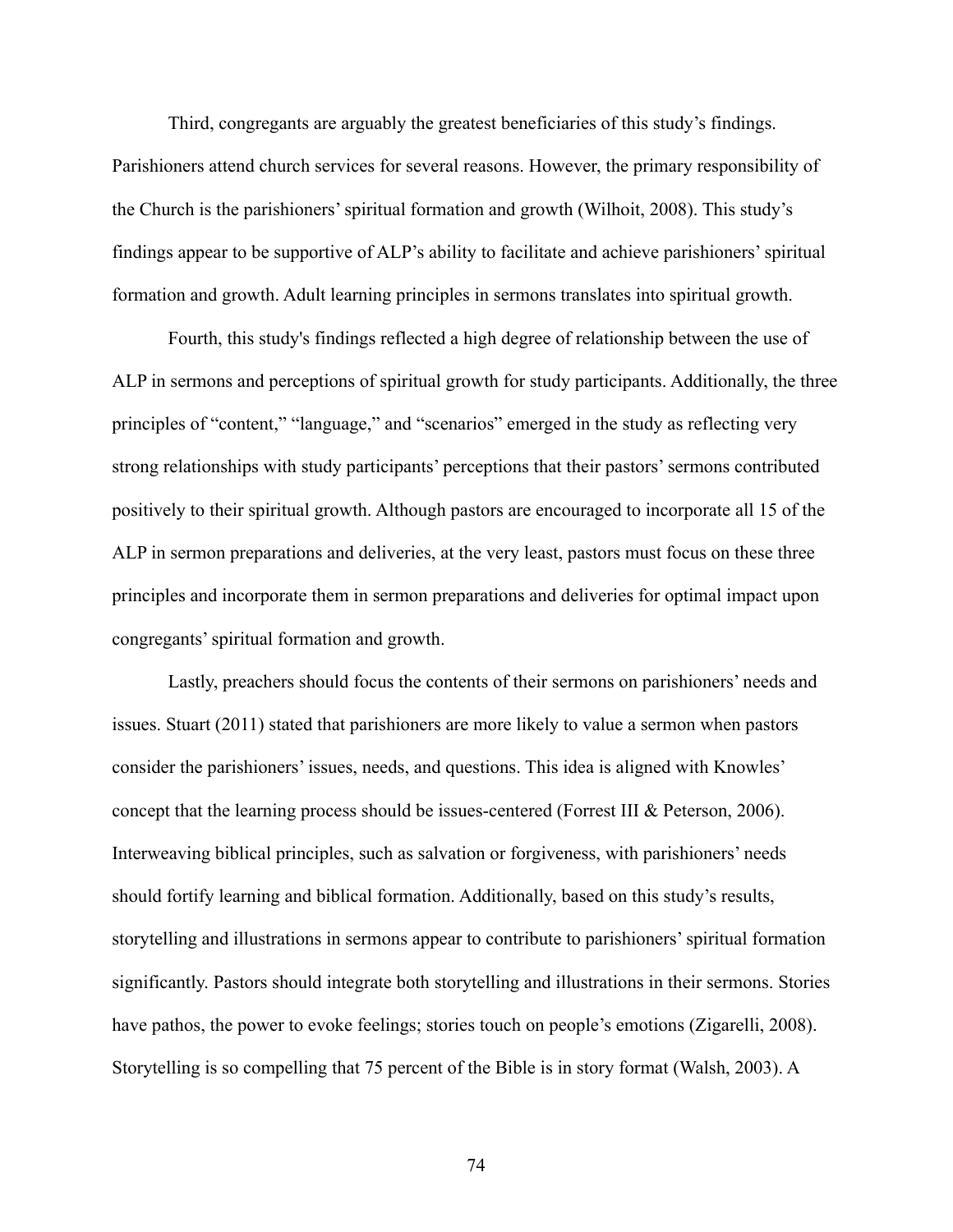great story… "shakes people from their comfort zones and gets them asking questions they've never considered asking" (Zigarelli, 2008, p. 74). Storytelling is an effective tool in learning. Failing to use storytelling in sermons is failing to use one of the most potent tools in audience engagement and the centerpiece of Jesus' communication.

#### **Recommendations for Future Research**

This study was conducted during the COVID-19 pandemic, which may have impacted this study's sample size and the scope of its findings. Replicating this study in a non-pandemic period would allow for such a study to be conducting without the limiting effects that the pandemic might have caused to this study's findings. Additionally, any impact that the pandemic may have exerted upon the respondents' perceptions of spiritual growth would be negated if this study were replicated in a non-pandemic time period.

Research question two was focused upon an evaluation of the degree to which participants identified in two distinct groups differed in their perceptions of their pastors' use of ALP as having contributed positively to their spiritual growth. As a result, there was no statistically significant difference between the perceptions of spiritual growth between the two groups. Future researchers would be encouraged to stratify participants of future studies of a similar nature and construct by religious affiliations. Examining whether participants, from different religious affiliations, differ in their perspectives of their pastors' use of ALP as it contributed positively to their spiritual growth would be informative. For example, using the three religious affiliations (Adventist, Methodist, and non-denominational) reflected in the current study, it would be informative to know which of three groups would perceive that their pastors' use of ALP contributed positively to their spiritual growth. This information would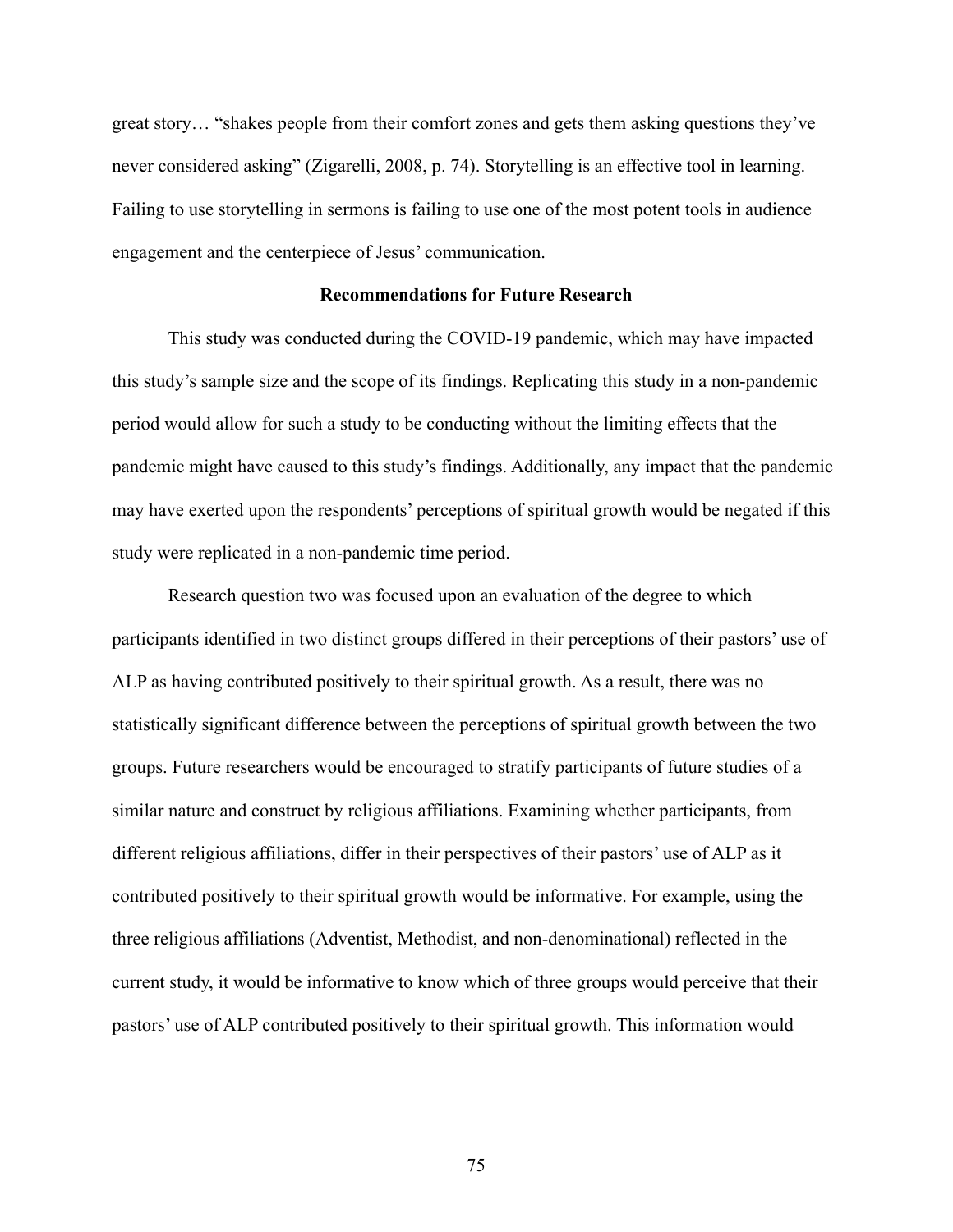appear to offer a more precise perspective on ALP's impact in sermons across denominations that reflect differences in seminary training and organizational vision.

Finally, this study utilized a quantitative and non-experimental research design. Future research endeavors on the topic addressed in the current study should, perhaps, be conducted through a qualitative or mixed-methods research design approach. Interviewing the participating pastors, for example, to explore their educational background or observing the pastors' sermons would have provided deeper and richer information, and even insight on the study's topic, perhaps, resulting in more comprehensive depiction of the topic.

#### **Conclusion**

The purpose of this quantitative, non-experimental study was to assess the effects of ALP in sermons on parishioners' spiritual growth. Sermons have been a vital part of religious gatherings and central to the spread of Christianity (Joseph & Thompson, 2004). Preachers use sermons to educate, encourage, inform, or increase parishioners' faith (Stuart, 2011). Given the significant role sermons play in parishioners' spiritual formation and growth, examining sermons' effectiveness is crucial.

Three research questions and hypotheses were formally stated to address the study's topic. The following represents a summary of this study's findings: Over 95% of study participants agreed with the statement that their pastor's sermons contributed positively to their spiritual formation. No significant difference in perception was found between university students and church members that their pastor's use of adult learning principles had contributed positively to their spiritual growth. All 15 learning principles represented in the survey items reflected statistically significant mathematical relationships. Three principles (content, language,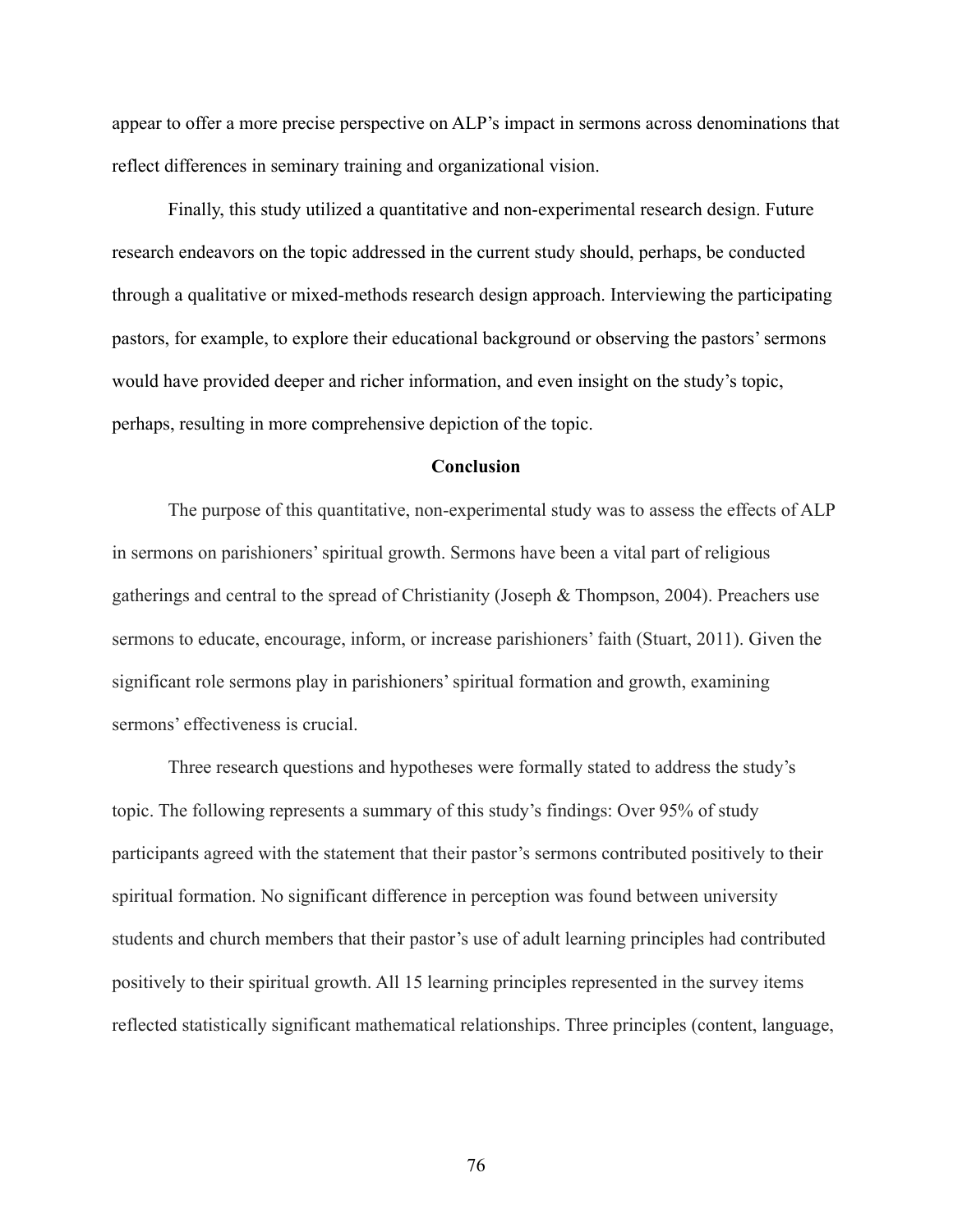and scenarios) surfaced reflected very strong to huge relationships with study participants' perceptions that their pastors' sermons positively impacted their spiritual growth.

For the past 30 years, adult educators have effectively used ALP to teach adult learners. The findings achieved in the current study appear validating of the use ALP in church or biblical formation. Preaching in the church has been largely preacher-centered for too long. A shift, in biblical formation, to a learner-centered approach is in order and would be beneficial to everyone involved in biblical education, including pastors and lay ministers, as well as parishioners. The need for a broad implementation of ALP in biblical formation is at hand.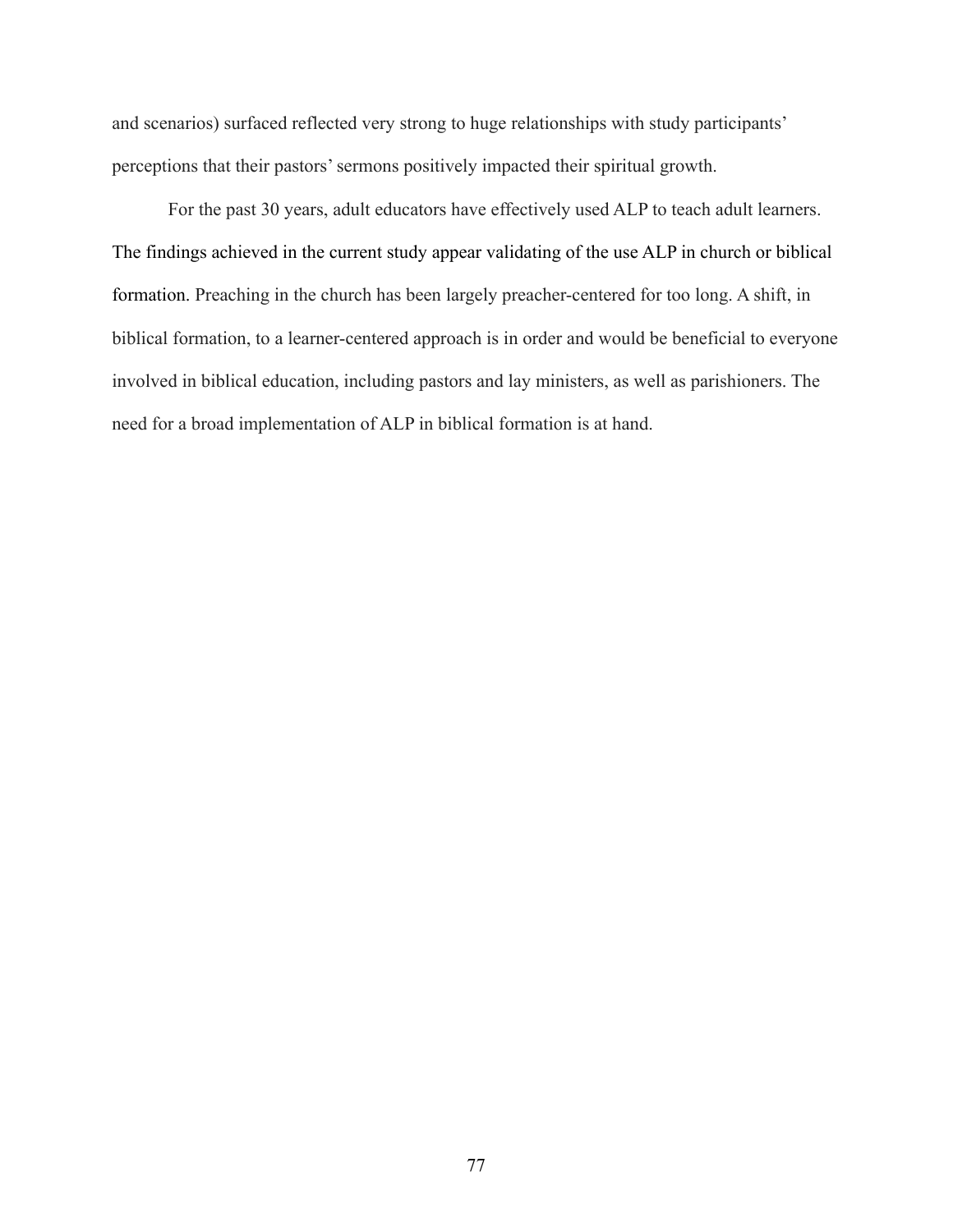#### **References**

- Boateng, G. O., Neilands, T. B., Frongillo, E. A., Melgar-Quiñonez, H. R., & Young, S. L. (2018). Best practices for developing and validating scales for health, social, and behavioral research: a primer. *Frontiers in Public Health, 6*, 149. https://doi.org/10.3389/fpubh.2018.00149
- Boyle, M. J., & Dosen, CM, A. (2017). Preparing priests to work with catholic schools: A content analysis of seminary curricula. *Journal of Catholic Education, 20*(2), 109–125. http://dx.doi.org/10.15365/joce.2002052017
- Buchko, A., Buchko, K., & Meyer, J. (2013). Perceived efficacy and the actual effectiveness of powerpoint on the retention and recall of religious messages in the weekly sermon: An empirical field study. *Journal of Communication & Religion*, *36*(3), 149–165.
- Burns, N. & Grove, S. (2005). *The practice of nursing research: Conduct, critique and utilization* (5th ed.). W.B. Saunders Company.
- Caminotti, E., & Gray, J. (2012). The effectiveness of storytelling on adult learning. *Journal of Workplace Learning*, *24*(6), 430–438. https://doi.org/10.1108/13665621211250333
- Carpenter-Aeby, T., & Aeby, V. G. (2013). Application on andragogy to instruction in an MSW practice class. *Journal of Instructional Psychology*, *40*(1), 3–13.
- Carrell, L. (2009). Communication training for clergy: Exploring impact on the transformative quality of sermon communication. *Communication Education*, *58*(1), 15–34.
- Chan, S. (2010). Applications of andragogy in multi-disciplined teaching and learning. *Journal of Adult Education*, *39*(2), 25–35.
- Clardy, A. (2005). Andragogy: Adult learning and education at its best? *ERIC Online Submission*. https://eric.ed.gov/?id=ED492132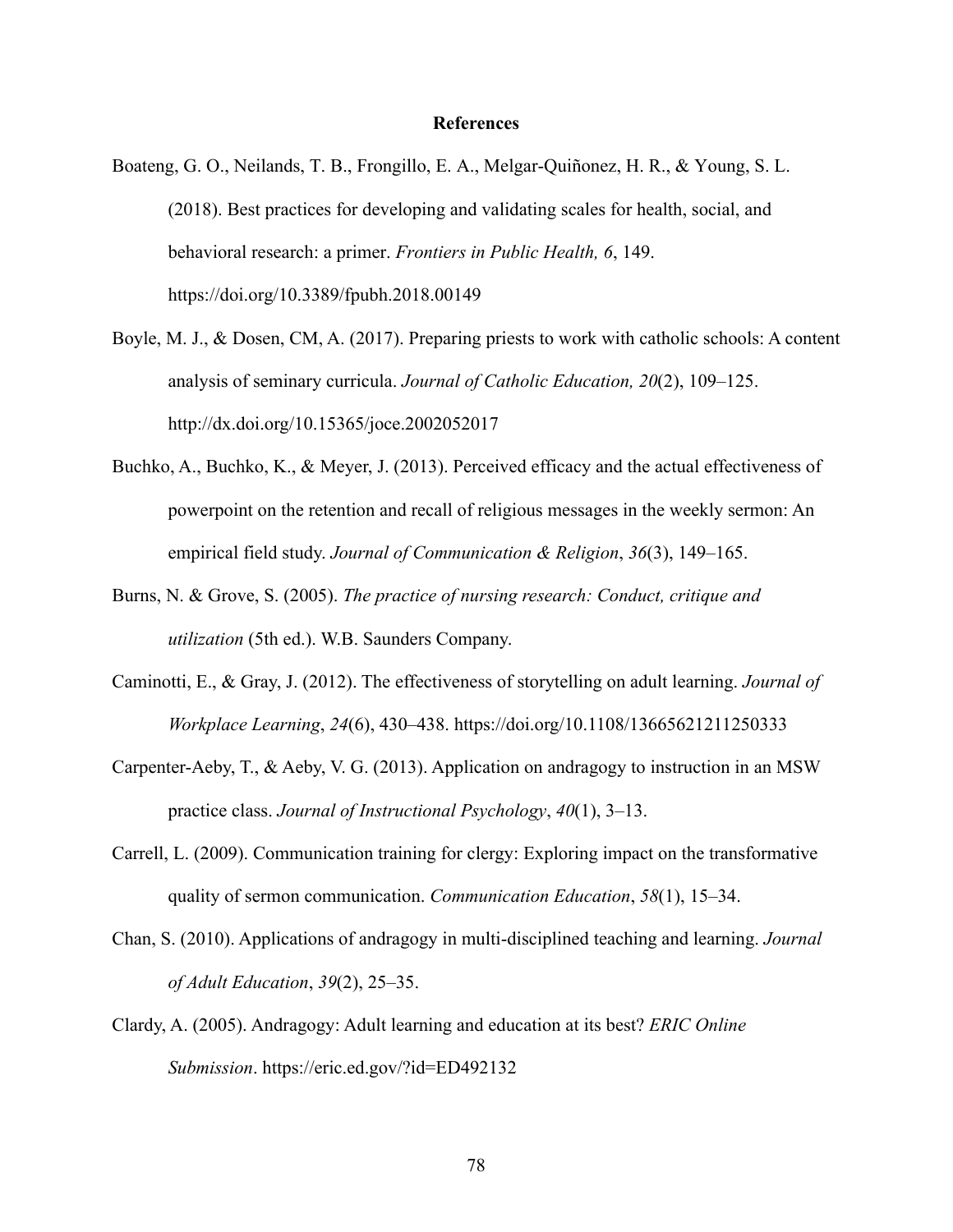Craddock, F. B. (2001). *As one without authority*. Chalice Press.

- D'Abate, C., & Alpert, H. (2017). Storytelling in mentoring: An exploratory, qualitative study of facilitating learning in developmental interactions. *SAGE Open*, *7*(3). https://doi.org/10.1177/2158244017725554
- Dearborn, T. (1995). Preparing leaders for the church of the future: Transforming theological education through multi-institutional partnerships. *Transformations: World Evangelical Fellowship, 12*(4,. 6-12. https://doi.org/10.1177/026537889501200402
- Denscombe, M. (2010). The affect heuristic and perceptions of 'the young smoker' as a risk object. *Health, Risk & Society*, *12*(5), 425-440.

https://doi.org/10.1080/13698575.2010.508837

- DeVille, R. (2012). *The application of adult learning principles in effective preaching* (3547212) [Doctoral dissertation, Walden University]. ProQuest.
- Dillman, D. A., Smyth, J. D., & Christian, L. M. (2014). *Internet, phone, mail, and mixed-mode surveys: The tailored design method*. John Wiley & Sons.
- Ehrlich, D. M., Ehrlich, J. A., & Haberyan, A. (2020). Storytelling in a First-Year Seminar. *InSight: A Journal of Scholarly Teaching, 15*, 105–121.
- Field, A. (2018). *Discovering statistics using IBM SPSS Statistics*. Sage Publications.
- Forrest III, S. P., & Peterson, T. (2006). It's called andragogy. *Academy of Management Learning & Education*, *5*(1), 113–122. https://doi.org/10.5465/amle.2006.20388390

Freire, P. (1972). *Pedagogy of the oppressed*. Penguin.

Gatzke, N. (2006). The future of preaching?: An initial exploration of preaching in the emerging church. *The Journal of the Evangelical Homiletics Society*, *6*(2), 66–76.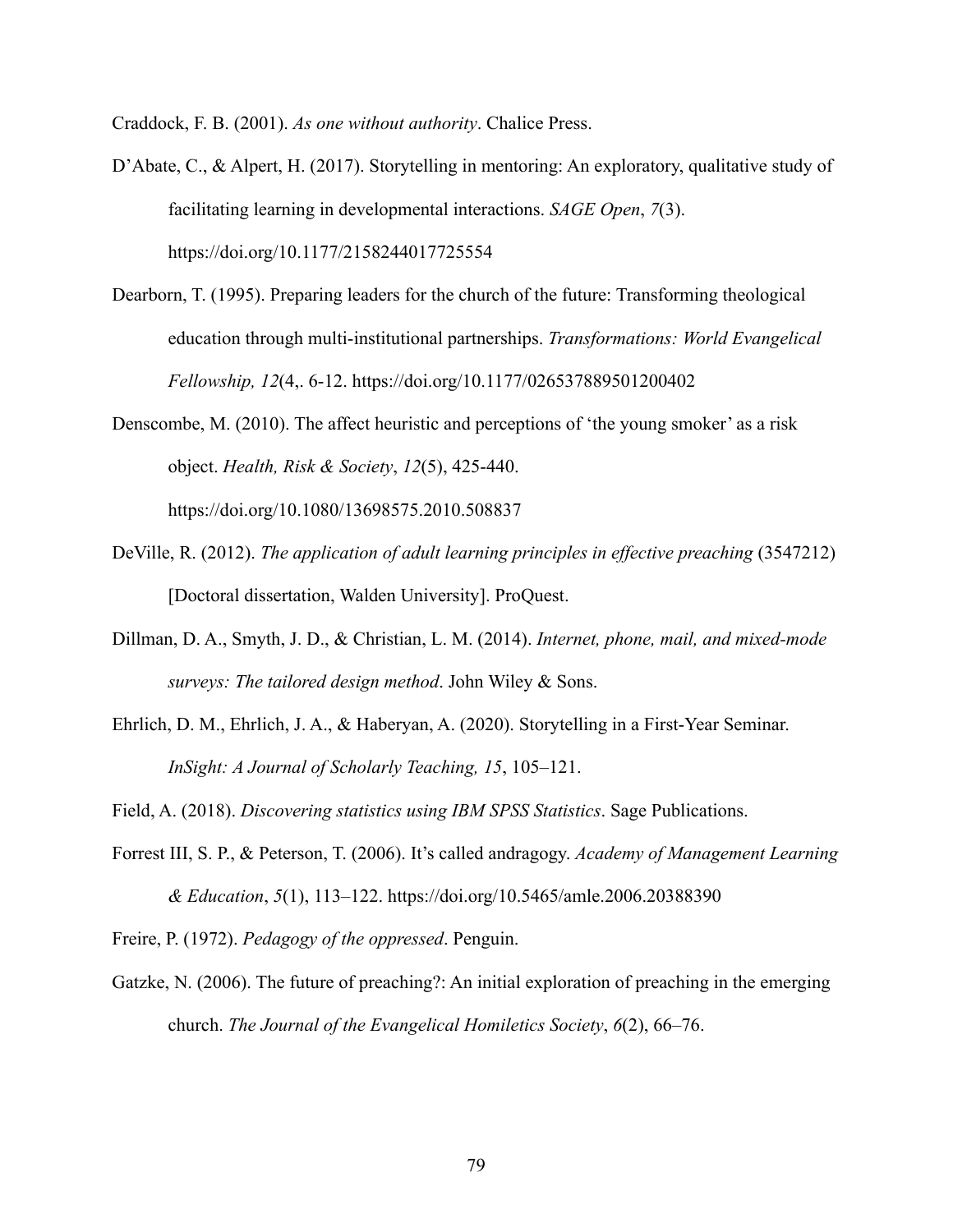- George, D. & Mallery P. (2020). *IBM SPSS statistics 25 step by step: A simple guide and reference*. Routledge Taylor & Francis.
- Grusendorf, S. (2017). Leading through growth: The role of the lead pastor in the large church. *Great Commission Research Journal, 9*(1), 93–115.
- Hagen, M., & Park, S. (2016). We knew it all along! Using cognitive science to explain how andragogy works. *European Journal of Training and Development; Limerick*, *40*(3), 171– 190. https://doi.org/10.1108/EJTD-10-2015-0081
- Henschke, J. A. (2011). A living lecture for lifelong learning. *IACE Hall of Fame Repository*, 8. Retrieved from https://trace.tennessee.edu/utk\_IACE-browseall/419/
- Henschke, J. A., Isenberg, S., & Zalenski, P. (2013). A 2013 update of research in andragogy has revealed some new dimensions and another era as we looked toward andragogy's future. *IACE Hall of Fame Repository*, 123. Retrieved from https://trace.tennessee.edu/utk\_IACE-browseall/411/

Hermans, C., & Mooij, A. (2010). Memory of deductive and inductive sermons: Empirical

research into the effects of transmission of theological concepts in the doctrinal mode. *Journal of Empirical Theology*, *23*(2), 201–231.

https://doi.org/10.1163/157092510X527358

Holland, R. L. (2006). Progressional dialogue & preaching: Are they the same? *The Master's Seminary Journal*, *17*(2), 207–222.

Javed, F. (2017). Key concepts in adult education contexts. *Language in India*, *17*(9), 51–60.

Jenkins, W. V., & Kavan, H. (2009). Sermon responses and preferences in Pentecostal and mainline churches. *Journal of Empirical Theology*, *22*(2), 142–161.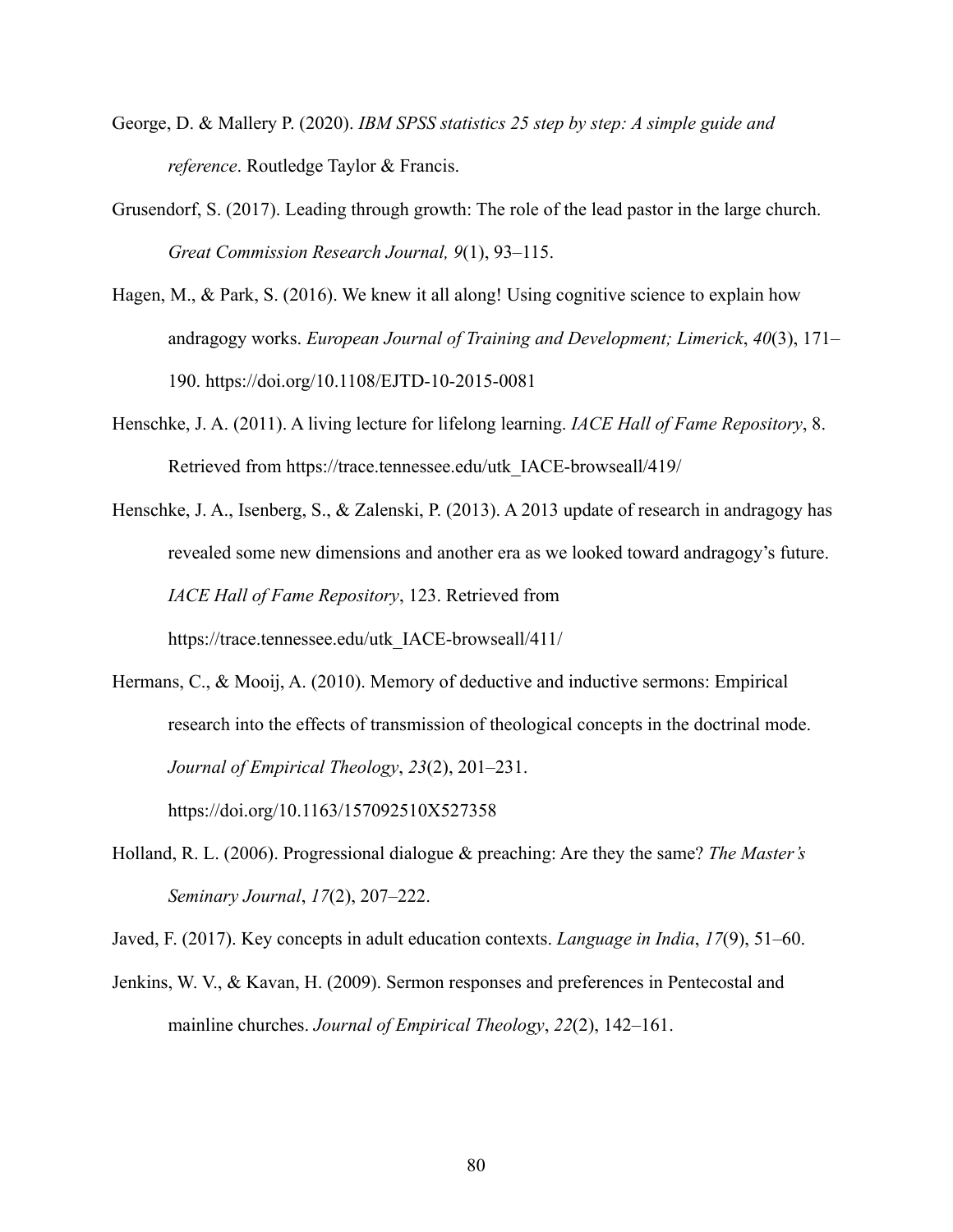Jentile, T. E. (2021). Pastoral leadership in a congregational church setting: The case of the Baptist Convention of South Africa. *Verbum et Ecclesia, 42*(1), 1–10. http://dx.doi.org/10.4102/ve.v42i1.2170

Jeynes, W. H. The need for changes in the nature of Christian seminary education. *Christian Higher Education*, *11*(2), pp 69-80. https://doi.org/10.1080/15363759.2012.624452

Joseph, S. A., & Thompson, T. L. (2004). The effect of vividness on the memorability and persuasiveness of a sermon: A test of the elaboration likelihood model. *Journal of Communication & Religion*, *27*(2), 217–244.

- Jureddi, D., & Brahmaiah, N. (2016). Barriers to effective communication. *Journal of English Language and Literature, 3*(2), pp.114-115.
- Kapp, A. (1833). Platon's Erziehungslehre, als Pädagogik für die Einzelnen und als Staatspädagogik. *Oder dessen praktische Philosophie aus den Quellen dargestellt von Alexander Kapp*. F. Essmann.
- Karia, A. (2015). *Ted talks storytelling: 23 storytelling techniques from the best TED talks*. CreateSpace Publishing.
- Kenyon, C. & Hase, S. (2001). *Moving from andragogy to heutagogy in vocational education*. In Research to Reality: Putting VET Research to Work. (ERIC Document Reproduction Service No. ED456279).

Knowles, M. S. (1968). Andragogy, not pedagogy. *Adult Leadership 16*(10). 350-352, 386.

Knowles, M. S. (1969). An experiment with group self-directed learning: The learning teaching team. Chapter 13 In P. Runkel, R. Harrison & M. Runkel (Eds.). *The changing college classroom*. Jossey-Bass.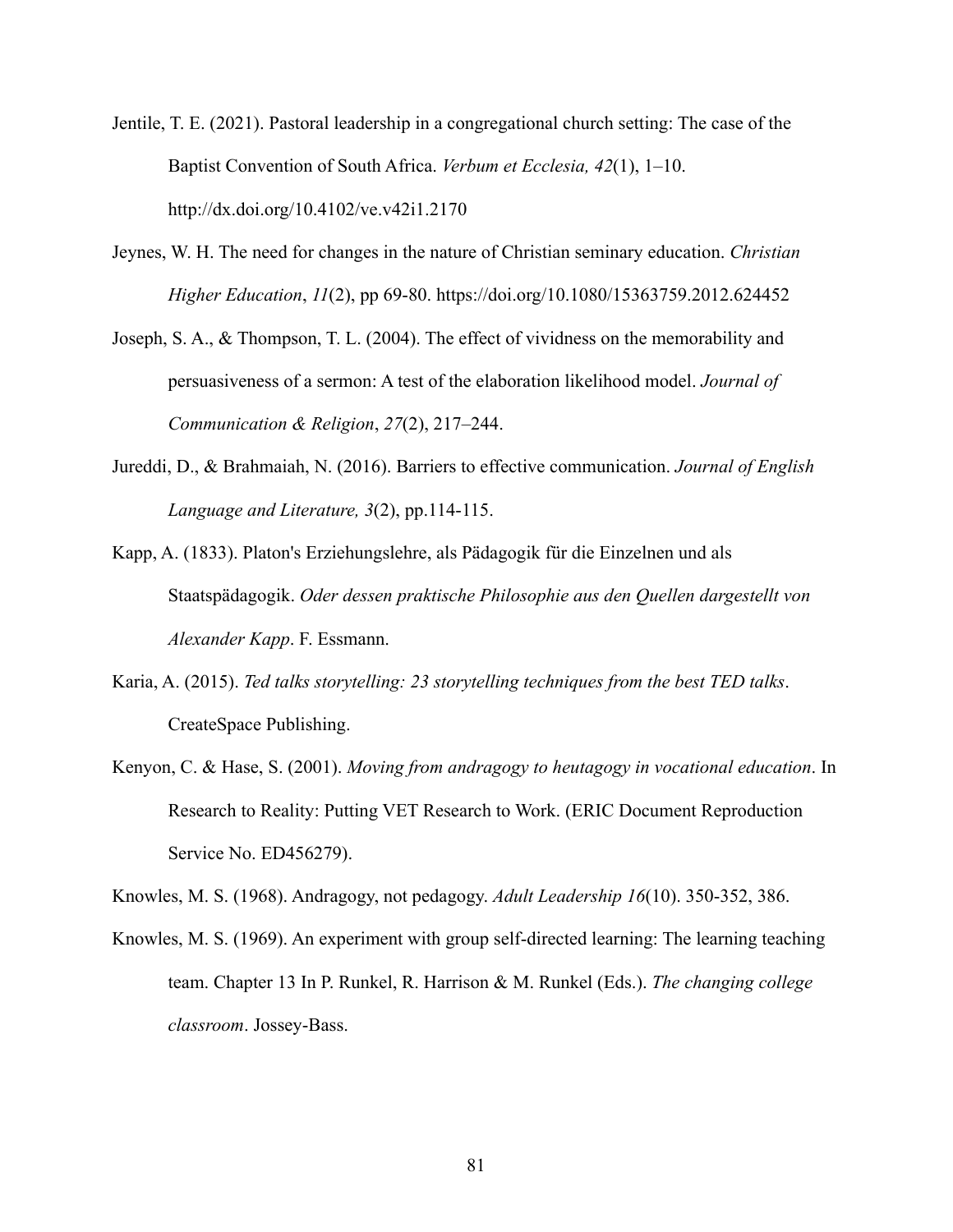- Knowles, M. S., (1975). *Self-directed learning: A guide for learners and teachers*. Association Press.
- Knowles, M. S. (1980). *The modern practice of adult education: From pedagogy to andragogy* (Revised Edition). Cambridge Book Company.
- Knowles, M. S. (1984). *The adult learner: A neglected species* (3rd ed.). Gulf Publishing Company.

Knowles, M. S. (1985). *Andragogy in action*. The Jossey-Bass Management Series.

- Knowles, M. S. (1987). Adult learning. In R.L. Craig (ed.), *Training and Development Handbook* (168-179). McGraw Hill.
- Knowles, M. S. (1990). *The adult learner: A neglected species* (4th ed.). Gulf Publishing Company.
- Knowles, M. S. (1995). *Designs for adult learning: Practical resources, exercises, and course outlines from the father of adult learning*. American Society for Training and Development.
- Lai, J. C. (1995). Andragogy of the oppressed: Emancipatory education for Christian adults. *Christian Education Journal, 13*(2), 93-109.
- Leach, T. A. (2016). *Encouraging word: The pastor's role in increasing biblical literacy in the local congregation* (10139048). [Doctoral Dissertation, Asbury Theological Seminary]. ProQuest.

Lichtman, M. (2013). *Qualitative research for the social sciences*. SAGE publications.

Mafico, T. L. (2017). Are seminaries to blame for the mis-education of church-bound students? *The Journal of the Interdenominational Theological Center*, *45*, 101–123.

Maims, D. R. (2015). *The sermon sucking black hole*. Morgan James Faith.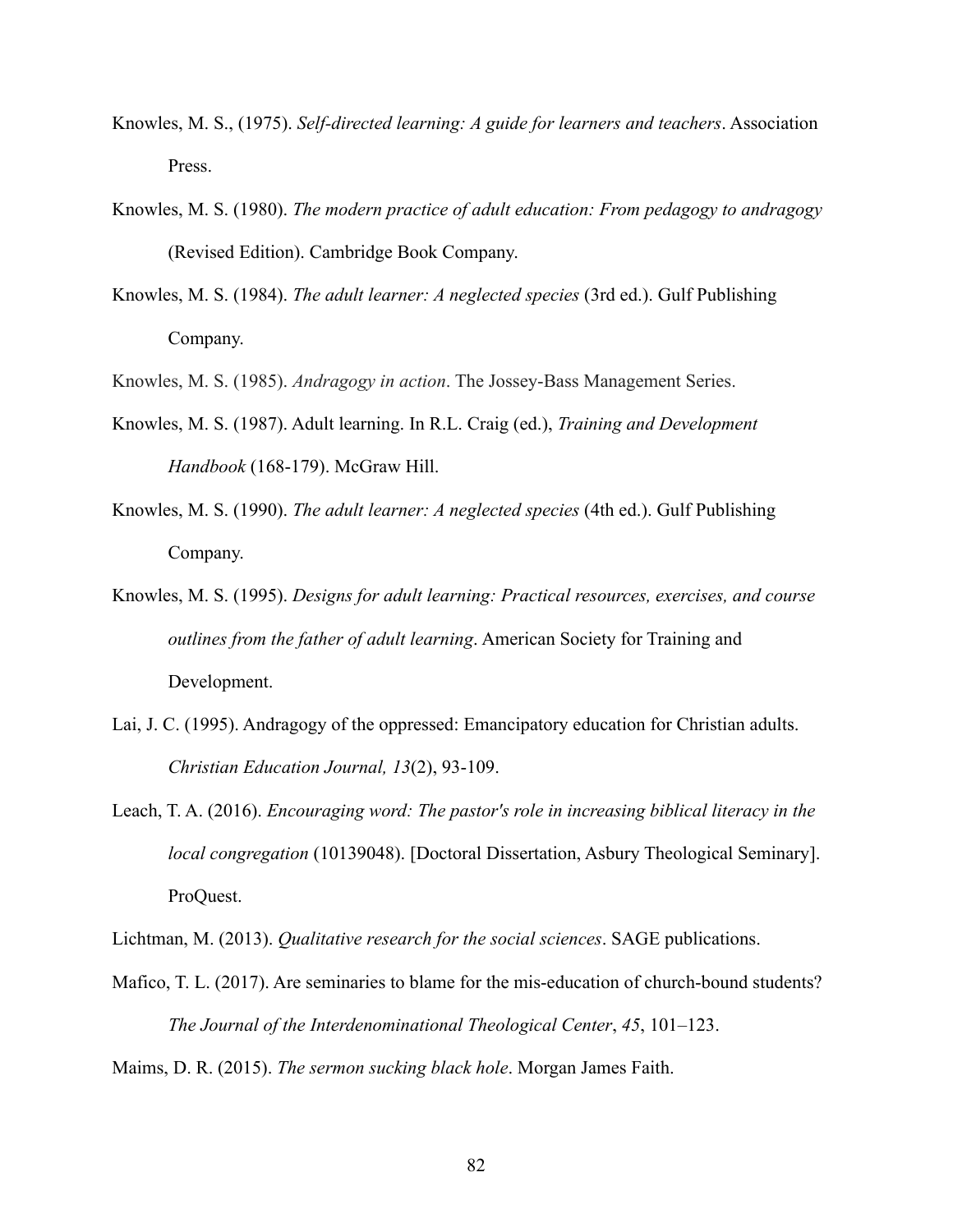- Marume, S., Jaricha E., & Chiunye, T. (2016). "Communication" in: *International Journal of Engineering Science Invention, 5*(6), 26 - 32. Retrieved from http://www.ijesi.org/v5i6.html
- Mezirow, J. (1981). A critical theory of adult learning and education. *Adult Education, 32*(1), 3– 24.
- Mills, G. E., & Gay, L. R. (2019). *Educational research: Competencies for analysis and applications*. Pearson.
- Mohring, P. M. (1989). Andragogy and pedagogy: A comment on their erroneous usage. Training and development research center project number twenty-nine. *Viewpoints,* 120.
- Posten H. O. (1984). Robustness of the Two-Sample T-Test. In Rasch D., Tiku M.L. (eds) *Robustness of statistical methods and nonparametric statistics. Theory and decision library (Series B: Mathematical and statistical methods), vol 1*. (pp. 92-99). Springer, Dordrecht.
- Prasetya, T. A., & Harjanto, C. T. (2020). Improving learning activities and learning outcomes using the discovery learning method. *VANOS Journal of Mechanical Engineering Education, 5*(1). http://dx.doi.org/10.30870/vanos.v5i1.8221
- Reimer, J. (2019). Frangelism: Evangelizing by storytelling. *Evangelical Review of Theology, 43*(3), 263–267.
- Ruxton, G. D. (2006). The Unequal Variance t-test is an underused alternative to Student's t-test and the Mann-Whitney U Test. *Behavioral Ecology*, *17*(4), 688-690. https://doi.org/10.1093/beheco/ark016
- Sawilowsky, S. S. (2009). New effect size rules of thumb. *Journal of Modern Applied Statistical Methods, 8*(2), 597-599.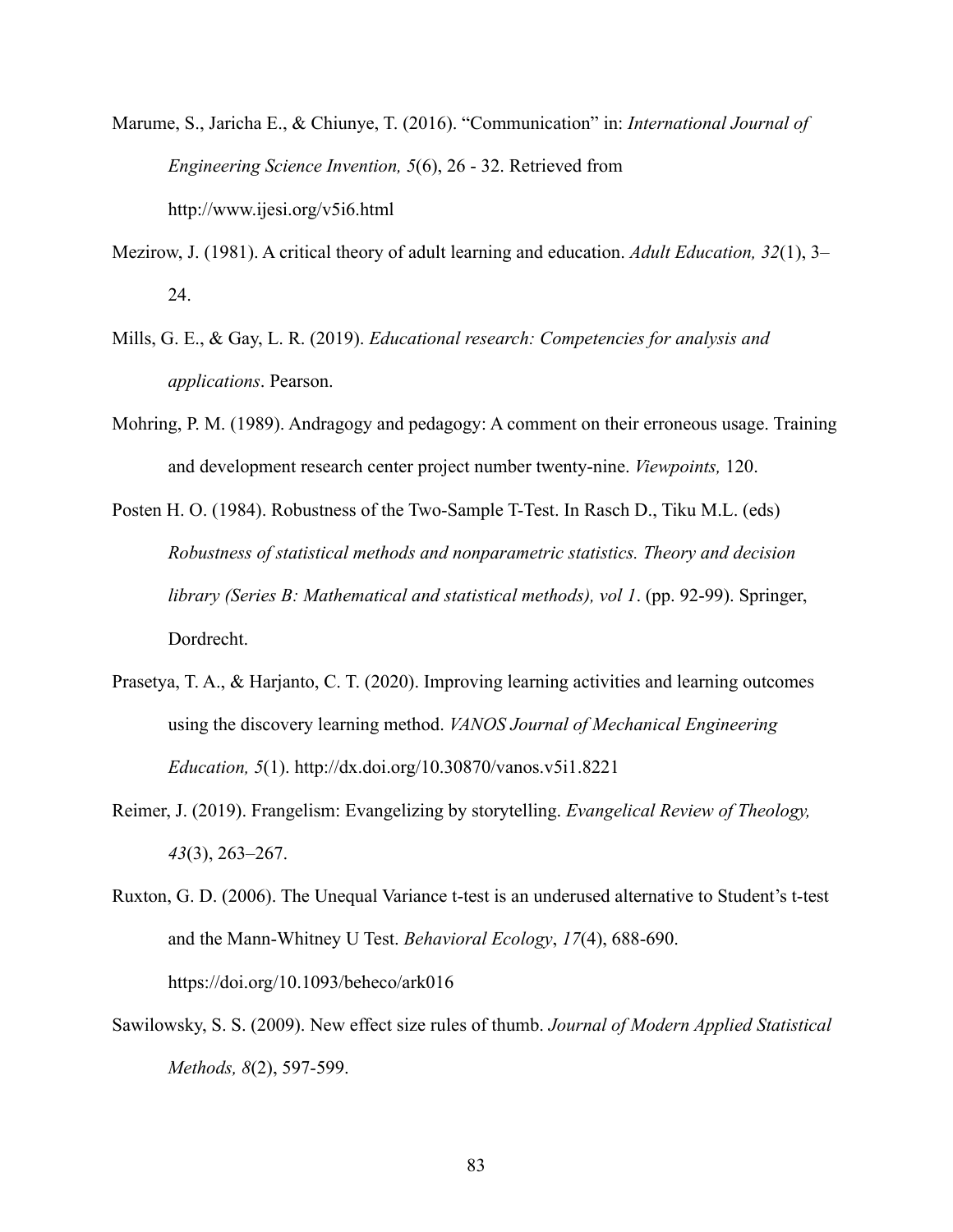Schultze, Q. J. (2020). *An essential guide to public speaking*. Baker Academy

Schafer, J. L., & Graham, J. W. (2002). Missing data: Our view of the state of the art. *Psychological Methods*, *7*, 147-177. https://doi.org/10.1037/1082-989X.7.2.147

Sousa, D. A. (2017). *How the brain learns* (5th ed.). Sage Publications.

Stephen, C. J. (2012). *Understanding how adult educators apply andragogy in a correctional educational setting: A case study*. [Doctoral Dissertation, University of Arkansas]. Retrieved from https://scholarworks.uark.edu/etd/343

Stuart, J. (2011). Applying adult education principles within church sermons: Some theoretical implications. *Journal of Adult Theological Education*, *8*(2), 115–129. https://doi.org/10.1558/JATE.v8i2.115

- Suanmali, C. (1981). *The core concepts of andragogy*. (Unpublished doctoral dissertation), Columbia University Teachers College, New York City, Dissertation Abstracts International, University Microfilms no. 8207343.
- Varao-Sousa, T. L., & Kingstone, A. (2015). Memory for lectures: How lecture format impacts the learning experience. *PLoS ONE*, *10*(10), 1–11. https://doi.org/10.1371/journal.pone.0141587
- Vásquez-Levy, D. (2014). Biblical fluency: living under God's influence. *Currents in Theology and Mission, 41*(3), 173–179.
- Walsh, J. (2003). *The art of storytelling: Easy steps to presenting an unforgettable story*. C. Moody Publishers.
- West, R. W. (2003). Church-based theological education: When the seminary goes back to church. *Journal of Religious Leadership*, *2*(2), 113–165.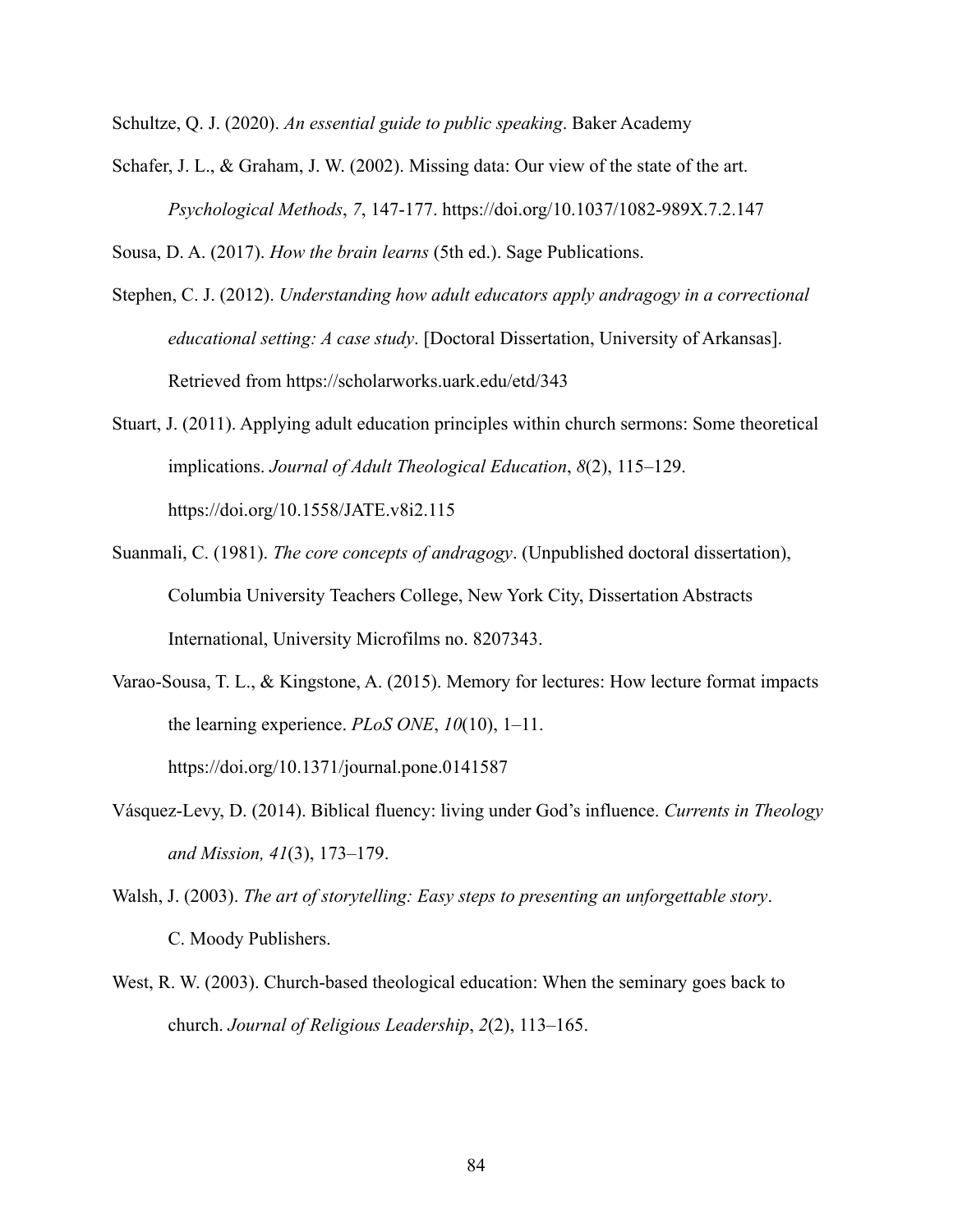- Wickett, R. (2005). Adult learning theories and theological education. *Journal of Adult Theological Education*, *2*(2), 153–161.
- Wilhoit, J. C. (2008). *Spiritual formation as if the Church mattered: Growing in Christ through community*. Baker Academic.
- Willits, F. K., Theodori, G. L., & Luloff, A. E. (2016). Another look at Likert scales. *Journal of Rural Social Sciences*, *31*(3), 6.

Witherup, D. (2014). A renewed homiletic for the twenty-first-century church. *Doctor of Ministry*. Paper 88. http://digitalcommons.georgefox.edu/dmin/88

Zigarelli, M. (2008). *Influencing like Jesus: 15 biblical principles of persuasion*. B&H Publishing Group.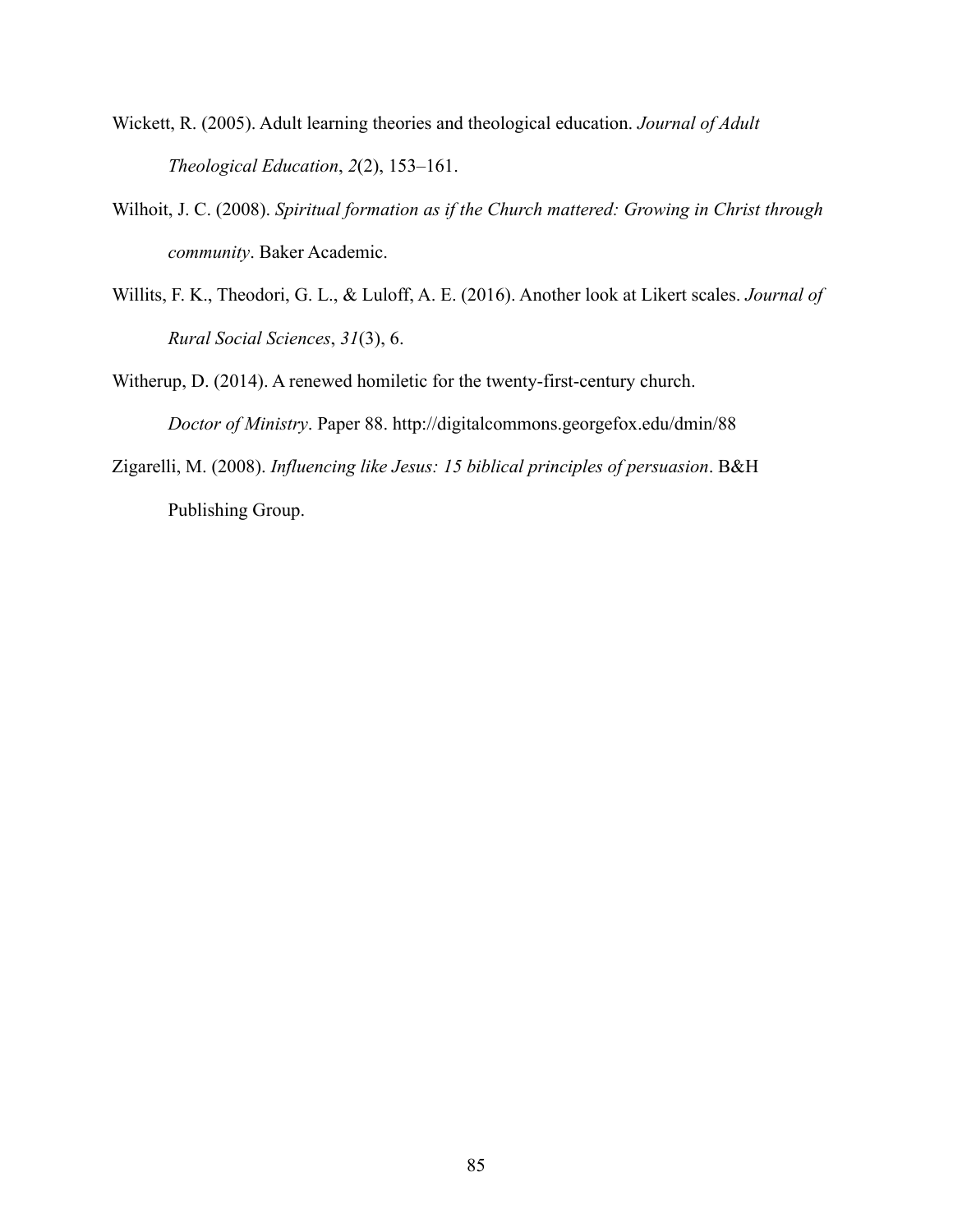#### **Appendix A**

#### **Andragogical Assumptions Usage in Sermons Assessment (AAUSA)**

#### **SOUTHEASTERN UNIVERSITY**

#### **Institutional Review Board (IRB)**

irb@seu.edu

**Investigators:** William C. Hackett Jr.

wchacket@seu.edu

Dr. Thomas Gollery

tjgollery@seu.edu

David Pierre

dpierre@seu.edu

For the purpose of this survey, "pastor" may be defined as your church pastor or pastoral team, or your campus/chapel pastor/professor.

#### **Consent Form**

You are invited to participate in this online survey on the effects using adult learning principles in sermons has on parishioners' spiritual growth. This research project is being conducted by David Pierre, a doctoral candidate at 3 Southeastern University (SEU). It should take approximately 10 to 15 minutes to complete

#### **Participation**

Your participation in this survey is voluntary. You may refuse to take part in the research or exit the survey at any time without penalty. You are free to decline to answer any particular question you do not wish to answer for any reason.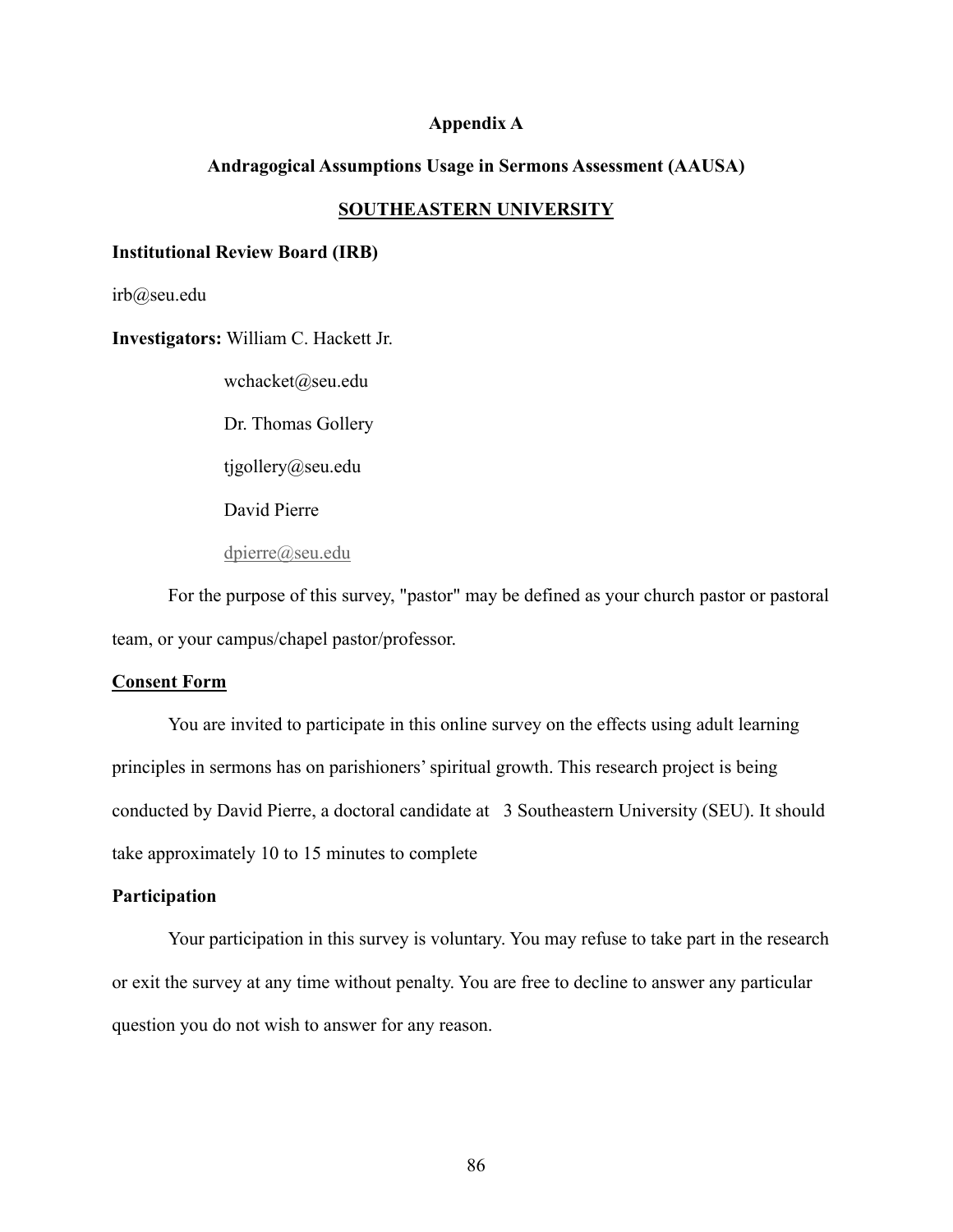## **Benefits**

You will receive no direct benefits from participating in this research study. However, your responses may help us learn more about whether using adult learning principles in sermons leads to parishioners' spiritual growth.

## **Risks**

There are no foreseeable risks involved in participating in this study other than those encountered in day-to-day life.

#### **Confidentiality**

Your survey answers will be sent to Qualtrics, where collected data will be stored in a password-protected electronic format. Qualtrics does not collect identifying information such as your name or email address. Qualtrics may temporarily store your IP address to prohibit respondents from taking the survey more than once. Your responses will remain anonymous. No one will be able to identify you or your answers, and no one will know whether you participated in the study.

By clicking Agree, you acknowledge that you are over 18 years old and have provided consent to this form.

1. Age

- 2. Gender
	- i. Male
	- ii. Female
	- iii. Non-binary / Third gender
	- iv. Prefer not to say
- 3. Race / Ethnicity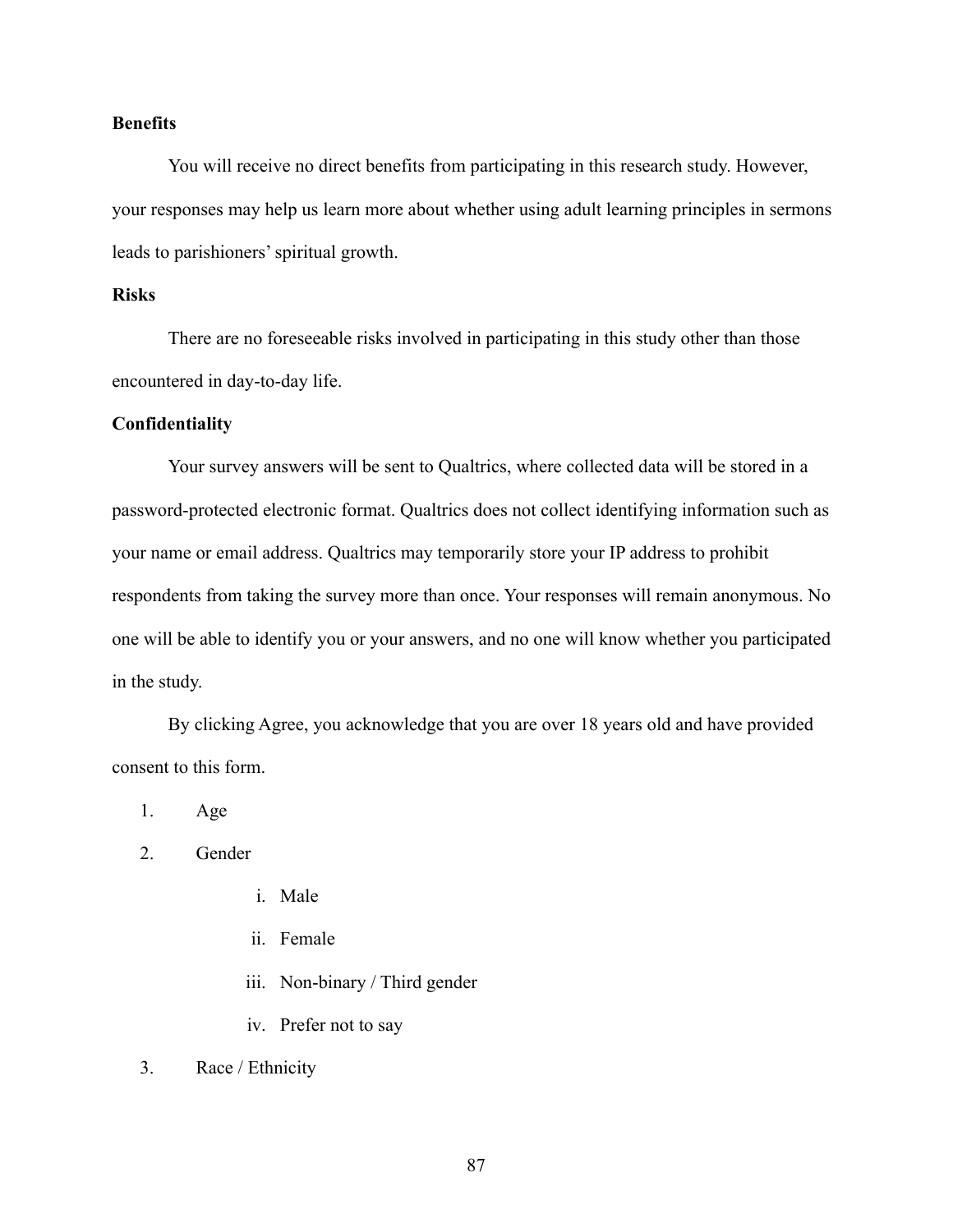- i. White / Caucasian
- ii. Black / African American
- iii. Hispanic
- iv. Other
- v. Prefer not to say
- 4. SEU Student
	- i. Yes
	- ii. No
- 5. If you are not a SEU student, select your church name
	- i. Adventist
	- ii. Methodist
	- iii. Non-denominational 1
	- iv. Non-denominational 2
- 6. My pastor's sermons recognize the notion that I am autonomous and self-directing.
	- i. Strongly agree
	- ii. Somewhat agree
	- iii. Neither agree nor disagree
	- iv. Somewhat disagree
	- v. Strongly disagree
- 7. My pastor's sermons are respective of the fact that I need to know the benefits,

values, and purposes of the sermons.

- i. Strongly agree
- ii. Somewhat agree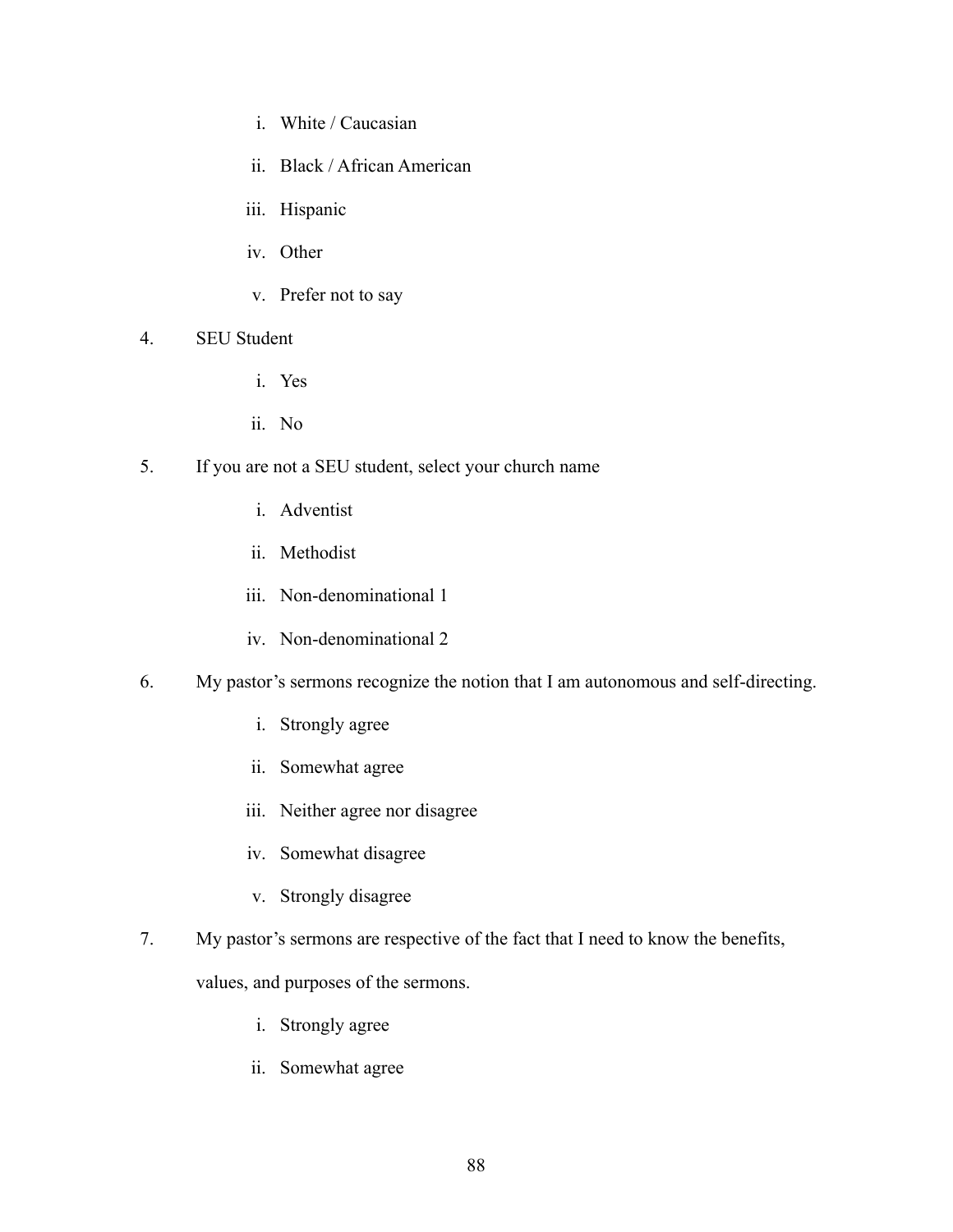- iii. Neither agree nor disagree
- iv. Somewhat disagree
- v. Strongly disagree
- 8. The concept of learning through direct experience is evident in my pastor's sermons.
	- i. Strongly agree
	- ii. Somewhat agree
	- iii. Neither agree nor disagree
	- iv. Somewhat disagree
	- v. Strongly disagree
- 9. Active and practical participation are emphasized in my pastor's sermons.
	- i. Strongly agree
	- ii. Somewhat agree
	- iii. Neither agree nor disagree
	- iv. Somewhat disagree
	- v. Strongly disagree
- 10. Implementable techniques and methodologies are evident in my pastor's sermons.
	- i. Strongly agree
	- ii. Somewhat agree
	- iii. Neither agree nor disagree
	- iv. Somewhat disagree
	- v. Strongly disagree
- 11. The content of my pastor's sermons is meaningful and relevant.
	- i. Strongly agree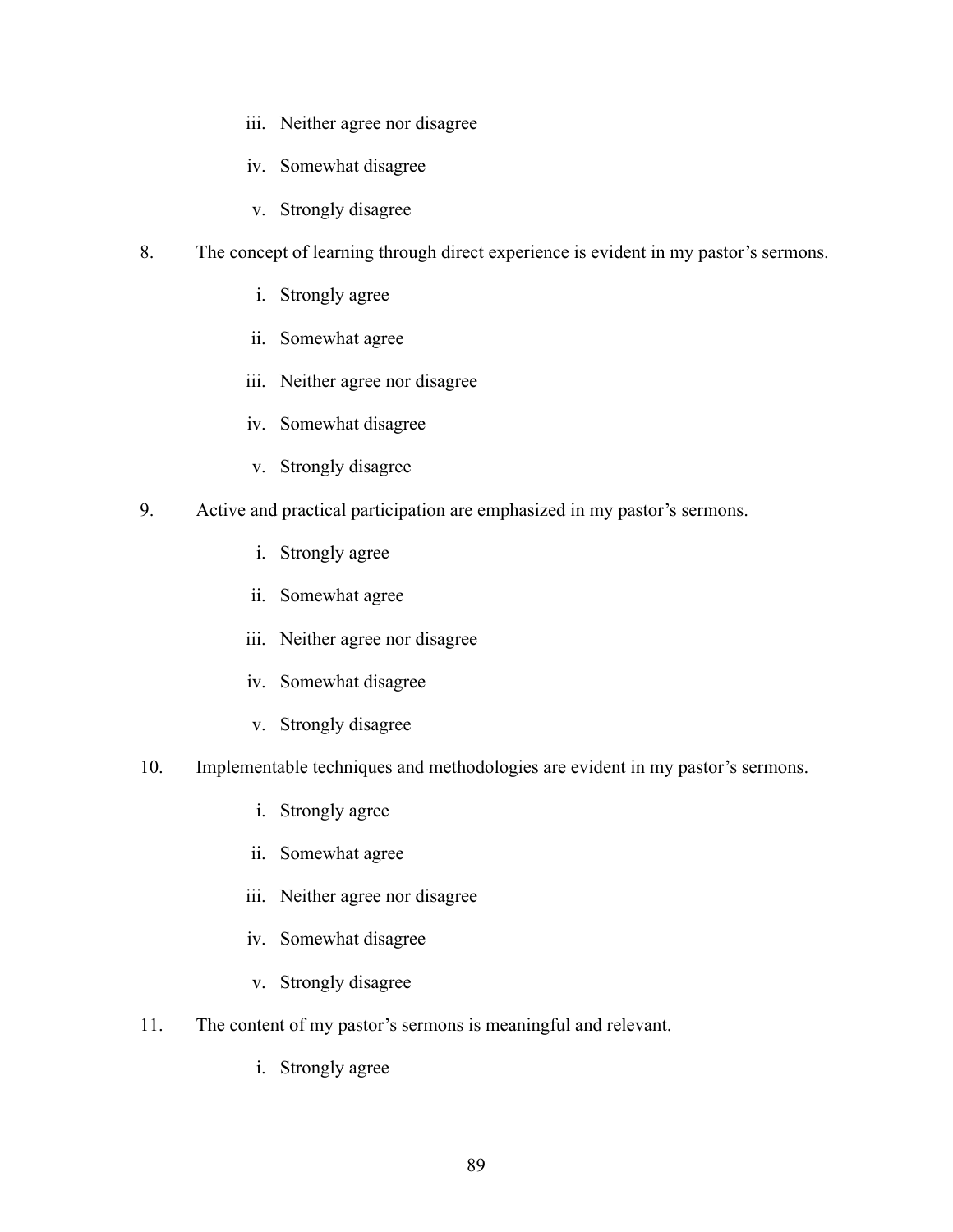- ii. Somewhat agree
- iii. Neither agree nor disagree
- iv. Somewhat disagree
- v. Strongly disagree
- 12. My pastor emphasizes the immediate application of sermon principles.
	- i. Strongly agree
	- ii. Somewhat agree
	- iii. Neither agree nor disagree
	- iv. Somewhat disagree
	- v. Strongly disagree
- 13. My pastor's sermons allow me to draw upon my past experiences to better aid my learning.
	- i. Strongly agree
	- ii. Somewhat agree
	- iii. Neither agree nor disagree
	- iv. Somewhat disagree
	- v. Strongly disagree
- 14. My pastor uses language in sermons that I am familiar with.
	- i. Strongly agree
	- ii. Somewhat agree
	- iii. Neither agree nor disagree
	- iv. Somewhat disagree
	- v. Strongly disagree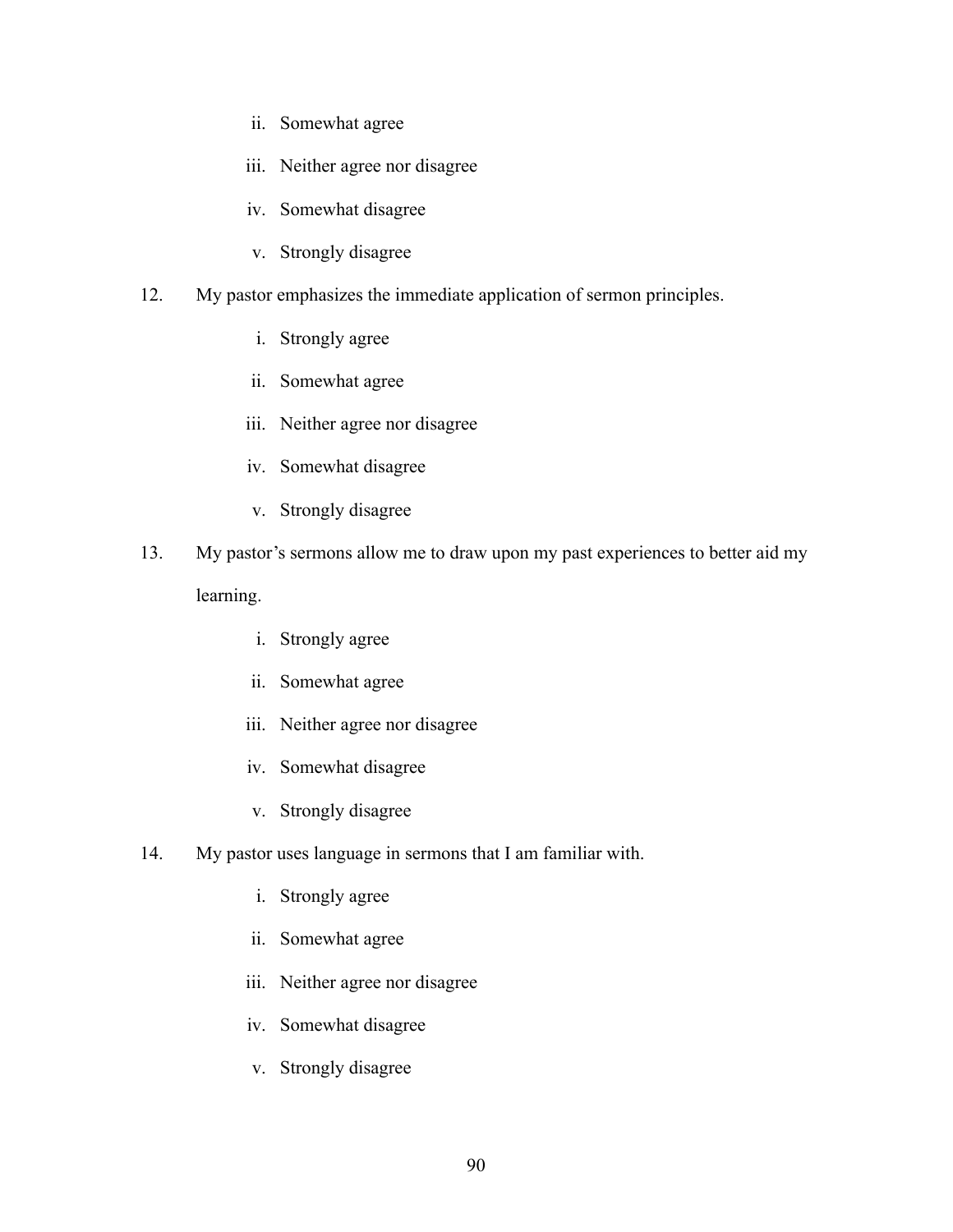- 15. My pastor provides scenarios and examples in sermons I can relate to.
	- i. Strongly agree
	- ii. Somewhat agree
	- iii. Neither agree nor disagree
	- iv. Somewhat disagree
	- v. Strongly disagree
- 16. My pastor's sermons reflect sensitivity to the importance of a variety of learning and teaching methods.
	- i. Strongly agree
	- ii. Somewhat agree
	- iii. Neither agree nor disagree
	- iv. Somewhat disagree
	- v. Strongly disagree
- 17. My pastor's sermons reflect sensitivity to the importance of my individual learning

preferences.

- i. Strongly agree
- ii. Somewhat agree
- iii. Neither agree nor disagree
- iv. Somewhat disagree
- v. Strongly disagree
- 18. My pastor encourages me to practice principles taught in sermons in preparing me to act autonomously outside of the church environment.
	- i. Strongly agree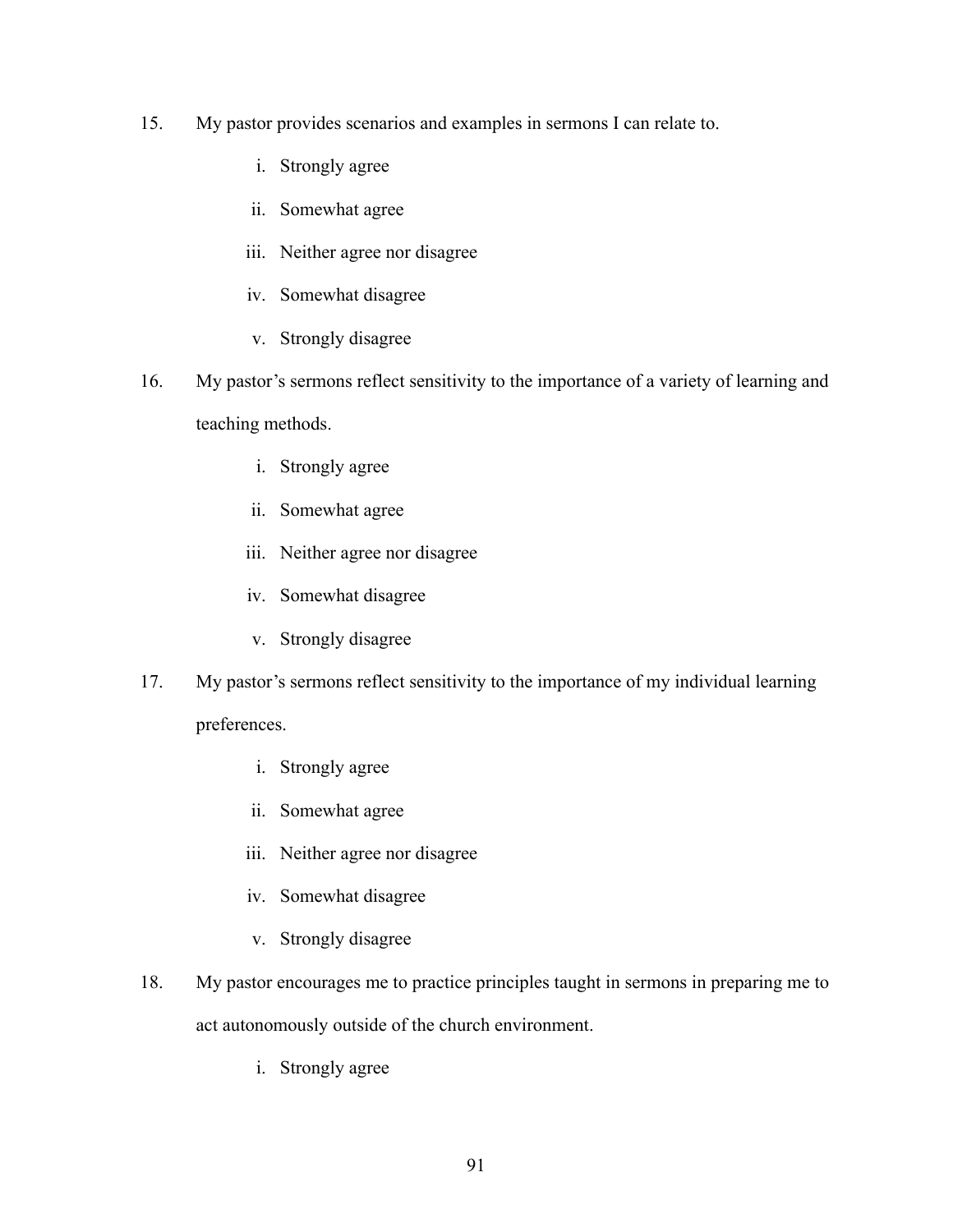- ii. Somewhat agree
- iii. Neither agree nor disagree
- iv. Somewhat disagree
- v. Strongly disagree
- 19. My intrinsic, personal desires and ambitions are considered and reflected in my

pastor's sermons.

- i. Strongly agree
- ii. Somewhat agree
- iii. Neither agree nor disagree
- iv. Somewhat disagree
- v. Strongly disagree
- 20. My pastor's sermons reflect a sensitivity to the feedback I provide.
	- i. Strongly agree
	- ii. Somewhat agree
	- iii. Neither agree nor disagree
	- iv. Somewhat disagree
	- v. Strongly disagree
- 21. Overall, my pastor's sermons contribute positively to my spiritual formation.
	- i. Strongly agree
	- ii. Somewhat agree
	- iii. Neither agree nor disagree
	- iv. Somewhat disagree
	- v. Strongly disagree